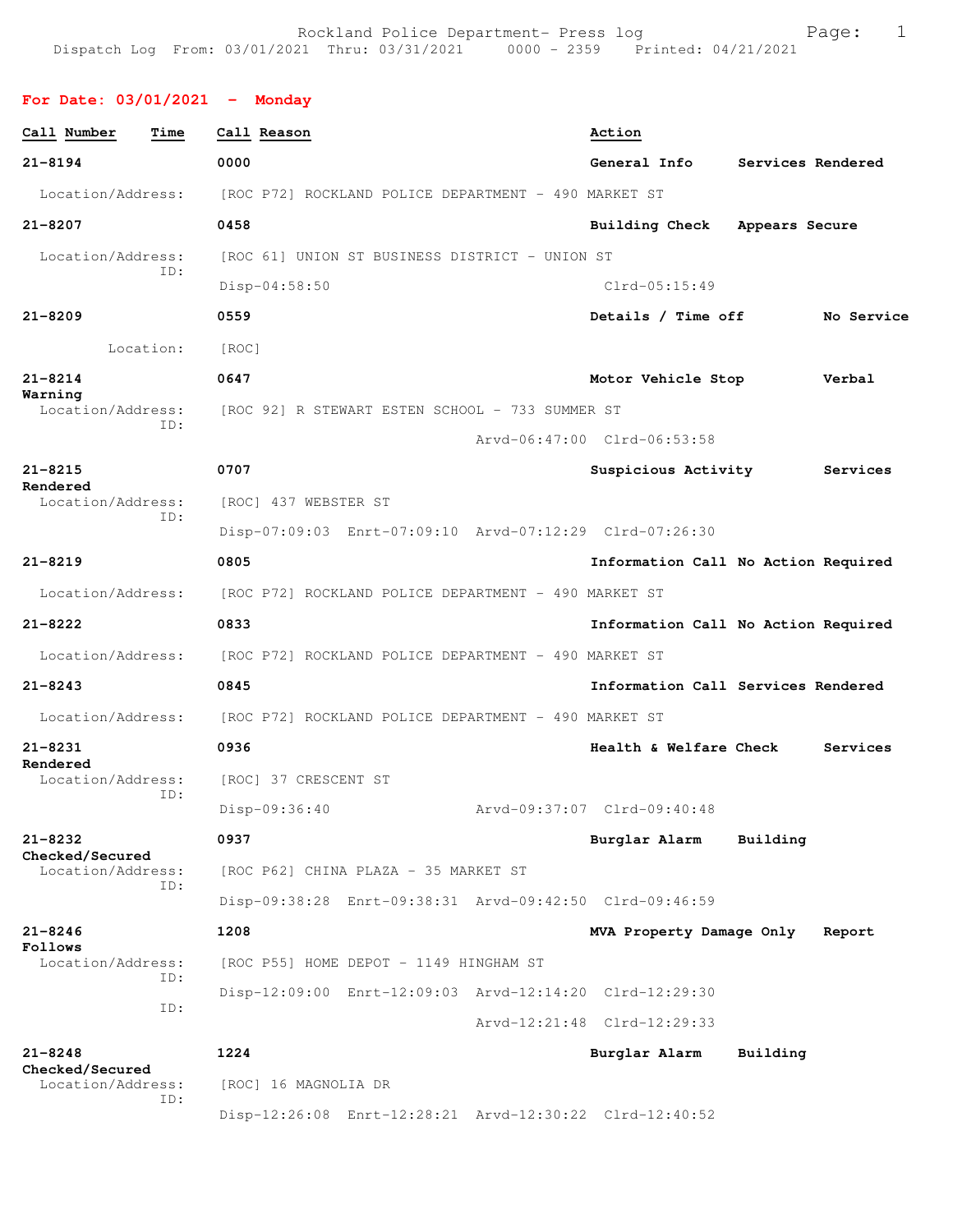| $21 - 8258$<br>Checked/Secured       | 1230                                                    | <b>Building Check</b>       | Building                           |
|--------------------------------------|---------------------------------------------------------|-----------------------------|------------------------------------|
| Location/Address:                    | [ROC] HINGHAM ST                                        |                             |                                    |
| ID:                                  |                                                         | Arvd-13:52:00 Clrd-13:52:58 |                                    |
| $21 - 8250$                          | 1238                                                    | Time off/COMP TIME          | Services                           |
| Rendered<br>Location:                | [ROC]                                                   |                             |                                    |
| $21 - 8252$                          | 1256                                                    | Suspicious Activity         | Services                           |
| Rendered<br>Vicinity of:             | [ROC] 103 UNION ST Apt. #2                              |                             |                                    |
| ID:                                  | Disp-13:01:39 Enrt-13:02:52                             | $Clrd-13:36:11$             |                                    |
| ID:                                  | Disp-13:01:46 Enrt-13:02:54 Arvd-13:06:34 Clrd-13:36:15 |                             |                                    |
| $21 - 8262$                          | 1430                                                    |                             | Animal Complaint Services Rendered |
| Location/Address:                    | [ROC] 304 MARKET ST                                     |                             |                                    |
| ID:                                  |                                                         | Arvd-14:30:00 Clrd-14:34:59 |                                    |
| $21 - 8742$                          |                                                         |                             |                                    |
|                                      | 1500                                                    |                             | Animal Complaint Services Rendered |
| Location:                            | [ROC] REEDS POND                                        |                             |                                    |
| $21 - 8266$<br>Checked/Secured       | 1502                                                    | <b>Building Check</b>       | Building                           |
| Location/Address:<br>ID:             | [ROC] HINGHAM ST                                        |                             |                                    |
|                                      |                                                         | Arvd-15:03:22 Clrd-15:03:37 |                                    |
| $21 - 8281$                          | 1641                                                    | General Info                | Services Rendered                  |
| Location/Address:<br>ID:             | [ROC P72] ROCKLAND POLICE DEPARTMENT - 490 MARKET ST    |                             |                                    |
|                                      |                                                         | Arvd-16:41:00 Clrd-16:44:39 |                                    |
| $21 - 8295$                          | 1831                                                    | Disturbance                 | Services Rendered                  |
| Location/Address:                    | [ROC] 12 LINDEN ST                                      |                             |                                    |
| ID:                                  | Disp-18:32:35 Enrt-18:34:26 Arvd-18:37:30 Clrd-18:41:50 |                             |                                    |
| ID:                                  | Disp-18:34:13 Enrt-18:34:21 Arvd-18:36:59 Clrd-18:41:54 |                             |                                    |
| $21 - 8299$                          | 1905                                                    | Larceny / Forgery/ Fraud    | Services                           |
| Rendered<br>Location/Address:        | [ROC P8] THE UPS STORE - 319 CENTRE AVE                 |                             |                                    |
| ID:                                  |                                                         | Arvd-19:05:00 Clrd-20:26:27 |                                    |
| $21 - 8300$                          | 1912                                                    | Burglar Alarm               | Building                           |
| Checked/Secured<br>Location/Address: | [ROC] ROCKLAND FEDERAL CU - 24 SCHOOL ST                |                             |                                    |
| ID:                                  | Disp-19:15:20 Enrt-19:15:41                             | Clrd-19:20:07               |                                    |
| ID:                                  | Disp-19:15:27 Enrt-19:15:35 Arvd-19:18:02 Clrd-19:20:56 |                             |                                    |
| $21 - 8316$                          | 2227                                                    | Burglar Alarm               | Services Rendered                  |
| Location/Address:                    | [ROC 868] HEALTH CIRCLE INC - 21 COMMERCE RD            |                             |                                    |
| ID:                                  | Disp-22:30:14 Enrt-22:30:48 Arvd-22:32:45 Clrd-22:50:03 |                             |                                    |
| $21 - 8324$                          | 2258                                                    | Burglar Alarm               | Building                           |
|                                      |                                                         |                             |                                    |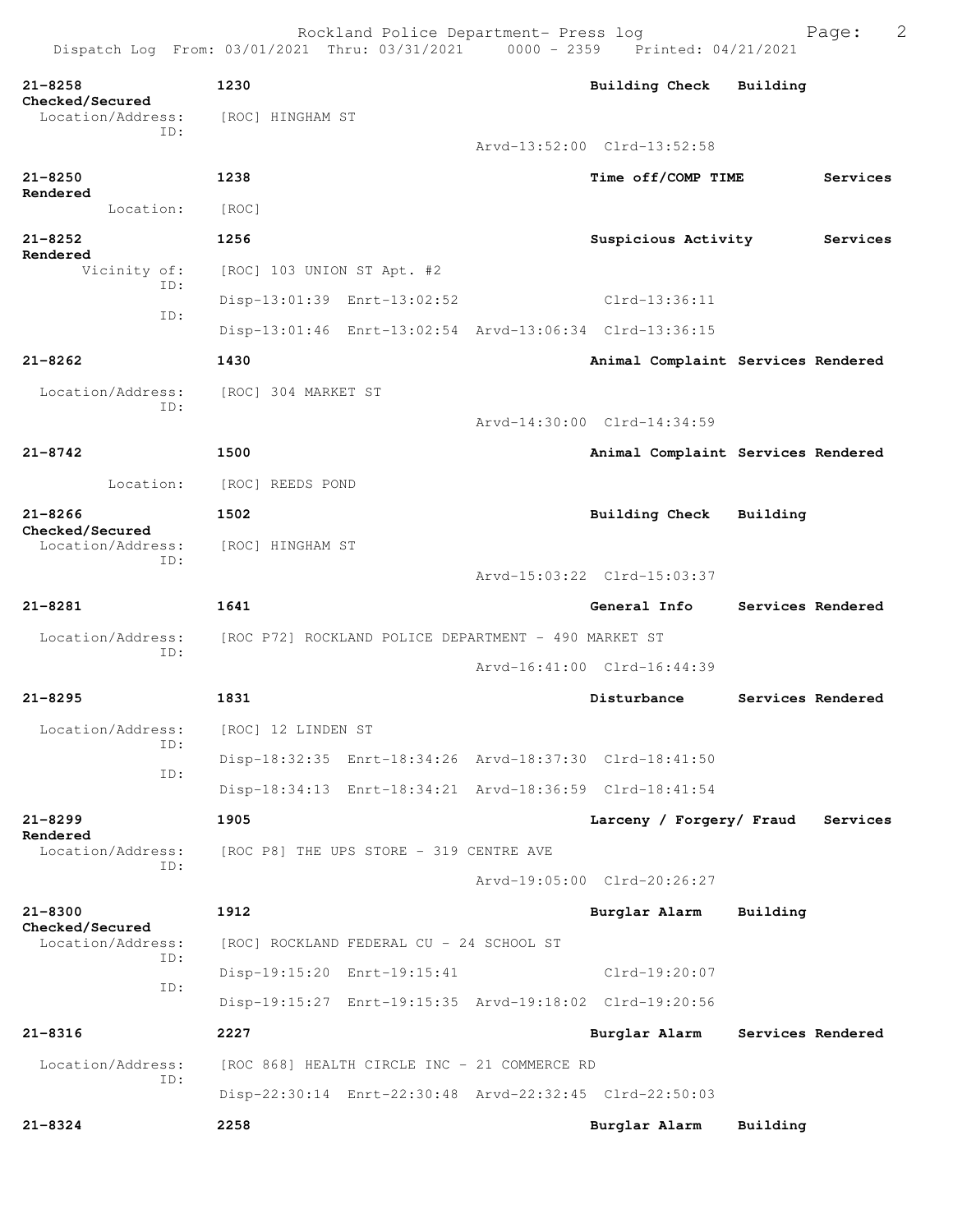|                                             | Rockland Police Department- Press log<br>Dispatch Log From: 03/01/2021 Thru: 03/31/2021 0000 - 2359 Printed: 04/21/2021 |                             | 3<br>Page:                         |
|---------------------------------------------|-------------------------------------------------------------------------------------------------------------------------|-----------------------------|------------------------------------|
| Checked/Secured<br>Location/Address:<br>ID: | [ROC 868] HEALTH CIRCLE INC - 21 COMMERCE RD                                                                            |                             |                                    |
|                                             | Disp-22:59:17                                                                                                           | Arvd-23:03:17 Clrd-23:07:43 |                                    |
| 21-8327                                     | 2313                                                                                                                    |                             | Suspicious Package (SEEP) Services |
| Rendered<br>Location/Address:               | [ROC] 135 GROVE ST                                                                                                      |                             |                                    |
| ID:                                         |                                                                                                                         | Arvd-23:13:00 Clrd-23:25:08 |                                    |
| $21 - 8328$                                 | 2324                                                                                                                    | Burglar Alarm               | Building                           |
| Checked/Secured<br>Location/Address:        | [ROC P106] ROCKLAND HIGH SCHOOL - 52 MACKINLAY WAY                                                                      |                             |                                    |
| ID:                                         |                                                                                                                         | Arvd-23:24:00 Clrd-23:45:22 |                                    |
| ID:                                         | $Disp-23:26:10$                                                                                                         | Arvd-23:26:54 Clrd-23:49:07 |                                    |
| $21 - 8332$                                 | 2349                                                                                                                    | Burglar Alarm               | Investigated                       |
| Location/Address:                           | [ROC 868] HEALTH CIRCLE INC - 21 COMMERCE RD                                                                            |                             |                                    |
| ID:                                         | Disp-23:50:33 Enrt-23:51:06                                                                                             | $C1rd-23:51:31$             |                                    |
| ID:                                         | Disp-23:58:54 Enrt-23:58:56 Arvd-23:58:58 Clrd-23:59:34                                                                 |                             |                                    |
|                                             |                                                                                                                         |                             |                                    |
| For Date: $03/02/2021$ - Tuesday            |                                                                                                                         |                             |                                    |
| $21 - 8336$                                 | 0006                                                                                                                    | Burglar Alarm False Alarm   |                                    |
| Location/Address:<br>ID:                    | [ROC] 835 HINGHAM ST                                                                                                    |                             |                                    |
|                                             | Disp-00:07:38 Enrt-00:11:51 Arvd-00:12:00 Clrd-00:16:53                                                                 |                             |                                    |
| $21 - 8337$                                 | 0007                                                                                                                    | Burglar Alarm               | Services Not Required              |
| Location/Address:<br>ID:                    | [ROC P45] COMFORT INN - 850 HINGHAM ST                                                                                  |                             |                                    |
|                                             | Disp-00:08:01 Enrt-00:08:55 Arvd-00:13:28 Clrd-00:15:42                                                                 |                             |                                    |
| $21 - 8338$                                 | 0009                                                                                                                    | Burglar Alarm               | Investigated                       |
| Location/Address:<br>ID:                    | [ROC P81] BANK OF AMERICA - 360 MARKET ST                                                                               |                             |                                    |
|                                             | Disp-00:24:42 Enrt-00:24:46 Arvd-00:28:43 Clrd-00:29:10                                                                 |                             |                                    |
| $21 - 8339$                                 | 0009                                                                                                                    | General Info                | Services Rendered                  |
| Location/Address:<br>ID:                    | [ROC P72] ROCKLAND POLICE DEPARTMENT - 490 MARKET ST                                                                    |                             |                                    |
|                                             | Disp-00:12:31                                                                                                           | $Clrd-00:12:42$             |                                    |
| $21 - 8340$                                 | 0012                                                                                                                    | Burglar Alarm               | <b>False Alarm</b>                 |
| Location/Address:<br>ID:                    | [ROC] 1 COL BRIAN DUFFY WAY                                                                                             |                             |                                    |
|                                             | Disp-00:13:35 Enrt-00:14:16 Arvd-00:17:16 Clrd-00:21:36                                                                 |                             |                                    |
| $21 - 8341$                                 | 0014                                                                                                                    | Wire down (Police)          | Services                           |
| Rendered<br>Vicinity of:                    | [ROC 177] 86 LEVIN RD                                                                                                   |                             |                                    |
| ID:<br>TD:                                  | $Disp-00:16:01$                                                                                                         | Arvd-00:16:05 Clrd-00:34:13 |                                    |
|                                             | $Disp-00:19:03$                                                                                                         | Arvd-00:19:08 Clrd-00:34:13 |                                    |
| $21 - 8346$                                 | 0120                                                                                                                    | Details / Time off          | Services                           |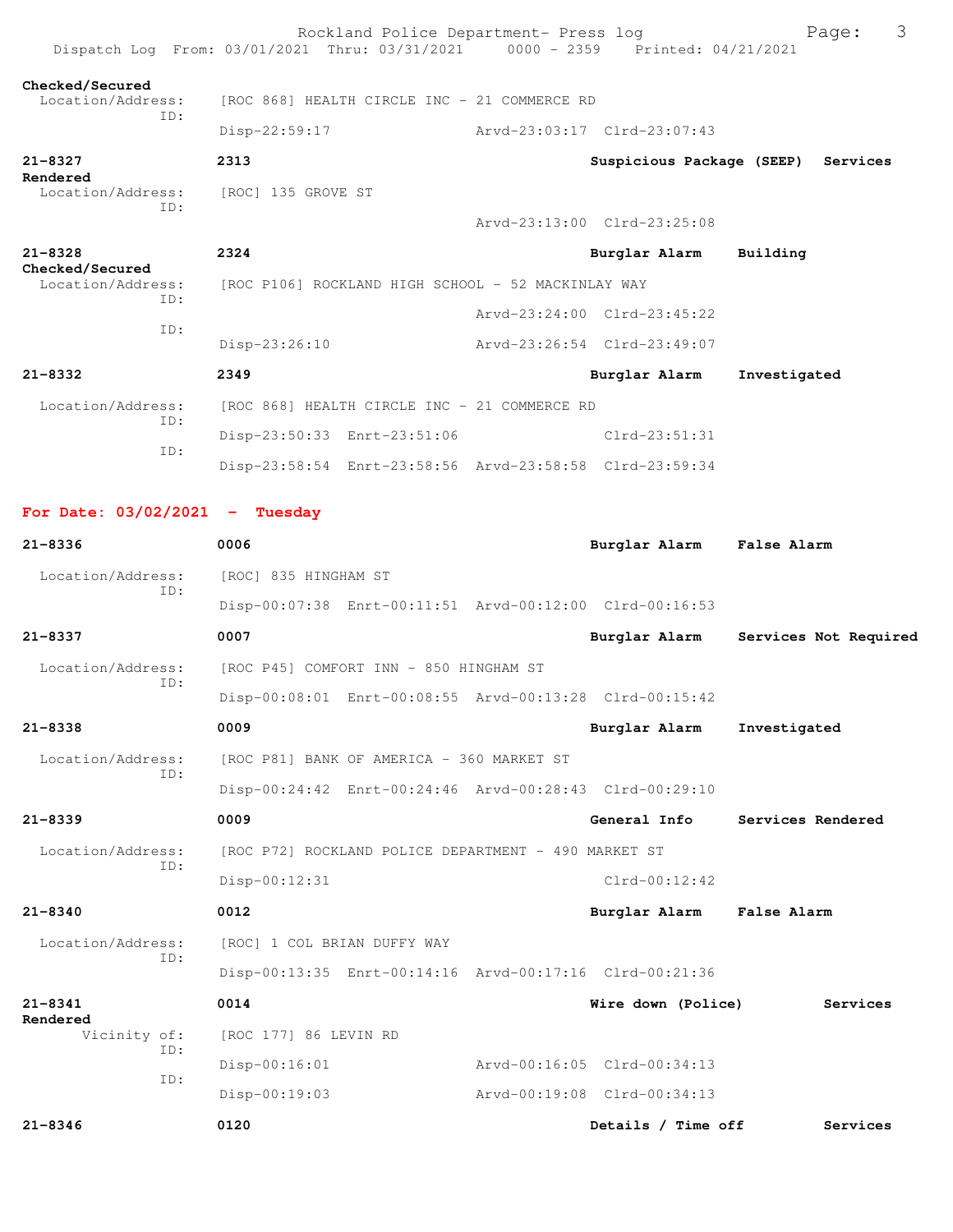|                                      | Rockland Police Department- Press log<br>Dispatch Log From: 03/01/2021 Thru: 03/31/2021 0000 - 2359 Printed: 04/21/2021 |                             | 4<br>Page:        |
|--------------------------------------|-------------------------------------------------------------------------------------------------------------------------|-----------------------------|-------------------|
| Rendered                             |                                                                                                                         |                             |                   |
| Location:                            | [ROC]                                                                                                                   |                             |                   |
| $21 - 8358$                          | 0416                                                                                                                    | Burglar Alarm               | Investigated      |
| Location/Address:<br>TD:             | [ROC 73] ROCKLAND TOWN HALL - 242 UNION ST                                                                              |                             |                   |
| ID:                                  | Disp-04:18:03 Enrt-04:18:08 Arvd-04:19:06 Clrd-04:21:35                                                                 |                             |                   |
|                                      | Disp-04:18:03 Enrt-04:18:08 Arvd-04:19:30 Clrd-04:21:35                                                                 |                             |                   |
| $21 - 8364$                          | 0602                                                                                                                    | Building Check              | Building          |
| Checked/Secured<br>Location/Address: | [ROC 61] UNION ST BUSINESS DISTRICT - UNION ST                                                                          |                             |                   |
| ID:                                  |                                                                                                                         | Arvd-06:03:16 Clrd-06:24:32 |                   |
| $21 - 8382$                          | 0800                                                                                                                    | General Info                | Services Rendered |
| Location/Address:                    | [ROC P72] ROCKLAND POLICE DEPARTMENT - 490 MARKET ST                                                                    |                             |                   |
| ID:                                  | Disp-08:12:32 Enrt-08:12:37 Arvd-08:12:41 Clrd-08:12:44                                                                 |                             |                   |
| $21 - 8389$                          | 0856                                                                                                                    | Building Check              | Building          |
| Checked/Secured<br>Location/Address: | [ROC] MARKET ST                                                                                                         |                             |                   |
| ID:                                  |                                                                                                                         | Arvd-08:57:04 Clrd-08:59:17 |                   |
| $21 - 8390$                          | 0901                                                                                                                    | Disabled Motor Vehicle      | Services          |
| Rendered<br>Vicinity of:             | [ROC] WEBSTER ST                                                                                                        |                             |                   |
| ID:                                  |                                                                                                                         | Arvd-09:01:00 Clrd-09:06:03 |                   |
| $21 - 8392$                          | 0911                                                                                                                    | Building Check              | Building          |
| Checked/Secured<br>Location/Address: | [ROC] HINGHAM ST                                                                                                        |                             |                   |
| ID:                                  |                                                                                                                         | Arvd-09:12:56 Clrd-09:13:10 |                   |
| $21 - 8396$                          | 0929                                                                                                                    | Details / Time off          | Services          |
| Rendered<br>Location:                |                                                                                                                         |                             |                   |
|                                      | [ROC]                                                                                                                   |                             |                   |
| $21 - 8398$                          | 0932                                                                                                                    | General Info                | Services Rendered |
| Location/Address:                    | [ROC P72] ROCKLAND POLICE DEPARTMENT - 490 MARKET ST                                                                    |                             |                   |
| $21 - 8406$<br>Checked/Secured       | 1051                                                                                                                    | Building Check              | Building          |
| Location/Address:<br>ID:             | [ROC] MARKET ST                                                                                                         |                             |                   |
|                                      |                                                                                                                         | Arvd-10:52:36 Clrd-10:53:16 |                   |
| $21 - 8411$<br>Follows               | 1054                                                                                                                    | Health & Welfare Check      | Report            |
| Location/Address:<br>ID:             | [ROC] 187 EAST WATER ST                                                                                                 |                             |                   |
| ID:                                  | Disp-11:17:38 Enrt-11:17:45 Arvd-11:17:53 Clrd-13:19:59                                                                 |                             |                   |
| ID:                                  | Disp-11:17:38 Enrt-11:17:49 Arvd-11:17:56 Clrd-13:00:09                                                                 |                             |                   |
| ID:                                  | Disp-11:33:59 Enrt-11:34:02 Arvd-11:41:07 Clrd-14:00:47                                                                 |                             |                   |
|                                      | Disp-15:42:47 Enrt-15:42:50 Arvd-15:42:52 Clrd-16:38:24                                                                 |                             |                   |
| $21 - 8419$<br>arrival               | 1200                                                                                                                    | Health & Welfare Check      | Gone on           |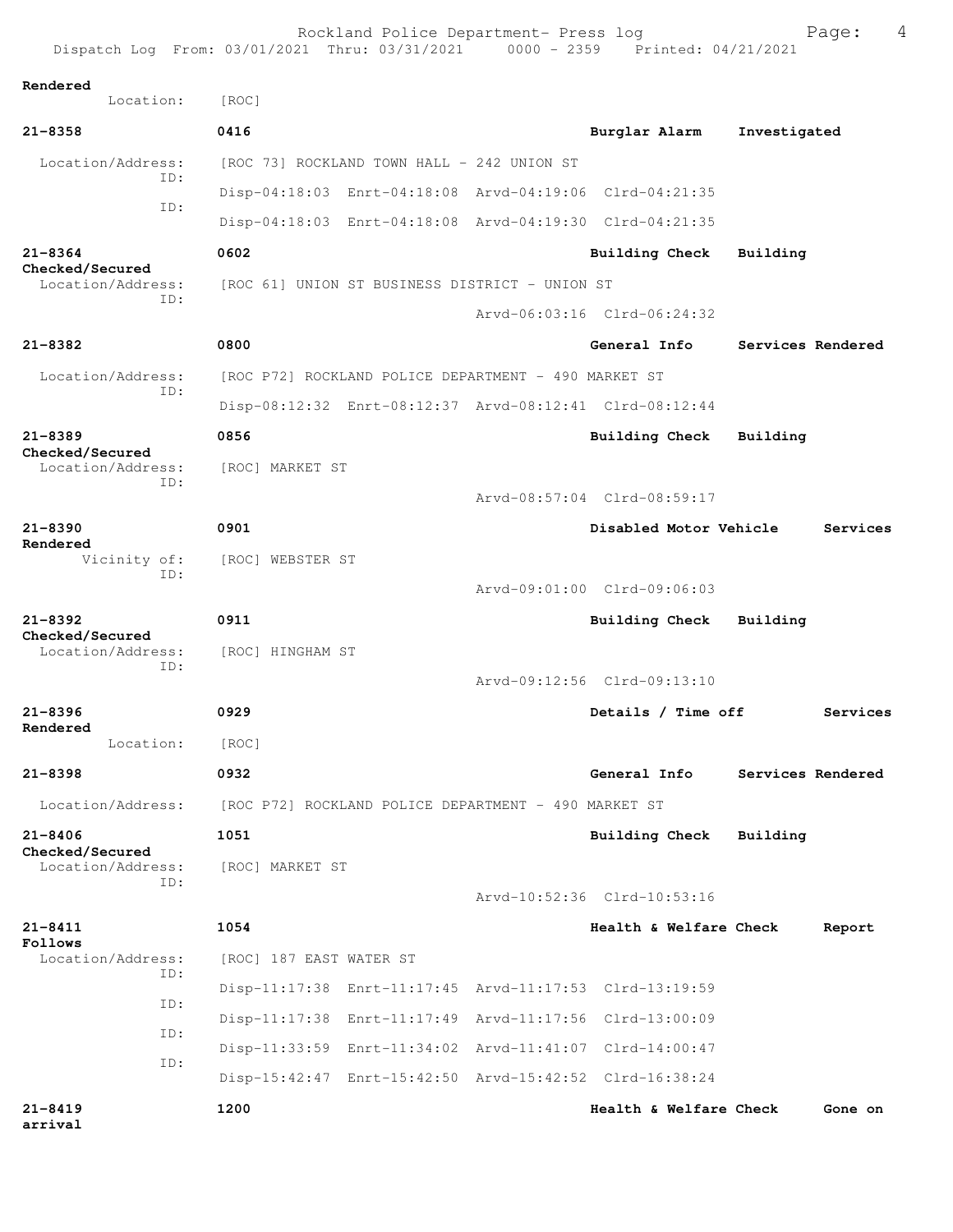|                                              |            |                                   | Rockland Police Department- Press log                | Dispatch Log From: 03/01/2021 Thru: 03/31/2021 0000 - 2359 Printed: 04/21/2021 |                | 5<br>Page:        |
|----------------------------------------------|------------|-----------------------------------|------------------------------------------------------|--------------------------------------------------------------------------------|----------------|-------------------|
| Location/Address:                            |            | [ROC] BELMONT ST                  |                                                      |                                                                                |                |                   |
|                                              | TD:        | Disp-12:03:07                     |                                                      | Arvd-12:04:14 Clrd-12:04:19                                                    |                |                   |
|                                              | ID:        | $Disp-12:03:09$                   |                                                      | Arvd-12:04:17 Clrd-12:04:20                                                    |                |                   |
|                                              | ID:        |                                   |                                                      | Disp-12:04:56 Enrt-12:04:59 Arvd-12:05:00 Clrd-12:12:07                        |                |                   |
| 21-8420                                      |            | 1205                              |                                                      | Health & Welfare Check                                                         |                | Report            |
| Follows<br>Location/Address:                 |            |                                   | [ROC P47] BEST WESTERN - 909 HINGHAM ST Apt. #102    |                                                                                |                |                   |
|                                              | ID:        |                                   |                                                      | Disp-12:06:28 Enrt-12:06:30 Arvd-12:08:19 Clrd-14:56:20                        |                |                   |
|                                              | ID:        |                                   |                                                      | Disp-12:06:39 Enrt-12:06:40 Arvd-12:09:16 Clrd-13:22:22                        |                |                   |
|                                              | ID:        |                                   |                                                      | Disp-12:12:20 Enrt-12:12:25 Arvd-12:19:30 Clrd-13:06:56                        |                |                   |
| $21 - 8430$                                  |            | 1306                              |                                                      | Health & Welfare Check                                                         |                | Services          |
| Rendered<br>Location/Address:                |            |                                   | [ROC 8] 28 WEBSTER ST Apt. #3                        |                                                                                |                |                   |
|                                              | TD:        |                                   |                                                      | Disp-13:07:11 Enrt-13:07:14 Arvd-13:07:15 Clrd-13:09:29                        |                |                   |
| $21 - 8433$                                  |            | 1316                              |                                                      | Disturbance                                                                    | Transported to |                   |
| Hospital<br>Location/Address:                |            | [ROC 89] 162 NORTH AVE            |                                                      |                                                                                |                |                   |
|                                              | ID:        |                                   |                                                      | Disp-13:19:31 Enrt-13:19:49 Arvd-13:19:50 Clrd-13:38:20                        |                |                   |
|                                              | ID:<br>ID: |                                   |                                                      | Disp-13:19:39 Enrt-13:19:48 Arvd-13:24:05 Clrd-13:35:29                        |                |                   |
|                                              |            |                                   |                                                      | Disp-13:19:45 Enrt-13:19:47 Arvd-13:20:12 Clrd-13:38:28                        |                |                   |
| $21 - 8438$                                  |            | 1406                              |                                                      | Motor Vehicle Stop                                                             |                |                   |
| Citation/Warning Issued<br>Location/Address: |            | [ROC] WEST WATER ST               |                                                      |                                                                                |                |                   |
|                                              | ID:<br>ID: |                                   |                                                      | Arvd-14:06:00 Clrd-14:16:50                                                    |                |                   |
|                                              |            |                                   |                                                      | Disp-14:13:08 Enrt-14:13:11 Arvd-14:13:14 Clrd-14:16:54                        |                |                   |
| $21 - 8440$                                  |            | 1414                              |                                                      | General Info                                                                   |                | Services Rendered |
| Location/Address:                            |            | [ROC] 5 JENNIFER LN               |                                                      |                                                                                |                |                   |
| $21 - 8442$                                  |            | 1421                              |                                                      | Details / Time off                                                             |                | Services          |
| Rendered<br>Location:                        |            | [ROC]                             |                                                      |                                                                                |                |                   |
| $21 - 8445$                                  |            | 1429                              |                                                      | General Info Services Rendered                                                 |                |                   |
| Location/Address:                            |            |                                   | [ROC P72] ROCKLAND POLICE DEPARTMENT - 490 MARKET ST |                                                                                |                |                   |
| $21 - 8447$                                  |            | 1506                              |                                                      | Motor Vehicle Complaint                                                        |                | Gone on           |
| arrival<br>Location/Address:                 |            | [ROC] SUNNYBANK AVE               |                                                      |                                                                                |                |                   |
|                                              | ID:        |                                   | Disp-15:08:15 Enrt-15:08:21                          | $Clrd-15:16:28$                                                                |                |                   |
| $21 - 8743$                                  |            | 1530                              |                                                      | Animal Complaint Services Rendered                                             |                |                   |
| Location/Address:                            |            | [ROC] POLICE STATION. - MARKET ST |                                                      |                                                                                |                |                   |
| $21 - 8453$                                  |            | 1603                              |                                                      | MVA Property Damage Only                                                       |                | Paper             |
| Exchange<br>Location/Address:                |            |                                   | [ROC P81] OCEAN STATE JOB LOT - 360 MARKET ST        |                                                                                |                |                   |
|                                              | ID:        |                                   |                                                      | Disp-16:03:52 Enrt-16:03:56 Arvd-16:03:58 Clrd-16:29:57                        |                |                   |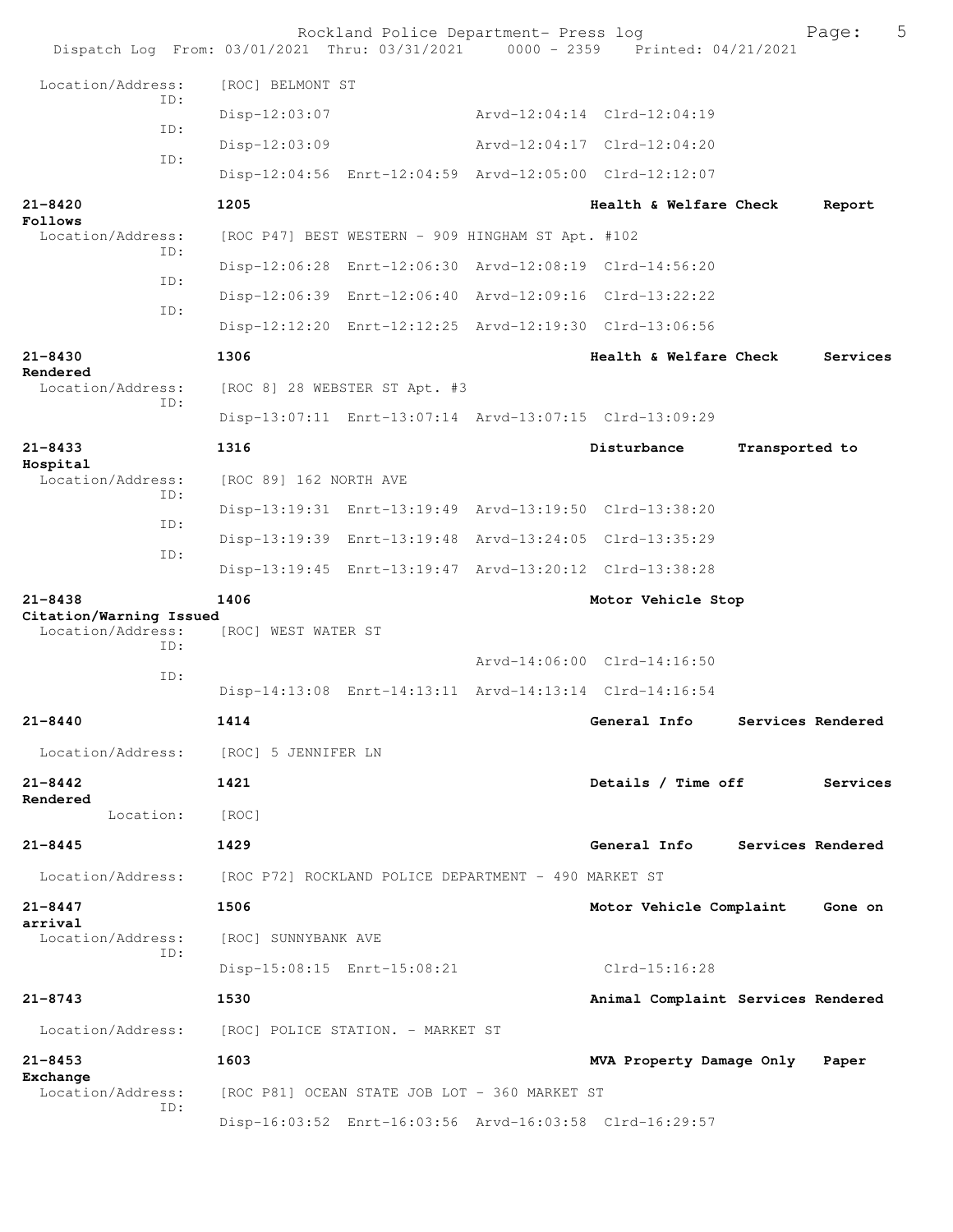|                                                | Rockland Police Department- Press log<br>Dispatch Log From: 03/01/2021 Thru: 03/31/2021 0000 - 2359 Printed: 04/21/2021 |                                     | Page:               | 6 |
|------------------------------------------------|-------------------------------------------------------------------------------------------------------------------------|-------------------------------------|---------------------|---|
| $21 - 8454$                                    | 1603                                                                                                                    | SHIFT ASSIGNMENTS Services Rendered |                     |   |
|                                                | Location/Address: [ROC P72] ROCKLAND POLICE DEPARTMENT - 490 MARKET ST                                                  |                                     |                     |   |
| $21 - 8458$                                    | 1628                                                                                                                    | 911 Accidental Services Rendered    |                     |   |
| Location/Address:<br>ID:                       | [ROC 98] 476 UNION ST<br>Disp-16:29:43 Enrt-16:30:16 Arvd-16:40:01 Clrd-16:42:47                                        |                                     |                     |   |
|                                                |                                                                                                                         |                                     |                     |   |
| $21 - 8462$<br>Rendered                        | 1642                                                                                                                    | Lost/Found Property                 | Services            |   |
| Location/Address:<br>ID:                       | [ROC P72] ROCKLAND POLICE DEPARTMENT - 490 MARKET ST                                                                    |                                     |                     |   |
|                                                | Disp-16:56:50                                                                                                           | Clrd-16:57:57                       |                     |   |
| $21 - 8464$<br>Rendered                        | 1658                                                                                                                    | Assist Other Agency                 | Services            |   |
| Location/Address:<br>ID:                       | [ROC P69] MCDONALD'S - 117 MARKET ST                                                                                    |                                     |                     |   |
|                                                | $Disp-16:59:01$                                                                                                         | Arvd-16:59:20 Clrd-17:05:48         |                     |   |
| $21 - 8469$<br>Rendered                        | 1708                                                                                                                    | Details / Time off                  | Services            |   |
| Location:                                      | [ROC]                                                                                                                   |                                     |                     |   |
| $21 - 8470$                                    | 1736                                                                                                                    | LOST PROPERTY                       | Services Rendered   |   |
| Location/Address:                              | [ROC] 29 GROVE ST                                                                                                       |                                     |                     |   |
| ID:                                            | Disp-17:42:19 Enrt-17:42:32 Arvd-17:42:33 Clrd-17:42:35                                                                 |                                     |                     |   |
| $21 - 8471$                                    | 1759                                                                                                                    | Details / Time off                  | Services            |   |
| Rendered<br>Location:                          | [ROC]                                                                                                                   |                                     |                     |   |
| $21 - 8484$                                    | 1952                                                                                                                    | Assist Other Agency                 | <b>911 Wireless</b> |   |
| call (Transfered)<br>Location/Address:         | [WEY] 645 UNION ST                                                                                                      |                                     |                     |   |
| ID:                                            | $Disp-19:53:05$                                                                                                         | Arvd-20:10:19 Clrd-20:10:22         |                     |   |
| $21 - 8485$                                    | 2008                                                                                                                    | 911 Accidental Services Rendered    |                     |   |
| Location/Address:                              | [ROC] 46 WEBSTER ST                                                                                                     |                                     |                     |   |
| ID:                                            |                                                                                                                         |                                     |                     |   |
|                                                | Disp-20:10:30 Enrt-20:10:35 Arvd-20:13:51 Clrd-20:18:12                                                                 |                                     |                     |   |
| $21 - 8488$                                    | 2109                                                                                                                    | Disturbance                         | Services Rendered   |   |
| Location/Address:<br>ID:                       | [ROC 743] 105 UNION ST                                                                                                  |                                     |                     |   |
| ID:                                            | Disp-21:10:24 Enrt-21:10:29 Arvd-21:16:47 Clrd-21:22:23                                                                 |                                     |                     |   |
|                                                | $Disp-21:12:41$                                                                                                         | Arvd-21:12:45 Clrd-21:22:19         |                     |   |
| $21 - 8496$<br>Rendered                        | 2203                                                                                                                    | Prisoner Information                | Services            |   |
| Location/Address:<br>ID:                       | [ROC P72] ROCKLAND POLICE DEPARTMENT - 490 MARKET ST                                                                    |                                     |                     |   |
|                                                | Disp-22:04:16                                                                                                           | Clrd-22:04:30                       |                     |   |
| $21 - 8498$                                    | 2225                                                                                                                    | Motor Vehicle Stop                  |                     |   |
| Citation/Warning Issued<br>Vicinity of:<br>ID: | [ROC 173] 516 HINGHAM ST                                                                                                |                                     |                     |   |
|                                                |                                                                                                                         | Arvd-22:25:00 Clrd-22:34:14         |                     |   |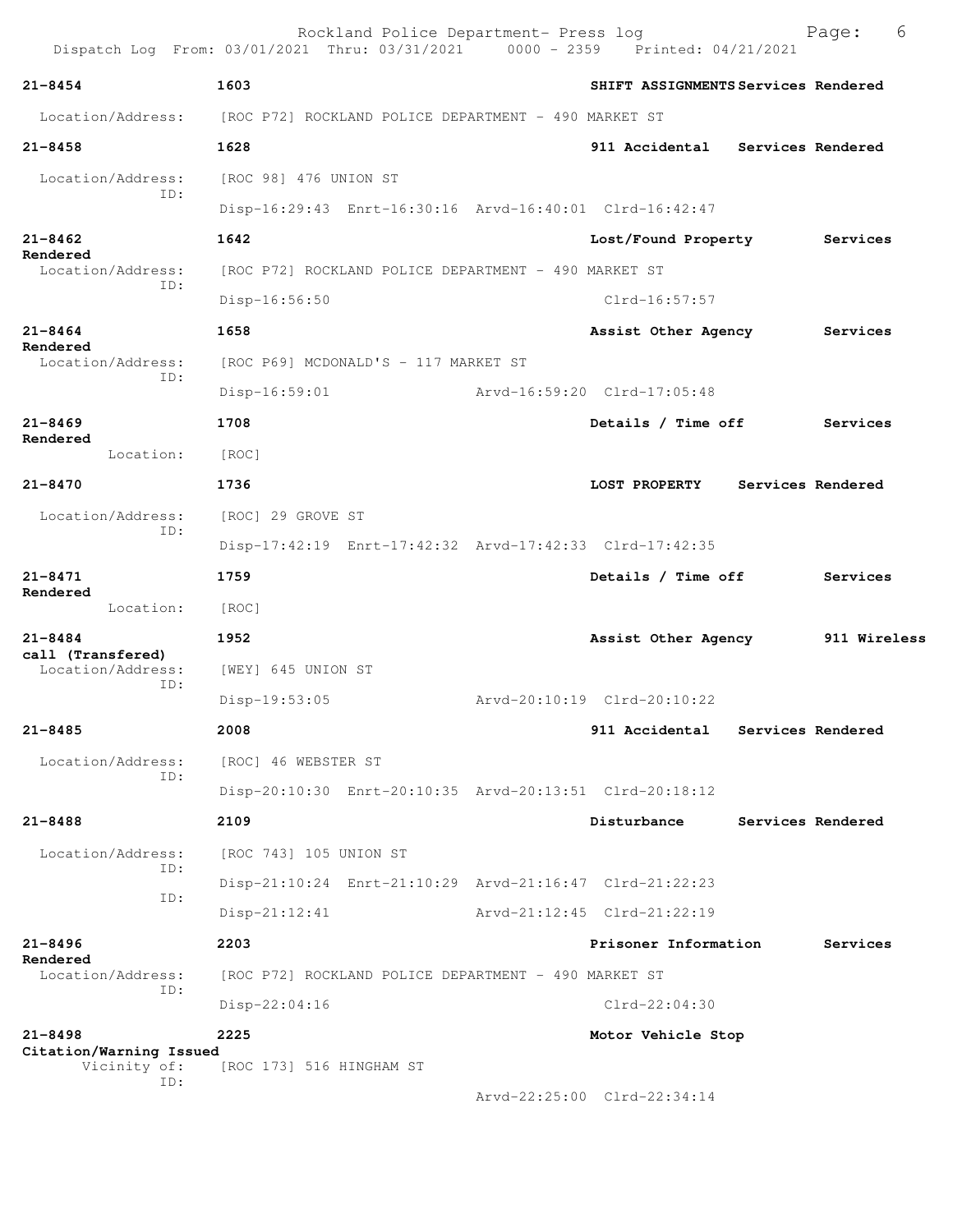Rockland Police Department- Press log Page: 7<br>21 Thru: 03/31/2021 0000 - 2359 Printed: 04/21/2021 Dispatch Log From: 03/01/2021 Thru: 03/31/2021 **For Date: 03/03/2021 - Wednesday 21-12955 0000 SHIFT ASSIGNMENTS Services Rendered** Location/Address: [ROC P72] ROCKLAND POLICE DEPARTMENT - 490 MARKET ST **21-8502 0000 SHIFT ASSIGNMENTS No Service** Location/Address: [ROC P72] ROCKLAND POLICE DEPARTMENT - 490 MARKET ST ID: Arvd-00:00:00 Clrd-00:03:43 **21-8503 0005 Details / Time off No Service** Location: [ROC] **21-8518 0555 Building Check Services Rendered** Location/Address: [ROC 61] UNION ST BUSINESS DISTRICT - UNION ST ID: Arvd-05:57:49 Clrd-06:26:33 **21-8530 0800 General Info Services Rendered** Location/Address: [ROC P72] ROCKLAND POLICE DEPARTMENT - 490 MARKET ST ID: Disp-08:02:57 Enrt-08:03:02 Arvd-08:03:05 Clrd-08:03:08 **21-8532 0829 Prisioner Transport Taken/Referred to Other Agency**  Location/Address: [ROC P72] ROCKLAND POLICE DEPARTMENT - 490 MARKET ST **21-8533 0836 Vehicle Maintenance Services Not Required**  Location/Address: [ROC P72] ROCKLAND POLICE DEPARTMENT - 490 MARKET ST **21-8534 0839 Disturbance Peace Restored** Location/Address: [ROC] 37 CLARK RD ID: Disp-08:41:09 Enrt-08:41:13 Arvd-08:47:20 Clrd-09:56:54 **21-8545 0953 Motor Vehicle Stop Verbal Warning**  Location/Address: [ROC] 275 SPRING ST ID: Arvd-09:53:00 Clrd-09:57:21 **21-8558 1029 Assist Public Services Rendered** Location/Address: [ROC P72] ROCKLAND POLICE DEPARTMENT - 490 MARKET ST **21-8555 1037 Building Check Services Rendered** Location/Address: [ROC] HINGHAM ST ID: Arvd-10:38:58 Clrd-10:39:26 **21-8568 1157 Time off Services Rendered** Location: [ROC] **21-8569 1159 CRUISER BACK IN SERVICE Services Rendered**  Location/Address: [ROC P72] ROCKLAND POLICE DEPARTMENT - 490 MARKET ST **21-8570 1210 Motor Vehicle Complaint Gone on arrival**  Location: [ROC] JOHN DUNNE DRIVE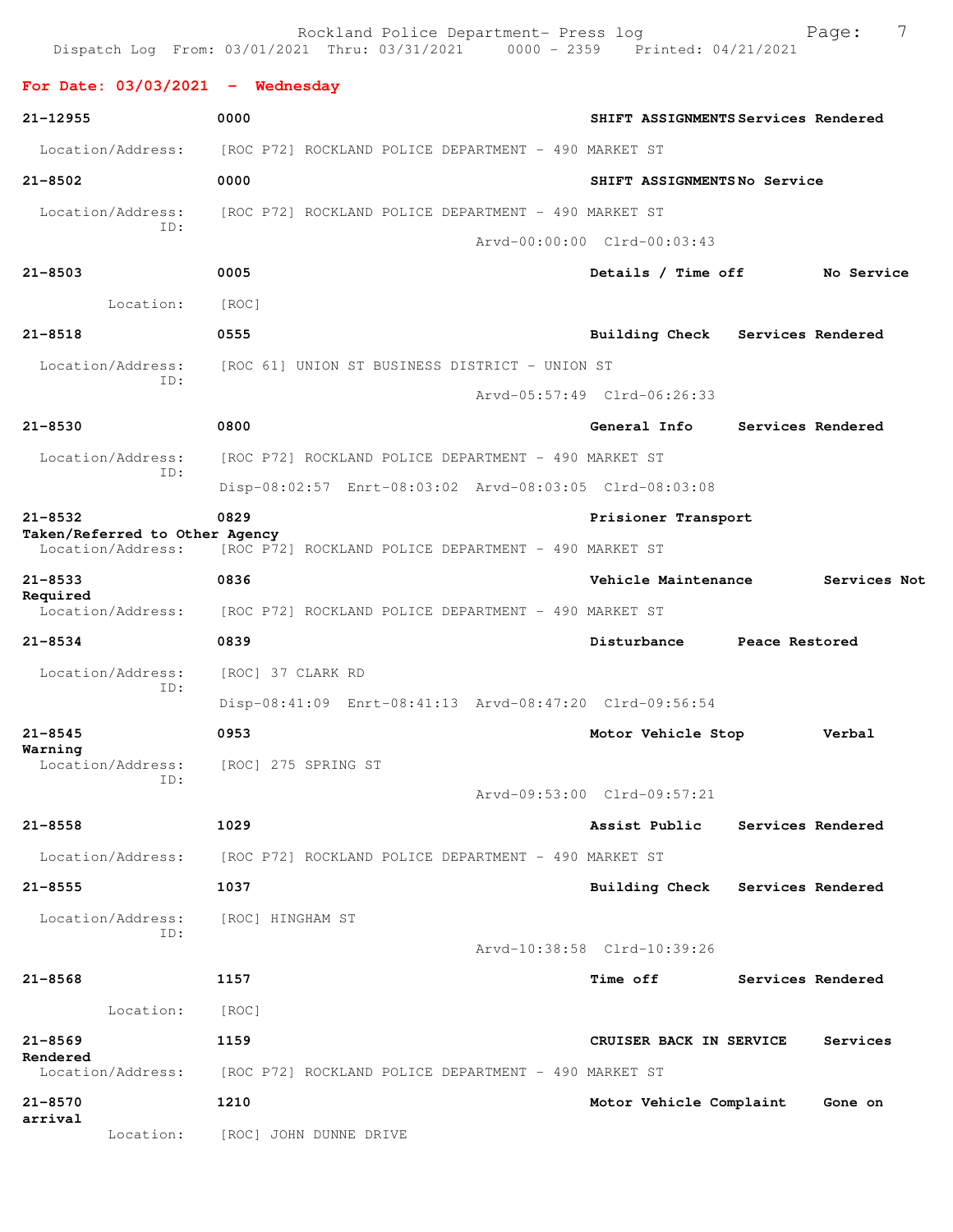|                                        | Rockland Police Department- Press log<br>Dispatch Log From: 03/01/2021 Thru: 03/31/2021 0000 - 2359 Printed: 04/21/2021 |                                     | 8<br>Page: |
|----------------------------------------|-------------------------------------------------------------------------------------------------------------------------|-------------------------------------|------------|
| ID:                                    |                                                                                                                         |                                     |            |
|                                        | Disp-12:11:38 Enrt-12:11:45 Arvd-12:11:48 Clrd-12:15:23                                                                 |                                     |            |
| $21 - 8575$<br>Citation/Warning Issued | 1259                                                                                                                    | Motor Vehicle Stop                  |            |
| Location/Address:<br>TD:               | [ROC] IN FRONT OF SUPREME - VFW DR                                                                                      |                                     |            |
| ID:                                    |                                                                                                                         | Arvd-12:59:00 Clrd-13:07:19         |            |
|                                        | Disp-13:02:56                                                                                                           | Arvd-13:02:58 Clrd-13:07:18         |            |
| $21 - 8752$                            | 1300                                                                                                                    | Animal Complaint Services Rendered  |            |
| Location/Address:                      | [ROC] 51 HANNAH WAY Apt. #B                                                                                             |                                     |            |
| $21 - 8578$                            | 1303                                                                                                                    | Assist Other Agency                 | Services   |
| Rendered<br>Location/Address:          | [ROC P72] ROCKLAND POLICE DEPARTMENT - 490 MARKET ST                                                                    |                                     |            |
| ID:                                    | $Disp-13:25:30$                                                                                                         | Arvd-13:27:46 Clrd-16:07:55         |            |
| $21 - 8581$                            | 1323                                                                                                                    | Motor Vehicle Stop                  | Verbal     |
| Warning<br>Location/Address:           | [ROC 663] 516 UNION ST                                                                                                  |                                     |            |
| ID:                                    |                                                                                                                         | Arvd-13:23:00 Clrd-13:28:23         |            |
| ID:                                    | $Disp-13:24:37$                                                                                                         | Arvd-13:24:39 Clrd-13:28:20         |            |
| $21 - 8585$                            | 1333                                                                                                                    | General Incident No Service         |            |
| Location/Address:                      | [ROC 70] WEBSTER PARK NURSING AND REHAB - 56 WEBSTER ST                                                                 |                                     |            |
| $21 - 8590$                            | 1410                                                                                                                    | Motor Vehicle Stop                  | Verbal     |
| Warning<br>Location:                   | [ROC] VFW DRIVE AT SULLIVAN TIRE                                                                                        |                                     |            |
| ID:                                    |                                                                                                                         | Arvd-14:10:00 Clrd-14:17:31         |            |
| $21 - 8595$                            | 1436                                                                                                                    | Motor Vehicle Stop                  | Verbal     |
| Warning<br>Location/Address:           | [ROC] SUMMER ST                                                                                                         |                                     |            |
| ID:                                    |                                                                                                                         | Arvd-14:36:00 Clrd-14:41:33         |            |
| $21 - 8596$                            | 1456                                                                                                                    | Follow-Up Investigation             | No Service |
| Location/Address:                      | [ROC 62] JEFFERSON SCHOOL - 63 GEORGE ST                                                                                |                                     |            |
| TD:                                    |                                                                                                                         | Arvd-14:56:00 Clrd-15:05:55         |            |
| $21 - 8604$                            | 1613                                                                                                                    | SHIFT ASSIGNMENTS Services Rendered |            |
| Location/Address:                      | [ROC P72] ROCKLAND POLICE DEPARTMENT - 490 MARKET ST                                                                    |                                     |            |
| $21 - 8606$                            | 1635                                                                                                                    | UNEMPLOYMENT FRAUD                  | Services   |
| Rendered<br>Location/Address:          | [ROC P72] ROCKLAND POLICE DEPARTMENT - 67 GEORGE ST                                                                     |                                     |            |
| TD:                                    | $Disp-16:43:05$                                                                                                         | $Clrd-16:43:11$                     |            |
| $21 - 8609$                            | 1703                                                                                                                    | Building Check Appears Secure       |            |
| Location/Address:                      | [ROC] WEBSTER ST                                                                                                        |                                     |            |
| TD:                                    |                                                                                                                         | Arvd-17:04:38 Clrd-17:04:46         |            |
| $21 - 8610$<br>Rendered                | 1706                                                                                                                    | OFC OUT OF STATION                  | Services   |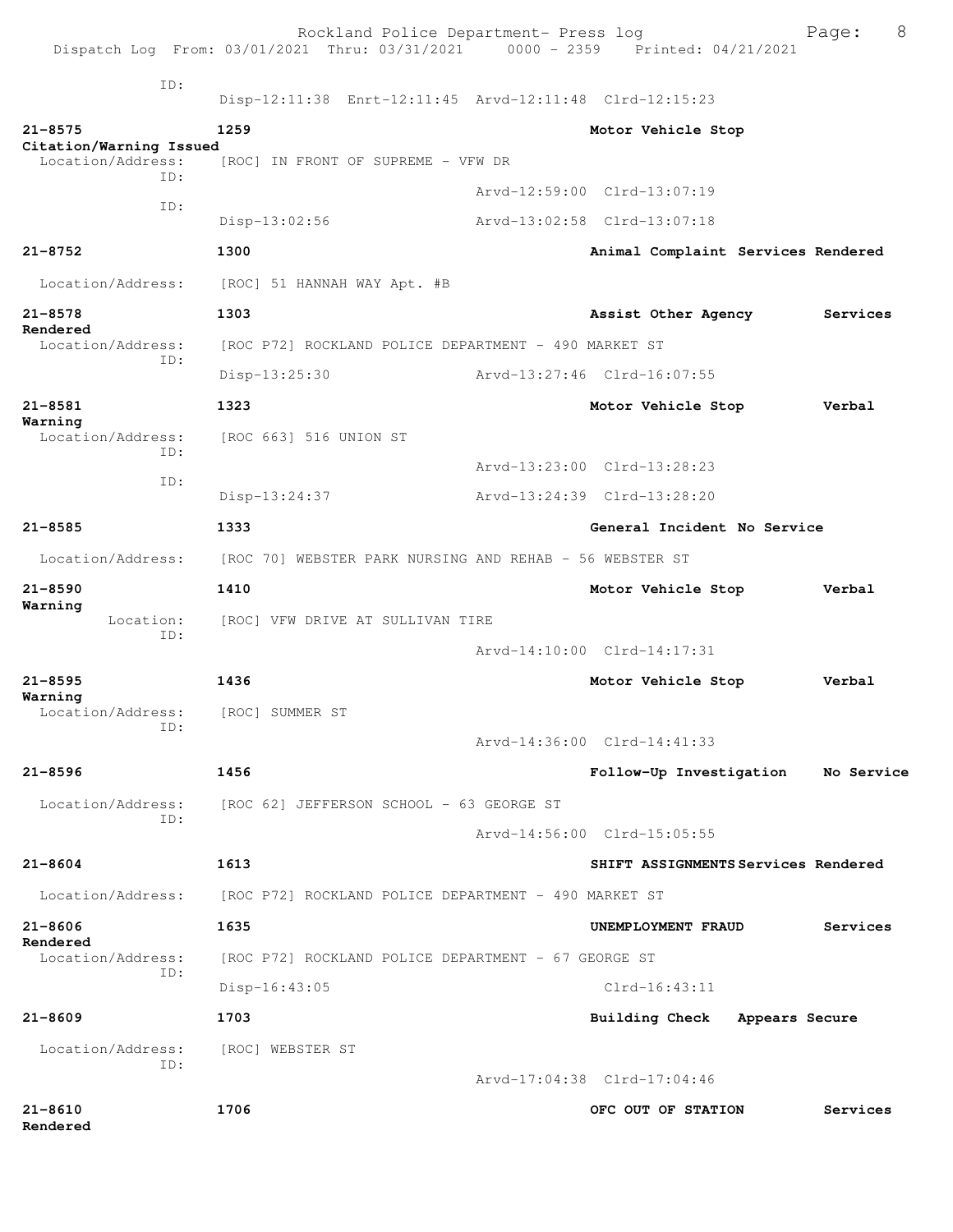| Dispatch Log From: 03/01/2021 Thru: 03/31/2021 0000 - 2359 Printed: 04/21/2021 |                                                      | Rockland Police Department- Press log                |                                                         |                | Page:             | 9 |
|--------------------------------------------------------------------------------|------------------------------------------------------|------------------------------------------------------|---------------------------------------------------------|----------------|-------------------|---|
| Location/Address:                                                              | [ROC P72] ROCKLAND POLICE DEPARTMENT - 490 MARKET ST |                                                      |                                                         |                |                   |   |
| $21 - 8612$                                                                    | 1713                                                 |                                                      | Building Check Appears Secure                           |                |                   |   |
| Location/Address:                                                              | [ROC] HINGHAM ST                                     |                                                      |                                                         |                |                   |   |
| TD:                                                                            |                                                      |                                                      | Arvd-17:13:44 Clrd-17:13:53                             |                |                   |   |
| $21 - 8616$                                                                    | 1743                                                 |                                                      | Suspicious Activity                                     |                | Services          |   |
| Rendered<br>Location/Address:                                                  | [ROC] 5 LEVIN RD                                     |                                                      |                                                         |                |                   |   |
| ID:                                                                            |                                                      |                                                      | Disp-17:47:46 Enrt-17:51:22 Arvd-17:55:07 Clrd-18:00:09 |                |                   |   |
| $21 - 8619$                                                                    | 1809                                                 |                                                      | Motor Vehicle Complaint                                 |                | Investigated      |   |
| Location/Address:                                                              | [ROC] EAST WATER ST                                  |                                                      |                                                         |                |                   |   |
| ID:<br>ID:                                                                     |                                                      |                                                      | Disp-18:13:33 Enrt-18:13:35 Arvd-18:15:51 Clrd-18:18:26 |                |                   |   |
|                                                                                |                                                      |                                                      | Disp-18:27:48 Enrt-18:27:58 Arvd-18:28:00 Clrd-18:28:01 |                |                   |   |
| $21 - 8620$                                                                    | 1816                                                 |                                                      | SICK DAY                                                |                | Services Rendered |   |
| Location:                                                                      | [ROC]                                                |                                                      |                                                         |                |                   |   |
| $21 - 8621$                                                                    | 1820                                                 |                                                      | OUT OF STATION                                          |                | Services Rendered |   |
| Location/Address:                                                              |                                                      | [ROC P72] ROCKLAND POLICE DEPARTMENT - 490 MARKET ST |                                                         |                |                   |   |
| $21 - 8625$                                                                    | 1858                                                 |                                                      | Suspicious Activity                                     |                | Investigated      |   |
| Location/Address:                                                              | [ROC] BEECH ST                                       |                                                      |                                                         |                |                   |   |
| ID:                                                                            |                                                      |                                                      | Disp-19:01:34 Enrt-19:04:42 Arvd-19:04:43 Clrd-19:10:52 |                |                   |   |
| ID:                                                                            |                                                      |                                                      | Disp-19:04:50 Enrt-19:04:52 Arvd-19:04:54 Clrd-19:10:45 |                |                   |   |
| $21 - 8626$                                                                    | 1905                                                 |                                                      | Lost Property                                           |                | Services Rendered |   |
| Location/Address:                                                              |                                                      | [ROC P72] ROCKLAND POLICE DEPARTMENT - 490 MARKET ST |                                                         |                |                   |   |
| ID:                                                                            | Disp-19:09:36                                        |                                                      | Clrd-19:10:08                                           |                |                   |   |
| $21 - 8627$                                                                    | 1912                                                 |                                                      | Disturbance                                             | Peace Restored |                   |   |
| Location/Address:                                                              |                                                      | [ROC 206] 51 MAPLE ST Apt. #423                      |                                                         |                |                   |   |
| ID:<br>ID:                                                                     |                                                      |                                                      | Disp-19:15:01 Enrt-19:15:11 Arvd-19:17:53 Clrd-19:37:41 |                |                   |   |
|                                                                                |                                                      |                                                      | Disp-19:15:09 Enrt-19:15:12 Arvd-19:19:53 Clrd-19:37:44 |                |                   |   |
| $21 - 8628$<br>Checked/Secured                                                 | 1923                                                 |                                                      | Suspicious Activity                                     |                | Building          |   |
| Location/Address:<br>ID:                                                       | [ROC] 1 CANTERBURY LN                                |                                                      |                                                         |                |                   |   |
| ID:                                                                            |                                                      |                                                      | Disp-19:39:00 Enrt-19:39:03 Arvd-19:44:38 Clrd-19:54:08 |                |                   |   |
| ID:                                                                            |                                                      |                                                      | Disp-19:39:31 Enrt-19:39:33 Arvd-19:49:37 Clrd-19:53:54 |                |                   |   |
|                                                                                |                                                      |                                                      | Disp-19:48:37 Enrt-19:48:40 Arvd-19:48:42 Clrd-19:53:58 |                |                   |   |
| $21 - 8629$                                                                    | 1928                                                 |                                                      | SUSPICIOUS ACTIVITY                                     |                | Investigated      |   |
| Location/Address:<br>ID:                                                       | [ROC] 62 REED ST                                     |                                                      |                                                         |                |                   |   |
| ID:                                                                            |                                                      |                                                      | Disp-19:56:08 Enrt-19:56:17 Arvd-19:57:41 Clrd-20:00:35 |                |                   |   |
|                                                                                |                                                      |                                                      | Disp-19:57:32 Enrt-19:57:37 Arvd-19:57:38 Clrd-20:17:50 |                |                   |   |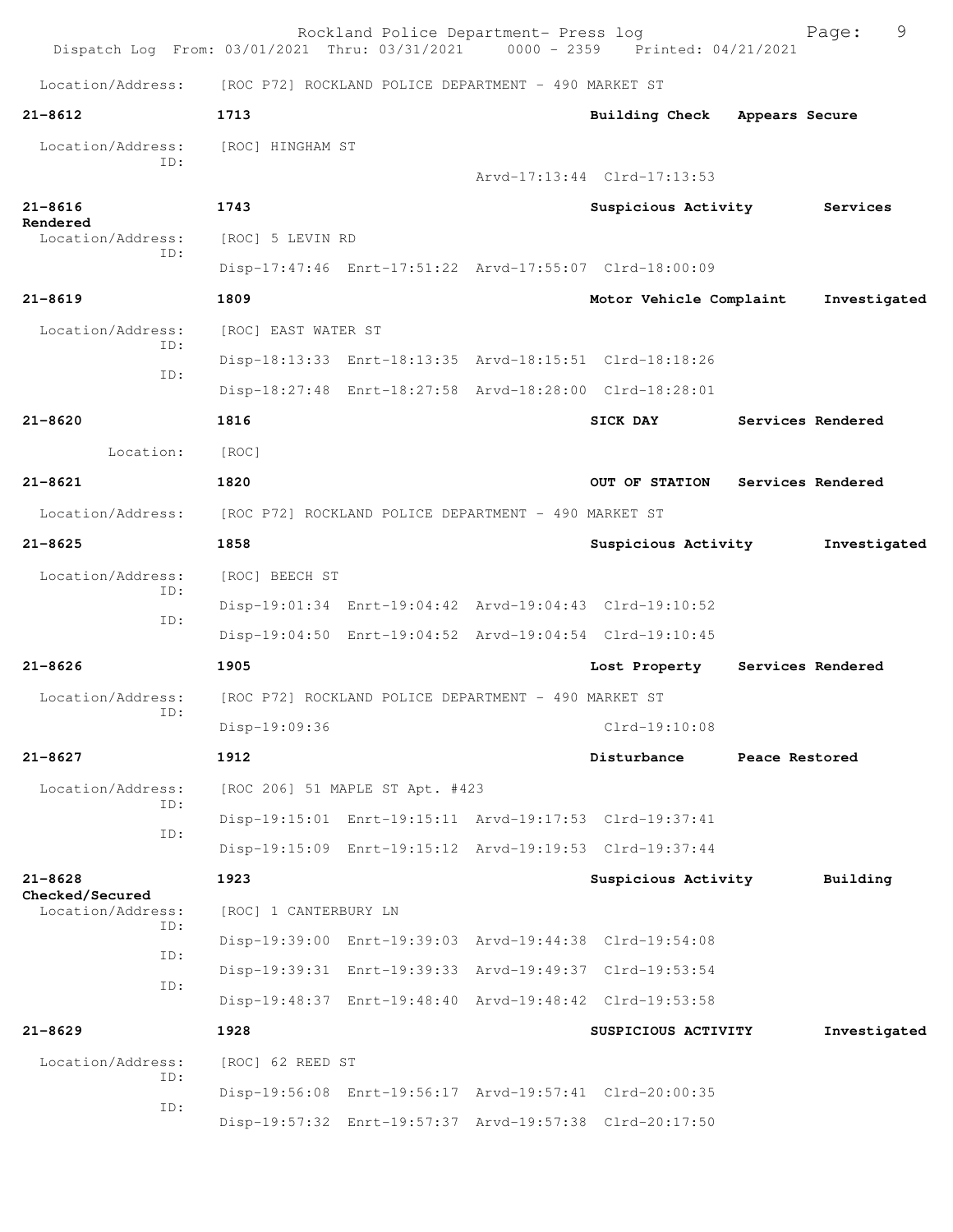| $21 - 8634$                          | 2144                                                    | Suspicious Activity                 | Building     |  |  |  |
|--------------------------------------|---------------------------------------------------------|-------------------------------------|--------------|--|--|--|
| Checked/Secured<br>Location/Address: | [ROC] SUMMER ST                                         |                                     |              |  |  |  |
| TD:                                  | Disp-21:46:52 Enrt-21:47:20 Arvd-21:47:22 Clrd-21:51:34 |                                     |              |  |  |  |
| For Date: $03/04/2021$ - Thursday    |                                                         |                                     |              |  |  |  |
| $21 - 8648$                          | 0001                                                    | SHIFT ASSIGNMENTS Services Rendered |              |  |  |  |
| Location/Address:                    | [ROC P72] ROCKLAND POLICE DEPARTMENT - 490 MARKET ST    |                                     |              |  |  |  |
| TD:                                  | $Disp-00:02:51$                                         | $Clrd-00:03:05$                     |              |  |  |  |
| $21 - 8653$                          | 0113                                                    | Suspicious Activity                 | Sent On Way  |  |  |  |
| Location/Address:                    | [ROC P100] LUKE'S LIQUORS - 167 MARKET ST               |                                     |              |  |  |  |
| TD:                                  | Disp-01:14:15 Enrt-01:14:25                             | $Clrd-01:14:40$                     |              |  |  |  |
| ID:                                  | Disp-01:14:21 Enrt-01:14:25                             | $Clrd-01:14:40$                     |              |  |  |  |
| $21 - 8665$                          | 0455                                                    | Building Check Appears Secure       |              |  |  |  |
| Location/Address:                    | [ROC] UNION ST                                          |                                     |              |  |  |  |
| ID:                                  | $Disp-04:55:53$                                         | Arvd-04:55:59 Clrd-05:18:59         |              |  |  |  |
| $21 - 8672$                          | 0624                                                    | Details / Time off                  | Services     |  |  |  |
| Rendered<br>Location:                | [ROC]                                                   |                                     |              |  |  |  |
| $21 - 8673$                          | 0658                                                    | Motor Vehicle Complaint             | Investigated |  |  |  |
| Location/Address:                    | [ROC] 3 NOBSCOT BROOK LN                                |                                     |              |  |  |  |
| ID:                                  | Disp-07:01:00 Enrt-07:04:12 Arvd-07:06:41 Clrd-07:10:23 |                                     |              |  |  |  |
| $21 - 8676$                          | 0802                                                    | Animal Complaint Gone on arrival    |              |  |  |  |
| Location:                            | [ROC 124] ROCKLAND GOLF COURSE                          |                                     |              |  |  |  |
| ID:                                  | Disp-08:03:42                                           | Aryd-08:03:49 Clrd-08:09:01         |              |  |  |  |
| $21 - 8677$                          | 0802                                                    | Information Call No Action Required |              |  |  |  |
| Location/Address:                    | [ROC P72] ROCKLAND POLICE DEPARTMENT - 490 MARKET ST    |                                     |              |  |  |  |
| $21 - 8751$                          | 0820                                                    | Animal Complaint Services Rendered  |              |  |  |  |
| Location/Address:                    | [ROC 124] 8 LAUREN DR                                   |                                     |              |  |  |  |
| $21 - 8681$                          | 0836                                                    | Information Call No Action Required |              |  |  |  |
| Location/Address:                    | [ROC P72] ROCKLAND POLICE DEPARTMENT - 490 MARKET ST    |                                     |              |  |  |  |
| $21 - 8688$                          | 0919                                                    | 911 Accidental<br>Investigated      |              |  |  |  |
| Location/Address:                    | [ROC] 3 CHRISTOPHER DR                                  |                                     |              |  |  |  |
| ID:                                  | Disp-09:21:50 Enrt-09:21:56 Arvd-09:23:40 Clrd-09:26:41 |                                     |              |  |  |  |
| $21 - 8699$                          | 0930                                                    | Information Call No Action Required |              |  |  |  |
| Location/Address:                    | [ROC P72] ROCKLAND POLICE DEPARTMENT - 490 MARKET ST    |                                     |              |  |  |  |
| $21 - 8748$                          | 1010                                                    | Animal Complaint Services Rendered  |              |  |  |  |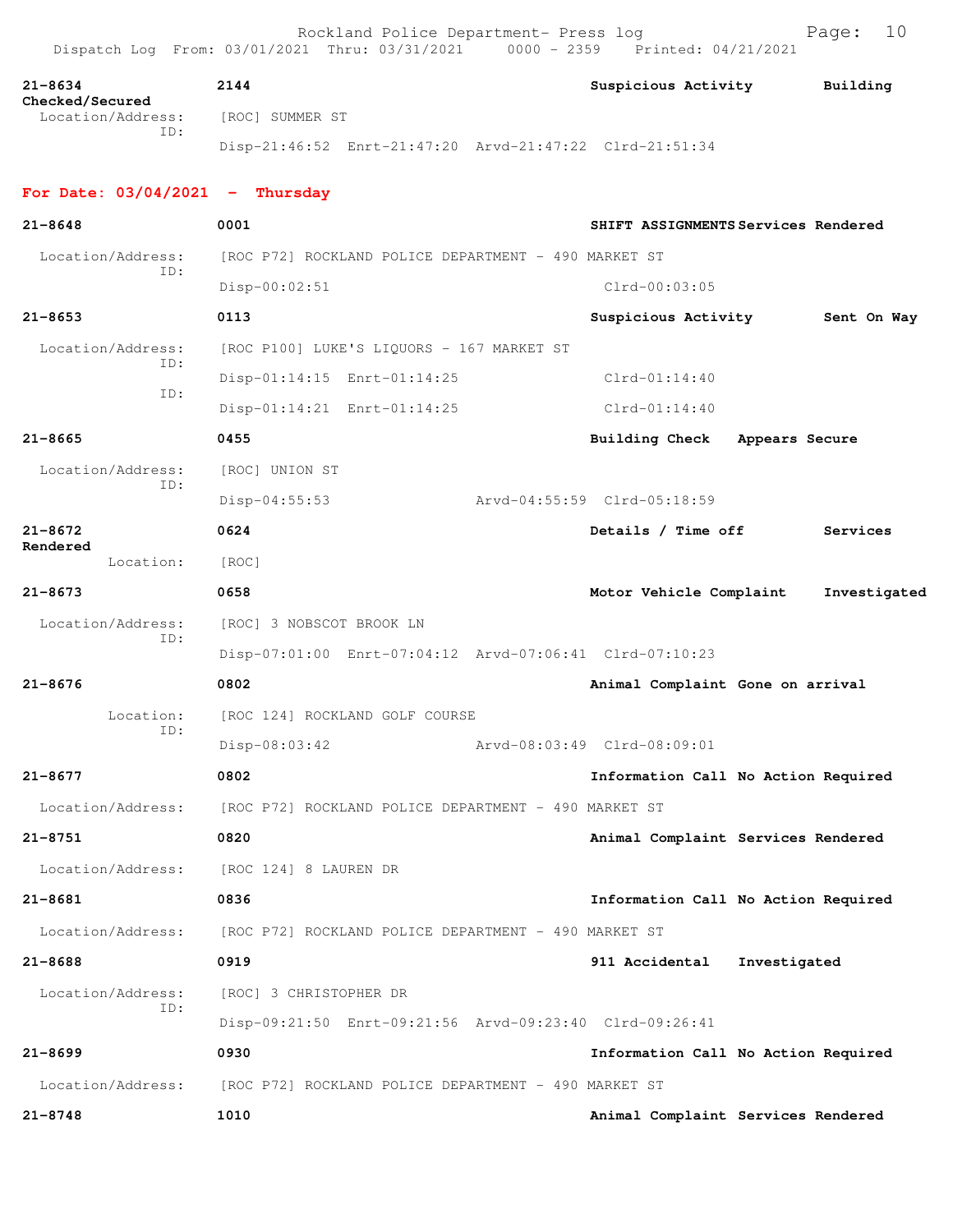| Dispatch Log From: 03/01/2021 Thru: 03/31/2021 0000 - 2359 Printed: 04/21/2021 |                       | Rockland Police Department- Press log                     |                                                         |                    | 11<br>Page:  |
|--------------------------------------------------------------------------------|-----------------------|-----------------------------------------------------------|---------------------------------------------------------|--------------------|--------------|
| Location/Address:                                                              | [ROC] 89 SPRING ST    |                                                           |                                                         |                    |              |
| $21 - 8701$                                                                    | 1034                  |                                                           | <b>Building Check</b>                                   | Services Rendered  |              |
| Location/Address:                                                              | [ROC] HINGHAM ST      |                                                           |                                                         |                    |              |
| ID:                                                                            |                       |                                                           | Arvd-10:35:31 Clrd-10:35:51                             |                    |              |
| $21 - 8709$                                                                    | 1202                  |                                                           | Disturbance                                             | Services Rendered  |              |
| Location/Address:                                                              | [ROC] 56 HATHERLY RD  |                                                           |                                                         |                    |              |
| ID:                                                                            |                       |                                                           | Disp-12:03:12 Enrt-12:03:26 Arvd-12:07:07 Clrd-12:07:54 |                    |              |
| ID:                                                                            |                       |                                                           | Disp-12:03:17 Enrt-12:03:22 Arvd-12:05:59 Clrd-12:14:08 |                    |              |
| $21 - 8711$                                                                    | 1207                  |                                                           | Details / Time off                                      |                    | No Action    |
| Required<br>Location:                                                          | [ROC]                 |                                                           |                                                         |                    |              |
| $21 - 8722$                                                                    | 1258                  |                                                           | Detail                                                  | No Action Required |              |
| Location/Address:                                                              | [ROC] 256 WEYMOUTH ST |                                                           |                                                         |                    |              |
| $21 - 8723$                                                                    | 1259                  |                                                           | Health & Welfare Check                                  |                    | Services     |
| Rendered<br>Location/Address:                                                  | [ROC] 15 ASH ST       |                                                           |                                                         |                    |              |
| ID:                                                                            |                       |                                                           | Disp-13:03:30 Enrt-13:03:36 Arvd-13:05:33 Clrd-13:20:13 |                    |              |
| ID:                                                                            |                       |                                                           | Disp-13:03:30 Enrt-13:03:36 Arvd-13:06:53 Clrd-13:20:21 |                    |              |
| ID:                                                                            | $Disp-13:17:58$       |                                                           | Arvd-13:18:02 Clrd-13:20:17                             |                    |              |
| $21 - 8747$                                                                    | 1320                  |                                                           | Animal Complaint Services Rendered                      |                    |              |
| Location/Address:                                                              | [ROC] 235 SUMMER ST   |                                                           |                                                         |                    |              |
| $21 - 8730$                                                                    | 1351                  |                                                           | Assist Public                                           | Services Rendered  |              |
| Location/Address:<br>ID:                                                       |                       | [ROC P72] ROCKLAND POLICE DEPARTMENT - 490 MARKET ST      |                                                         |                    |              |
|                                                                                | Disp-13:56:52         |                                                           | Clrd-13:59:05                                           |                    |              |
| 21-8732                                                                        | 1414                  |                                                           | <b>Identity Theft</b>                                   | No Action Required |              |
| Location/Address:<br>ID:                                                       |                       | [ROC 272] SHERIDAN SQUARE CONDOS - 103 GROVE ST Apt. #348 |                                                         |                    |              |
|                                                                                | $Disp-14:18:54$       |                                                           | Arvd-14:21:32 Clrd-14:21:49                             |                    |              |
| $21 - 8735$<br>Warning                                                         | 1435                  |                                                           | Motor Vehicle Stop                                      |                    | Verbal       |
| Vicinity of:<br>ID:                                                            |                       | [ROC] 29 FRANKLIN AVE @ 57 SCHOOL ST                      |                                                         |                    |              |
|                                                                                |                       |                                                           | Arvd-14:35:00 Clrd-14:37:26                             |                    |              |
| $21 - 8736$<br>Required                                                        | 1453                  |                                                           | Details / Time off                                      |                    | No Action    |
| Location:                                                                      | [ROC]                 |                                                           |                                                         |                    |              |
| $21 - 8738$<br>Citation/Warning Issued                                         | 1501                  |                                                           | Motor Vehicle Stop                                      |                    |              |
| Vicinity of:<br>ID:                                                            |                       | [ROC] BALL FIELDS - SCHOOL ST                             |                                                         |                    |              |
| ID:                                                                            | $Disp-15:03:52$       |                                                           | Arvd-15:04:01 Clrd-15:12:15                             |                    |              |
|                                                                                | $Disp-15:03:52$       |                                                           | Arvd-15:04:01 Clrd-15:12:11                             |                    |              |
| $21 - 8741$                                                                    | 1518                  |                                                           | Suspicious Activity                                     |                    | Investigated |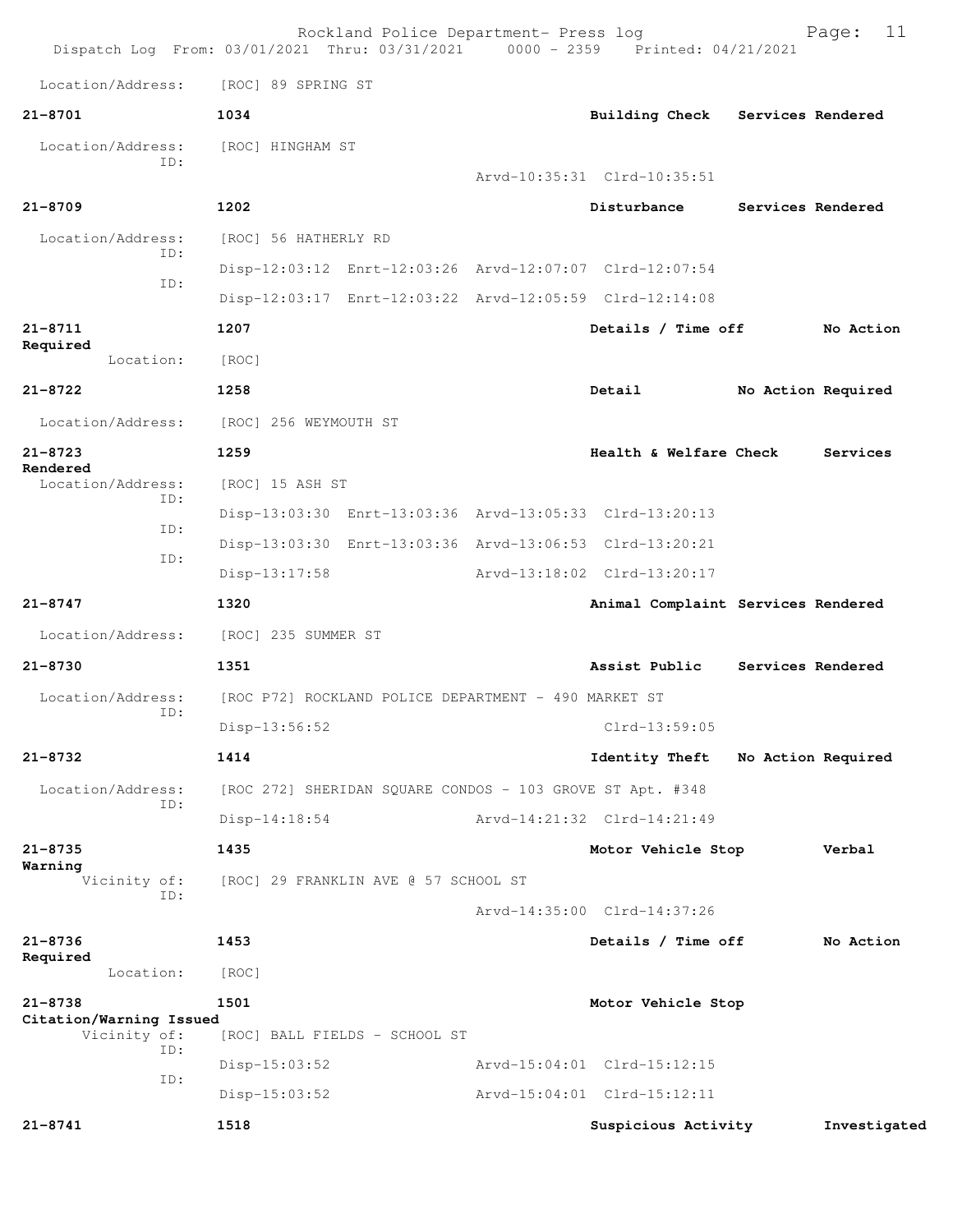| Dispatch Log From: 03/01/2021 Thru: 03/31/2021 0000 - 2359 Printed: 04/21/2021 |                             | Rockland Police Department- Press log                     |                                                         |          | 12<br>Page:    |
|--------------------------------------------------------------------------------|-----------------------------|-----------------------------------------------------------|---------------------------------------------------------|----------|----------------|
| Location/Address:                                                              | [ROC] 75 NORMAN ST          |                                                           |                                                         |          |                |
| ID:                                                                            | $Disp-15:22:02$             |                                                           | Arvd-15:25:44 Clrd-15:26:19                             |          |                |
| ID:                                                                            | $Disp-15:22:02$             |                                                           | Arvd-15:25:44 Clrd-15:26:15                             |          |                |
| $21 - 8745$                                                                    | 1528                        |                                                           | Information Call No Action Required                     |          |                |
| Location/Address:                                                              |                             | [ROC P72] ROCKLAND POLICE DEPARTMENT - 490 MARKET ST      |                                                         |          |                |
| $21 - 8753$                                                                    | 1546                        |                                                           | Motor Vehicle Stop                                      |          |                |
| Citation/Warning Issued<br>Vicinity of:                                        | [ROC] MCDONALDS - MARKET ST |                                                           |                                                         |          |                |
| ID:                                                                            | $Disp-15:47:56$             |                                                           | Arvd-15:48:04 Clrd-15:52:57                             |          |                |
| $21 - 8757$                                                                    | 1619                        |                                                           | General Info                                            |          | Appears Secure |
| Location/Address:                                                              |                             | [ROC P72] ROCKLAND POLICE DEPARTMENT - 490 MARKET ST      |                                                         |          |                |
| $21 - 8764$                                                                    | 1653                        |                                                           | Health & Welfare Check                                  |          | Investigated   |
| Location/Address:                                                              |                             | [ROC 893] 34 HANNAH WAY Apt. #A                           |                                                         |          |                |
| ID:                                                                            |                             | Disp-16:54:30 Enrt-16:55:10 Arvd-16:56:49 Clrd-17:07:23   |                                                         |          |                |
| $21 - 8773$                                                                    | 1755                        |                                                           | Details / Time off                                      |          | Appears        |
| Secure<br>Location:                                                            | [ROC]                       |                                                           |                                                         |          |                |
| $21 - 8774$                                                                    | 1757                        |                                                           | Burglar Alarm                                           | Building |                |
| Checked/Secured<br>Location/Address:                                           | [ROC 707] 12 CENTRE AVE     |                                                           |                                                         |          |                |
| ID:                                                                            |                             | Disp-17:59:51 Enrt-17:59:55 Arvd-18:02:33 Clrd-18:17:17   |                                                         |          |                |
| $21 - 8785$                                                                    | 2012                        |                                                           | Follow-Up Investigation                                 |          | Services       |
| Rendered<br>Location/Address:                                                  |                             | [ROC 272] SHERIDAN SQUARE CONDOS - 103 GROVE ST Apt. #348 |                                                         |          |                |
| ID:                                                                            |                             |                                                           | Arvd-20:12:00 Clrd-20:33:17                             |          |                |
| ID:                                                                            |                             | Disp-20:33:38 Enrt-20:33:40 Arvd-20:33:42 Clrd-20:34:20   |                                                         |          |                |
| 21-8786                                                                        | 2018                        |                                                           | Disturbance                                             |          | Peace Restored |
| Location/Address:                                                              | [ROC 113] 269 EAST WATER ST |                                                           |                                                         |          |                |
| ID:                                                                            |                             | Disp-20:20:35 Enrt-20:20:38 Arvd-20:23:01 Clrd-20:31:36   |                                                         |          |                |
| ID:                                                                            |                             | Disp-20:20:50 Enrt-20:20:53 Arvd-20:22:41 Clrd-20:31:45   |                                                         |          |                |
| ID:                                                                            |                             | Disp-20:23:27 Enrt-20:23:31 Arvd-20:23:36 Clrd-20:33:09   |                                                         |          |                |
| ID:                                                                            |                             | Disp-20:30:36 Enrt-20:30:41                               | Clrd-20:32:48                                           |          |                |
| $21 - 8788$<br>Rendered                                                        | 2031                        |                                                           | Assist Fire Department                                  |          | Services       |
| Location/Address:<br>ID:                                                       | [ROC 152] 351 WEBSTER ST    |                                                           |                                                         |          |                |
| ID:                                                                            |                             | Disp-20:33:00 Enrt-20:33:14 Arvd-20:34:05 Clrd-20:56:12   |                                                         |          |                |
|                                                                                | Disp-20:33:59               |                                                           | Arvd-20:34:05 Clrd-20:55:32                             |          |                |
| $21 - 8792$<br>Rendered                                                        | 2042                        |                                                           | Disabled Motor Vehicle                                  |          | Services       |
| Location/Address:<br>ID:                                                       |                             | [ROC 95] ROCKLAND TRUST - 288 UNION ST                    |                                                         |          |                |
|                                                                                |                             |                                                           | Disp-20:44:57 Enrt-20:45:08 Arvd-20:49:01 Clrd-21:03:12 |          |                |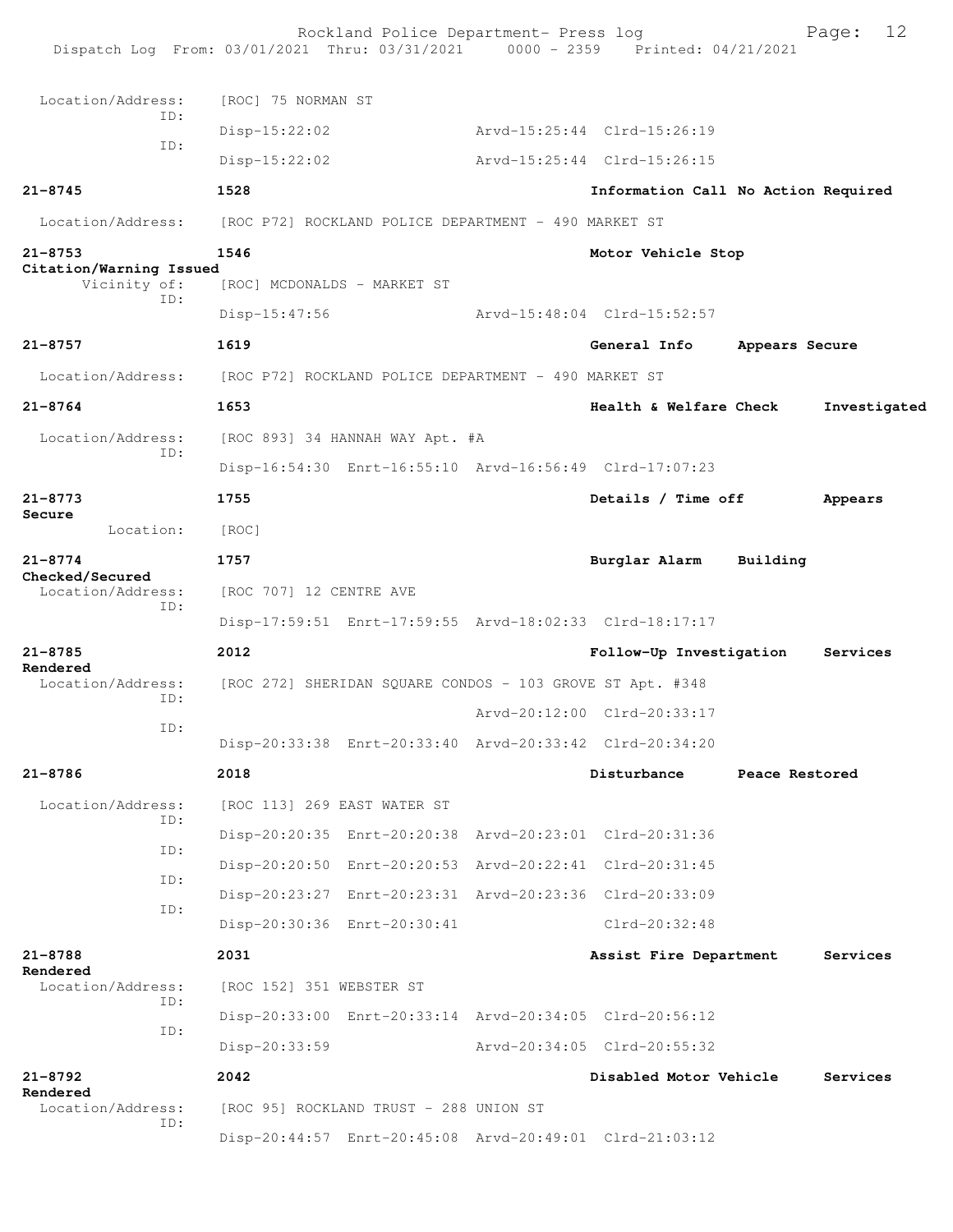| $21 - 8800$                                    | 2153                                                                   | Disturbance                 | Sent On Way    |
|------------------------------------------------|------------------------------------------------------------------------|-----------------------------|----------------|
| Location/Address:                              | [ROC] 43 PLAIN ST                                                      |                             |                |
| ID:                                            | $Disp-21:58:41$                                                        | Arvd-21:58:45 Clrd-22:07:04 |                |
| ID:                                            | $Disp-21:59:04$                                                        | Arvd-21:59:08 Clrd-22:07:01 |                |
| $21 - 8802$<br>Secure                          | 2225                                                                   | Details / Time off          | Appears        |
| Location:                                      | [ROC]                                                                  |                             |                |
| $21 - 8807$                                    | 2254                                                                   | Motor Vehicle Stop          |                |
| Citation/Warning Issued<br>Vicinity of:<br>ID: | [ROC] WEST WATER ST @ PROSPECT ST                                      |                             |                |
|                                                |                                                                        | Arvd-22:54:00 Clrd-23:05:29 |                |
| $21 - 8810$                                    | 2326                                                                   | General Info                | Appears Secure |
|                                                | Location/Address: [ROC P72] ROCKLAND POLICE DEPARTMENT - 490 MARKET ST |                             |                |
| For Date: $03/05/2021$ - Friday                |                                                                        |                             |                |
| $21 - 8812$                                    | 0000                                                                   | SHIFT ASSIGNMENTSNo Service |                |
| Location/Address:                              | [ROC P72] ROCKLAND POLICE DEPARTMENT - 490 MARKET ST                   |                             |                |
| ID:                                            |                                                                        | Arvd-00:00:00 Clrd-00:03:51 |                |
| $21 - 8815$                                    | 0016                                                                   | Details / Time off          | No Service     |
| Location:                                      | [ROC]                                                                  |                             |                |
| $21 - 8841$                                    | 0517                                                                   | <b>Building Check</b>       | Appears Secure |
| Location/Address:<br>ID:                       | [ROC] UNION ST                                                         |                             |                |
| ID:                                            |                                                                        | Arvd-05:17:00 Clrd-05:17:59 |                |
|                                                | Disp-05:18:09 Enrt-05:23:48                                            | $Clrd-05:42:52$             |                |
| $21 - 8845$<br>Citation/Warning Issued         | 0544                                                                   | Motor Vehicle Stop          |                |
| Location/Address:<br>ID:                       | [ROC] EAST WATER ST @ CHRISTOPHER DR                                   |                             |                |
| ID:                                            |                                                                        | Arvd-05:44:00 Clrd-05:53:09 |                |
|                                                | Disp-05:45:22 Enrt-05:45:24 Arvd-05:46:23 Clrd-05:53:14                |                             |                |
| $21 - 8849$                                    | 0637                                                                   | Motor Vehicle Stop          | Verbal         |
| Warning<br>Location/Address:                   | [ROC] 416 SUMMER ST @ 67 CONDON CIR                                    |                             |                |
| ID:                                            |                                                                        | Aryd-06:37:00 Clrd-06:50:47 |                |
| $21 - 8850$                                    | 0639                                                                   | Motor Vehicle Stop          | Verbal         |
| Warning<br>Location/Address:                   | [ROC] SUMMER ST                                                        |                             |                |
| ID:                                            |                                                                        | Arvd-06:39:00 Clrd-06:43:50 |                |
| $21 - 8851$                                    | 0704                                                                   | Motor Vehicle Stop          |                |
| Citation/Warning Issued<br>Location/Address:   | [ROC] SUMMER ST                                                        |                             |                |
| ID:                                            |                                                                        | Arvd-07:04:00 Clrd-07:09:06 |                |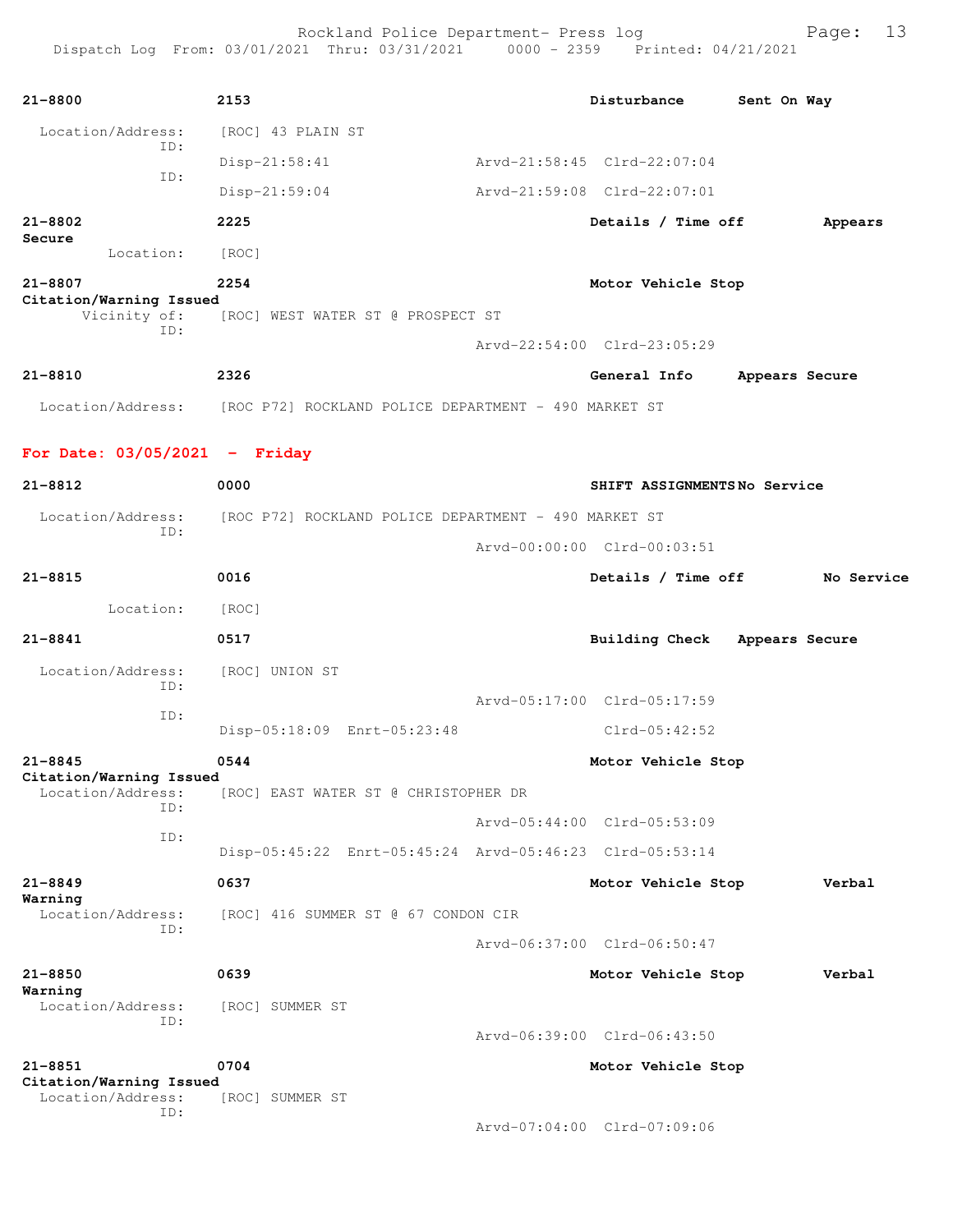| $21 - 8854$                          | 0738                                                                   | General Incident Services Rendered  |                    |          |
|--------------------------------------|------------------------------------------------------------------------|-------------------------------------|--------------------|----------|
| Location/Address:<br>ID:             | [ROC 62] JEFFERSON SCHOOL - 63 GEORGE ST                               |                                     |                    |          |
|                                      | $Disp-07:41:25$                                                        | Clrd-07:59:30                       |                    |          |
| $21 - 8856$                          | 0808                                                                   | SHIFT ASSIGNMENTS Services Rendered |                    |          |
| Location/Address:                    | [ROC P72] ROCKLAND POLICE DEPARTMENT - 490 MARKET ST                   |                                     |                    |          |
| $21 - 8858$<br>Rendered              | 0838                                                                   | CRUISER MAINTENANCE                 |                    | Services |
| Location/Address:                    | [ROC P72] ROCKLAND POLICE DEPARTMENT - 490 MARKET ST                   |                                     |                    |          |
| $21 - 8859$                          | 0845                                                                   | Vehicle Maintenance                 |                    | Services |
| Rendered<br>Location/Address:        | [ROC P72] ROCKLAND POLICE DEPARTMENT - 490 MARKET ST                   |                                     |                    |          |
| ID:                                  |                                                                        | Arvd-08:45:00 Clrd-08:59:33         |                    |          |
| $21 - 8866$                          | 0922                                                                   | <b>Building Check</b>               | Building           |          |
| Checked/Secured<br>Location/Address: | [ROC] HINGHAM ST                                                       |                                     |                    |          |
| TD:                                  |                                                                        | Arvd-09:23:49 Clrd-09:24:06         |                    |          |
| $21 - 8871$                          | 0942                                                                   | TIME OFF                            | No Action Required |          |
| Location/Address:                    | [ROC P72] ROCKLAND POLICE DEPARTMENT - 490 MARKET ST                   |                                     |                    |          |
| ID:                                  |                                                                        | Arvd-09:42:41 Clrd-09:50:01         |                    |          |
| $21 - 8869$                          | 0946                                                                   | Follow-Up Investigation             |                    | Services |
| Rendered<br>Location/Address:        | [ROC] 117 DURBECK RD                                                   |                                     |                    |          |
| ID:                                  |                                                                        | Arvd-09:46:00 Clrd-10:10:14         |                    |          |
| 21-8872                              | 0952                                                                   | TIME OFF                            | No Action Required |          |
|                                      | Location/Address: [ROC P72] ROCKLAND POLICE DEPARTMENT - 490 MARKET ST |                                     |                    |          |
| ID:                                  |                                                                        | Arvd-09:52:00 Clrd-09:54:30         |                    |          |
|                                      |                                                                        |                                     |                    |          |
| $21 - 8873$                          | 0954                                                                   | TIME OFF                            | No Action Required |          |
| Location/Address:<br>ID:             | [ROC P72] ROCKLAND POLICE DEPARTMENT - 490 MARKET ST                   |                                     |                    |          |
|                                      |                                                                        | Arvd-09:54:00 Clrd-09:55:46         |                    |          |
| $21 - 8878$<br>Rendered              | 1039                                                                   | Details / Time off                  |                    | Services |
| Location:                            | [ROC]                                                                  |                                     |                    |          |
| $21 - 8893$<br>Rendered              | 1311                                                                   | MVA Property Damage Only            |                    | Services |
| Location/Address:<br>ID:             | [ROC 73] ROCKLAND TOWN HALL - 242 UNION ST                             |                                     |                    |          |
| ID:                                  | Disp-13:13:17 Enrt-13:12:50 Arvd-13:15:08 Clrd-13:32:04                |                                     |                    |          |
|                                      | Disp-13:23:16 Enrt-13:23:18 Arvd-13:24:41 Clrd-13:32:00                |                                     |                    |          |
| $21 - 8895$                          | 1338                                                                   | <b>Building Check</b>               | Building           |          |
| Checked/Secured<br>Location/Address: | [ROC] HINGHAM ST                                                       |                                     |                    |          |
| ID:                                  |                                                                        | Arvd-13:39:14 Clrd-13:39:28         |                    |          |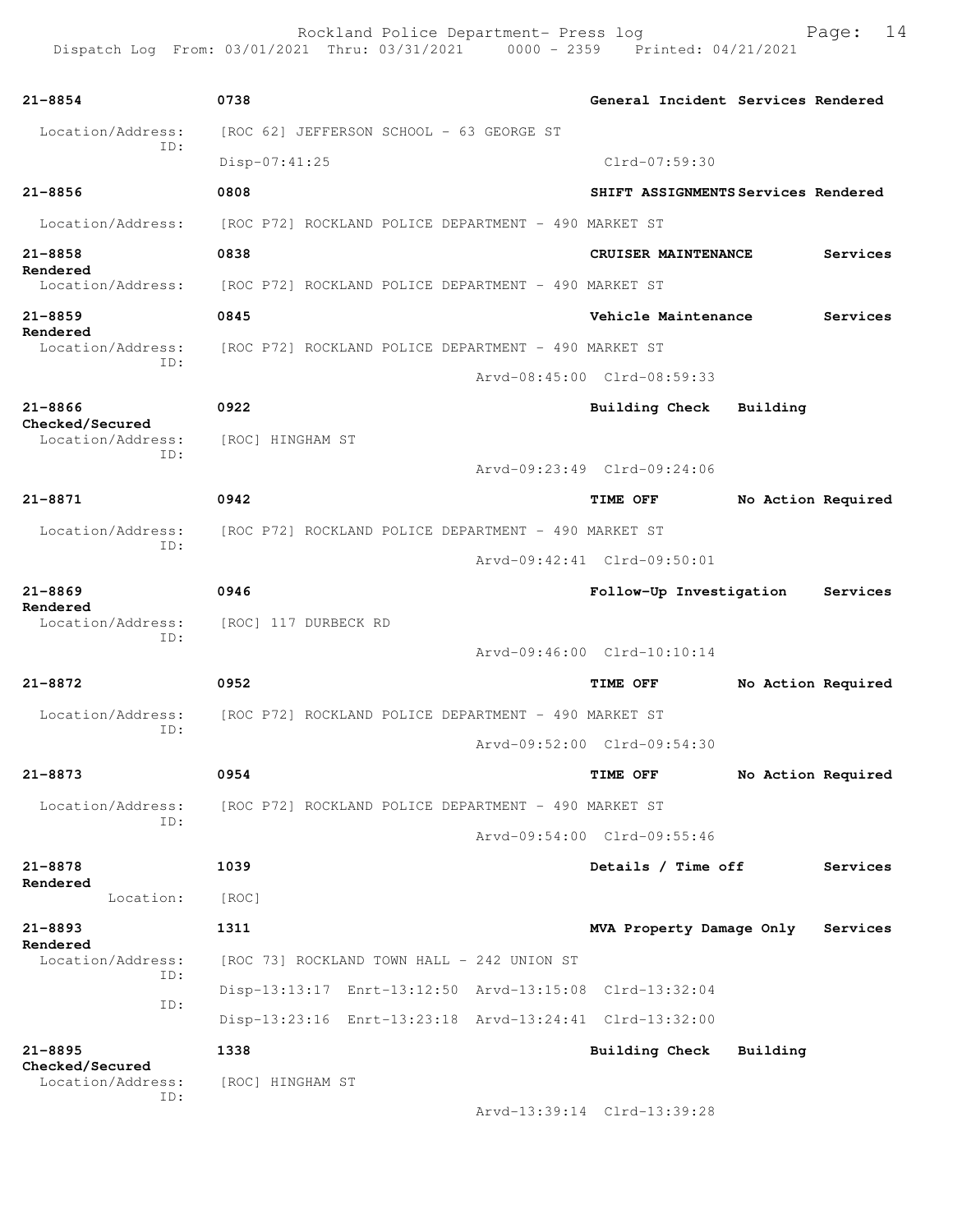| Dispatch Log From: 03/01/2021 Thru: 03/31/2021 0000 - 2359 Printed: 04/21/2021 |                                                    | Rockland Police Department- Press log                |                                                         |  | 15<br>Page:       |
|--------------------------------------------------------------------------------|----------------------------------------------------|------------------------------------------------------|---------------------------------------------------------|--|-------------------|
| $21 - 8896$                                                                    | 1341                                               |                                                      | Motor Vehicle Complaint                                 |  | Services          |
| Rendered<br>Location/Address:                                                  |                                                    | [ROC P87] SOUTHERN AUTO SALES - 189 VFW DR           |                                                         |  |                   |
| ID:                                                                            |                                                    |                                                      | Disp-13:43:28 Enrt-13:44:18 Arvd-13:47:17 Clrd-14:25:37 |  |                   |
| ID:                                                                            |                                                    |                                                      | Disp-13:45:00 Enrt-13:45:03 Arvd-13:50:50 Clrd-14:25:34 |  |                   |
| $21 - 8898$                                                                    | 1354                                               |                                                      | Details / Time off                                      |  | Services          |
| Rendered<br>Location:                                                          | [ROC]                                              |                                                      |                                                         |  |                   |
| $21 - 8903$                                                                    | 1413                                               |                                                      | Details / Time off                                      |  | Services          |
| Rendered<br>Location:                                                          | [ROC]                                              |                                                      |                                                         |  |                   |
| 21-8910                                                                        | 1511                                               |                                                      | Health & Welfare Check                                  |  | Services          |
| Rendered<br>Location/Address:                                                  | [ROC P106] ROCKLAND HIGH SCHOOL - 52 MACKINLAY WAY |                                                      |                                                         |  |                   |
| ID:<br>ID:                                                                     |                                                    |                                                      | Disp-15:16:14 Enrt-15:16:30 Arvd-15:16:58 Clrd-15:40:57 |  |                   |
|                                                                                |                                                    |                                                      | Disp-15:16:26 Enrt-15:16:29 Arvd-15:17:00 Clrd-15:35:24 |  |                   |
| $21 - 8916$                                                                    | 1543                                               |                                                      | Assist Other Agency                                     |  | Services          |
| Rendered<br>Location/Address:                                                  | [ROC] 55 VERNON ST                                 |                                                      |                                                         |  |                   |
| ID:                                                                            |                                                    |                                                      | Disp-17:22:52 Enrt-17:22:59 Arvd-17:25:58 Clrd-17:27:01 |  |                   |
| $21 - 8915$                                                                    | 1544                                               |                                                      | TIME OFF/VACATION DAYS                                  |  | Services          |
| Rendered<br>Location:                                                          | [ROC]                                              |                                                      |                                                         |  |                   |
| $21 - 8919$                                                                    | 1608                                               |                                                      | SHIFT ASSIGNMENTS Services Rendered                     |  |                   |
| Location/Address: [ROC P72] ROCKLAND POLICE DEPARTMENT - 490 MARKET ST         |                                                    |                                                      |                                                         |  |                   |
| $21 - 8920$<br>Rendered                                                        | 1617                                               |                                                      | Larceny / Forgery/ Fraud                                |  | Services          |
| Location/Address:<br>ID:                                                       |                                                    | [ROC P72] ROCKLAND POLICE DEPARTMENT - 490 MARKET ST |                                                         |  |                   |
|                                                                                | $Disp-16:21:24$                                    |                                                      | Clrd-16:22:50                                           |  |                   |
| $21 - 8923$                                                                    | 1650                                               |                                                      | Suspicious Activity                                     |  | Unfounded         |
| Location/Address:<br>TD:                                                       | [ROC] BOXBERRY LN                                  |                                                      |                                                         |  |                   |
|                                                                                |                                                    |                                                      | Disp-16:51:32 Enrt-16:51:38 Arvd-16:58:53 Clrd-17:02:52 |  |                   |
| $21 - 8928$                                                                    | 1722                                               |                                                      | Larceny                                                 |  | Services Rendered |
| Location/Address:<br>ID:                                                       |                                                    | [ROC P55] HOME DEPOT - 1149 HINGHAM ST               |                                                         |  |                   |
| ID:                                                                            |                                                    | Disp-17:24:34 Enrt-17:24:53                          | $Clrd-17:25:22$                                         |  |                   |
| ID:                                                                            |                                                    |                                                      | Disp-17:26:29 Enrt-17:26:44 Arvd-17:27:22 Clrd-17:42:33 |  |                   |
|                                                                                | $Disp-17:27:12$                                    |                                                      | Arvd-17:27:18 Clrd-17:41:37                             |  |                   |
| $21 - 8937$                                                                    | 1848                                               |                                                      | Disturbance                                             |  | Services Rendered |
| Location/Address:<br>ID:                                                       | [ROC] 103 UNION ST                                 |                                                      |                                                         |  |                   |
| ID:                                                                            |                                                    |                                                      | Disp-18:51:18 Enrt-18:51:29 Arvd-18:53:36 Clrd-18:53:52 |  |                   |
|                                                                                |                                                    |                                                      | Disp-18:51:25 Enrt-18:51:32 Arvd-18:53:39 Clrd-18:53:45 |  |                   |
| $21 - 8943$                                                                    | 1858                                               |                                                      | Health & Welfare Check                                  |  | No EMS            |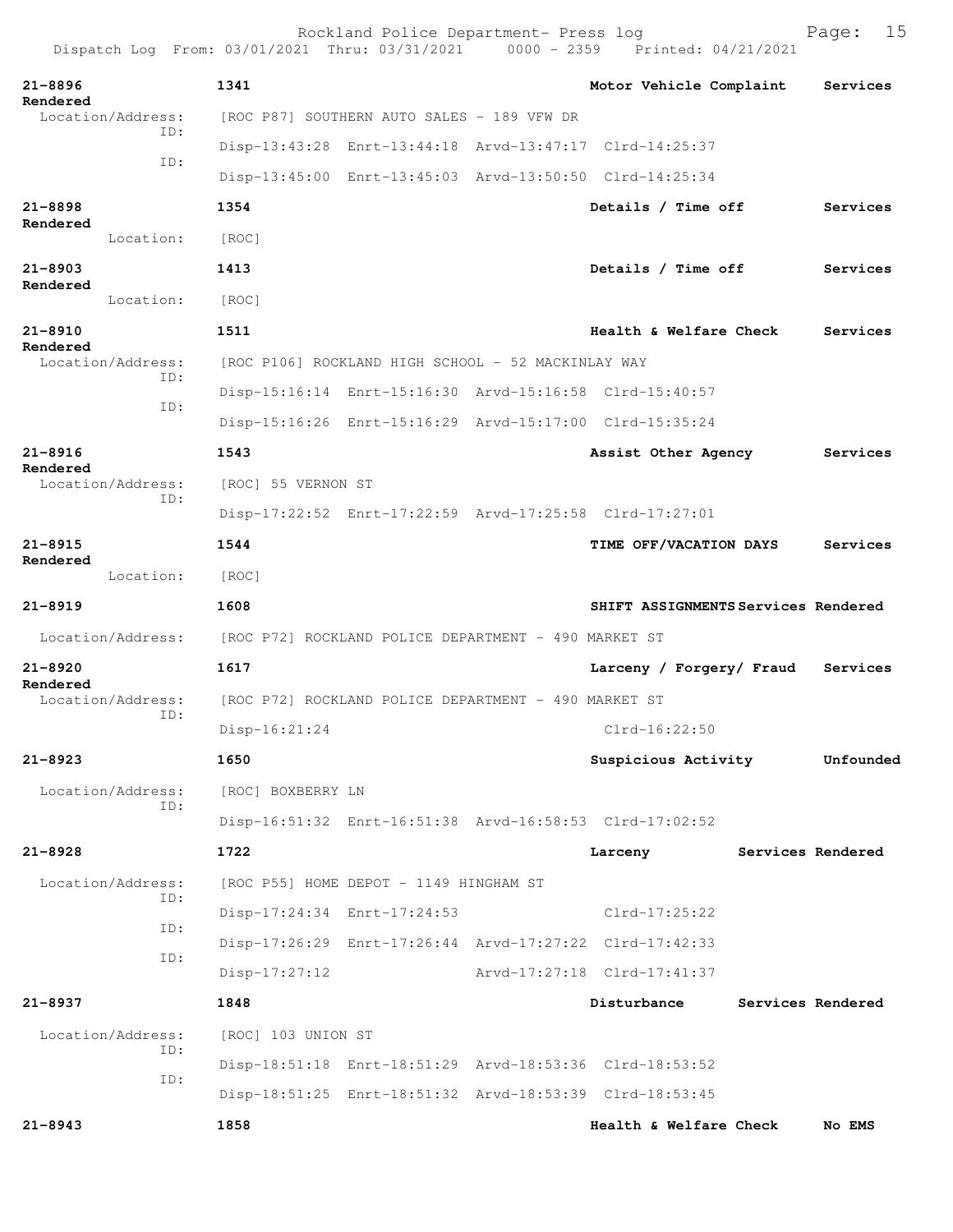Rockland Police Department- Press log Fage: 16 Dispatch Log From: 03/01/2021 Thru: 03/31/2021 0000 - 2359 Printed: 04/21/2021 Location/Address: [ROC P8] THE UPS STORE - 319 CENTRE AVE **21-8945 1858 Harassment Services Rendered** Location/Address: [ROC P72] ROCKLAND POLICE DEPARTMENT - 490 MARKET ST ID: Disp-19:16:08 Clrd-19:18:26 **21-8944 1910 Disturbance Services Rendered** Location/Address: [ROC] 56 FAIRVIEW ST ID: Disp-19:12:05 Arvd-19:12:30 Clrd-19:19:05 ID: Disp-19:12:05 Arvd-19:12:36 Clrd-19:19:05 **21-8948 2013 Assist Other Agency Provided Assistance**  Location/Address: [ROC] 131 PLAIN ST ID: Disp-20:14:28 Clrd-20:14:49 ID: Disp-20:14:58 Enrt-20:15:01 Arvd-20:15:48 Clrd-20:54:57 ID: Disp-20:17:26 Enrt-20:17:34 Arvd-20:18:08 Clrd-20:54:57 ID: Arvd-20:22:03 Clrd-20:54:57 **21-8951 2039 Details / Time off Services Rendered**  Location: [ROC] **21-8961 2219 Details / Time off Services Rendered**  Location: [ROC] **21-8967 2308 Noise Complaint Services Rendered** Location/Address: [ROC 575] 119 GROVE ST ID: Disp-23:10:07 Enrt-23:10:16 Arvd-23:10:43 Clrd-23:18:30 ID: Disp-23:10:07 Enrt-23:10:19 Arvd-23:10:39 Clrd-23:18:54 **For Date: 03/06/2021 - Saturday 21-8971 0000 SHIFT ASSIGNMENTS No Action Required** Location/Address: [ROC P72] ROCKLAND POLICE DEPARTMENT - 490 MARKET ST **21-8977 0040 Details / Time off Services Not Required**  Location: [ROC] **21-8980 0107 Motor Vehicle Stop Verbal Warning**  [ROC] 200 WEYMOUTH ST ID: Arvd-01:07:00 Clrd-01:10:38 ID: Disp-01:08:27 Arvd-01:08:30 Clrd-01:09:59 **21-8983 0152 Motor Vehicle Stop Citation/Warning Issued**  Location/Address: [ROC] 114 CONCORD ST @ 17 NORMAN ST ID: Arvd-01:52:00 Clrd-02:23:07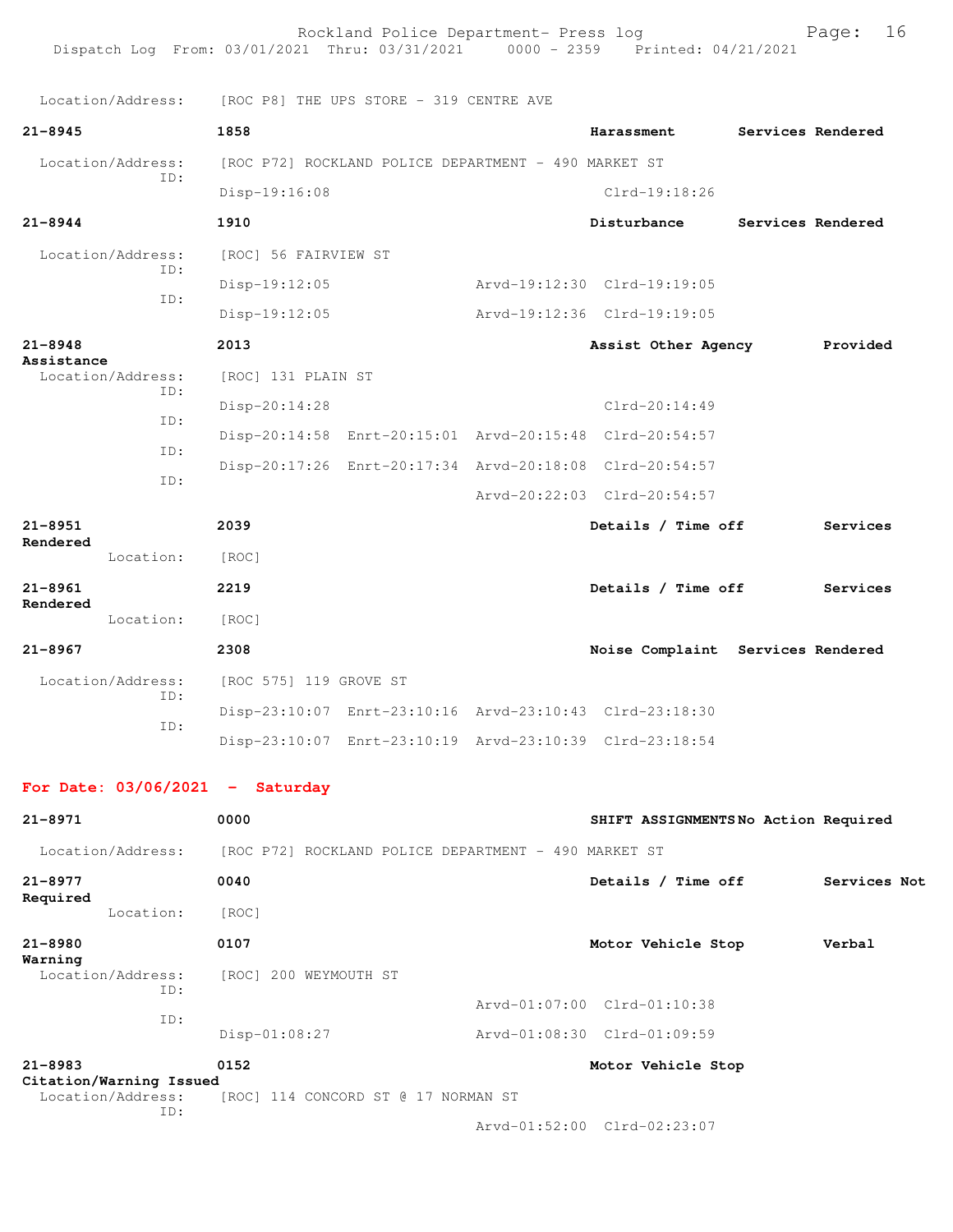|                                |                          | Rockland Police Department- Press log<br>Dispatch Log From: 03/01/2021 Thru: 03/31/2021 0000 - 2359 Printed: 04/21/2021 |                                     |                    | 17<br>Page:  |
|--------------------------------|--------------------------|-------------------------------------------------------------------------------------------------------------------------|-------------------------------------|--------------------|--------------|
|                                | ID:                      | Disp-01:53:16 Enrt-01:53:19 Arvd-01:53:22 Clrd-02:23:07                                                                 |                                     |                    |              |
|                                | ID:                      | Disp-01:54:32 Enrt-01:56:21 Arvd-01:56:24 Clrd-02:23:07                                                                 |                                     |                    |              |
|                                | ID:                      | Disp-02:08:06                                                                                                           | Arvd-02:08:10 Clrd-02:23:07         |                    |              |
| $21 - 8991$                    |                          | 0539                                                                                                                    | <b>Building Check</b>               | Building           |              |
| Checked/Secured                | Location/Address:        | [ROC] UNION ST                                                                                                          |                                     |                    |              |
|                                | ID:                      | $Disp-05:40:17$                                                                                                         | Arvd-05:40:25 Clrd-05:56:51         |                    |              |
| $21 - 8993$                    |                          | 0635                                                                                                                    | Motor Vehicle Stop                  |                    | Verbal       |
| Warning                        | Location/Address:        | [ROC] 416 SUMMER ST @ 67 CONDON CIR                                                                                     |                                     |                    |              |
|                                | ID:                      |                                                                                                                         | Arvd-06:35:00 Clrd-06:38:41         |                    |              |
| $21 - 8996$                    |                          | 0641                                                                                                                    | Details / Time off                  |                    | Services Not |
| Required                       | Location:                | [ROC]                                                                                                                   |                                     |                    |              |
| $21 - 8998$                    |                          | 0656                                                                                                                    | Details / Time off                  |                    | No Action    |
| Required                       | Location:                | [ROC]                                                                                                                   |                                     |                    |              |
| $21 - 9004$                    |                          | 0800                                                                                                                    | Lost/Found Property                 |                    | No Action    |
| Required                       | Location:                | [ROC] PARK AND RIDE - HINGHAM STREET                                                                                    |                                     |                    |              |
| $21 - 9005$                    |                          | 0800                                                                                                                    | SHIFT ASSIGNMENTS Services Rendered |                    |              |
|                                | Location/Address:        | [ROC P72] ROCKLAND POLICE DEPARTMENT - 490 MARKET ST                                                                    |                                     |                    |              |
| $21 - 9006$                    |                          | 0818                                                                                                                    | Vehicle Maintenance                 |                    | Services     |
| Rendered                       | Location/Address:        | [ROC P72] ROCKLAND POLICE DEPARTMENT - 490 MARKET ST                                                                    |                                     |                    |              |
|                                | ID:                      |                                                                                                                         | Arvd-08:20:58 Clrd-08:26:05         |                    |              |
| $21 - 9007$                    |                          | 0830                                                                                                                    | Assist Other Agency                 |                    | No Action    |
| Required                       | Location/Address:<br>ID: | [ROC] WEBSTER ST                                                                                                        |                                     |                    |              |
|                                |                          |                                                                                                                         | Arvd-08:30:00 Clrd-08:31:03         |                    |              |
| $21 - 9008$                    |                          | 0841                                                                                                                    | COMP DAY OFF                        | No Action Required |              |
|                                | Location/Address:<br>ID: | [ROC P72] ROCKLAND POLICE DEPARTMENT - 490 MARKET ST                                                                    |                                     |                    |              |
|                                |                          | Disp-08:43:57 Enrt-08:44:15 Arvd-09:39:58 Clrd-09:40:05                                                                 |                                     |                    |              |
| $21 - 9009$<br>Checked/Secured |                          | 0842                                                                                                                    | Building Check                      | Building           |              |
|                                | Location/Address:<br>ID: | [ROC P89] CALVARY CHAPEL - 175 MARKET ST                                                                                |                                     |                    |              |
|                                |                          |                                                                                                                         | Arvd-08:44:27 Clrd-08:46:01         |                    |              |
| $21 - 9015$<br>Checked/Secured |                          | 1010                                                                                                                    | Building Check                      | Building           |              |
|                                | Location/Address:<br>ID: | [ROC] HINGHAM ST                                                                                                        |                                     |                    |              |
|                                |                          |                                                                                                                         | Arvd-10:12:34 Clrd-10:13:16         |                    |              |
| $21 - 9017$<br>Checked/Secured |                          | 1028                                                                                                                    | Burglar Alarm                       | Building           |              |
|                                | Location/Address:<br>ID: | [ROC 862] 33 OLD COUNTRY WAY                                                                                            |                                     |                    |              |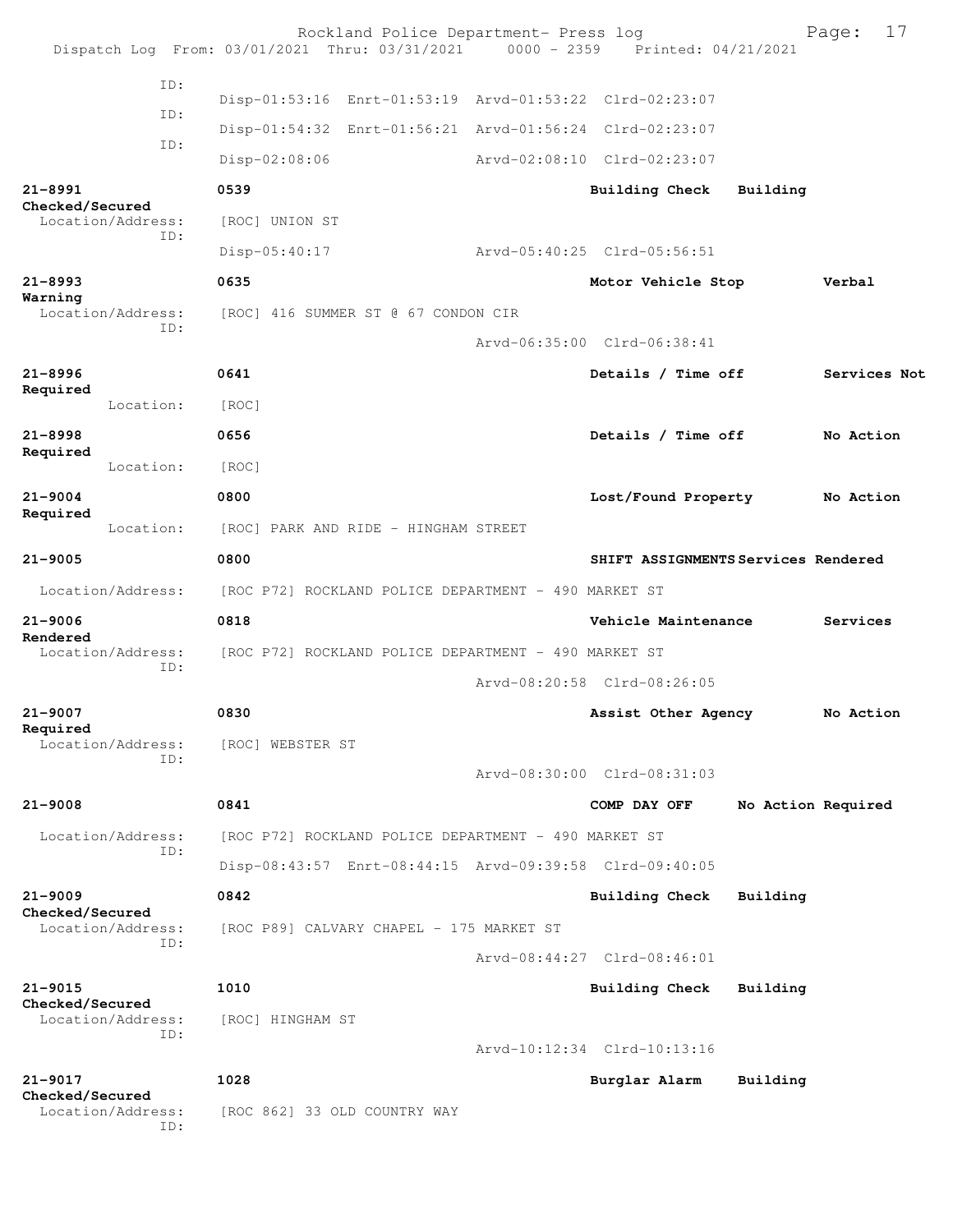Rockland Police Department- Press log Page: 18 Dispatch Log From: 03/01/2021 Thru: 03/31/2021 Disp-10:29:18 Enrt-10:29:53 Arvd-10:46:20 Clrd-10:52:25 **21-9018 1050 Building Check Building Checked/Secured**  Location/Address: [ROC P89] CALVARY CHAPEL - 175 MARKET ST ID: Arvd-10:53:05 Clrd-10:53:47 **21-9019 1057 Building Check Building Checked/Secured**  Location/Address: [ROC] HINGHAM ST ID: Arvd-10:58:11 Clrd-10:58:30 **21-9024 1141 MVA Property Damage Only Paper Exchange**  Location/Address: [ROC] 15 GROVE ST @ 85 W WATER ST ID: Disp-11:42:53 Enrt-11:43:00 Arvd-11:48:38 Clrd-11:59:38 **21-9025 1145 MVA Property Damage Only Paper Exchange**  Location/Address: [ROC] 306 UNION ST ID: Disp-11:47:48 Enrt-11:48:29 Arvd-11:58:42 Clrd-12:09:46 **21-9036 1403 Assist Fire Department Services Rendered**  Location/Address: [ROC] 124 WEST WATER ST ID: Arvd-14:03:00 Clrd-14:34:37 ID: Disp-14:05:37 Enrt-14:05:40 Arvd-14:08:13 Clrd-14:34:41 **21-9040 1435 General Info Services Rendered** Location/Address: [ROC P72] ROCKLAND POLICE DEPARTMENT - 490 MARKET ST **21-9044 1523 Building Check Building Checked/Secured**  Location/Address: [ROC P89] CALVARY CHAPEL - 175 MARKET ST ID: Arvd-15:24:37 Clrd-15:27:01 **21-9047 1601 SHIFT ASSIGNMENTS Services Rendered** Location/Address: [ROC P72] ROCKLAND POLICE DEPARTMENT - 490 MARKET ST **21-9053 1710 Details Services Rendered** Location: [ROC] **21-9057 1810 MVA Property Damage Only Report Follows**  Location/Address: [ROC] 104 MARKET ST @ 20 PLAIN ST ID: Disp-18:12:03 Enrt-18:11:22 Arvd-18:12:20 Clrd-18:29:13 **21-9063 1900 Animal Complaint Services Rendered** Location/Address: [ROC] 97 DURBECK RD ID: Disp-19:01:26 Enrt-19:00:23 Arvd-19:00:43 Clrd-19:07:18 **21-9064 1916 Disturbance Arrest(s) Made** Location/Address: [ROC] 42 MARTHA DR Apt. #E ID: Disp-19:17:20 Enrt-19:17:35 Arvd-19:19:24 Clrd-19:32:50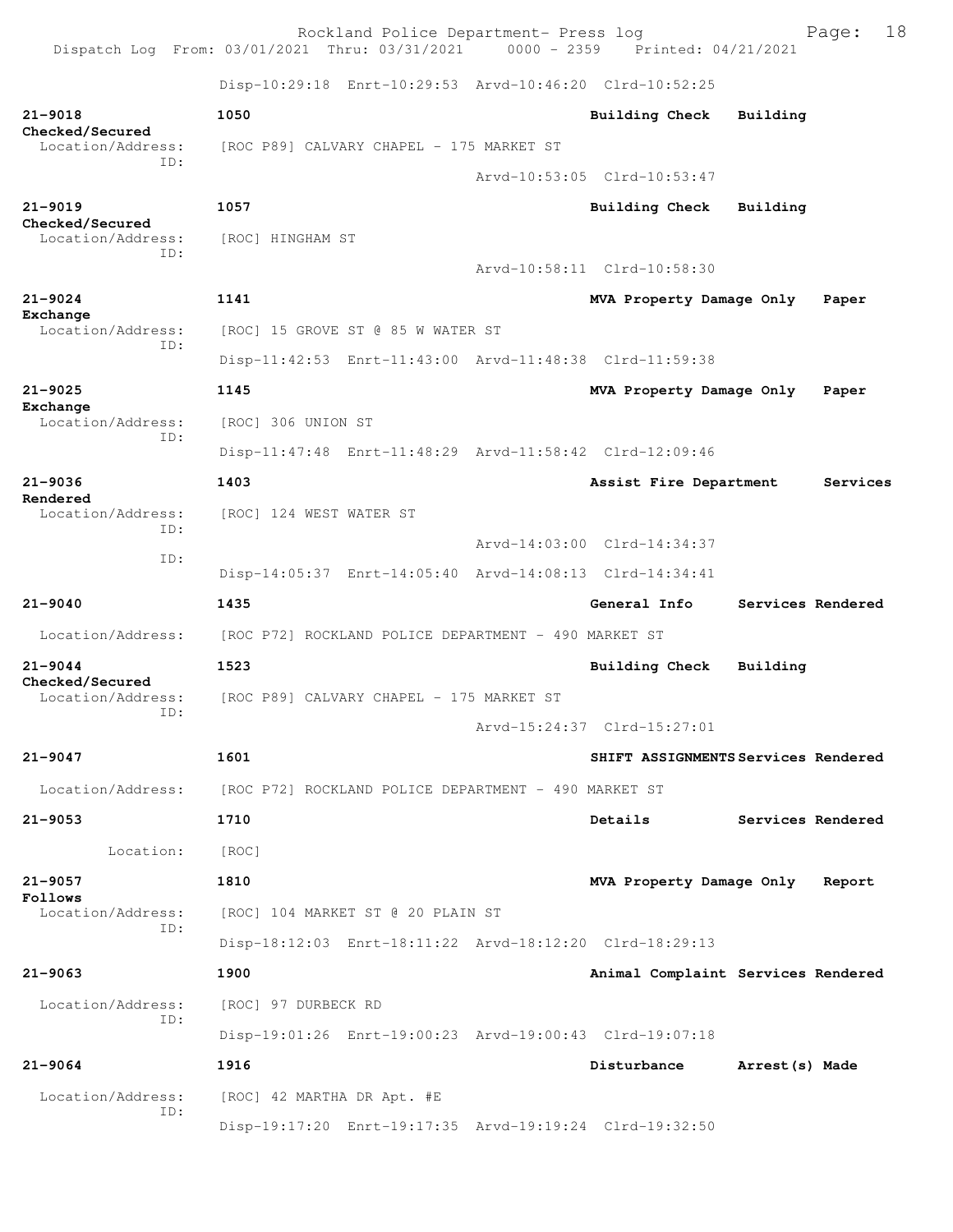|                                             | Rockland Police Department- Press log<br>Dispatch Log From: 03/01/2021 Thru: 03/31/2021 0000 - 2359 Printed: 04/21/2021 |                             | 19<br>Page:                        |
|---------------------------------------------|-------------------------------------------------------------------------------------------------------------------------|-----------------------------|------------------------------------|
| ID:                                         |                                                                                                                         |                             |                                    |
| ID:                                         | Disp-19:17:28 Enrt-19:17:40 Arvd-19:19:19 Clrd-19:32:53                                                                 |                             |                                    |
| Refer To $P/C$ :                            | Disp-19:20:08 Enrt-19:20:10 Arvd-19:20:12 Clrd-19:32:45<br>21ROC-9064-AR                                                |                             |                                    |
| $P/C$ :<br>Address:                         | DESOUZA, PAULO<br>42 MARTHA DR Apt. #E ROCKLAND, MA                                                                     |                             |                                    |
| Age:<br>Charges:                            | 36<br>PROTECTIVE CUSTODY                                                                                                |                             |                                    |
| $21 - 9067$                                 | 1946                                                                                                                    |                             | Burglar Alarm Cancelled Enroute    |
| Location/Address:                           | [ROC P85] ROCKLAND FEDERAL CREDIT UNION - 241 UNION ST                                                                  |                             |                                    |
| ID:                                         | Disp-19:47:41 Enrt-19:48:25                                                                                             | Clrd-19:50:07               |                                    |
| ID:                                         | Disp-19:47:41 Enrt-19:48:21                                                                                             | Clrd-19:50:02               |                                    |
| $21 - 9068$                                 | 1951                                                                                                                    |                             | 911 Accidental Services Rendered   |
| Location/Address:                           | [ROC 525] 475 HINGHAM ST Apt. #B                                                                                        |                             |                                    |
| ID:                                         | Disp-19:53:26 Enrt-19:54:06 Arvd-19:58:46 Clrd-20:00:23                                                                 |                             |                                    |
| 21-9072                                     | 2006                                                                                                                    |                             | Time off Services Rendered         |
| Location:                                   | [ROC]                                                                                                                   |                             |                                    |
| $21 - 9081$                                 | 2209                                                                                                                    |                             | General Incident Services Rendered |
| Location/Address:                           | [ROC] BOXBERRY LANE                                                                                                     |                             |                                    |
| ID:                                         | $Disp-22:16:22$                                                                                                         | $Clrd-22:16:29$             |                                    |
| ID:                                         | $Disp-22:26:33$                                                                                                         | $Clrd-22:26:40$             |                                    |
| For Date: $03/07/2021$ - Sunday             |                                                                                                                         |                             |                                    |
| $21 - 9097$                                 | 0000                                                                                                                    | General Info                | Services Rendered                  |
| Location/Address:                           | [ROC P72] ROCKLAND POLICE DEPARTMENT - 490 MARKET ST                                                                    |                             |                                    |
| $21 - 9096$                                 | 0001                                                                                                                    | Details / Time off          | Services                           |
| Rendered<br>Location:                       | [ROC]                                                                                                                   |                             |                                    |
| $21 - 9098$                                 | 0014                                                                                                                    | Prisoner Information        | Services                           |
| Rendered<br>Location/Address:               | [ROC P72] ROCKLAND POLICE DEPARTMENT - 490 MARKET ST                                                                    |                             |                                    |
| $21 - 9106$                                 | 0131                                                                                                                    | Motor Vehicle Stop          | Verbal                             |
| Warning<br>Location/Address:                | [ROC 9] SULLIVAN TIRE AND AUTO SERVICE - 1 VFW DR                                                                       |                             |                                    |
| ID:                                         |                                                                                                                         | Arvd-01:31:00 Clrd-01:35:04 |                                    |
| ID:                                         | Disp-01:32:50 Enrt-01:32:53 Arvd-01:32:58 Clrd-01:35:06                                                                 |                             |                                    |
| $21 - 9118$                                 | 0537                                                                                                                    | Follow-Up Investigation     | Services                           |
| Rendered<br>Location/Address:               | [ROC P20] DUNKIN DONUTS - 21 EAST WATER ST                                                                              |                             |                                    |
| ID:                                         | Disp-05:46:36                                                                                                           | $Clrd-05:48:45$             |                                    |
| $21 - 9122$                                 | 0601                                                                                                                    | <b>Building Check</b>       | Building                           |
| Checked/Secured<br>Location/Address:<br>ID: | [ROC 61] UNION ST BUSINESS DISTRICT - UNION ST                                                                          |                             |                                    |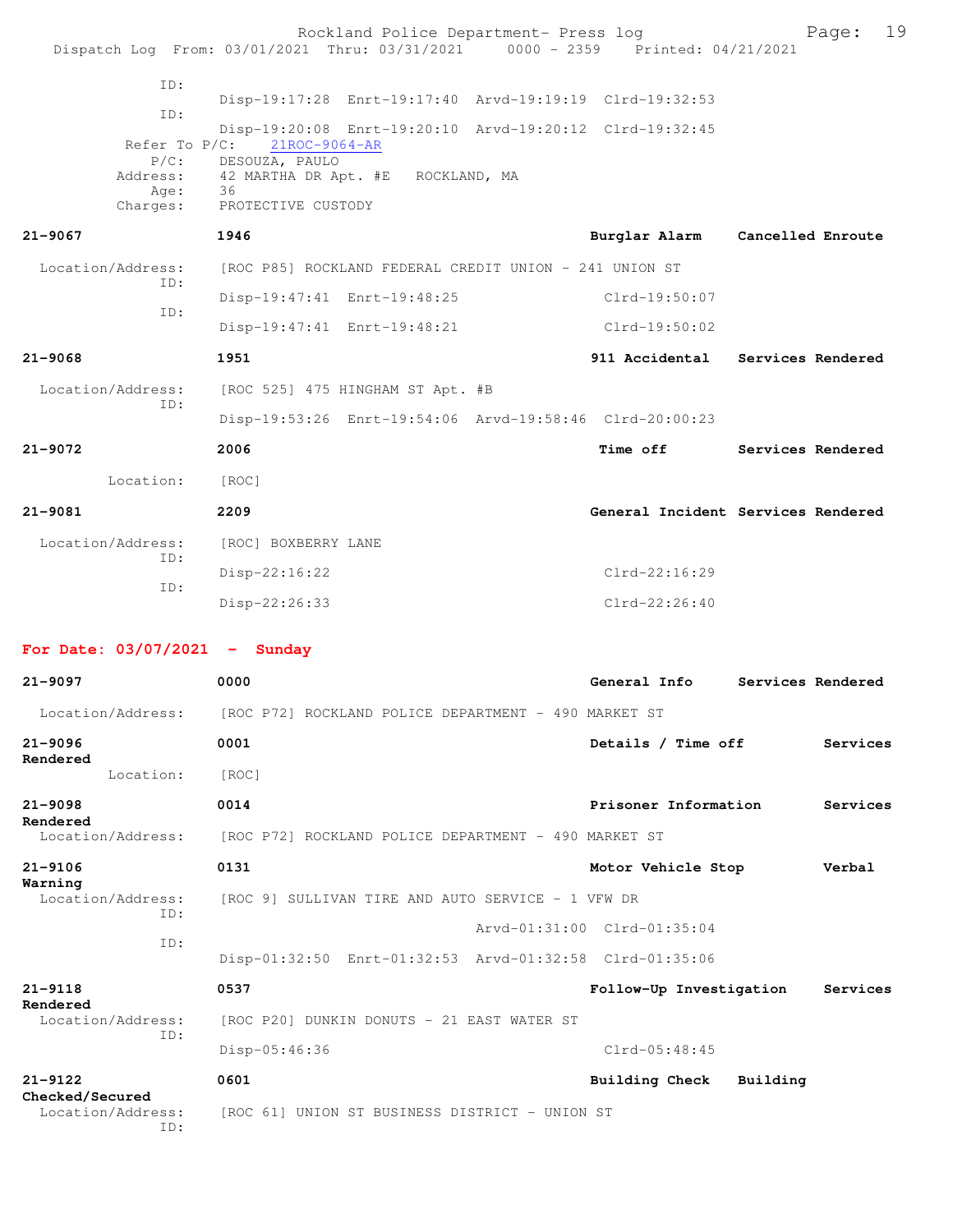Arvd-06:03:44 Clrd-06:24:01 **21-9128 0728 Details / Time off Services Rendered**  Location: [ROC] **21-9177 0800 Information Call No Action Required** Location/Address: [ROC P72] ROCKLAND POLICE DEPARTMENT - 490 MARKET ST **21-9137 0913 Building Check Building Checked/Secured**  Location/Address: [ROC] HINGHAM ST ID: Arvd-09:13:41 Clrd-09:13:59 **21-9138 0915 Building Check Building Checked/Secured**  Location/Address: [ROC P89] CALVARY CHAPEL - 175 MARKET ST ID: Arvd-09:16:57 Clrd-09:18:37 **21-9146 1007 Disturbance Advised to Court** Location/Address: [ROC] HINGHAM ST ID: Disp-10:28:44 Clrd-10:32:12 **21-9145 1015 MVA Property Damage Only Report Follows**  Location/Address: [ROC] 319 PLAIN ST ID: Disp-10:17:14 Enrt-10:17:18 Arvd-10:19:37 Clrd-10:44:02 ID: Disp-10:17:51 Enrt-10:17:54 Arvd-10:18:44 Clrd-10:44:03 **21-9149 1047 Building Check Building Checked/Secured**  Location/Address: [ROC P89] CALVARY CHAPEL - 175 MARKET ST ID: Arvd-10:47:29 Clrd-10:47:44 **21-9166 1330 Extra Watch No Action Required** Location/Address: [ROC] 92 CENTRE AVE ID: Disp-13:35:16 Clrd-13:36:44 **21-9168 1336 Building Check Building Checked/Secured**  Location/Address: [ROC] HINGHAM ST ID: Arvd-13:37:15 Clrd-13:37:36 **21-9170 1449 Assist Other Agency Could Not Locate**  [ROC] 11 NORTH AVE @ 408 UNION ST  $ID.$  Disp-14:51:02 Enrt-14:51:06 Arvd-14:51:08 Clrd-15:06:51 ID: Disp-14:59:35 Enrt-14:59:37 Arvd-14:59:40 Clrd-15:06:44 **21-9178 1526 Building Check Building Checked/Secured**  Location/Address: [ROC P89] CALVARY CHAPEL - 175 MARKET ST ID: Arvd-15:27:22 Clrd-15:27:45 **21-9182 1607 General Info Services Rendered**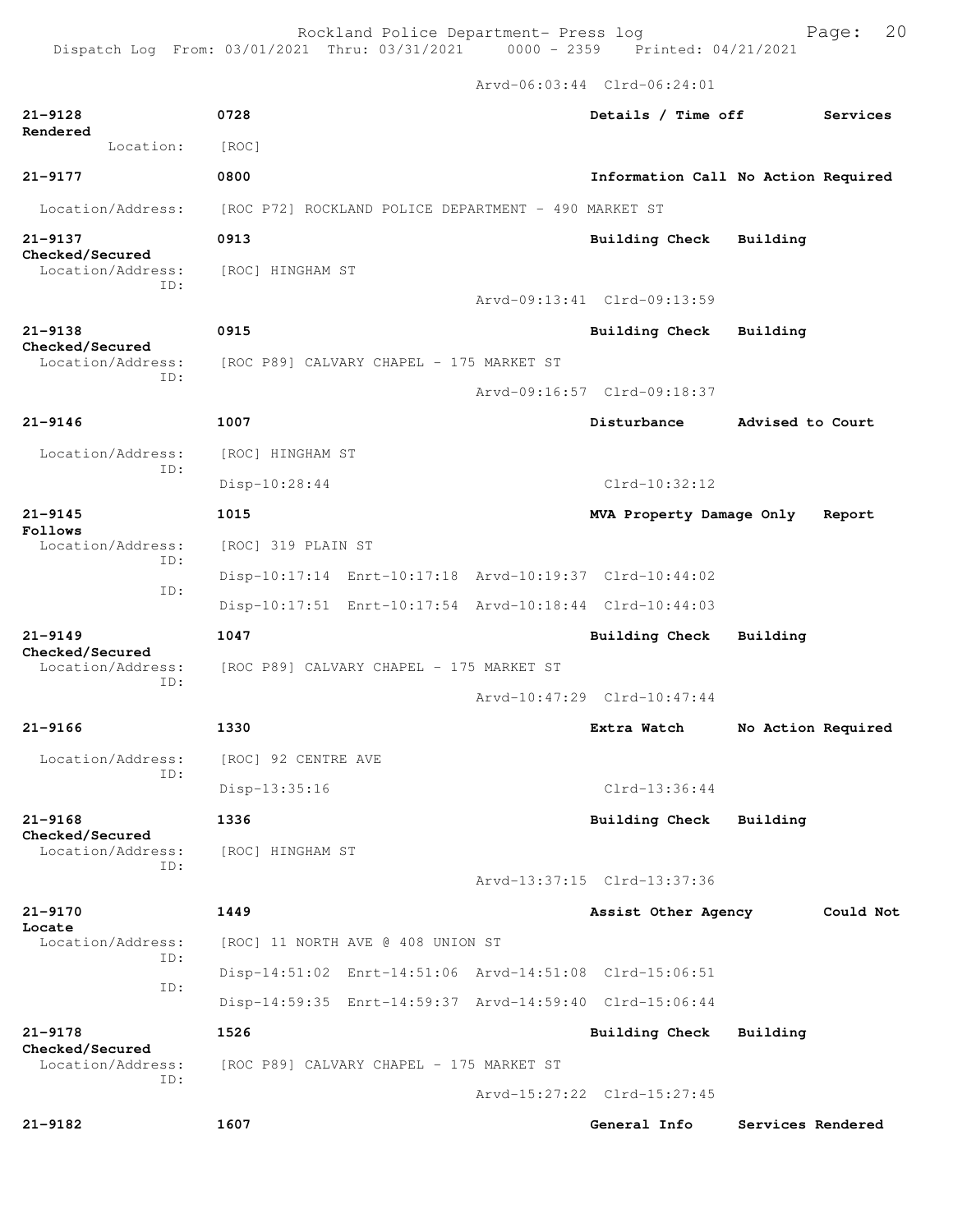| Dispatch Log From: 03/01/2021 Thru: 03/31/2021 0000 - 2359 Printed: 04/21/2021 |                           | Rockland Police Department- Press log                |                                                         |          | 21<br>Page:       |
|--------------------------------------------------------------------------------|---------------------------|------------------------------------------------------|---------------------------------------------------------|----------|-------------------|
| Location/Address:                                                              |                           | [ROC P72] ROCKLAND POLICE DEPARTMENT - 490 MARKET ST |                                                         |          |                   |
| ID:                                                                            |                           |                                                      | Arvd-16:07:00 Clrd-16:10:00                             |          |                   |
| $21 - 9189$                                                                    | 1708                      |                                                      | Motor Vehicle Stop                                      |          |                   |
| Citation/Warning Issued<br>Location/Address:                                   | [ROC] BAY PATH LN         |                                                      |                                                         |          |                   |
| ID:                                                                            |                           |                                                      | Disp-17:09:23 Enrt-17:09:29 Arvd-17:09:31 Clrd-17:19:54 |          |                   |
| $21 - 9201$                                                                    | 1831                      |                                                      | Detail                                                  |          | Services Rendered |
| Location/Address:<br>ID:                                                       | [ROC] PINE HAVEN CIR      |                                                      | Arvd-18:31:00 Clrd-18:32:18                             |          |                   |
| $21 - 9208$                                                                    | 2036                      |                                                      |                                                         |          |                   |
| Rendered                                                                       |                           |                                                      | Details / Time off                                      |          | Services          |
| Location:                                                                      | [ROC]                     |                                                      |                                                         |          |                   |
| $21 - 9209$<br>Rendered                                                        | 2039                      |                                                      | Details / Time off                                      |          | Services          |
| Location:                                                                      | [ROC]                     |                                                      |                                                         |          |                   |
| $21 - 9213$                                                                    | 2121                      |                                                      | 911 Accidental Services Rendered                        |          |                   |
| Location/Address:<br>ID:                                                       | [ROC] 185 HOWARD ST       |                                                      |                                                         |          |                   |
|                                                                                |                           |                                                      | Disp-21:22:04 Enrt-21:22:08 Arvd-21:26:51 Clrd-21:44:53 |          |                   |
| For Date: $03/08/2021$ - Monday                                                |                           |                                                      |                                                         |          |                   |
| $21 - 9221$                                                                    | 0001                      |                                                      | General Info                                            |          | Services Rendered |
| Location/Address:<br>ID:                                                       |                           | [ROC P72] ROCKLAND POLICE DEPARTMENT - 490 MARKET ST |                                                         |          |                   |
|                                                                                | Disp-00:03:14             |                                                      | $Clrd-00:03:20$                                         |          |                   |
| $21 - 9224$                                                                    | 0036                      |                                                      | Suspicious Activity                                     |          | Services          |
| Rendered<br>Location/Address:                                                  | [ROC 927] 25 ARLINGTON ST |                                                      |                                                         |          |                   |
| ID:                                                                            |                           |                                                      | Disp-00:38:35 Enrt-00:40:27 Arvd-00:43:09 Clrd-01:01:55 |          |                   |
| ID:                                                                            |                           |                                                      | Disp-00:40:43 Enrt-00:40:46 Arvd-00:43:05 Clrd-01:01:55 |          |                   |
| $21 - 9231$                                                                    | 0201                      |                                                      | Details / Time off                                      |          | Summons To        |
| Court<br>Location:                                                             | [ROC]                     |                                                      |                                                         |          |                   |
| 21-9232                                                                        | 0209                      |                                                      | Suspicious Activity                                     |          | Gone on           |
| arrival<br>Location/Address:                                                   | [ROC] 693 HINGHAM ST      |                                                      |                                                         |          |                   |
| ID:                                                                            |                           |                                                      | Disp-02:10:51 Enrt-02:11:04 Arvd-02:14:23 Clrd-02:20:11 |          |                   |
| ID:                                                                            |                           |                                                      | Disp-02:11:01 Enrt-02:11:03 Arvd-02:20:13 Clrd-02:20:16 |          |                   |
| $21 - 9236$                                                                    | 0351                      |                                                      | Suspicious Activity                                     |          | Services          |
| Rendered<br>Location/Address:                                                  | [ROC] 14 ROBIN LN         |                                                      |                                                         |          |                   |
| ID:                                                                            |                           | Disp-03:54:57 Enrt-03:56:05                          | $Clrd-04:00:48$                                         |          |                   |
| $21 - 9237$                                                                    | 0556                      |                                                      | Building Check                                          | Building |                   |
| Checked/Secured<br>Location/Address:                                           |                           | [ROC 61] UNION ST BUSINESS DISTRICT - UNION ST       |                                                         |          |                   |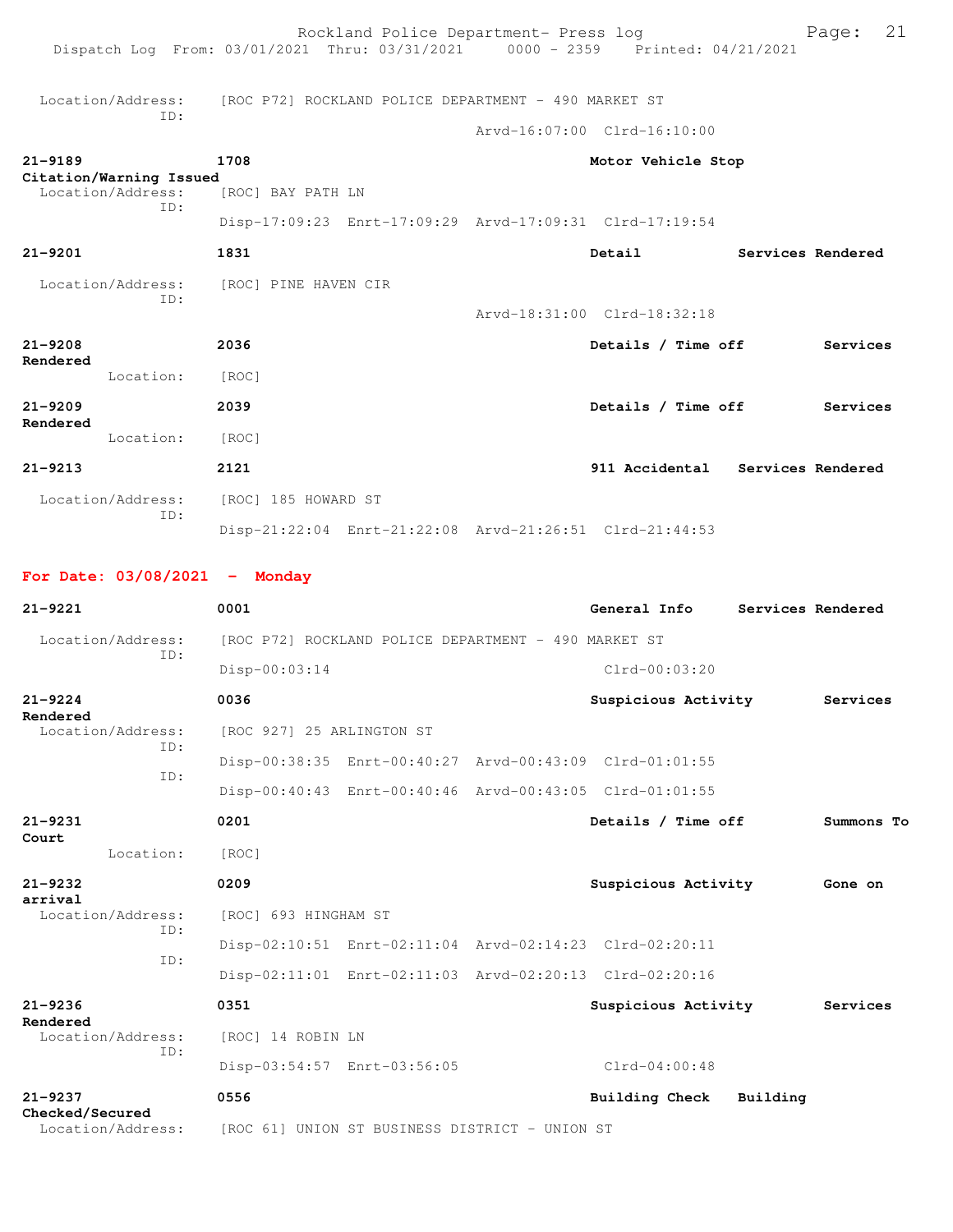Arvd-05:56:58 Clrd-06:23:38

ID:

| $21 - 9240$<br>Checked/Secured               | 0628                                                                   | Building Check              | Building                           |  |  |
|----------------------------------------------|------------------------------------------------------------------------|-----------------------------|------------------------------------|--|--|
| Location/Address:<br>ID:                     | [HOL 3729] SOUTH ELEMENTARY SCHOOL - 719 S FRANKLIN ST                 |                             |                                    |  |  |
| ID:                                          | Disp-06:28:43                                                          | $Clrd-06:28:46$             |                                    |  |  |
| Original Call #:                             | Disp-06:28:51 Enrt-06:28:53 Arvd-06:28:54 Clrd-06:28:55<br>$21 - 9229$ |                             |                                    |  |  |
| $21 - 9398$                                  | 0800                                                                   |                             | Animal Complaint Services Rendered |  |  |
| Location/Address:                            | [ROC] 159 POND ST                                                      |                             |                                    |  |  |
| $21 - 9250$                                  | 0801                                                                   | General Info                | Services Rendered                  |  |  |
| Location/Address:                            | [ROC P72] ROCKLAND POLICE DEPARTMENT - 490 MARKET ST                   |                             |                                    |  |  |
| ID:                                          | Disp-08:04:03 Enrt-08:04:10 Arvd-08:04:13 Clrd-08:04:17                |                             |                                    |  |  |
| $21 - 9251$                                  | 0806                                                                   | Burglar Alarm               | Building                           |  |  |
| Checked/Secured<br>Location/Address:         | [ROC] 100 LEDGEWOOD PL Apt. #300                                       |                             |                                    |  |  |
| ID:                                          | Disp-08:08:15 Enrt-08:08:19 Arvd-08:14:54 Clrd-08:25:32                |                             |                                    |  |  |
| $21 - 9399$                                  | 0815                                                                   |                             | Animal Complaint Services Rendered |  |  |
| Location/Address:                            | [ROC] 22 CUSTER ST                                                     |                             |                                    |  |  |
| $21 - 9260$                                  | 0857                                                                   | General Info                | No Service                         |  |  |
| Location/Address:                            | [ROC P72] ROCKLAND POLICE DEPARTMENT - 490 MARKET ST                   |                             |                                    |  |  |
|                                              |                                                                        |                             |                                    |  |  |
| $21 - 9259$                                  | 0858                                                                   | Motor Vehicle Stop          |                                    |  |  |
| Citation/Warning Issued<br>Location/Address: | [ROC 80] AAA ROCKLAND BRANCH - 900 HINGHAM ST                          |                             |                                    |  |  |
| ID:                                          |                                                                        | Arvd-08:58:00 Clrd-09:07:29 |                                    |  |  |
| $21 - 9262$                                  | 0902                                                                   | General Info                | Services Rendered                  |  |  |
| Location/Address:                            | [ROC] 341 POND ST                                                      |                             |                                    |  |  |
| $21 - 9261$                                  | 0910                                                                   | Building Check              | Building                           |  |  |
| Checked/Secured<br>Location/Address:         | [ROC] HINGHAM ST                                                       |                             |                                    |  |  |
| TD:                                          |                                                                        | Arvd-09:10:46 Clrd-09:11:12 |                                    |  |  |
| $21 - 9270$                                  | 1025                                                                   | <b>Building Check</b>       | Building                           |  |  |
| Checked/Secured<br>Location/Address:         | [ROC P47] BEST WESTERN - 909 HINGHAM ST                                |                             |                                    |  |  |
| ID:                                          |                                                                        | Arvd-10:26:38 Clrd-10:28:25 |                                    |  |  |
| $21 - 9272$                                  | 1031                                                                   | General Info                | Services Rendered                  |  |  |
| Location/Address:                            | [ROC P72] ROCKLAND POLICE DEPARTMENT - 490 MARKET ST                   |                             |                                    |  |  |
| ID:                                          | Disp-10:39:36 Enrt-10:39:41 Arvd-10:39:47 Clrd-10:39:56                |                             |                                    |  |  |
| ID:                                          | Disp-10:39:36 Enrt-10:39:44 Arvd-10:39:52 Clrd-10:39:59                |                             |                                    |  |  |
| $21 - 9275$                                  | 1132                                                                   | 911 Accidental              | Services Rendered                  |  |  |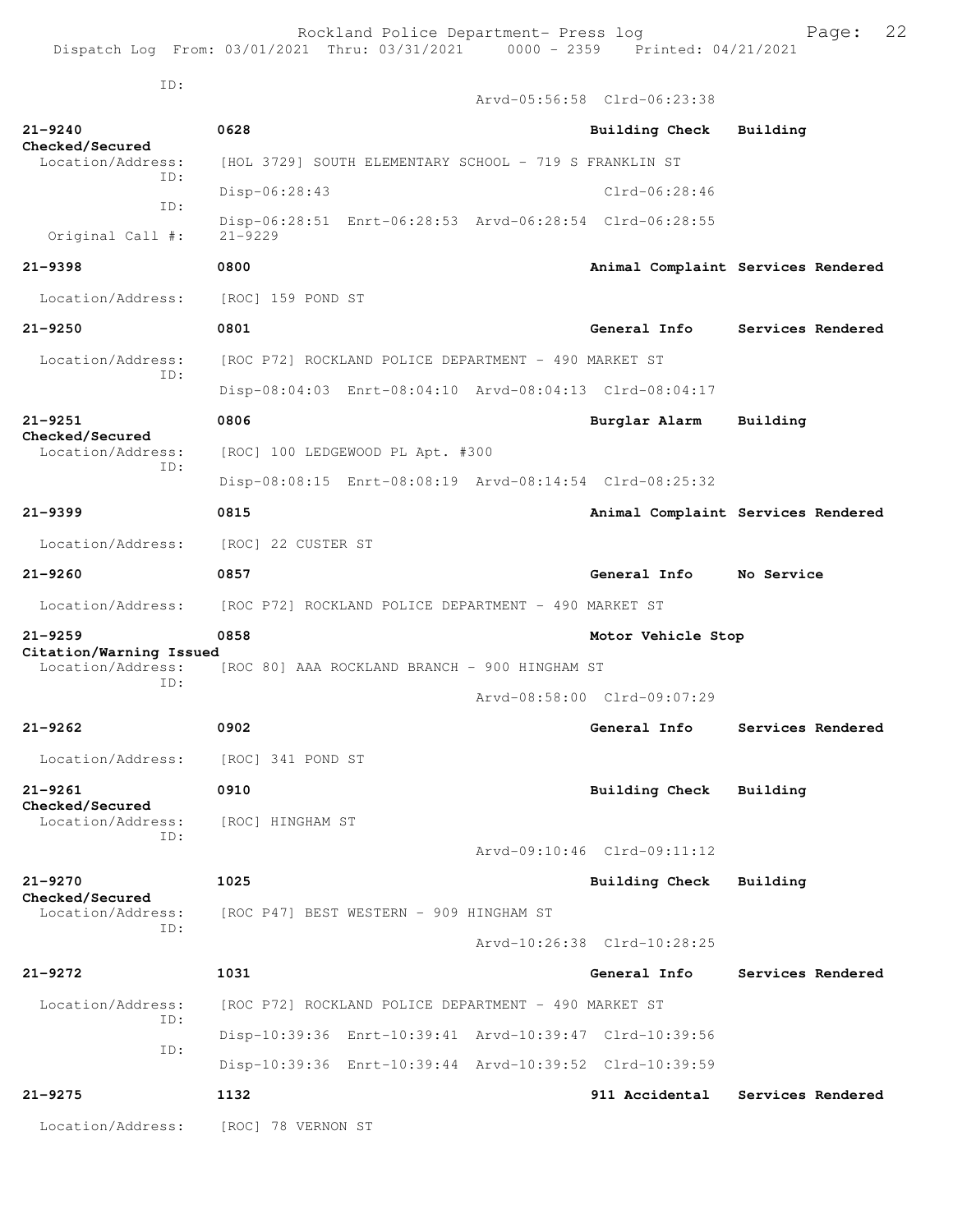Rockland Police Department- Press log Fage: 23 Dispatch Log From: 03/01/2021 Thru: 03/31/2021 0000 - 2359 Printed: 04/21/2021 ID: Arvd-11:36:00 Clrd-11:41:32 **21-9295 1327 Follow-Up Investigation Services Rendered**  Location: [WHI] WHITMAN ID: Arvd-13:27:00 Clrd-13:55:08 **21-9304 1416 General Info Services Rendered** Location/Address: [ROC] 74 MARTHA DR Apt. #C **21-9306 1436 Building Check Building Checked/Secured**  Location/Address: [ROC P45] COMFORT INN - 850 HINGHAM ST ID: Arvd-14:38:18 Clrd-14:41:24 **21-9402 1500 Animal Complaint Services Rendered** Location: [ROC] ABANDONED BUILDING AT PARK & HOWARD. **21-9317 1607 SHIFT ASSIGNMENTS Services Rendered** Location/Address: [ROC P72] ROCKLAND POLICE DEPARTMENT - 490 MARKET ST **21-9319 1616 Identity Theft Services Rendered** Location/Address: [ROC 206] 51 MAPLE ST Apt. #133 ID: Disp-16:23:59 Clrd-16:24:23 **21-9320 1624 MVA Property Damage Only Services Rendered**  [ROC P8] THE UPS STORE - 319 CENTRE AVE ID: Disp-16:31:49 Enrt-16:34:25 Arvd-16:34:27 Clrd-16:34:29 **21-9325 1710 Harassment Services Rendered** Location/Address: [ROC] 14 BOXBERRY LANE ID: Disp-17:16:32 Enrt-17:17:08 Arvd-17:17:10 Clrd-17:17:12 **21-9329 1749 Motor Vehicle Stop Citation/Warning Issued**  Location/Address: [ROC 958] 354 SPRING ST ID: Arvd-17:49:00 Clrd-17:59:49 **21-9338 1938 Health & Welfare Check Services Rendered**  [ROC 187] 109 MARKET ST Apt. #20 ID: Disp-19:45:01 Enrt-19:45:05 Clrd-19:48:41 ID: Disp-19:48:58 Arvd-19:49:03 Clrd-20:19:09 **21-9339 1945 911 Accidental Services Rendered** Location/Address: [ROC P92] BAVIS ICE ARENA - 180 VFW DR ID: Disp-19:47:16 Enrt-19:47:28 Arvd-19:51:22 Clrd-19:55:15 ID: Disp-19:58:02 Arvd-20:05:07 Clrd-20:12:55 **21-9349 2055 Motor Vehicle Stop**

**Citation/Warning Issued**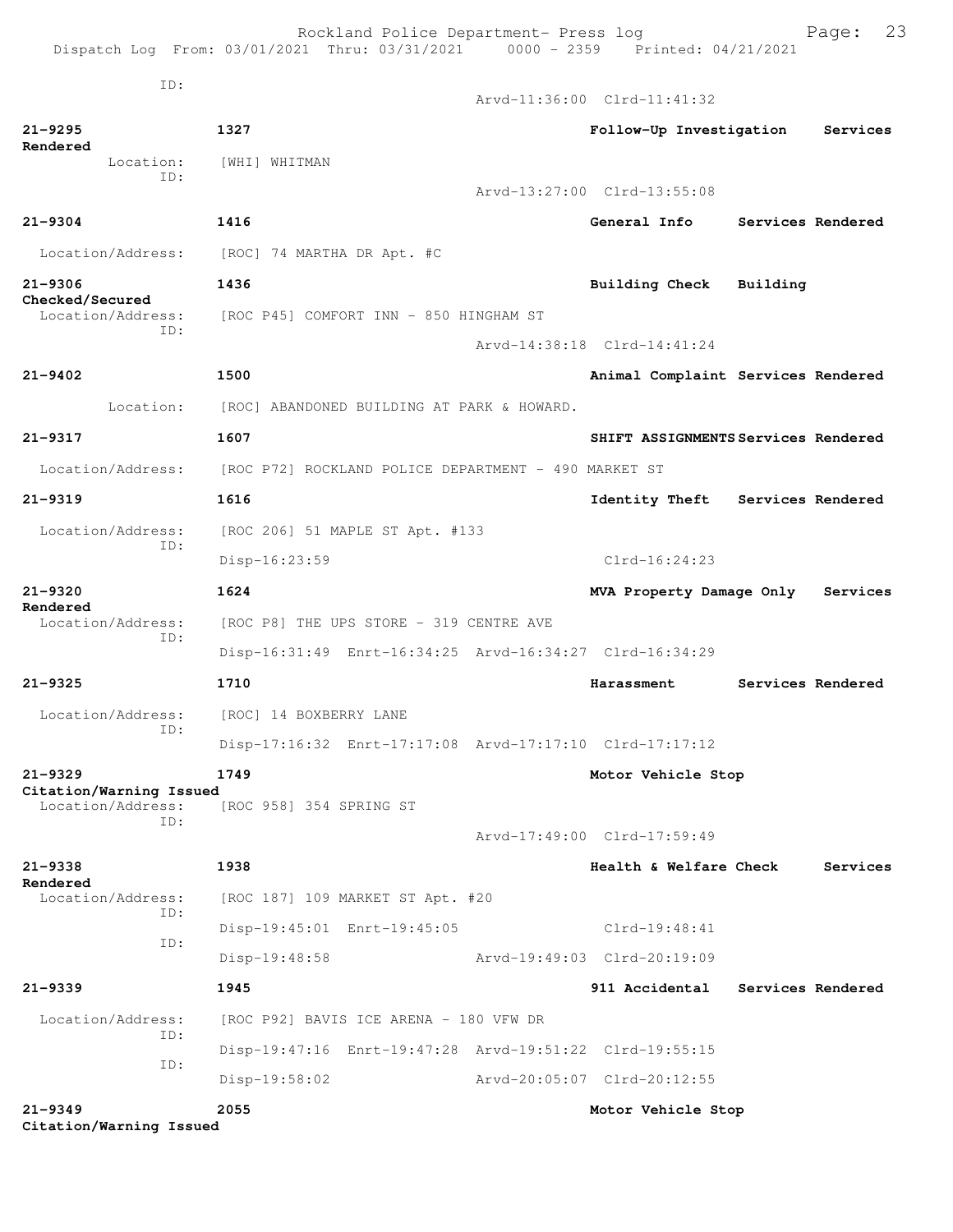| Dispatch Log From: 03/01/2021 Thru: 03/31/2021 0000 - 2359 Printed: 04/21/2021     |                                                                                                          | Rockland Police Department- Press log             |            |                                                         | 24<br>Page:       |
|------------------------------------------------------------------------------------|----------------------------------------------------------------------------------------------------------|---------------------------------------------------|------------|---------------------------------------------------------|-------------------|
| Location/Address:                                                                  |                                                                                                          | [ROC] 959 UNION ST @ 24 FOREST ST                 |            |                                                         |                   |
| ID:                                                                                |                                                                                                          |                                                   |            | Arvd-20:55:00 Clrd-20:57:20                             |                   |
| ID:                                                                                | $Disp-20:57:15$                                                                                          |                                                   |            | Arvd-20:57:24 Clrd-21:06:01                             |                   |
| $21 - 9351$<br>Citation/Warning Issued                                             | 2127                                                                                                     |                                                   |            | Motor Vehicle Stop                                      |                   |
| Vicinity of:<br>ID:                                                                |                                                                                                          | [ROC] WEST WATER ST @ ARLINGTON ST                |            |                                                         |                   |
| ID:                                                                                |                                                                                                          |                                                   |            | Arvd-21:27:00 Clrd-21:38:39                             |                   |
|                                                                                    | $Disp-21:31:43$                                                                                          |                                                   |            | Arvd-21:31:48 Clrd-21:37:33                             |                   |
| $21 - 9352$<br>Citation/Warning Issued                                             | 2157                                                                                                     |                                                   |            | Motor Vehicle Stop                                      |                   |
| Vicinity of:<br>ID:                                                                | [ROC] IAO BALL FIELDS - SPRING ST                                                                        |                                                   |            |                                                         |                   |
| Refer To Summons:<br>Summons:<br>Age:<br>Charges:                                  | 21ROC-9352-AR<br>SULLIVAN, AMANDA GRACE<br>Address: 62 TRAFFORD ST Apt. #2<br>19<br>LIGHTS VIOLATION, MV | LICENSE RESTRICTION, OPERATE MV IN VIOL           | QUINCY, MA | Arvd-21:57:00 Clrd-22:20:18                             |                   |
| $21 - 9354$                                                                        | 2220                                                                                                     |                                                   |            | Disturbance                                             | Services Rendered |
| Location/Address:<br>ID:                                                           | [ROC 607] 128 CENTRAL ST                                                                                 |                                                   |            |                                                         |                   |
| ID:                                                                                |                                                                                                          |                                                   |            | Disp-22:22:49 Enrt-22:23:08 Arvd-22:26:18 Clrd-23:02:47 |                   |
|                                                                                    |                                                                                                          |                                                   |            | Disp-22:22:58 Enrt-22:23:03 Arvd-22:26:22 Clrd-23:02:51 |                   |
| $21 - 9358$                                                                        | 2335                                                                                                     |                                                   |            | CRUISER MAINTENANCE                                     | Services          |
| Rendered<br>Location/Address: [ROC P72] ROCKLAND POLICE DEPARTMENT - 490 MARKET ST |                                                                                                          |                                                   |            |                                                         |                   |
| For Date: $03/09/2021$ - Tuesday                                                   |                                                                                                          |                                                   |            |                                                         |                   |
| 21-9376                                                                            | 0451                                                                                                     |                                                   |            | Assist Public                                           | Transported to    |
| Hospital<br>Location/Address:                                                      |                                                                                                          | [ROC P47] BEST WESTERN - 909 HINGHAM ST Apt. #235 |            |                                                         |                   |
| ID:                                                                                |                                                                                                          |                                                   |            | Arvd-04:51:00 Clrd-05:23:56                             |                   |
| ID:                                                                                |                                                                                                          |                                                   |            | Disp-04:53:19 Enrt-04:53:23 Arvd-04:59:00 Clrd-05:23:56 |                   |
| ID:                                                                                |                                                                                                          |                                                   |            | Disp-04:52:30 Enrt-04:52:36 Arvd-04:55:37 Clrd-05:23:56 |                   |
| $21 - 9378$                                                                        | 0528                                                                                                     |                                                   |            | <b>Building Check</b>                                   | Appears Secure    |
| Location/Address:<br>ID:                                                           | [ROC] UNION ST                                                                                           |                                                   |            | Arvd-05:28:41 Clrd-05:44:14                             |                   |
|                                                                                    |                                                                                                          |                                                   |            |                                                         |                   |
|                                                                                    |                                                                                                          |                                                   |            |                                                         |                   |
| $21 - 9382$<br>Warning<br>Vicinity of:<br>ID:                                      | 0558                                                                                                     | [ROC] 572 UNION ST @ 18 RICE AVE                  |            | Motor Vehicle Stop                                      | Verbal            |
|                                                                                    |                                                                                                          |                                                   |            | Arvd-05:58:00 Clrd-06:01:26                             |                   |
| 21-9390                                                                            | 0731                                                                                                     |                                                   |            | Suspicious Activity                                     | Gone on           |
| arrival<br>Location/Address:                                                       | [ROC] 17 SUNNYBANK AVE                                                                                   |                                                   |            |                                                         |                   |
| ID:<br>ID:                                                                         |                                                                                                          |                                                   |            | Disp-07:32:28 Enrt-07:33:03 Arvd-07:37:09 Clrd-07:43:37 |                   |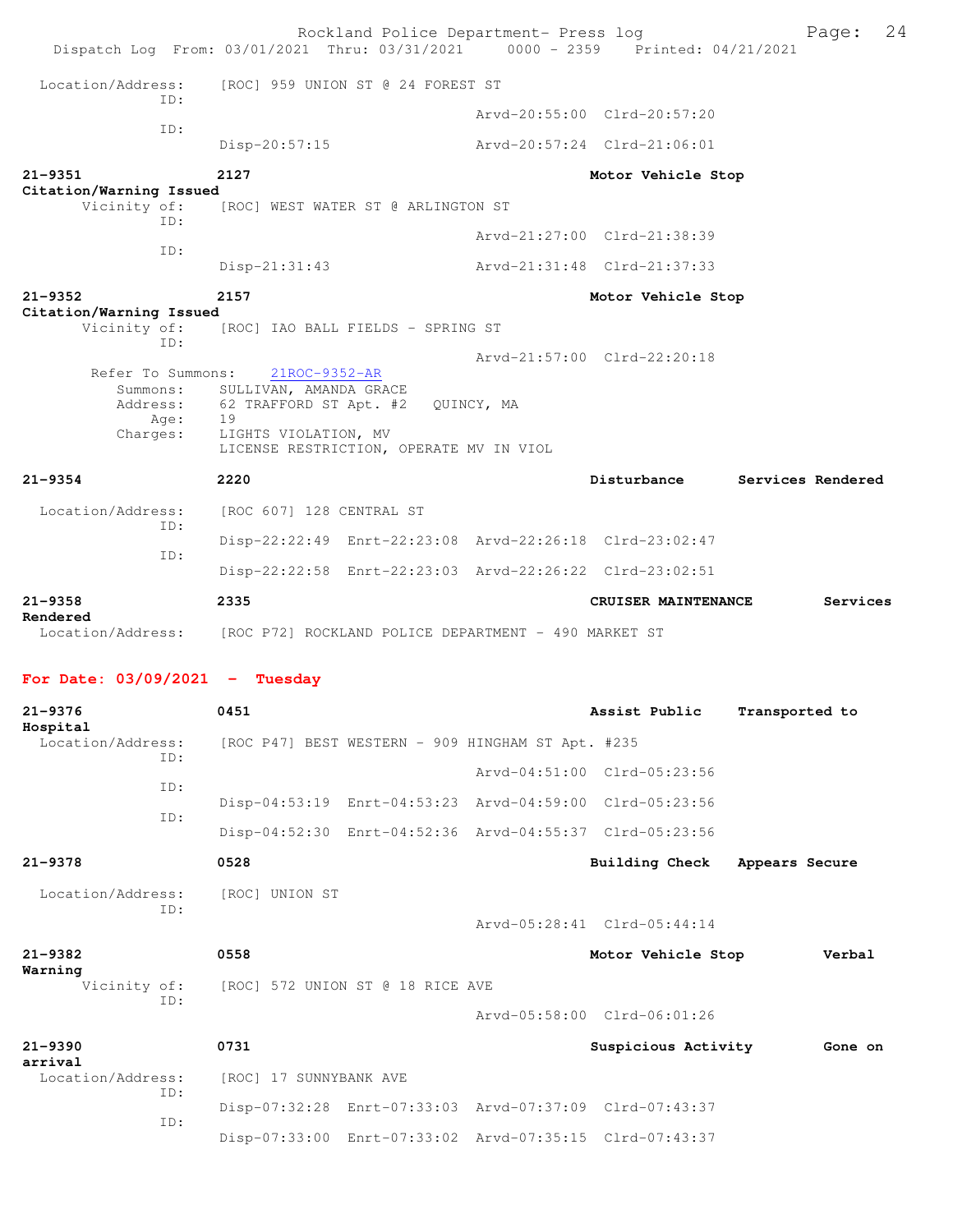Rockland Police Department- Press log Fage: 25 Dispatch Log From: 03/01/2021 Thru: 03/31/2021 0000 - 2359 Printed: 04/21/2021 **21-9393 0800 SHIFT ASSIGNMENTS Services Rendered** Location/Address: [ROC P72] ROCKLAND POLICE DEPARTMENT - 490 MARKET ST **21-9395 0808 Extra Watch Services Rendered** Location/Address: [ROC] HOLY FAMILY CEMETERY - 92 CENTRE AVE ID: Disp-08:13:18 Clrd-08:15:16 **21-9397 0833 Motor Vehicle Stop Citation/Warning Issued**  Location/Address: [ROC] BEECH ST @ INDUSTRIAL WAY ID: Arvd-08:33:00 Clrd-08:45:46 **21-9404 0918 Building Check Services Rendered** Location/Address: [ROC] HINGHAM ST ID: Arvd-09:19:52 Clrd-09:20:07 **21-9410 1014 Motor Vehicle Stop Verbal Warning**  Location/Address: [ROC] 333 SALEM ST @ 11 SPRUCE ST ID: Arvd-10:14:00 Clrd-10:17:22 **21-9421 1110 Motor Vehicle Stop Verbal Warning**  Location/Address: [ROC] 572 UNION ST @ 18 RICE AVE ID: Arvd-11:10:00 Clrd-11:11:53 **21-9430 1152 Assist Public Services Rendered** Location/Address: [ROC] 30 MARTHA DR ID: Disp-11:54:56 Arvd-11:56:51 Clrd-12:18:18 **21-9432 1156 Animal Complaint Services Rendered** Location/Address: [ROC] 24 JOSH GRAY RD ID: Arvd-11:56:00 Clrd-12:09:45 **21-9435 1240 Animal Complaint Gone on arrival** Location/Address: [ROC] 422 NORTH AVE @ 511 PLAIN ST ID: Disp-12:42:02 Enrt-12:42:06 Arvd-12:45:54 Clrd-12:53:07 **21-9438 1251 Building Check Services Rendered** Location/Address: [ROC] HINGHAM ST ID: Arvd-12:52:19 Clrd-12:52:48 **21-9444 1311 Motor Vehicle Stop Citation/Warning Issued**  Location/Address: [ROC] SUMMER ST ID: Disp-13:11:54 Arvd-13:11:58 Clrd-13:23:01 **21-9449 1340 Fire , Brush Extinguished** Location/Address: [ROC] 1000 BEECH ST Fire Unit: ROCKEN1-Pumper-Rockland Engine 1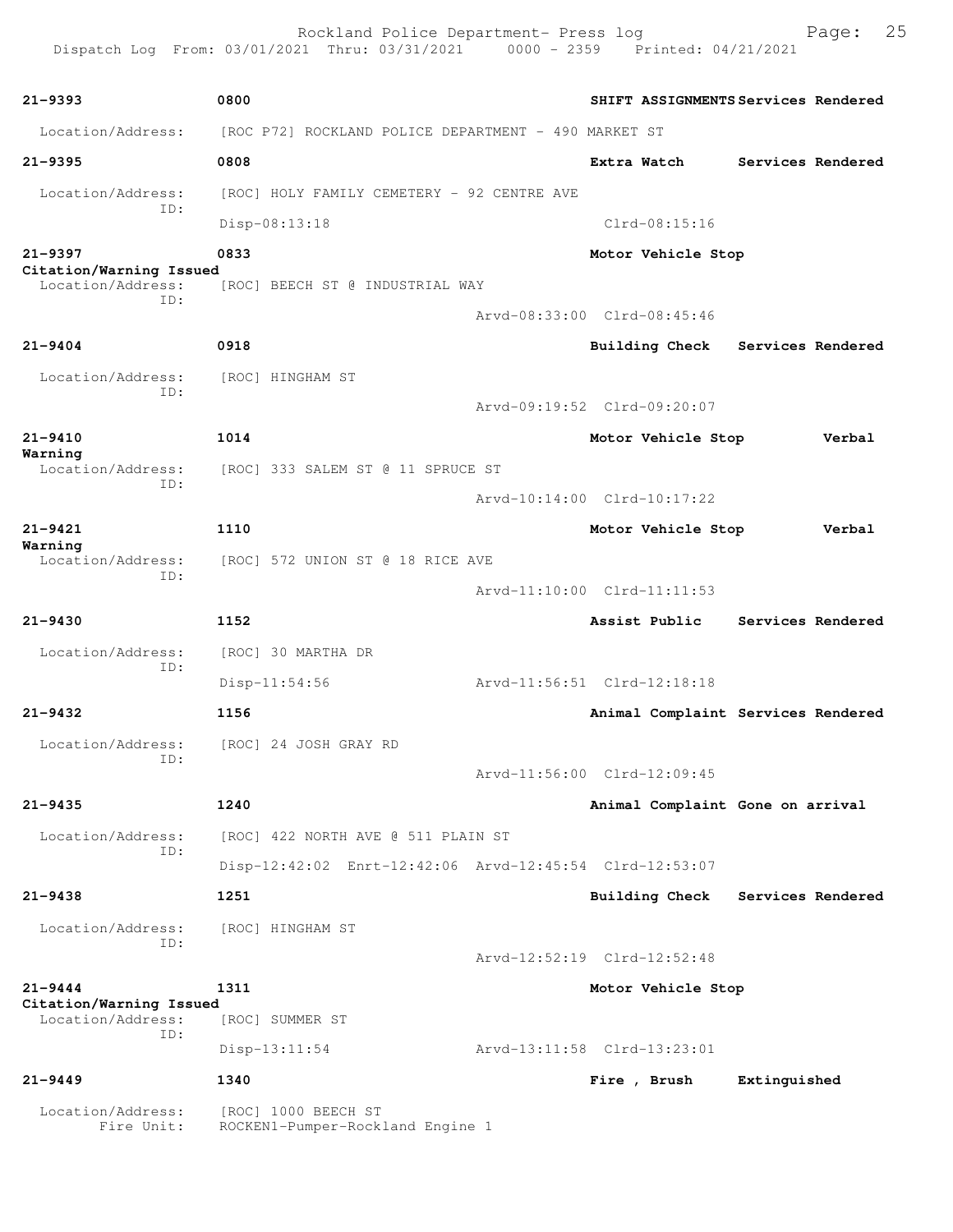|                              | Rockland Police Department- Press log<br>Dispatch Log From: 03/01/2021 Thru: 03/31/2021 0000 - 2359 Printed: 04/21/2021 |                                  | 26<br>Page:                         |
|------------------------------|-------------------------------------------------------------------------------------------------------------------------|----------------------------------|-------------------------------------|
|                              | Disp-13:41:34 Enrt-13:42:15 Arvd-13:49:08 Clrd-14:11:28<br>InQrtsUnavl-14:20:19 InSrvce-14:20:20                        |                                  |                                     |
| ID:                          | Disp-13:46:38 Enrt-13:46:42 Arvd-13:49:50 Clrd-14:12:09                                                                 |                                  |                                     |
| ID:                          |                                                                                                                         | Arvd-13:49:56 Clrd-14:12:12      |                                     |
| $21 - 9462$                  | 1441                                                                                                                    |                                  | General Incident Services Rendered  |
| Location/Address:            | [ROC 206] 51 MAPLE ST                                                                                                   |                                  |                                     |
| $21 - 9473$<br>Follows       | 1542                                                                                                                    | Larceny / Forgery/ Fraud         | Report                              |
| Location/Address:<br>ID:     | [ROC 69] SOUTH SHORE REHAB & NURSING - 115 NORTH AVE                                                                    |                                  |                                     |
| Refer To Summons:            | Disp-15:43:21 Enrt-15:45:12 Arvd-15:48:09 Clrd-16:20:29<br>21ROC-9473-AR                                                |                                  |                                     |
| Summons:<br>Address:<br>Age: | JACKSON, KELLIE S<br>115 NORTH AVE ROCKLAND, MA<br>- 54                                                                 |                                  |                                     |
| Charges:                     | LARCENY OVER \$1200                                                                                                     |                                  |                                     |
| $21 - 9475$                  | 1609                                                                                                                    |                                  | SHIFT ASSIGNMENTS Services Rendered |
|                              | Location/Address: [ROC P72] ROCKLAND POLICE DEPARTMENT - 490 MARKET ST                                                  |                                  |                                     |
| $21 - 9480$<br>Rendered      | 1640                                                                                                                    | OFC OUT OF STATION               | Services                            |
| Location/Address:            | [ROC P72] ROCKLAND POLICE DEPARTMENT - 490 MARKET ST                                                                    |                                  |                                     |
| $21 - 9491$                  | 1837                                                                                                                    | Disturbance                      | Arrest (s) Made                     |
| Location/Address:<br>ID:     | [ROC 745] 50 CONCORD ST                                                                                                 |                                  |                                     |
| ID:                          | Disp-18:38:10 Enrt-18:38:40 Arvd-18:44:52 Clrd-20:11:38                                                                 |                                  |                                     |
| ID:                          | Disp-18:38:23 Enrt-18:38:40 Arvd-18:41:02 Clrd-19:08:32                                                                 |                                  |                                     |
| ID:                          | Disp-18:39:46 Enrt-18:39:52 Arvd-18:43:33 Clrd-19:08:27                                                                 |                                  |                                     |
| Refer To Arrest:             | $Disp-20:07:53$<br>21ROC-9491-AR                                                                                        | $Clrd-20:08:12$                  |                                     |
| Arrest:<br>Address:<br>Age:  | VANN, BRIAN K<br>50 CONCORD ST Apt. #3 ROCKLAND, MA<br>40                                                               |                                  |                                     |
| Charges:                     | A&B ON FAMILY / HOUSEHOLD MEMBER                                                                                        |                                  |                                     |
| $21 - 9493$                  | 1916                                                                                                                    | <b>Time off</b>                  | Services Rendered                   |
| Location:                    | [ROC]                                                                                                                   |                                  |                                     |
| $21 - 9495$<br>Made          | 1956                                                                                                                    | Suspicious Activity              | Arrest (s)                          |
| Location/Address:<br>ID:     | [ROC 279] LINCOLN SCHOOL - 99 CHURCH ST                                                                                 |                                  |                                     |
| ID:                          | $Disp-19:59:16$                                                                                                         | Arvd-19:59:22 Clrd-21:22:20      |                                     |
| Refer To Arrest:             | Disp-20:08:25 Enrt-20:08:30<br>21ROC-9495-AR                                                                            | $Clrd-20:12:04$                  |                                     |
| Arrest:<br>Address:<br>Aqe:  | STOKES, BRIAN KEITH<br>23 SCHOOL ST Apt. #22 ROCKLAND, MA<br>33                                                         |                                  |                                     |
| Charges:<br>$21 - 9498$      | Straight Warrant<br>2008                                                                                                |                                  | General Info Services Rendered      |
| Location/Address:            |                                                                                                                         |                                  |                                     |
| $21 - 9503$<br>Hospital      | [ROC P72] ROCKLAND POLICE DEPARTMENT – 490 MARKET ST<br>2014                                                            | Emergency Medical Transported to |                                     |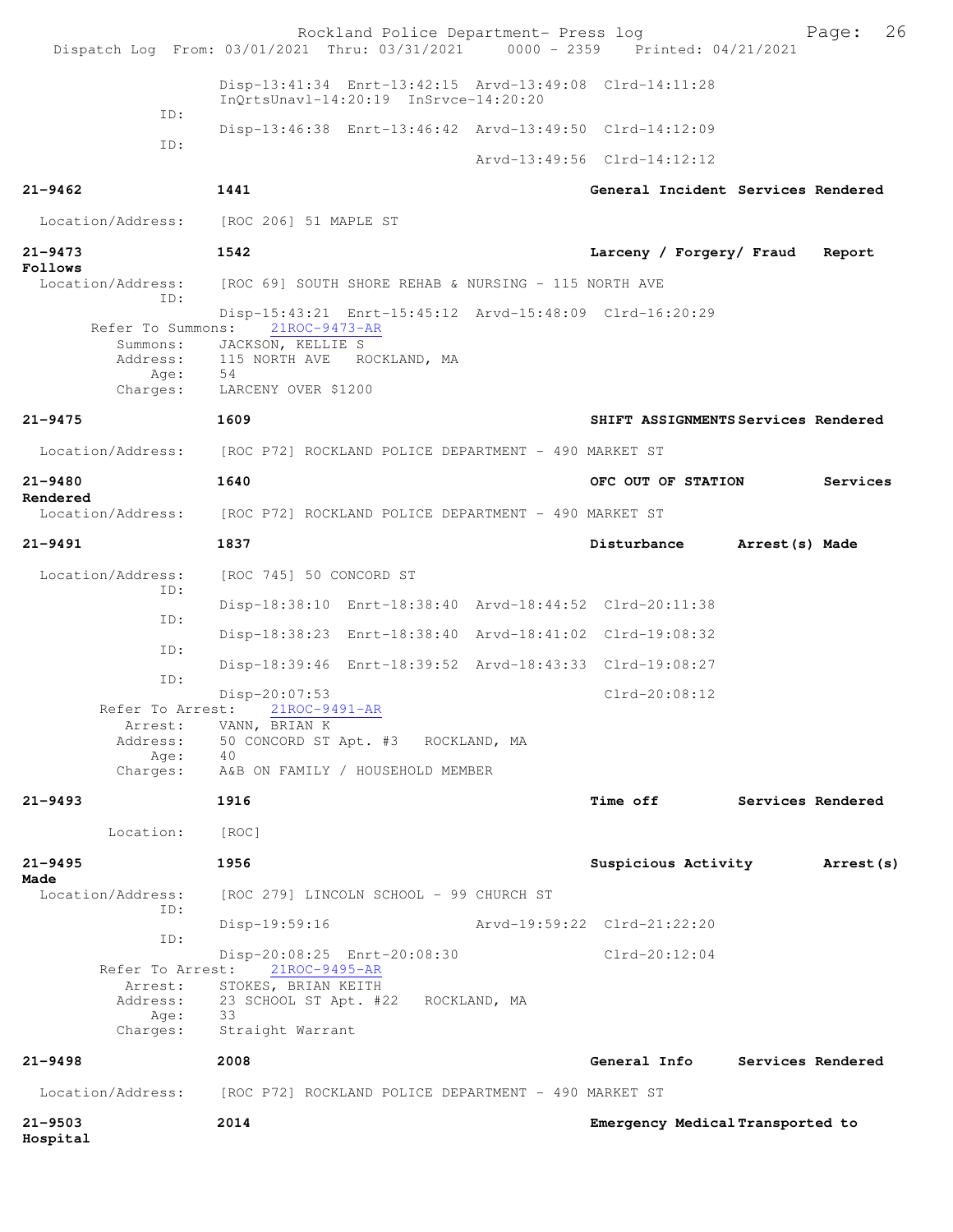|                                    | Rockland Police Department- Press log                                                                                                                         |                                     | 27<br>Page:       |
|------------------------------------|---------------------------------------------------------------------------------------------------------------------------------------------------------------|-------------------------------------|-------------------|
|                                    | Dispatch Log From: 03/01/2021 Thru: 03/31/2021 0000 - 2359 Printed: 04/21/2021                                                                                |                                     |                   |
| Location/Address:<br>EMS Unit:     | [ROC] 73 STUDLEY CT<br>ROCKAM2-Rockland A2<br>Disp-20:14:45                                                                                                   | $Clrd-20:17:54$                     |                   |
| Fire Unit:                         | InQrtsUnavl-20:17:54 InSrvce-20:17:54<br>ROCKEN2-Pumper-Rockland Engine 2<br>Disp-20:15:43                                                                    | $Clrd-20:17:56$                     |                   |
| ID:                                | InQrtsUnavl-20:17:56 InSrvce-20:17:56                                                                                                                         |                                     |                   |
|                                    | Disp-20:17:22 Enrt-20:18:34                                                                                                                                   | Clrd-20:19:32                       |                   |
| EMS Unit:                          | ABIA2-Abington Ambulance 2<br>Disp-20:18:19 Enrt-20:18:49 Arvd-20:23:36 Clrd-20:31:45<br>Hosp-20:41:07 ClrHosp-21:09:07 InQrtsUnavl-21:09:07 InSrvce-21:09:07 |                                     |                   |
| Fire Unit:                         | ROCKEN3-Pumper-Rockland Engine 3<br>Disp-20:23:30 Enrt-20:23:33 Arvd-20:26:31 Clrd-20:31:47<br>InQrtsUnavl-20:31:47 InSrvce-20:31:47                          |                                     |                   |
| $21 - 9511$<br>Follows             | 2120                                                                                                                                                          | MVA Property Damage Only            | Report            |
| Location/Address:<br>ID:           | [ROC] 516 LIBERTY ST                                                                                                                                          |                                     |                   |
|                                    | Disp-21:22:36 Enrt-21:23:29 Arvd-21:24:49 Clrd-21:30:09                                                                                                       |                                     |                   |
| ID:                                | Disp-21:22:42 Enrt-21:23:34 Arvd-21:30:05 Clrd-21:35:28                                                                                                       |                                     |                   |
| ID:                                | Disp-21:22:48 Enrt-21:23:25 Arvd-21:24:33 Clrd-22:01:45                                                                                                       |                                     |                   |
| EMS Unit:                          | HVRAMB3-Hanover Ambulance 3<br>Disp-21:25:31 Enrt-21:26:18<br>InQrtsUnavl-21:26:48 InSrvce-21:26:48                                                           | $Clrd-21:26:43$                     |                   |
| $21 - 9513$                        | 2136                                                                                                                                                          | Prisoner Information                | Services          |
| Rendered<br>Location/Address:      | [ROC P72] ROCKLAND POLICE DEPARTMENT - 490 MARKET ST                                                                                                          |                                     |                   |
| ID:                                | Disp-21:39:49                                                                                                                                                 | $Clrd-21:40:04$                     |                   |
| $21 - 9514$<br>Rendered            | 2140                                                                                                                                                          | Prisoner Information                | Services          |
| Location/Address:<br>ID:           | [ROC P72] ROCKLAND POLICE DEPARTMENT - 490 MARKET ST                                                                                                          |                                     |                   |
|                                    | $Disp-21:42:21$                                                                                                                                               | $Clrd-21:42:34$                     |                   |
| $21 - 9524$                        | 2318                                                                                                                                                          | <b>Building Check</b>               | Appears Secure    |
| Location/Address:<br>ID:           | [ROC] HINGHAM ST                                                                                                                                              |                                     |                   |
|                                    |                                                                                                                                                               | Arvd-23:18:24 Clrd-23:18:36         |                   |
| $21 - 9525$                        | 2319                                                                                                                                                          | Building Check                      | Services Rendered |
| Location/Address:<br>ID:           | [ROC] WEBSTER ST                                                                                                                                              |                                     |                   |
|                                    |                                                                                                                                                               | Arvd-23:19:47 Clrd-23:20:41         |                   |
| For Date: $03/10/2021$ - Wednesday |                                                                                                                                                               |                                     |                   |
| 21-9528                            | 0005                                                                                                                                                          | SHIFT ASSIGNMENTS Services Rendered |                   |
| Location/Address:                  | [ROC P72] ROCKLAND POLICE DEPARTMENT - 490 MARKET ST                                                                                                          |                                     |                   |
| ID:                                | Disp-00:07:51                                                                                                                                                 | $Clrd-00:08:26$                     |                   |
| $21 - 9531$                        | 0021                                                                                                                                                          | Suspicious Activity                 | Unfounded         |
| Location/Address:                  | [ROC] 101 SPRING ST                                                                                                                                           |                                     |                   |
| ID:                                | Disp-00:22:28 Enrt-00:23:11                                                                                                                                   | $Clrd-00:24:15$                     |                   |
| ID:                                | Disp-00:23:07 Enrt-00:23:11                                                                                                                                   | Clrd-00:24:15                       |                   |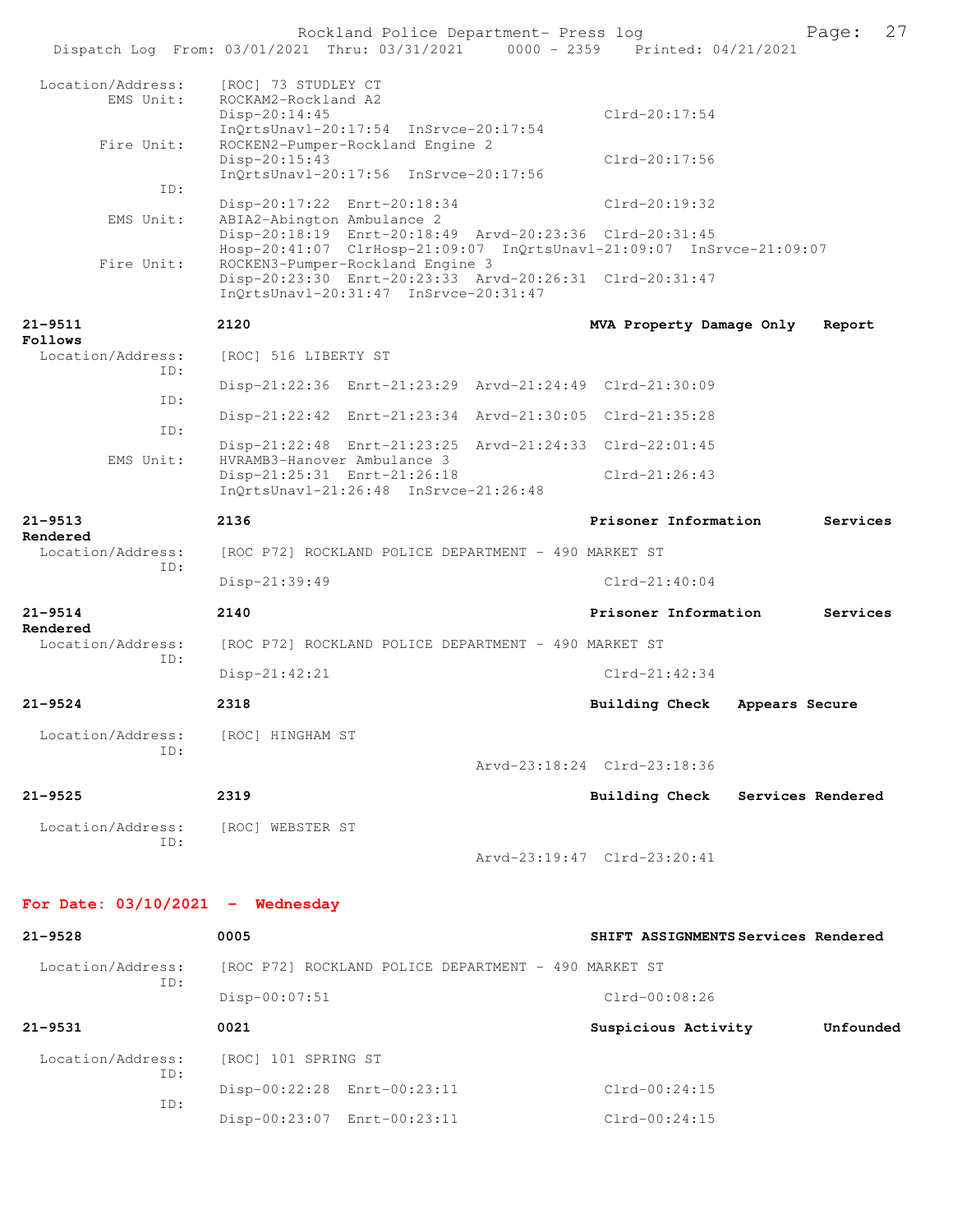|                                                     | Rockland Police Department- Press log<br>Dispatch Log From: 03/01/2021 Thru: 03/31/2021                                                                                                                                 | $0000 - 2359$ | Printed: 04/21/2021                                                                       | 28<br>Page:                         |
|-----------------------------------------------------|-------------------------------------------------------------------------------------------------------------------------------------------------------------------------------------------------------------------------|---------------|-------------------------------------------------------------------------------------------|-------------------------------------|
| $21 - 9538$<br>Checked/Secured<br>Location/Address: | 0059<br>[ROC] CROSSFIT - 199 WEYMOUTH ST                                                                                                                                                                                |               | <b>Building Check</b>                                                                     | Building                            |
| ID:<br>ID:<br>ID:                                   | $Disp-01:01:41$<br>Disp-01:02:19                                                                                                                                                                                        |               | Arvd-00:59:00 Clrd-01:07:39<br>Arvd-01:01:45 Clrd-01:07:39<br>Arvd-01:02:25 Clrd-01:07:39 |                                     |
| $21 - 9542$                                         | 0205                                                                                                                                                                                                                    |               | Suspicious Activity                                                                       | Investigated                        |
| Location/Address:<br>ID:                            | [ROC P100] LUKE'S LIQUORS - 167 MARKET ST                                                                                                                                                                               |               | Arvd-02:05:00 Clrd-02:10:39                                                               |                                     |
| ID:                                                 | Disp-02:08:56                                                                                                                                                                                                           |               | Arvd-02:09:02 Clrd-02:10:39                                                               |                                     |
| $21 - 9547$<br>Rendered                             | 0419                                                                                                                                                                                                                    |               | Suspicious Activity                                                                       | Services                            |
| Location/Address:<br>ID:<br>ID:<br>ID:              | [ROC P45] COMFORT INN - 850 HINGHAM ST<br>Disp-04:21:53 Enrt-04:21:45 Arvd-04:28:37 Clrd-04:34:28<br>Disp-04:21:53 Enrt-04:21:45 Arvd-04:28:37 Clrd-04:34:28<br>Disp-04:23:18 Enrt-04:23:25 Arvd-04:28:37 Clrd-04:34:28 |               |                                                                                           |                                     |
| $21 - 9548$                                         | 0441                                                                                                                                                                                                                    |               | <b>Building Check</b>                                                                     | Appears Secure                      |
| Location/Address:<br>ID:                            | [ROC] UNION ST<br>$Disp-04:42:35$                                                                                                                                                                                       |               | Arvd-04:42:44 Clrd-05:10:41                                                               |                                     |
| $21 - 9556$                                         | 0658                                                                                                                                                                                                                    |               | Detail                                                                                    | Services Rendered                   |
| Location/Address:                                   | [ROC] 158 MARKET ST @ 5 UNION ST                                                                                                                                                                                        |               |                                                                                           |                                     |
| $21 - 9564$                                         | 0800                                                                                                                                                                                                                    |               | Unwanted Party                                                                            | Sent On Way                         |
| Location/Address:<br>ID:<br>ID:<br>ID:              | [ROC 745] 50 CONCORD ST Apt. #3<br>Disp-08:04:40 Enrt-08:05:13 Arvd-08:05:28 Clrd-08:11:32<br>Disp-08:04:50 Enrt-08:05:09 Arvd-08:05:23 Clrd-08:11:27<br>Disp-08:04:58 Enrt-08:05:04 Arvd-08:05:18 Clrd-08:11:36        |               |                                                                                           |                                     |
| $21 - 9566$                                         | 0803                                                                                                                                                                                                                    |               |                                                                                           | Information Call No Action Required |
| Location/Address:                                   | [ROC P72] ROCKLAND POLICE DEPARTMENT - 490 MARKET ST                                                                                                                                                                    |               |                                                                                           |                                     |
| $21 - 9565$                                         | 0805                                                                                                                                                                                                                    |               |                                                                                           | Information Call No Action Required |
| Location/Address:                                   | [ROC P72] ROCKLAND POLICE DEPARTMENT - 490 MARKET ST                                                                                                                                                                    |               |                                                                                           |                                     |
| $21 - 9567$                                         | 0834                                                                                                                                                                                                                    |               |                                                                                           | Information Call No Action Required |
| Location/Address:                                   | [ROC P72] ROCKLAND POLICE DEPARTMENT - 490 MARKET ST                                                                                                                                                                    |               |                                                                                           |                                     |
| $21 - 9579$<br>Rendered                             | 0929                                                                                                                                                                                                                    |               | Time off/ COMP TIME                                                                       | Services                            |
| Location:                                           | [ROC]                                                                                                                                                                                                                   |               |                                                                                           |                                     |
| $21 - 9647$                                         | 0930                                                                                                                                                                                                                    |               |                                                                                           | Animal Complaint Services Rendered  |
| Location/Address:                                   | [ROC] 485 EAST WATER ST                                                                                                                                                                                                 |               |                                                                                           |                                     |
| $21 - 9648$                                         | 0950                                                                                                                                                                                                                    |               |                                                                                           | Animal Complaint Services Rendered  |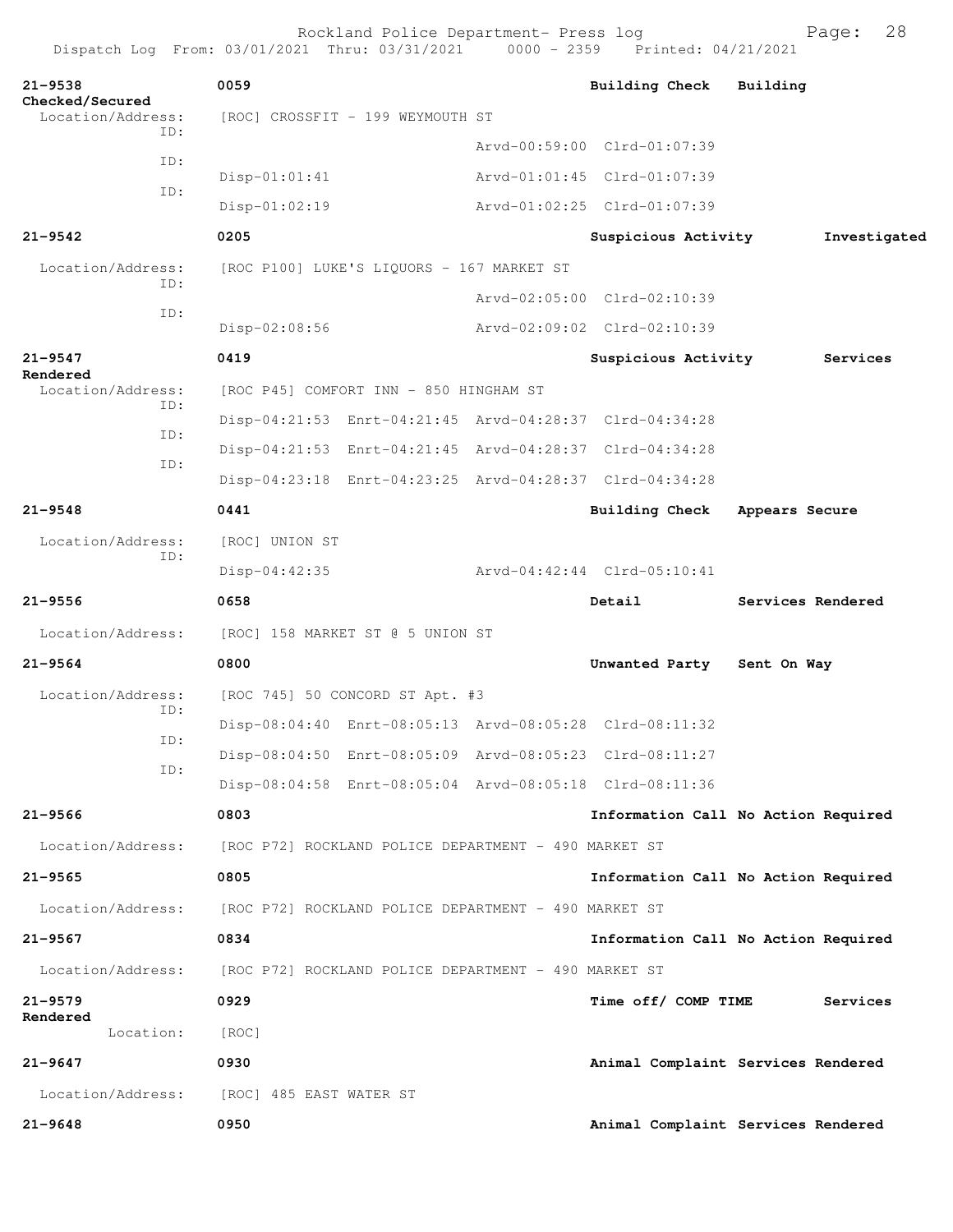| Location/Address:                                   | [ROC] 221 MYRTLE ST                             |                                                                            |  |                                                                  |             |            |
|-----------------------------------------------------|-------------------------------------------------|----------------------------------------------------------------------------|--|------------------------------------------------------------------|-------------|------------|
| $21 - 9596$<br>Towed                                | 1058                                            |                                                                            |  | MVA Property Damage Only                                         |             | Vehicle    |
| Location/Address:                                   |                                                 | [ROC P114] ROCKLAND FIRE DEPARTMENT - 360 UNION ST                         |  |                                                                  |             |            |
| ID:                                                 |                                                 |                                                                            |  | Disp-11:00:55 Enrt-11:02:36 Arvd-11:03:56 Clrd-11:20:23          |             |            |
| ID:                                                 |                                                 |                                                                            |  | Disp-11:01:21    Enrt-11:02:21    Arvd-11:06:16    Clrd-11:20:28 |             |            |
| TD:                                                 |                                                 |                                                                            |  | Disp-11:02:09 Enrt-11:02:11 Arvd-11:02:12 Clrd-11:19:56          |             |            |
| Fire Unit:                                          |                                                 | ROCKC2-Staff-Rockland Fire Deputy<br>InOrtsUnavl-11:18:53 InSrvce-11:18:53 |  | Disp-11:03:01 Enrt-11:03:06 Arvd-11:03:08 Clrd-11:17:55          |             |            |
| $21 - 9609$                                         | 1100                                            |                                                                            |  | Details / Time off                                               |             | No Action  |
| Required<br>Location:                               | [ROC]                                           |                                                                            |  |                                                                  |             |            |
| $21 - 9652$                                         | 1105                                            |                                                                            |  | Animal Complaint Services Rendered                               |             |            |
| Location/Address:                                   | [ROC] 75 PINE HAVEN CIR                         |                                                                            |  |                                                                  |             |            |
| $21 - 9599$                                         | 1122                                            |                                                                            |  | Larceny / Forgery/ Fraud                                         |             |            |
| Taken/Referred to Other Agency<br>Location/Address: | [ROC P99] RICHDALES (TEDESCHI'S) - 268 UNION ST |                                                                            |  |                                                                  |             |            |
| ID:                                                 |                                                 |                                                                            |  | Disp-11:27:49 Enrt-11:27:55 Arvd-11:28:00 Clrd-11:32:42          |             |            |
| $21 - 9649$                                         | 1135                                            |                                                                            |  | Animal Complaint Services Rendered                               |             |            |
| Location/Address:                                   | [ROC] 785 HINGHAM ST                            |                                                                            |  |                                                                  |             |            |
| $21 - 9606$                                         | 1207                                            |                                                                            |  | Health & Welfare Check                                           |             | No Service |
| Location/Address:<br>ID:                            |                                                 | [ROC 94] 23 NORTH AVE Apt. #1                                              |  |                                                                  |             |            |
| ID:                                                 |                                                 |                                                                            |  | Disp-12:08:54 Enrt-12:09:00 Arvd-12:09:05 Clrd-12:14:53          |             |            |
|                                                     |                                                 | Disp-12:11:12 Enrt-12:11:15                                                |  | $Clrd-12:14:57$                                                  |             |            |
| $21 - 9608$                                         | 1211                                            |                                                                            |  | Details / Time off                                               |             | No Action  |
| Required<br>Location:                               | [ROC]                                           |                                                                            |  |                                                                  |             |            |
| $21 - 9650$                                         | 1220                                            |                                                                            |  | Animal Complaint Services Rendered                               |             |            |
| Location/Address:                                   | [ROC] 221 HINGHAM ST                            |                                                                            |  |                                                                  |             |            |
| $21 - 9632$                                         | 1413                                            |                                                                            |  | Motor Vehicle Stop                                               |             | Verbal     |
| Warning<br>Location/Address:                        |                                                 | [ROC] 635 SALEM ST @ 433 NORTH AVE                                         |  |                                                                  |             |            |
| ID:                                                 |                                                 |                                                                            |  | Disp-14:14:36 Enrt-14:14:41 Arvd-14:14:45 Clrd-14:16:35          |             |            |
| $21 - 9641$                                         | 1504                                            |                                                                            |  | Disturbance                                                      | Sent On Way |            |
| Location/Address:                                   | [ROC] 27 WEST WATER ST                          |                                                                            |  |                                                                  |             |            |
| ID:                                                 |                                                 |                                                                            |  | Disp-15:05:52 Enrt-15:06:00 Arvd-15:08:42 Clrd-15:26:22          |             |            |
| ID:                                                 |                                                 |                                                                            |  | Disp-15:06:12 Enrt-15:06:18 Arvd-15:12:52 Clrd-15:26:27          |             |            |
| $21 - 9653$                                         | 1605                                            |                                                                            |  | SHIFT ASSIGNMENT Services Rendered                               |             |            |
| Location/Address:                                   |                                                 | [ROC P72] ROCKLAND POLICE DEPARTMENT - 490 MARKET ST                       |  |                                                                  |             |            |
| ID:                                                 | Disp-16:07:43                                   |                                                                            |  | $Clrd-16:08:47$                                                  |             |            |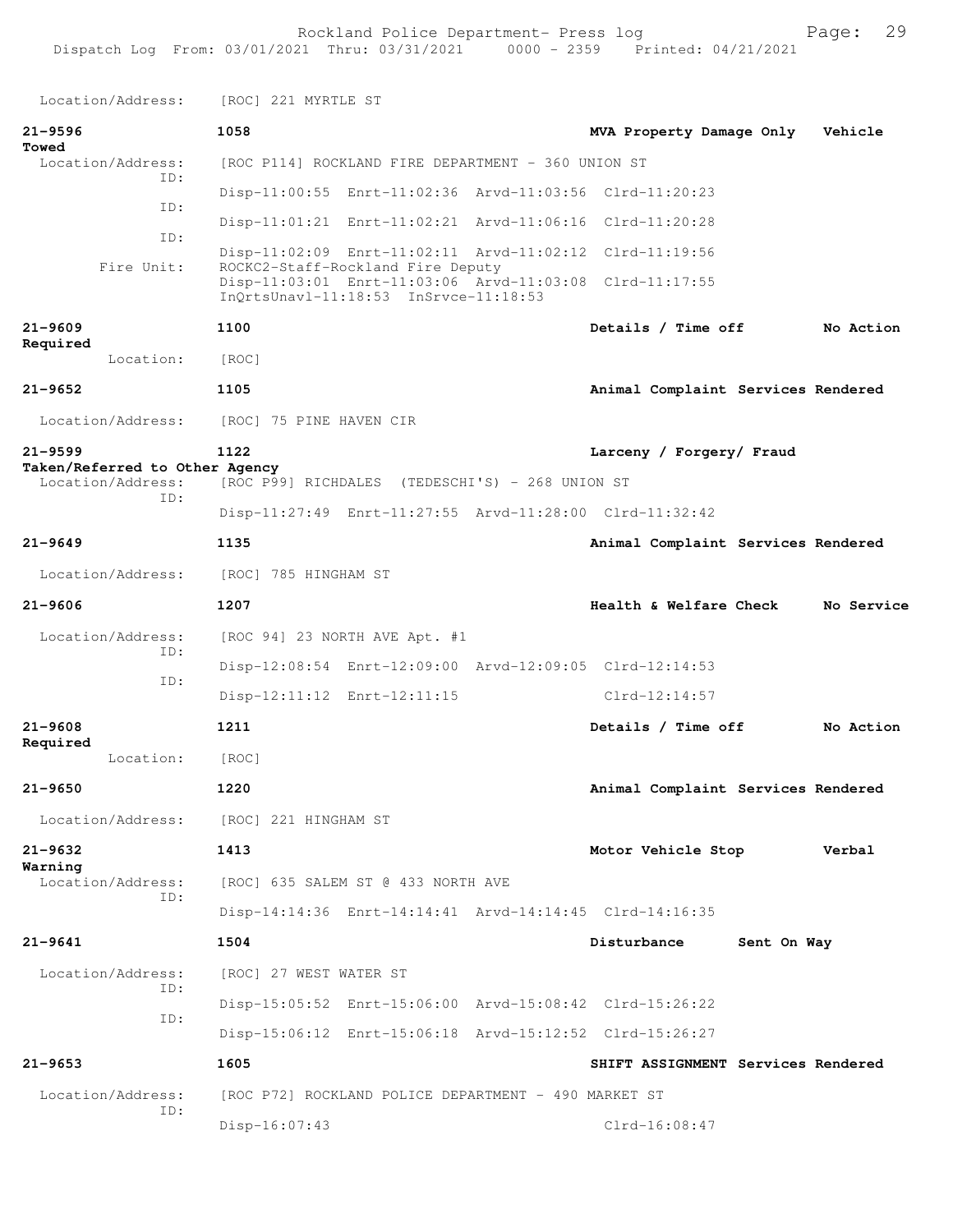| 21-9654                                             | 1607                    |                                 | 911 Accidental                                          | Investigated |                   |
|-----------------------------------------------------|-------------------------|---------------------------------|---------------------------------------------------------|--------------|-------------------|
| Location/Address:                                   |                         | [ROC] 100 WEYMOUTH ST Apt. #D2  |                                                         |              |                   |
| ID:                                                 |                         |                                 | Disp-16:08:27 Enrt-16:09:02 Arvd-16:20:28 Clrd-16:21:21 |              |                   |
| 21-9657                                             | 1611                    |                                 | Details / Time off                                      |              | Services          |
| Rendered<br>Location:                               | [ROC]                   |                                 |                                                         |              |                   |
| 21-9663                                             | 1634                    |                                 | General Incident Services Rendered                      |              |                   |
| Location/Address:                                   | [ROC 154] 11 PACIFIC ST |                                 |                                                         |              |                   |
| ID:                                                 | $Disp-16:41:03$         |                                 | $Clrd-16:41:15$                                         |              |                   |
| 21-9670                                             | 1715                    |                                 | Motor Vehicle Stop                                      |              |                   |
| Citation/Warning Issued<br>Location/Address:        | [ROC 512] 543 SUMMER ST |                                 |                                                         |              |                   |
| ID:                                                 |                         |                                 | Disp-17:16:35 Enrt-17:16:40 Arvd-17:16:41 Clrd-17:27:24 |              |                   |
| 21-9672                                             | 1717                    |                                 | Identity Theft Services Rendered                        |              |                   |
| Location/Address:                                   | [ROC] 30 WINTER CIR     |                                 |                                                         |              |                   |
| ID:                                                 | $Disp-17:27:16$         |                                 | Clrd-17:27:23                                           |              |                   |
| 21-9674                                             | 1730                    |                                 | Health & Welfare Check                                  |              | Services          |
| Rendered<br>Location/Address:                       | [ROC] 73 STUDLEY CT     |                                 |                                                         |              |                   |
| ID:                                                 |                         |                                 | Disp-17:33:22 Enrt-17:34:15 Arvd-17:38:16 Clrd-17:43:49 |              |                   |
| 21-9675                                             | 1742                    |                                 | Health & Welfare Check                                  |              | Investigated      |
| Location/Address:                                   |                         | [ROC 893] 34 HANNAH WAY Apt. #A |                                                         |              |                   |
| ID:                                                 | $Disp-17:45:12$         |                                 | Arvd-17:45:21 Clrd-18:11:50                             |              |                   |
| 21-9678                                             | 1826                    |                                 | Lockout                                                 |              | Services Rendered |
| Location/Address:                                   |                         | [ROC] LUKES LIQUORS - MARKET ST |                                                         |              |                   |
| ID:                                                 |                         |                                 | Disp-18:28:27 Enrt-18:29:37 Arvd-18:32:43 Clrd-18:39:12 |              |                   |
| 21-9680                                             | 1901                    |                                 | Details / Time off                                      |              | Services          |
| Rendered<br>Location:                               | [ROC]                   |                                 |                                                         |              |                   |
| 21-9681                                             | 1919                    |                                 | Details / Time off                                      |              | Services          |
| Rendered<br>Location:                               | [ROC]                   |                                 |                                                         |              |                   |
| 21-9687                                             | 2015                    |                                 | Details / Time off                                      |              | Services          |
| Rendered<br>Location:                               | [ROC]                   |                                 |                                                         |              |                   |
| 21-9693                                             | 2123                    |                                 | Motor Vehicle Stop                                      |              | Verbal            |
| Warning<br>Location/Address:                        | [ROC] 500 SUMMER ST     |                                 |                                                         |              |                   |
| ID:                                                 |                         |                                 | Disp-21:23:51 Enrt-21:23:55 Arvd-21:23:57 Clrd-21:26:59 |              |                   |
| 21-9696                                             | 2135                    |                                 | Motor Vehicle Stop                                      |              |                   |
| Citation/Warning Issued<br>Location/Address:<br>ID: | [ROC] UNION ST          |                                 |                                                         |              |                   |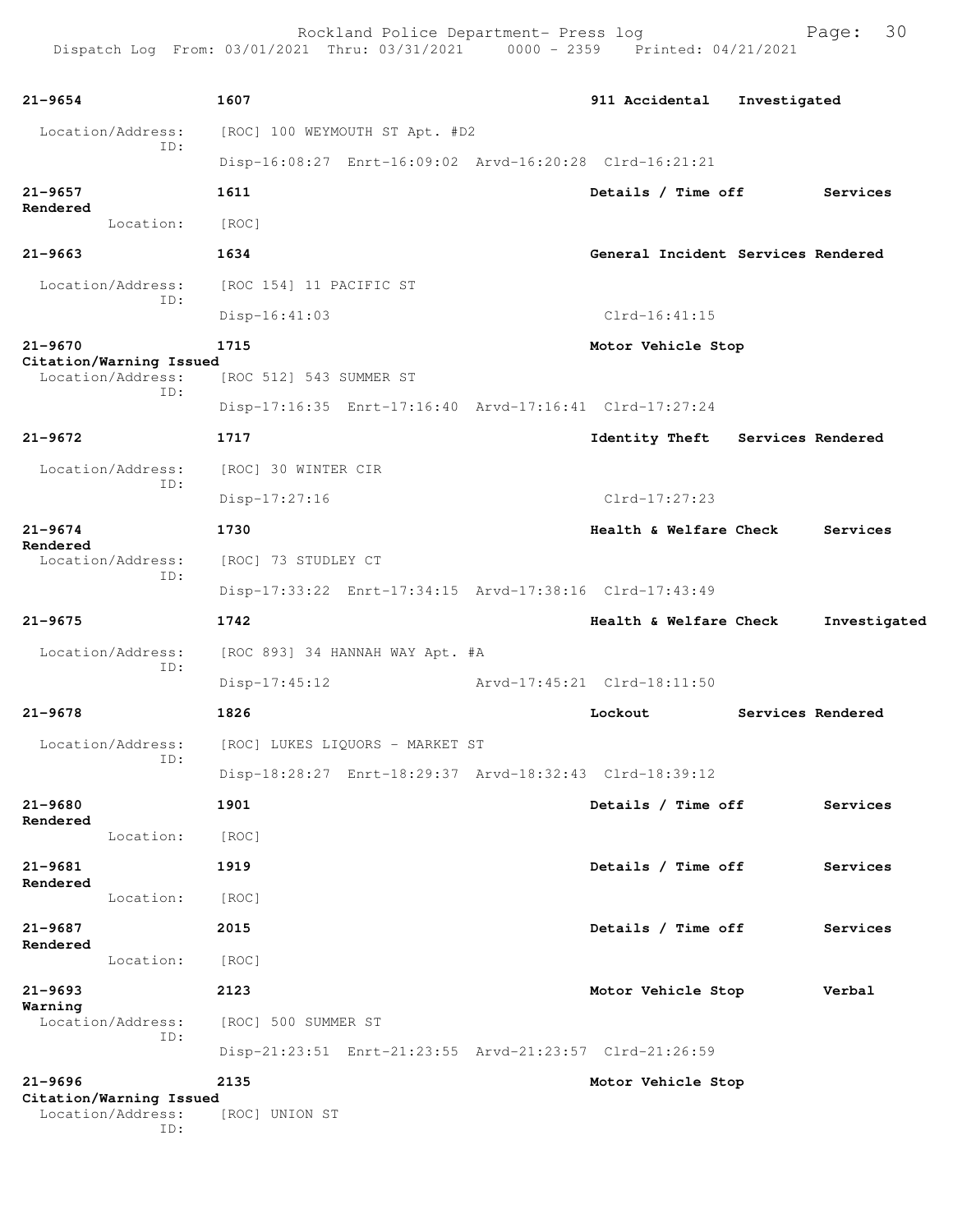Rockland Police Department- Press log  $\begin{array}{c} \text{Pockland Police Department} - 0.3000 - 2359 \text{ Prince: } 0.34 \text{残} \end{array}$ Dispatch Log From: 03/01/2021 Thru: 03/31/2021 Disp-21:35:56 Enrt-21:36:03 Arvd-21:36:07 Clrd-21:47:24 **21-9700 2209 Disturbance Peace Restored** Location/Address: [ROC] 147 MYRTLE ST Apt. #2 ID: Disp-22:11:25 Enrt-22:11:28 Arvd-22:13:16 Clrd-22:21:05 ID: Disp-22:11:44 Enrt-22:11:45 Arvd-22:13:05 Clrd-22:25:21 **For Date: 03/11/2021 - Thursday 21-9707 0000 SHIFT ASSIGNMENTS No Service** Location/Address: [ROC P72] ROCKLAND POLICE DEPARTMENT - 490 MARKET ST ID: Arvd-00:00:00 Clrd-00:13:12 **21-9713 0154 Vandalism Services Rendered** Vicinity of: [ROC] POLE#65 - 40 BEECH ST ID: Disp-01:55:24 Enrt-01:55:28 Arvd-01:55:33 Clrd-02:01:28 **21-9722 0333 Assist Other Agency Provided Assistance**  Location/Address: [ABI 99] TARGET STORE - 385 CENTRE AVE ID: Disp-03:34:15 Enrt-03:34:26 Arvd-03:36:01 Clrd-04:33:35 ID: Disp-03:34:21 Enrt-03:34:26 Clrd-03:37:04 **21-9725 0602 Building Check Appears Secure** Location/Address: [ROC 61] UNION ST BUSINESS DISTRICT - UNION ST ID: Arvd-06:02:27 Clrd-06:21:06 **21-9737 0719 Motor Vehicle Stop Citation/Warning Issued**  Location/Address: [ROC] 600 HINGHAM ST ID: Arvd-07:19:00 Clrd-07:26:09 ID: Disp-07:20:15 Enrt-07:20:16 Clrd-07:20:33 **21-9739 0800 SHIFT ASSIGNMENTS Services Rendered** Location/Address: [ROC P72] ROCKLAND POLICE DEPARTMENT - 490 MARKET ST **21-9740 0801 Animal Complaint Services Rendered** Location/Address: [ROC] 410 BEECH ST **21-9751 0937 Motor Vehicle Collision W/PI Transported to Hospital**  Location/Address: [ROC] 185 POND ST ID: Disp-09:38:21 Enrt-09:43:08 Arvd-09:44:20 Clrd-10:58:52 ID: Disp-09:38:31 Arvd-09:39:42 Clrd-10:58:55 Fire Unit: ROCKEN1-Pumper-Rockland Engine 1 Disp-09:38:33 Enrt-09:39:34 Arvd-09:43:09 Clrd-10:50:36 InQrtsUnavl-10:58:10 InSrvce-10:58:14 ID: Disp-09:38:42 Arvd-09:41:44 Clrd-10:50:59 EMS Unit: ROCKAM1-Rockland A1 Disp-09:38:43 Enrt-09:39:16 Arvd-09:43:05 Clrd-10:09:15 Hosp-10:17:48 ClrHosp-10:58:18 InQrtsUnavl-11:02:41 InSrvce-11:02:44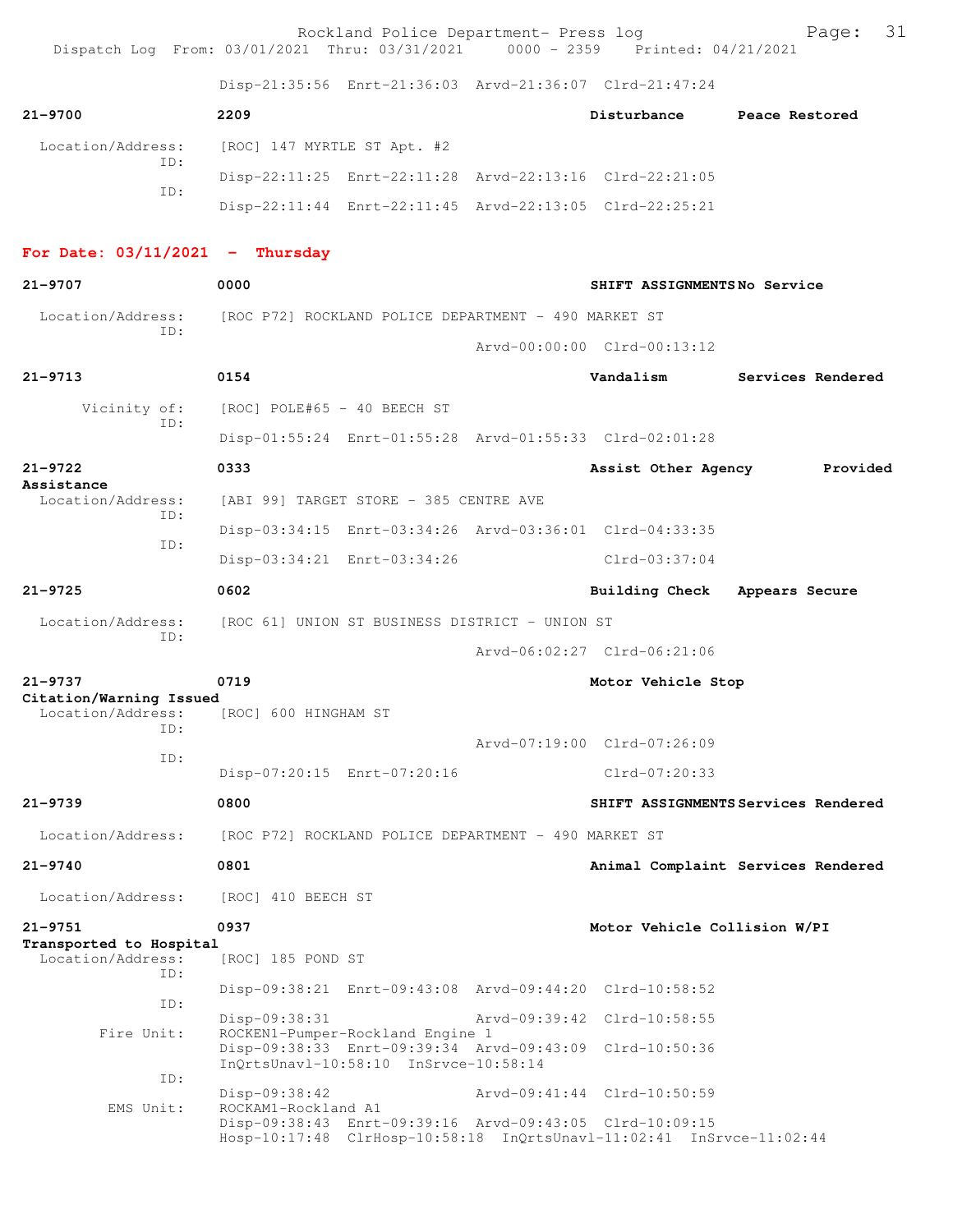|                                              | Rockland Police Department- Press log<br>Dispatch Log From: 03/01/2021 Thru: 03/31/2021 0000 - 2359 Printed: 04/21/2021              |                                 | 32<br>Page:                      |
|----------------------------------------------|--------------------------------------------------------------------------------------------------------------------------------------|---------------------------------|----------------------------------|
| ID:                                          |                                                                                                                                      |                                 |                                  |
| Fire Unit:                                   | Disp-09:42:58 Enrt-09:43:02 Arvd-09:55:52 Clrd-10:58:49<br>ROCKC1-Staff-Rockland Fire Chief                                          |                                 |                                  |
|                                              | Disp-09:44:35 Enrt-09:44:40 Arvd-09:47:45 Clrd-10:50:32<br>InQrtsUnavl-10:50:41 InSrvce-10:50:41                                     |                                 |                                  |
| Fire Unit:                                   | ROCKEN3-Pumper-Rockland Engine 3<br>Disp-09:51:28 Enrt-09:51:48 Arvd-09:58:08 Clrd-10:41:46<br>InQrtsUnavl-10:50:48 InSrvce-10:50:48 |                                 |                                  |
| $21 - 9760$                                  | 1101                                                                                                                                 | <b>Building Check</b>           | Building                         |
| Checked/Secured<br>Location/Address:<br>ID:  | [ROC] HINGHAM ST                                                                                                                     |                                 |                                  |
|                                              |                                                                                                                                      | Arvd-11:02:27 Clrd-11:02:40     |                                  |
| $21 - 9767$                                  | 1124                                                                                                                                 | CRUISER MAINTENANCE             | Services                         |
| Rendered<br>Location/Address:                | [ROC P72] ROCKLAND POLICE DEPARTMENT - 490 MARKET ST                                                                                 |                                 |                                  |
| 21-9770<br>Rendered                          | 1148                                                                                                                                 | Details / Time off              | Services                         |
| Location:                                    | [ROC]                                                                                                                                |                                 |                                  |
| $21 - 9780$                                  | 1316                                                                                                                                 | Assault Offenses Report Follows |                                  |
| Location/Address:                            | [ROC P106] ROCKLAND HIGH SCHOOL - 52 MACKINLAY WAY                                                                                   |                                 |                                  |
| ID:                                          |                                                                                                                                      | Arvd-13:16:00 Clrd-13:16:51     |                                  |
| Refer To Summons:                            | 21ROC-9780-AR<br>Juvenile Arrest                                                                                                     |                                 |                                  |
| Age:                                         | 17                                                                                                                                   |                                 |                                  |
| Charges:                                     | A&B<br>DISORDERLY CONDUCT                                                                                                            |                                 |                                  |
| $21 - 9794$                                  | 1414                                                                                                                                 | Motor Vehicle Stop              | Verbal                           |
| Warning<br>Location/Address:<br>ID:          | [ROC] SUMMER ST                                                                                                                      |                                 |                                  |
|                                              |                                                                                                                                      | Arvd-14:14:00 Clrd-14:18:53     |                                  |
| $21 - 9795$                                  | 1432                                                                                                                                 | Motor Vehicle Stop              |                                  |
| Citation/Warning Issued<br>Location/Address: | [ROC] 388 SUMMER ST @ 10 ELEANOR LN                                                                                                  |                                 |                                  |
| ID:                                          |                                                                                                                                      | Arvd-14:32:00 Clrd-14:41:25     |                                  |
| $21 - 9798$                                  | 1438                                                                                                                                 |                                 | 911 Accidental Services Rendered |
| Location/Address:                            | [ROC 222] SERONO LABS - 1 TECHNOLOGY PL                                                                                              |                                 |                                  |
| 21-9801                                      | 1447                                                                                                                                 | MVA Property Damage Only        | Report                           |
| Follows                                      |                                                                                                                                      |                                 |                                  |
| Location/Address:<br>ID:                     | [ROC] 166 UNION ST @ 8 W WATER ST                                                                                                    |                                 |                                  |
| ID:                                          | Disp-14:47:59 Enrt-14:48:03 Arvd-14:49:55 Clrd-15:06:30                                                                              |                                 |                                  |
|                                              |                                                                                                                                      | Arvd-14:50:04 Clrd-15:05:44     |                                  |
| $21 - 9803$<br>Checked/Secured               | 1450                                                                                                                                 | Building Check                  | Building                         |
| Location/Address:<br>ID:                     | [ROC] HINGHAM ST                                                                                                                     |                                 |                                  |
|                                              |                                                                                                                                      | Arvd-14:51:55 Clrd-14:52:07     |                                  |
| $21 - 9814$                                  | 1600                                                                                                                                 | General Info                    | Services Rendered                |
| Location/Address:                            | [ROC P72] ROCKLAND POLICE DEPARTMENT - 490 MARKET ST                                                                                 |                                 |                                  |
| $21 - 9815$                                  | 1605                                                                                                                                 | Harassment                      | Services Rendered                |
|                                              |                                                                                                                                      |                                 |                                  |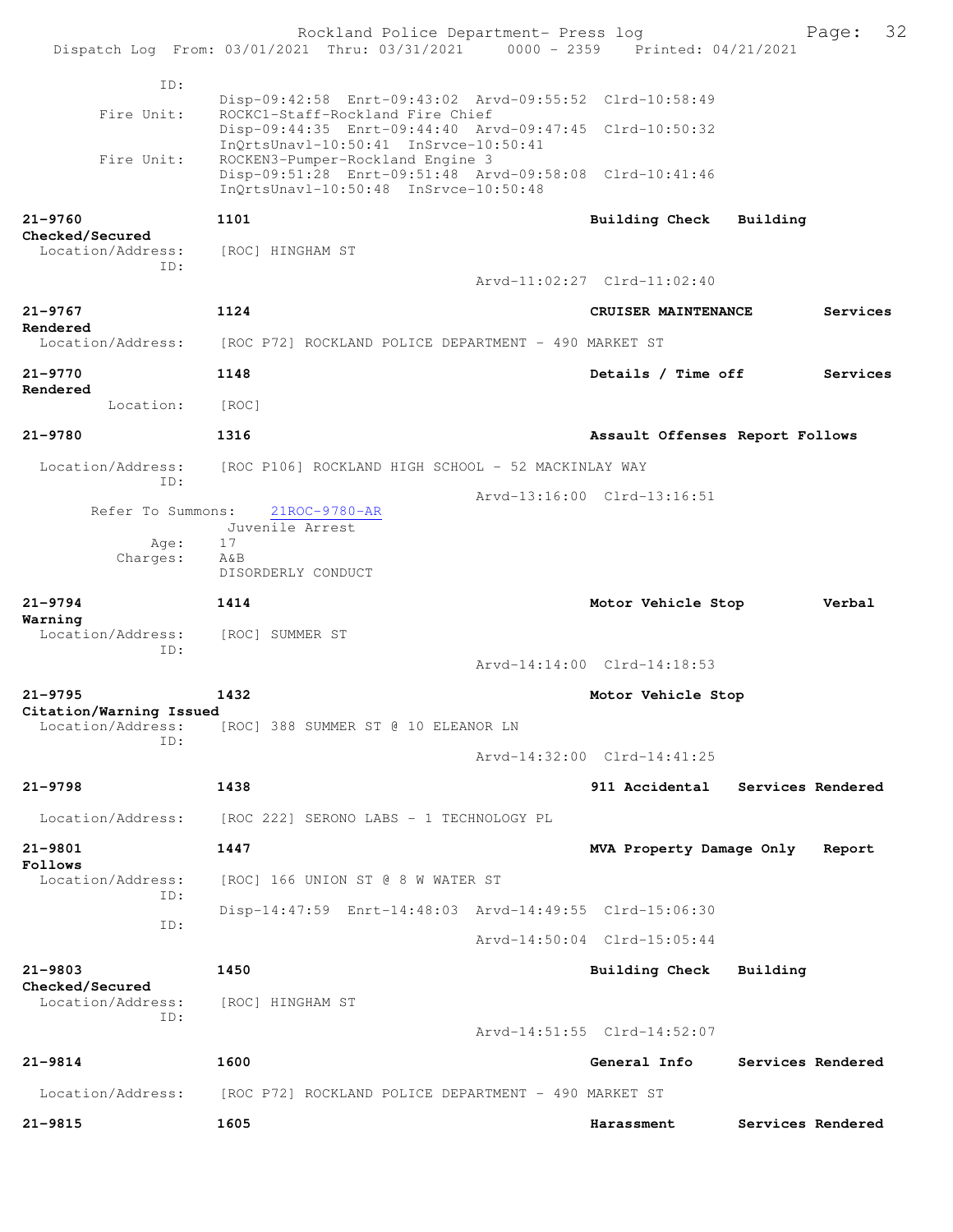|                                              | Rockland Police Department- Press log<br>Dispatch Log From: 03/01/2021 Thru: 03/31/2021 0000 - 2359 Printed: 04/21/2021 |  |                                     |  | 33<br>Page:       |  |
|----------------------------------------------|-------------------------------------------------------------------------------------------------------------------------|--|-------------------------------------|--|-------------------|--|
| Location/Address:                            | [ROC 918] 44 NORMAN ST                                                                                                  |  |                                     |  |                   |  |
| ID:<br>ID:                                   | Disp-16:06:43 Enrt-16:07:44 Arvd-16:08:54 Clrd-16:19:17                                                                 |  |                                     |  |                   |  |
|                                              | Disp-16:06:48 Enrt-16:07:47 Arvd-16:08:51 Clrd-16:21:26                                                                 |  |                                     |  |                   |  |
| $21 - 9816$                                  | 1607                                                                                                                    |  | Suspicious Activity                 |  | Services          |  |
| Rendered<br>Location/Address:<br>ID:         | [ROC] 349 UNION ST                                                                                                      |  |                                     |  |                   |  |
|                                              | $Disp-16:09:36$                                                                                                         |  | Arvd-16:12:07 Clrd-16:15:35         |  |                   |  |
| $21 - 9817$                                  | 1620                                                                                                                    |  | MVA Property Damage Only            |  | Report            |  |
| Follows<br>Location/Address:                 | [ROC] LIBERTY ST                                                                                                        |  |                                     |  |                   |  |
| TD:                                          | Disp-16:21:46 Enrt-16:21:51 Arvd-16:23:16 Clrd-16:35:32                                                                 |  |                                     |  |                   |  |
| $21 - 9823$                                  | 1655                                                                                                                    |  | Building Check                      |  | Services Rendered |  |
| Location/Address:                            | [ROC] 437 WEBSTER ST                                                                                                    |  |                                     |  |                   |  |
| TD:                                          |                                                                                                                         |  | Arvd-16:56:28 Clrd-16:59:17         |  |                   |  |
| $21 - 9826$                                  | 1715                                                                                                                    |  | Motor Vehicle Stop                  |  |                   |  |
| Citation/Warning Issued<br>Location/Address: | [ROC] HINGHAM ST                                                                                                        |  |                                     |  |                   |  |
| TD:                                          |                                                                                                                         |  | Arvd-17:15:00 Clrd-17:19:42         |  |                   |  |
| $21 - 9835$                                  | 1842                                                                                                                    |  | Motor Vehicle Complaint             |  | Services          |  |
| Rendered<br>Location/Address:                | [ROC 897] 110 MARTHA DR                                                                                                 |  |                                     |  |                   |  |
| TD:                                          | Disp-18:48:17 Enrt-18:50:56 Arvd-18:58:07 Clrd-19:01:02                                                                 |  |                                     |  |                   |  |
| ID:                                          | Disp-18:48:24 Enrt-18:50:56 Arvd-18:58:08 Clrd-19:01:03                                                                 |  |                                     |  |                   |  |
| $21 - 9839$                                  | 1901                                                                                                                    |  | Building Check                      |  | Services Rendered |  |
| Location/Address:                            | [ROC] 437 WEBSTER ST                                                                                                    |  |                                     |  |                   |  |
| ID:                                          |                                                                                                                         |  | Arvd-19:03:58 Clrd-19:05:15         |  |                   |  |
| $21 - 9860$                                  | 2201                                                                                                                    |  | Motor Vehicle Stop                  |  |                   |  |
| Citation/Warning Issued<br>Location/Address: | [ROC] T K OSHEA - 932 HINGHAM ST                                                                                        |  |                                     |  |                   |  |
| TD:                                          | Disp-22:02:59                                                                                                           |  | Arvd-22:03:08 Clrd-22:11:39         |  |                   |  |
| For Date: $03/12/2021$ - Friday              |                                                                                                                         |  |                                     |  |                   |  |
| $21 - 9869$                                  | 0000                                                                                                                    |  | SHIFT ASSIGNMENTSNo Action Required |  |                   |  |
| Location/Address:                            | [ROC P72] ROCKLAND POLICE DEPARTMENT - 490 MARKET ST                                                                    |  |                                     |  |                   |  |
| $21 - 9887$                                  | 0340                                                                                                                    |  | Details / Time off                  |  | No Action         |  |
| Required<br>Location:                        | [ROC]                                                                                                                   |  |                                     |  |                   |  |
| 21-9888                                      | 0402                                                                                                                    |  | Details / Time off                  |  | No Action         |  |
| Required<br>Location:                        | [ROC]                                                                                                                   |  |                                     |  |                   |  |
| $21 - 9891$                                  | 0502                                                                                                                    |  | Building Check Services Rendered    |  |                   |  |
| Location/Address:                            | [ROC 61] UNION ST BUSINESS DISTRICT - UNION ST                                                                          |  |                                     |  |                   |  |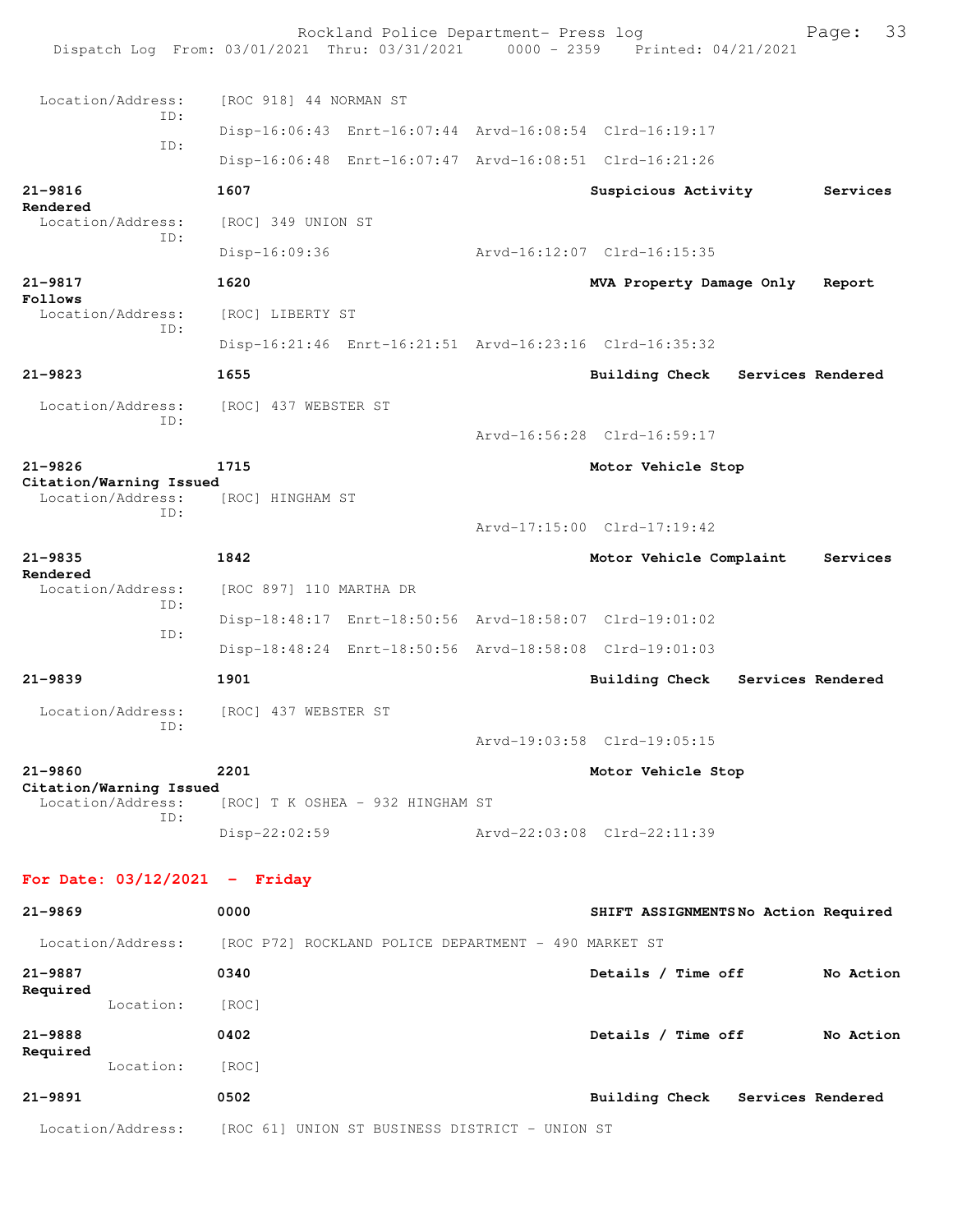| Dispatch Log From: 03/01/2021 Thru: 03/31/2021 0000 - 2359 Printed: 04/21/2021 |                                                      | Rockland Police Department- Press log   |  |                                                         | 34<br>Page:                        |  |
|--------------------------------------------------------------------------------|------------------------------------------------------|-----------------------------------------|--|---------------------------------------------------------|------------------------------------|--|
| TD:                                                                            | $Disp-05:02:51$                                      |                                         |  | Arvd-05:02:56 Clrd-05:31:45                             |                                    |  |
| $21 - 9900$                                                                    | 0800                                                 |                                         |  | General Info                                            | Services Rendered                  |  |
| Location/Address:                                                              | [ROC P72] ROCKLAND POLICE DEPARTMENT - 490 MARKET ST |                                         |  |                                                         |                                    |  |
| TD:                                                                            |                                                      |                                         |  | Disp-09:30:28 Enrt-09:30:33 Arvd-09:30:36 Clrd-09:30:40 |                                    |  |
| $21 - 9901$                                                                    | 0857                                                 |                                         |  | Details / Time off                                      | Services                           |  |
| Rendered<br>Location:                                                          | [ROC]                                                |                                         |  |                                                         |                                    |  |
| $21 - 9906$                                                                    | 0928                                                 |                                         |  | General Info                                            | Services Rendered                  |  |
| Location/Address:                                                              | [ROC] CENTRE AVE                                     |                                         |  |                                                         |                                    |  |
| ID:                                                                            |                                                      |                                         |  | Disp-09:31:07 Enrt-09:31:14 Arvd-09:31:17 Clrd-09:31:21 |                                    |  |
| TD:                                                                            |                                                      |                                         |  | Disp-09:31:49 Enrt-09:31:56 Arvd-09:31:59 Clrd-09:32:06 |                                    |  |
| 21-9907                                                                        | 0932                                                 |                                         |  | General Info                                            | Services Rendered                  |  |
| Location/Address:                                                              | [ROC] HINGHAM ST                                     |                                         |  |                                                         |                                    |  |
| ID:                                                                            |                                                      |                                         |  | Disp-09:33:35 Enrt-09:33:40 Arvd-09:33:43 Clrd-09:33:48 |                                    |  |
| ID:                                                                            |                                                      |                                         |  | Disp-09:34:11 Enrt-09:34:17 Arvd-09:34:20 Clrd-09:34:23 |                                    |  |
| ID:                                                                            |                                                      |                                         |  | Disp-09:35:06 Enrt-09:35:12 Arvd-09:35:15 Clrd-09:35:19 |                                    |  |
| $21 - 9910$                                                                    | 0945                                                 |                                         |  | TIME OFF                                                | No Action Required                 |  |
| Location/Address:                                                              | [ROC P72] ROCKLAND POLICE DEPARTMENT - 490 MARKET ST |                                         |  |                                                         |                                    |  |
| ID:                                                                            |                                                      |                                         |  | Arvd-09:45:45 Clrd-09:46:36                             |                                    |  |
| $21 - 9914$                                                                    | 0957                                                 |                                         |  | General Info                                            | Services Rendered                  |  |
| Location/Address:                                                              | [ROC] MARKET ST                                      |                                         |  |                                                         |                                    |  |
| ID:                                                                            |                                                      |                                         |  | Disp-09:58:20 Enrt-09:58:25 Arvd-09:58:28 Clrd-09:58:32 |                                    |  |
| ID:                                                                            |                                                      |                                         |  | Disp-09:59:23 Enrt-09:59:28 Arvd-09:59:30 Clrd-09:59:33 |                                    |  |
| ID:                                                                            |                                                      |                                         |  | Disp-10:00:05 Enrt-10:00:10 Arvd-10:00:13 Clrd-10:00:16 |                                    |  |
| $21 - 9915$                                                                    | 1002                                                 |                                         |  | Vehicle Maintenance                                     | Services                           |  |
| Rendered<br>Location/Address:                                                  | [ROC] UNION ST                                       |                                         |  |                                                         |                                    |  |
| ID:                                                                            |                                                      |                                         |  | Arvd-10:02:00 Clrd-10:04:29                             |                                    |  |
| $21 - 9917$                                                                    | 1010                                                 |                                         |  |                                                         | Escort/Transport Services Rendered |  |
| Location/Address:                                                              |                                                      | [ROC] SOUTHERN AUTO SALAES - 189 VFW DR |  |                                                         |                                    |  |
| ID:                                                                            |                                                      |                                         |  | Disp-10:14:16 Enrt-10:14:40 Arvd-10:24:07 Clrd-10:40:09 |                                    |  |
| $21 - 9919$                                                                    | 1038                                                 |                                         |  | Building Check                                          | Building                           |  |
| Checked/Secured<br>Location/Address:                                           | [ROC] HINGHAM ST                                     |                                         |  |                                                         |                                    |  |
| ID:                                                                            |                                                      |                                         |  | Arvd-10:40:09 Clrd-10:40:38                             |                                    |  |
| $21 - 9920$                                                                    | 1040                                                 |                                         |  | Motor Vehicle Stop                                      |                                    |  |
| Citation/Warning Issued<br>Location/Address:                                   | [ROC] 776 UNION ST                                   |                                         |  |                                                         |                                    |  |
| ID:                                                                            |                                                      |                                         |  | Arvd-10:40:00 Clrd-10:46:37                             |                                    |  |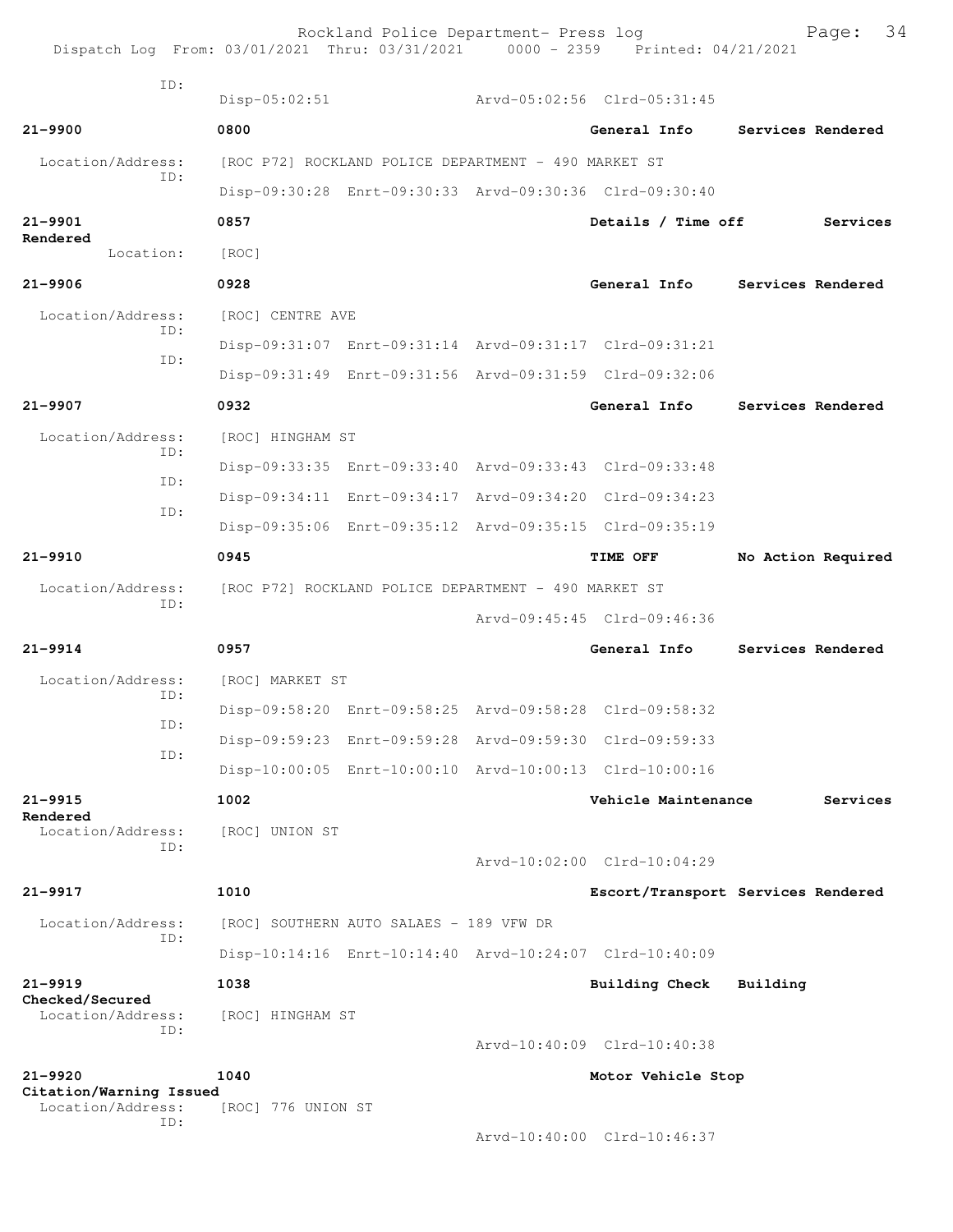| $21 - 9922$                                       | 1043                                           |                                                     | Burglar Alarm                                           | Building                         |
|---------------------------------------------------|------------------------------------------------|-----------------------------------------------------|---------------------------------------------------------|----------------------------------|
| Checked/Secured<br>Location/Address:              | [ROC] 449 SALEM ST                             |                                                     |                                                         |                                  |
| ID:<br>ID:                                        |                                                | Disp-10:46:08 Enrt-10:46:17                         | $Clrd-10:47:05$                                         |                                  |
|                                                   |                                                | Disp-10:46:08 Enrt-10:46:17                         | $Clrd-10:52:02$                                         |                                  |
| ID:                                               |                                                |                                                     | Disp-10:46:55 Enrt-10:47:02 Arvd-10:48:12 Clrd-10:52:07 |                                  |
| $21 - 9924$                                       | 1055                                           |                                                     | 911 Accidental                                          | Gone on arrival                  |
| Location/Address:                                 | [ROC] 57 DIVISION ST                           |                                                     |                                                         |                                  |
| ID:                                               |                                                | Disp-10:56:52 Enrt-10:59:11                         | $Clrd-10:59:14$                                         |                                  |
| ID:                                               |                                                |                                                     | Disp-10:59:27 Enrt-10:59:31 Arvd-10:59:35 Clrd-11:05:18 |                                  |
| ID:                                               | $Disp-10:59:41$                                |                                                     | Arvd-10:59:44 Clrd-11:05:10                             |                                  |
| $21 - 9926$                                       | 1058                                           |                                                     |                                                         | Animal Complaint Gone on arrival |
| Location/Address:                                 | [ROC] WILLOW POND DR                           |                                                     |                                                         |                                  |
| ID:                                               |                                                |                                                     | Disp-10:59:54 Enrt-10:59:58 Arvd-11:00:02 Clrd-11:00:05 |                                  |
| $21 - 9927$                                       | 1105                                           |                                                     | Abandoned MV                                            | Services Rendered                |
| Location/Address:                                 |                                                | [ROC P65] 7-ELEVEN CONVENIENCE STORE - 92 MARKET ST |                                                         |                                  |
| ID:                                               |                                                |                                                     | Disp-11:06:52 Enrt-11:08:35 Arvd-11:11:01 Clrd-11:13:50 |                                  |
| $21 - 9929$                                       | 1115                                           |                                                     | General Info                                            | Services Rendered                |
| Location/Address:                                 | [ROC] JOHN DUNN                                |                                                     |                                                         |                                  |
| ID:                                               |                                                |                                                     | Disp-11:17:02 Enrt-11:17:07 Arvd-11:17:10 Clrd-11:17:15 |                                  |
| ID:                                               |                                                |                                                     | Disp-11:17:45 Enrt-11:17:50 Arvd-11:17:53 Clrd-11:17:56 |                                  |
| $21 - 9935$                                       | 1221                                           |                                                     | Details / Time off                                      | Services Not                     |
| Required<br>Location:                             | [ROC]                                          |                                                     |                                                         |                                  |
| $21 - 9940$                                       | 1259                                           |                                                     | Vandalism                                               | Investigated                     |
| Location/Address:                                 | [ROC 708] 91 UNION ST                          |                                                     |                                                         |                                  |
| ID:                                               |                                                |                                                     | Disp-13:03:23 Enrt-13:03:24 Arvd-13:12:04 Clrd-13:27:25 |                                  |
| ID:                                               | $Disp-13:11:59$                                |                                                     | Arvd-13:12:02 Clrd-13:25:35                             |                                  |
| Refer To Summons:<br>Summons:<br>Address:<br>Age: | 21ROC-9940-AR<br>ROGUE-VAZQUEZ, SUZEANNE<br>28 | 175 CALLENDER ST Apt. #1 BOSTON, MA                 |                                                         |                                  |
| Charges:                                          |                                                | PROPERTY DAMAGE TO INTIMIDATE                       |                                                         |                                  |
| $21 - 9942$<br>Required                           | 1322                                           |                                                     | Details / Time off                                      | Services Not                     |
| Location:                                         | [ROC]                                          |                                                     |                                                         |                                  |
| $21 - 9944$                                       | 1324                                           |                                                     | General Info                                            | Services Rendered                |
| Location/Address:                                 | [ROC] JOHN DUNN                                |                                                     |                                                         |                                  |
| ID:<br>ID:                                        |                                                |                                                     | Disp-13:27:14 Enrt-13:27:19 Arvd-13:27:21 Clrd-13:27:25 |                                  |
|                                                   |                                                |                                                     | Disp-13:28:10 Enrt-13:28:14 Arvd-13:28:17 Clrd-13:28:20 |                                  |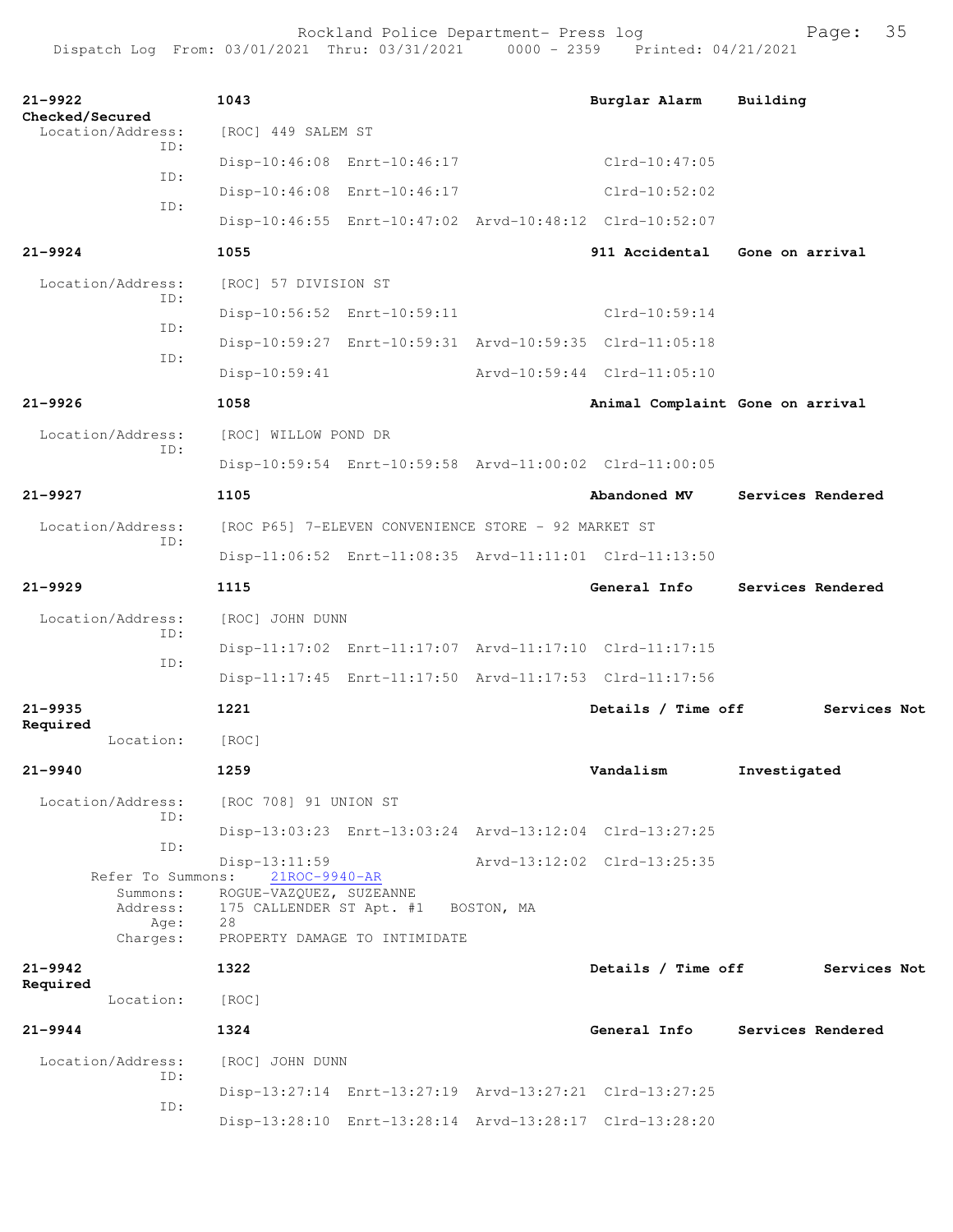| $21 - 9945$                                                            | 1328                                   |                                          | General Info                                            | Services Rendered                   |
|------------------------------------------------------------------------|----------------------------------------|------------------------------------------|---------------------------------------------------------|-------------------------------------|
| Location/Address:<br>ID:                                               | [ROC] 51 COLBY ST                      |                                          |                                                         |                                     |
|                                                                        |                                        |                                          | Disp-13:31:05 Enrt-13:31:11 Arvd-13:31:14 Clrd-13:31:19 |                                     |
| $21 - 9954$                                                            | 1434                                   |                                          | General Info                                            | Could Not Locate                    |
| Location/Address:<br>ID:                                               |                                        | [ROC] 299 MARKET ST Apt. #2L             |                                                         |                                     |
|                                                                        |                                        |                                          | Disp-14:39:08 Enrt-14:39:15 Arvd-14:39:18 Clrd-14:57:36 |                                     |
| 21-9957                                                                | 1505                                   |                                          | Sudden Death                                            | Report Follows                      |
| Location/Address:                                                      | [ROC] 27 DUBLIN ROW                    |                                          |                                                         |                                     |
| ID:                                                                    |                                        |                                          | Disp-15:07:09 Enrt-15:07:21 Arvd-15:10:26 Clrd-16:02:50 |                                     |
| ID:                                                                    |                                        |                                          | Disp-15:07:17 Enrt-15:07:21 Arvd-15:10:27 Clrd-17:22:09 |                                     |
| ID:                                                                    |                                        |                                          | Disp-15:14:16 Enrt-15:14:20 Arvd-15:17:24 Clrd-17:56:59 |                                     |
| $21 - 9958$                                                            | 1524                                   |                                          | General Info No Service                                 |                                     |
| Location/Address:                                                      | [ROC] 51 COLBY ST                      |                                          |                                                         |                                     |
| ID:                                                                    |                                        |                                          | Arvd-15:24:00 Clrd-15:26:27                             |                                     |
| 21-9959                                                                | 1527                                   |                                          | Suspicious Activity                                     | Gone on                             |
| arrival<br>Location/Address:                                           | [ROC] 580 LIBERTY ST                   |                                          |                                                         |                                     |
| ID:                                                                    |                                        |                                          | Disp-15:31:59 Enrt-15:32:06 Arvd-15:34:35 Clrd-15:35:21 |                                     |
| $21 - 9964$                                                            | 1602                                   |                                          |                                                         | SHIFT ASSIGNMENTS Services Rendered |
| Location/Address: [ROC P72] ROCKLAND POLICE DEPARTMENT - 490 MARKET ST |                                        |                                          |                                                         |                                     |
| 21-9974                                                                | 1643                                   |                                          | <b>Time off</b>                                         | Services Rendered                   |
| Location:                                                              | [ROC]                                  |                                          |                                                         |                                     |
| $21 - 9975$                                                            | 1648                                   |                                          | Follow-Up Investigation                                 | Investigated                        |
| Location/Address: [ROC 69] SOUTH SHORE REHAB & NURSING - 115 NORTH AVE |                                        |                                          |                                                         |                                     |
| ID:                                                                    |                                        |                                          | Disp-16:50:03 Enrt-16:50:08 Arvd-16:50:09 Clrd-17:12:28 |                                     |
| 21-9979                                                                | 1658                                   |                                          | Summons                                                 | Services Rendered                   |
| Location/Address:                                                      | [ROC] 15 COLBY ST                      |                                          |                                                         |                                     |
| ID:                                                                    |                                        |                                          | Disp-16:59:42 Enrt-16:59:47 Arvd-16:59:48 Clrd-17:42:31 |                                     |
| 21-9983                                                                | 1739                                   |                                          | Suspicious Activity                                     | <b>Arrest (s)</b>                   |
| Made<br>Location/Address:<br>ID:                                       |                                        | [ROC] 115 J A DUNN MEM DR @ 30 MARTHA DR |                                                         |                                     |
|                                                                        |                                        |                                          | Disp-17:42:31 Enrt-17:42:43 Arvd-17:42:45 Clrd-17:46:59 |                                     |
| ID:                                                                    |                                        |                                          | Disp-17:42:31 Enrt-17:42:40 Arvd-17:42:42 Clrd-18:35:49 |                                     |
| Refer To Arrest:<br>Arrest:<br>Address:<br>Age:                        | 21ROC-9983-AR<br>KOSONEN, STEVEN<br>41 | 510 WEBSTER ST ROCKLAND, MA              |                                                         |                                     |
| Charges:                                                               | Straight Warrant                       |                                          |                                                         |                                     |
| 21-9991                                                                | 1807                                   |                                          | Time off                                                | Services Rendered                   |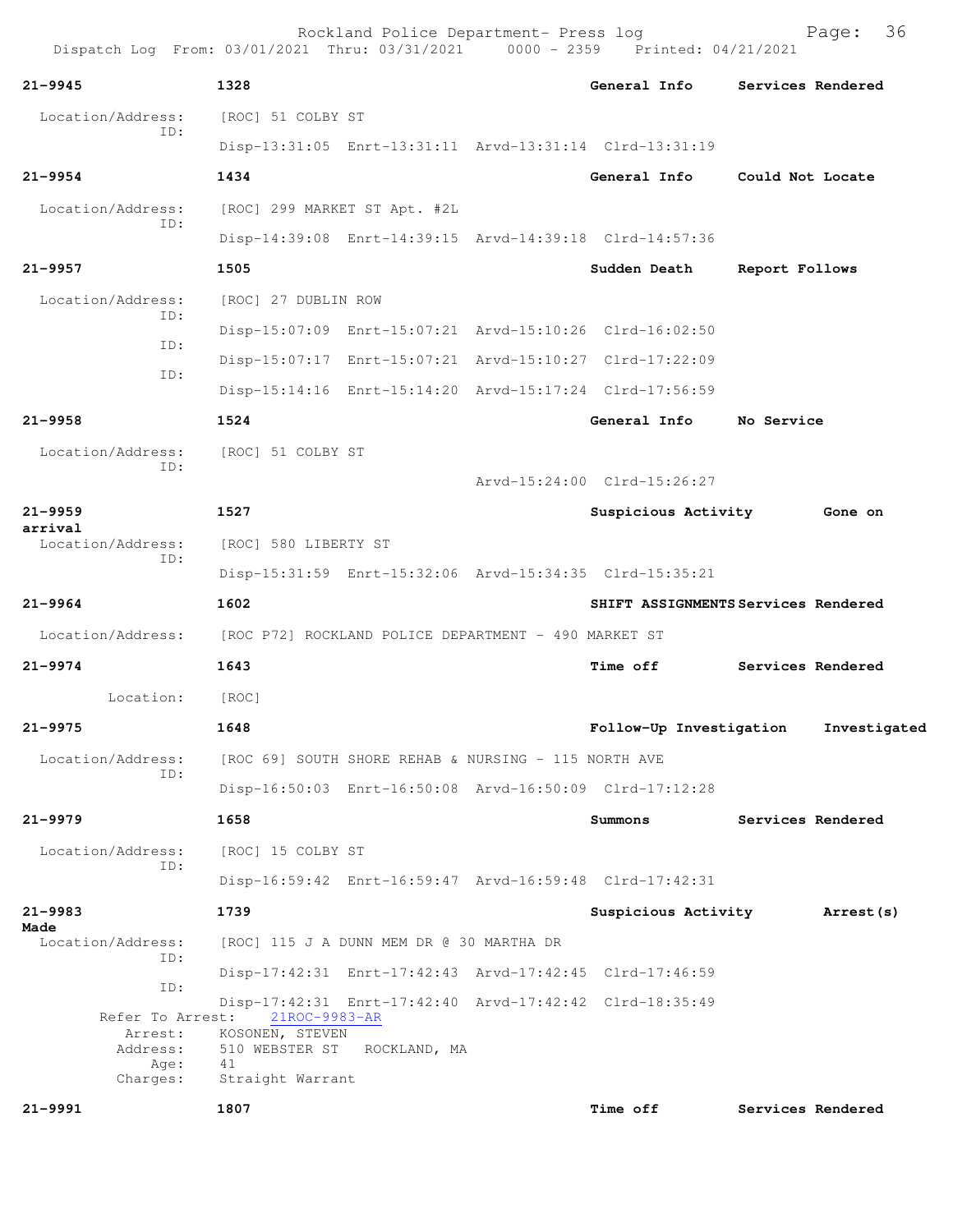|                                      | Rockland Police Department- Press log<br>Dispatch Log From: 03/01/2021 Thru: 03/31/2021 0000 - 2359 Printed: 04/21/2021 |                             | 37<br>Page:                         |
|--------------------------------------|-------------------------------------------------------------------------------------------------------------------------|-----------------------------|-------------------------------------|
| Location:                            | [ROC]                                                                                                                   |                             |                                     |
| $21 - 9995$                          | 1821                                                                                                                    | 911 Accidental              | Investigated                        |
| Location/Address:                    | [ROC] 420 SALEM ST                                                                                                      |                             |                                     |
| ID:                                  | Disp-18:25:08 Enrt-18:26:32 Arvd-18:27:14 Clrd-18:30:00                                                                 |                             |                                     |
| 21-10002                             | 1929                                                                                                                    |                             | 911 Accidental No Action Required   |
| Location/Address:                    | [ROC 69] SOUTH SHORE REHAB & NURSING - 115 NORTH AVE                                                                    |                             |                                     |
| ID:                                  | Disp-19:37:26 Enrt-19:37:33                                                                                             | Clrd-19:37:40               |                                     |
| 21-10012                             | 2055                                                                                                                    |                             | General Incident Services Rendered  |
| Location/Address:                    | [ROC] 63 FRANKLIN AVE Apt. #5                                                                                           |                             |                                     |
| ID:                                  | $Disp-21:04:57$                                                                                                         | $Clrd-21:05:05$             |                                     |
| For Date: $03/13/2021$ - Saturday    |                                                                                                                         |                             |                                     |
| 21-10035                             | 0000                                                                                                                    |                             | SHIFT ASSIGNMENTSNo Action Required |
|                                      | Location/Address: [ROC P72] ROCKLAND POLICE DEPARTMENT - 490 MARKET ST                                                  |                             |                                     |
| 21-10036                             | 0019                                                                                                                    | Details / Time off          | Services                            |
| Rendered<br>Location:                | [ROC]                                                                                                                   |                             |                                     |
| 21-10055                             | 0252                                                                                                                    | Police Information          | Services                            |
| Rendered<br>Location/Address:        | [ROC P72] ROCKLAND POLICE DEPARTMENT - 490 MARKET ST                                                                    |                             |                                     |
| 21-10056                             | 0556                                                                                                                    | Building Check              | Building                            |
| Checked/Secured<br>Location/Address: | [ROC] UNION ST                                                                                                          |                             |                                     |
| ID:                                  |                                                                                                                         | Arvd-05:57:08 Clrd-06:13:13 |                                     |
| 21-10064                             | 0631                                                                                                                    | Suspicious Activity         | Services Not                        |
| Required<br>Location/Address:        | [ROC] 92 INDUSTRIAL WAY                                                                                                 |                             |                                     |
| ID:                                  | Disp-06:35:30                                                                                                           | Arvd-06:36:00 Clrd-06:50:42 |                                     |
| 21-10065                             | 0647                                                                                                                    | Summons                     | Services Rendered                   |
| Location/Address:                    | [ROC] 103 UNION ST                                                                                                      |                             |                                     |
| ID:                                  | Disp-06:48:53 Enrt-06:48:58 Arvd-06:49:21 Clrd-06:50:01                                                                 |                             |                                     |
| 21-10069                             | 0738                                                                                                                    | Lost/Found Property         | Services Not                        |
| Required<br>Location/Address:        | [ROC 66] REEDS POND PARK - 80 MARKET ST                                                                                 |                             |                                     |
| 21-10073                             | 0800                                                                                                                    | General Info                | Services Rendered                   |
| Location/Address:                    | [ROC P72] ROCKLAND POLICE DEPARTMENT - 490 MARKET ST                                                                    |                             |                                     |
| ID:                                  | Disp-08:04:16 Enrt-08:04:21 Arvd-08:04:25 Clrd-08:04:28                                                                 |                             |                                     |
| 21-10074                             | 0804                                                                                                                    | Motor Vehicle Complaint     | Services                            |
| Rendered<br>Location/Address:        | [ROC] 28 PACIFIC ST                                                                                                     |                             |                                     |
| ID:                                  | Disp-08:08:08                                                                                                           | Arvd-08:11:01 Clrd-08:25:26 |                                     |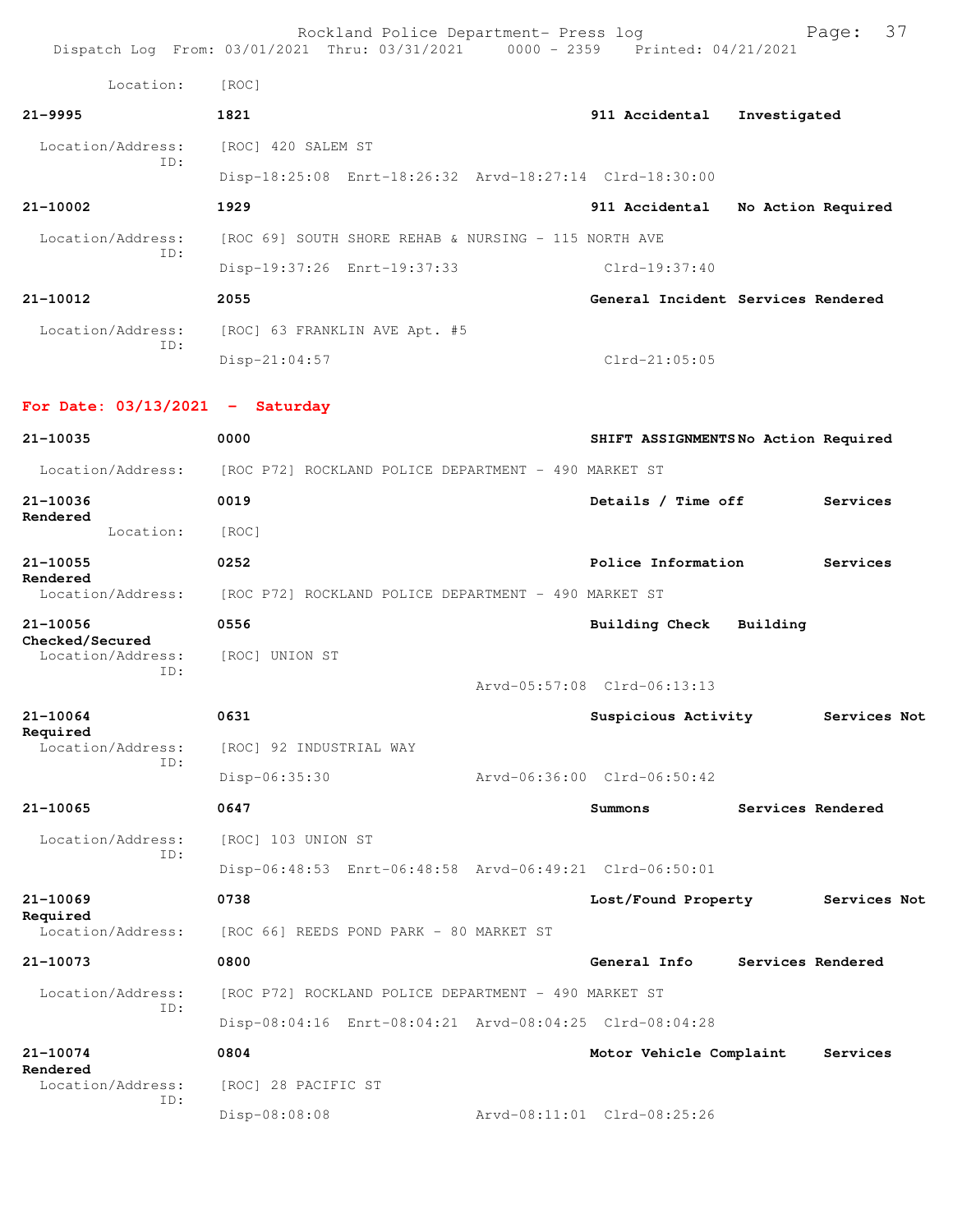|                                      |                                                         | Printed: 04/21/2021         |                                    |
|--------------------------------------|---------------------------------------------------------|-----------------------------|------------------------------------|
| 21-10075<br>Rendered                 | 0856                                                    | Prisoner Information        | Services                           |
| Location/Address:                    | [ROC P72] ROCKLAND POLICE DEPARTMENT - 490 MARKET ST    |                             |                                    |
| 21-10077                             | 0907                                                    | Assist Fire Department      | Services                           |
| Rendered<br>Location/Address:        | [ROC] 217 UNION ST                                      |                             |                                    |
| ID:                                  | Disp-09:08:23 Enrt-09:08:28 Arvd-09:11:34 Clrd-09:52:55 |                             |                                    |
| ID:                                  | Disp-09:14:13 Enrt-09:14:17 Arvd-09:14:21 Clrd-09:37:40 |                             |                                    |
| ID:                                  | Disp-09:15:44 Enrt-09:15:48                             | $Clrd-09:16:22$             |                                    |
| ID:                                  | Disp-09:16:14 Enrt-09:16:19 Arvd-09:23:32 Clrd-09:27:27 |                             |                                    |
| 21-10080                             | 0928                                                    |                             | Animal Complaint Gone on arrival   |
| Vicinity of:                         | [ROC] 283 POND ST                                       |                             |                                    |
| ID:                                  | Disp-09:30:04 Enrt-09:30:11 Arvd-09:38:06 Clrd-09:44:37 |                             |                                    |
| 21-10087                             | 0945                                                    | <b>Building Check</b>       | Building                           |
| Checked/Secured<br>Location/Address: | [ROC] HINGHAM ST                                        |                             |                                    |
| ID:                                  |                                                         | Aryd-09:46:31 Clrd-09:46:48 |                                    |
| 21-10089                             | 0949                                                    |                             | Animal Complaint Services Rendered |
| Vicinity of:                         | [ROC] 13 WALNUT CT                                      |                             |                                    |
| ID:                                  | Disp-09:56:02 Enrt-09:56:07 Arvd-09:56:11 Clrd-10:10:04 |                             |                                    |
| 21-10090                             | 0949                                                    | Vandalism                   | Services Not Required              |
| Location/Address:                    | [ROC] 33 LORETTA AVE                                    |                             |                                    |
| TD:                                  | Disp-09:52:33                                           | $Clrd-09:52:45$             |                                    |
| ID:                                  | Disp-09:53:23 Enrt-09:53:27 Arvd-09:58:57 Clrd-10:06:02 |                             |                                    |
| 21-10105                             | 1134                                                    | Motor Vehicle Stop          | Verbal                             |
| Warning<br>Location/Address:         | [ROC] CENTRE AVE                                        |                             |                                    |
| ID:                                  |                                                         | Arvd-11:34:00 Clrd-11:37:58 |                                    |
| 21-10109                             | 1203                                                    | 911 Hang Up                 | Services Not Required              |
| Location/Address:                    | [ROC] 161 UNION ST                                      |                             |                                    |
| ID:                                  | Disp-12:05:37 Enrt-12:05:52 Arvd-12:10:25 Clrd-12:17:05 |                             |                                    |
| 21-10112                             | 1302                                                    | Building Check              | Building                           |
| Checked/Secured<br>Location/Address: | [ROC P47] BEST WESTERN - 909 HINGHAM ST                 |                             |                                    |
| ID:                                  |                                                         | Arvd-13:05:10 Clrd-13:08:23 |                                    |
| 21-10113                             | 1333                                                    | Assist Other Agency         | Services                           |
| Rendered<br>Location/Address:        | [ROC] INDUSTRIAL WAY                                    |                             |                                    |
| ID:                                  | Disp-13:39:48 Enrt-13:40:11 Arvd-13:46:35 Clrd-14:11:49 |                             |                                    |
| ID:                                  | Disp-13:40:34 Enrt-13:40:44 Arvd-13:41:58 Clrd-14:12:09 |                             |                                    |
| ID:                                  |                                                         |                             |                                    |

Disp-13:42:11 Enrt-13:42:15 Arvd-13:42:29 Clrd-14:11:59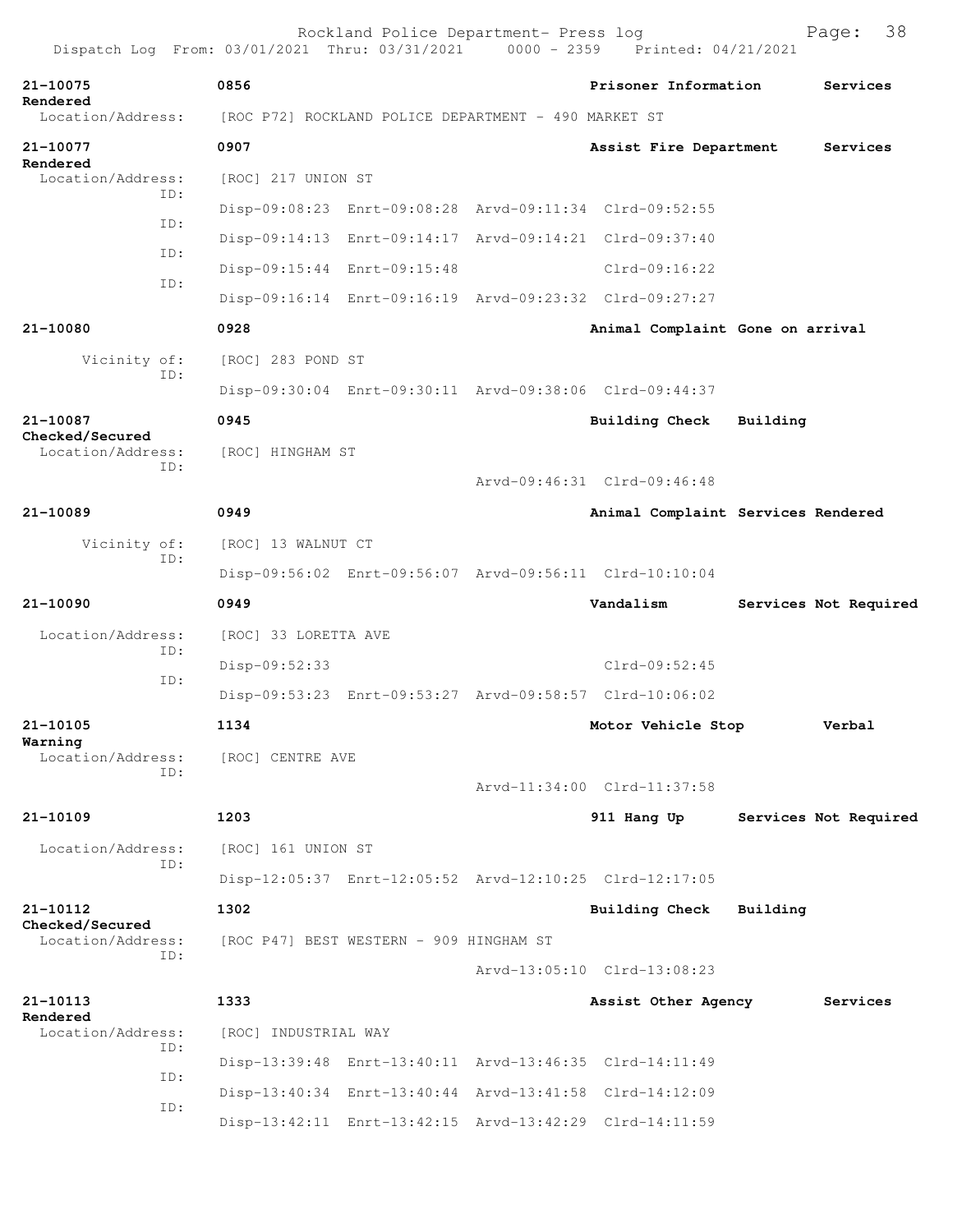| 21-10118                                                               | 1405                                                    |                                                         | General Info                     | Investigated |                   |
|------------------------------------------------------------------------|---------------------------------------------------------|---------------------------------------------------------|----------------------------------|--------------|-------------------|
| Location/Address:                                                      | [ROC] HINGHAM ST                                        |                                                         |                                  |              |                   |
| ID:                                                                    |                                                         | Disp-14:16:26 Enrt-14:16:31                             | Clrd-14:18:32                    |              |                   |
| 21-10119                                                               | 1419                                                    |                                                         | General Info                     |              | Services Rendered |
| Location/Address: [ROC] 42 BELMONT ST                                  |                                                         |                                                         |                                  |              |                   |
| 21-10125                                                               | 1444                                                    |                                                         | Details / Time off               |              | Services          |
| Rendered<br>Location:                                                  | [ROC]                                                   |                                                         |                                  |              |                   |
| 21-10133                                                               | 1504                                                    |                                                         | Assist Other Agency              |              | Services          |
| Rendered<br>Location/Address:                                          | [ROC] 103 UNION ST                                      |                                                         |                                  |              |                   |
| ID:                                                                    |                                                         | Disp-15:08:11 Enrt-15:08:17 Arvd-15:08:22 Clrd-15:30:19 |                                  |              |                   |
| ID:                                                                    |                                                         | Disp-15:08:11 Enrt-15:08:19 Arvd-15:08:24 Clrd-15:30:23 |                                  |              |                   |
|                                                                        | Refer To Arrest: 21ROC-10133-AR<br>Arrest: POLLEY, RYAN |                                                         |                                  |              |                   |
| Age:                                                                   | Address: 103 UNION ST ROCKLAND, MA<br>28                |                                                         |                                  |              |                   |
|                                                                        | Charges: Straight Warrant                               |                                                         |                                  |              |                   |
| 21-10134<br>Checked/Secured                                            | 1513                                                    |                                                         | Building Check Building          |              |                   |
| Location/Address:<br>ID:                                               | [ROC] HINGHAM ST                                        |                                                         |                                  |              |                   |
|                                                                        |                                                         |                                                         | Arvd-15:14:21 Clrd-15:14:38      |              |                   |
| 21-10135                                                               | 1517                                                    |                                                         | General Info                     |              | Services Rendered |
| Location/Address: [ROC P72] ROCKLAND POLICE DEPARTMENT - 490 MARKET ST |                                                         |                                                         |                                  |              |                   |
| 21-10136<br>Rendered                                                   | 1547                                                    |                                                         | Suspicious Activity              |              | Services          |
| Location/Address:<br>ID:                                               | [ROC] 92 MARTHA DR Apt. #F                              |                                                         |                                  |              |                   |
|                                                                        |                                                         | Disp-15:50:15 Enrt-15:50:23                             | Clrd-16:13:30                    |              |                   |
| 21-10137<br>Rendered                                                   | 1549                                                    |                                                         | Motor Vehicle Complaint Services |              |                   |
| Location/Address:<br>ID:                                               |                                                         | [ROC P55] HOME DEPOT - 1149 HINGHAM ST                  |                                  |              |                   |
| ID:                                                                    | Disp-15:50:08                                           |                                                         | $Clrd-15:59:48$                  |              |                   |
|                                                                        |                                                         | Disp-15:59:30 Enrt-15:59:39 Arvd-15:59:43 Clrd-16:12:34 |                                  |              |                   |
| 21-10138<br><b>Checked/Secured</b>                                     | 1556                                                    |                                                         | Burglar Alarm                    | Building     |                   |
| Location/Address:<br>ID:                                               |                                                         | [ROC P37] AMERICAN SPORT FLOORING INC - 105 EXCHANGE ST |                                  |              |                   |
|                                                                        |                                                         | Disp-16:06:22 Enrt-16:30:55 Arvd-16:30:57 Clrd-16:35:08 |                                  |              |                   |
| 21-10141                                                               | 1619                                                    |                                                         | General Info                     |              | Services Rendered |
| Location/Address:                                                      |                                                         | [ROC P72] ROCKLAND POLICE DEPARTMENT - 490 MARKET ST    |                                  |              |                   |
| ID:                                                                    |                                                         |                                                         | Arvd-16:19:00 Clrd-16:22:07      |              |                   |
| 21-10153                                                               | 1713                                                    |                                                         | <b>Building Check</b>            | Investigated |                   |
| Location/Address:                                                      | [ROC] MARKET ST                                         |                                                         |                                  |              |                   |
| ID:                                                                    |                                                         |                                                         | Arvd-17:14:08 Clrd-17:14:19      |              |                   |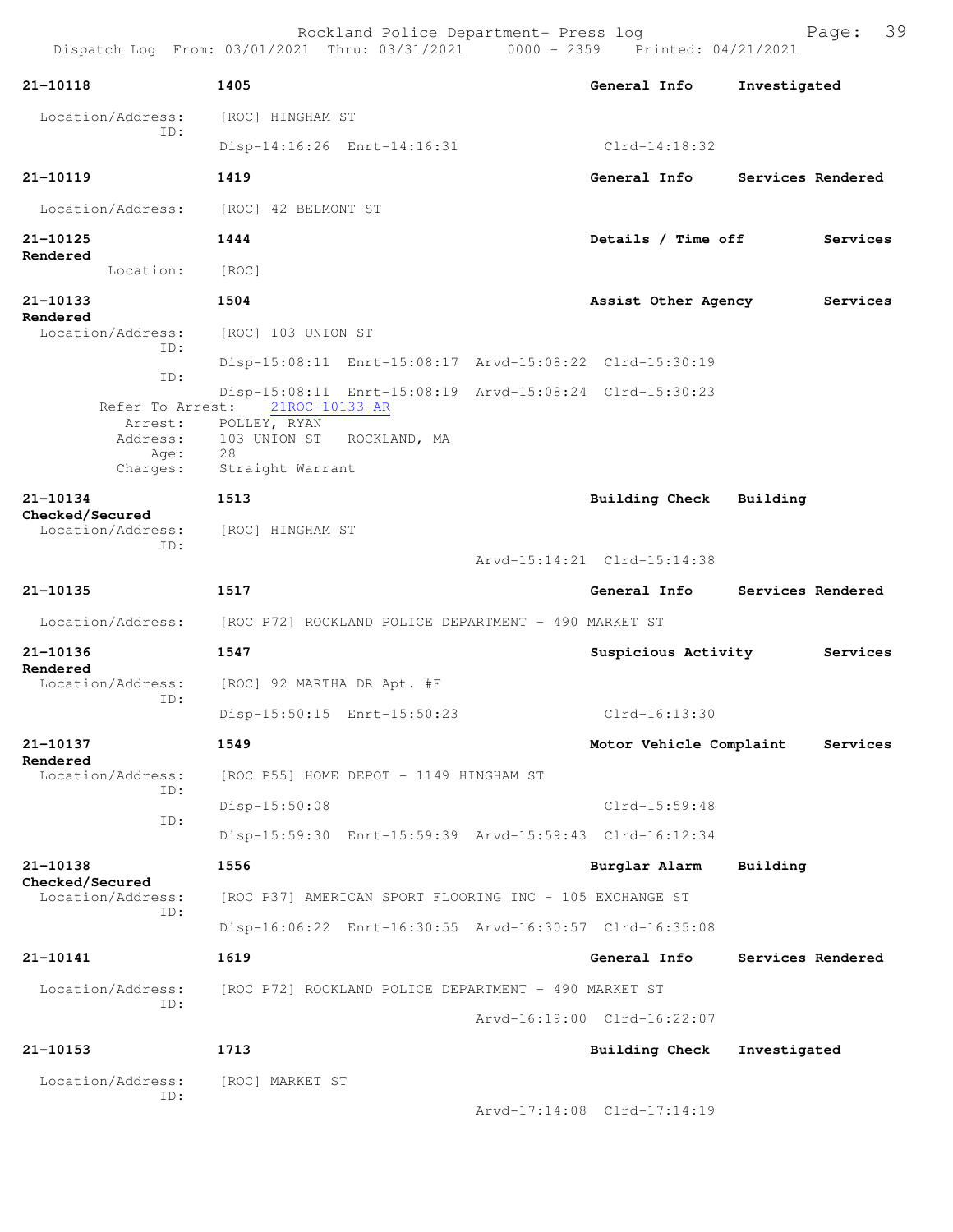| 21-10154                      | 1714                                                    | <b>Building Check</b>       | Investigated                      |
|-------------------------------|---------------------------------------------------------|-----------------------------|-----------------------------------|
| Location/Address:             | [ROC] CENTRE AVE                                        |                             |                                   |
| ID:                           |                                                         | Arvd-17:15:03 Clrd-17:15:46 |                                   |
| $21 - 10167$                  | 1921                                                    | Disturbance                 | Services Rendered                 |
| Location/Address:             | [ROC 206] 51 MAPLE ST Apt. #315                         |                             |                                   |
| TD:                           | Disp-19:25:42 Enrt-19:27:32 Arvd-19:32:56 Clrd-19:42:51 |                             |                                   |
| ID:                           | Disp-19:27:23 Enrt-19:27:30 Arvd-19:32:58 Clrd-19:42:49 |                             |                                   |
| 21-10173                      | 2001                                                    |                             | Noise Complaint Services Rendered |
| Location/Address:             | [ROC] 51 MAPLE ST Apt. #334                             |                             |                                   |
| ID:                           | Disp-20:11:33 Enrt-20:16:18 Arvd-20:31:29 Clrd-20:32:17 |                             |                                   |
| 21-10174                      | 2008                                                    | General Info                | Services Rendered                 |
| Location/Address:             | [ROC P72] ROCKLAND POLICE DEPARTMENT - 490 MARKET ST    |                             |                                   |
| 21-10176                      | 2026                                                    | Details / Time off          | Services                          |
| Rendered<br>Location:         | [ROC]                                                   |                             |                                   |
| 21-10178                      | 2028                                                    | <b>Building Check</b>       | Investigated                      |
| Location/Address:             | [ROC] MARKET ST                                         |                             |                                   |
| ID:                           |                                                         | Arvd-20:29:13 Clrd-20:29:23 |                                   |
| 21-10179                      | 2029                                                    | Building Check              | Investigated                      |
| Location/Address:             | [ROC] CENTRE AVE                                        |                             |                                   |
| ID:                           |                                                         | Arvd-20:30:10 Clrd-20:30:17 |                                   |
| 21-10180                      | 2043                                                    | Prisoner Information        | Services                          |
| Rendered<br>Location/Address: | [ROC P72] ROCKLAND POLICE DEPARTMENT - 490 MARKET ST    |                             |                                   |
| ID:                           |                                                         | Arvd-20:43:00 Clrd-20:49:33 |                                   |
| 21-10182                      | 2108                                                    |                             | Larceny / Forgery/ Fraud Services |
| Rendered<br>Location/Address: | [ROC] 110 VERNON ST                                     |                             |                                   |
| ID:                           |                                                         | Arvd-21:08:00 Clrd-21:21:44 |                                   |
| ID:                           | $Disp-21:21:40$                                         | Arvd-21:21:49 Clrd-22:14:23 |                                   |
| 21-10186                      | 2144                                                    | Details / Time off          | Services                          |
| Rendered<br>Location:         | [ROC]                                                   |                             |                                   |
| 21-10189                      | 2216                                                    | Motor Vehicle Complaint     | Services                          |
| Rendered<br>Location/Address: | [ROC P72] ROCKLAND POLICE DEPARTMENT - 490 MARKET ST    |                             |                                   |
| ID:                           | Disp-22:19:00                                           | Arvd-22:25:21 Clrd-22:29:22 |                                   |
| 21-10196                      | 2234                                                    | Assist Public               | Services Rendered                 |
| Location/Address:             | [ROC 787] 166 REED ST                                   |                             |                                   |
| ID:                           |                                                         | Arvd-22:34:00 Clrd-22:47:28 |                                   |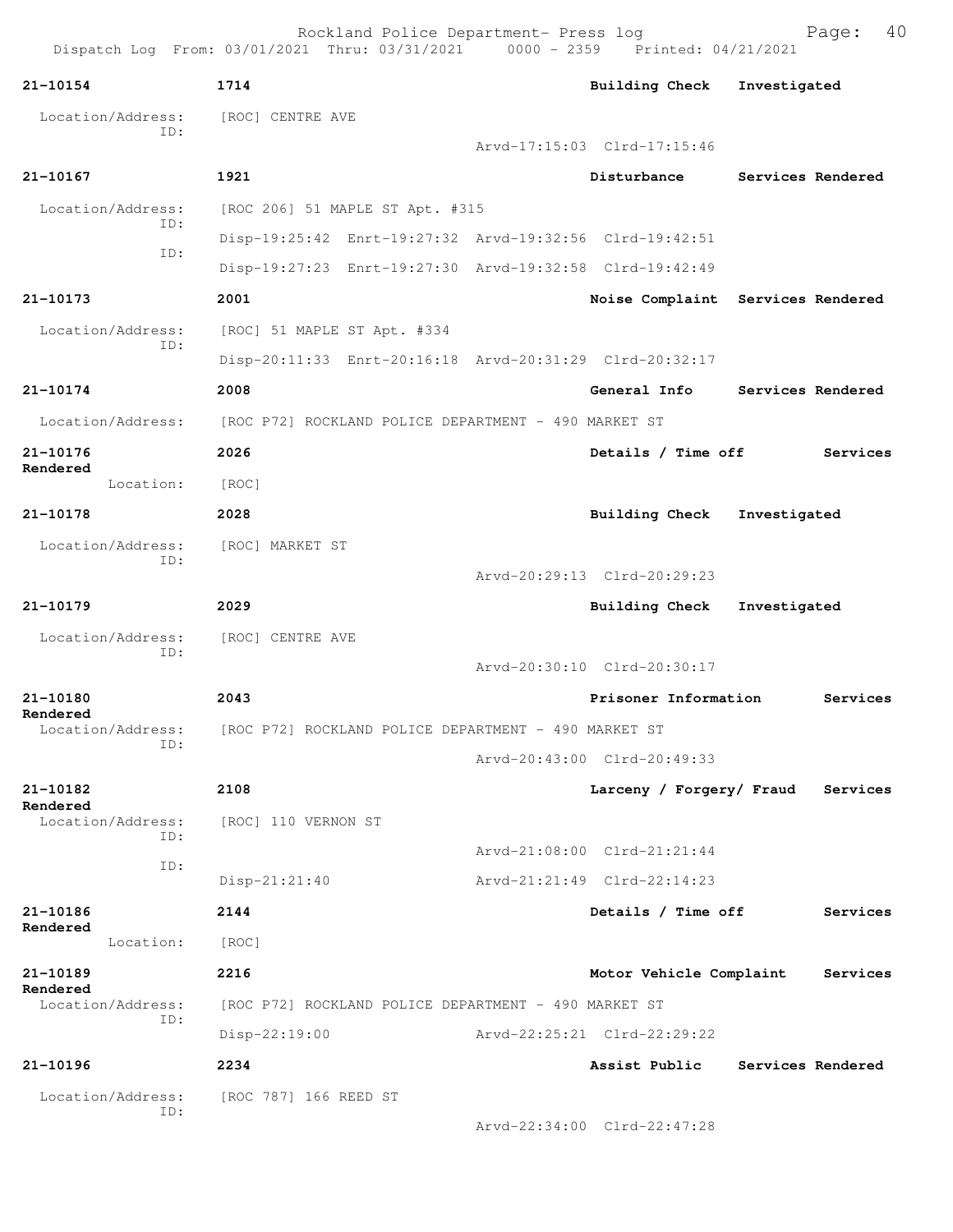|                                                     | Dispatch Log From: 03/01/2021 Thru: 03/31/2021 | Rockland Police Department- Press log                   | 0000 - 2359 Printed: 04/21/2021                            | 41<br>Page:       |
|-----------------------------------------------------|------------------------------------------------|---------------------------------------------------------|------------------------------------------------------------|-------------------|
| ID:                                                 | Disp-22:48:42                                  |                                                         | $C1rd-22:48:49$                                            |                   |
| ID:                                                 | Disp-22:49:05                                  |                                                         | $Clrd-22:50:02$                                            |                   |
| TD:                                                 | Disp-22:55:37                                  |                                                         | $Clrd-22:55:45$                                            |                   |
| 21-10199                                            | 2255                                           |                                                         | <b>Building Check</b>                                      | Investigated      |
| Location/Address:                                   | [ROC] MARKET ST                                |                                                         |                                                            |                   |
| ID:                                                 |                                                |                                                         | Arvd-22:55:49 Clrd-22:55:57                                |                   |
| 21-10200                                            | 2256                                           |                                                         | Building Check                                             | Investigated      |
| Location/Address:                                   | [ROC] CENTRE AVE                               |                                                         |                                                            |                   |
| TD:                                                 |                                                |                                                         | Arvd-22:56:46 Clrd-22:56:53                                |                   |
| 21-10202                                            | 2259                                           |                                                         | Assist Public                                              | Services Rendered |
| Location/Address:                                   |                                                | [ROC P72] ROCKLAND POLICE DEPARTMENT - 490 MARKET ST    |                                                            |                   |
| ID:                                                 | Disp-23:05:46                                  |                                                         | $Clrd-23:06:15$                                            |                   |
| 21-10201                                            | 2302                                           |                                                         | Motor Vehicle Stop                                         |                   |
| Citation/Warning Issued<br>Location/Address:<br>ID: | [ROC] WEBSTER ST                               |                                                         | Arvd-23:02:00 Clrd-23:13:16                                |                   |
|                                                     |                                                |                                                         |                                                            |                   |
|                                                     |                                                |                                                         |                                                            |                   |
| 21-10203<br>Warning                                 | 2330                                           |                                                         | Motor Vehicle Complaint                                    | Verbal            |
| Location/Address:<br>ID:                            | [ROC 575] 119 GROVE ST                         |                                                         |                                                            |                   |
| ID:                                                 |                                                |                                                         | Arvd-23:30:00 Clrd-23:43:11<br>Arvd-23:34:51 Clrd-23:38:23 |                   |
| ID:                                                 | Disp-23:34:46<br>Disp-23:38:28                 |                                                         | Arvd-23:38:37 Clrd-23:38:39                                |                   |
| For Date: $03/14/2021$ - Sunday                     |                                                |                                                         |                                                            |                   |
| 21-10210                                            | 0004                                           |                                                         | General Info                                               | Services Rendered |
| Location/Address:                                   |                                                | [ROC P72] ROCKLAND POLICE DEPARTMENT - 490 MARKET ST    |                                                            |                   |
| ID:                                                 | Disp-00:05:30                                  |                                                         | $Clrd-00:05:41$                                            |                   |
| 21-10213                                            | 0050                                           |                                                         | Assist Fire Department                                     | Services          |
| Rendered<br>Location/Address:                       | [ROC] 32 STUDLEY CT                            |                                                         |                                                            |                   |
| ID:                                                 |                                                | Disp-00:50:33 Enrt-00:50:36 Arvd-00:52:23 Clrd-01:28:58 |                                                            |                   |
| ID:<br>ID:                                          |                                                | Disp-00:53:52 Enrt-00:53:56 Arvd-01:00:22 Clrd-01:21:56 |                                                            |                   |
|                                                     |                                                | Disp-00:54:18 Enrt-00:54:22 Arvd-01:05:37 Clrd-01:29:17 |                                                            |                   |
| 21-10221                                            | 0305                                           |                                                         | Assist Public                                              | Services Rendered |
| Location/Address:<br>ID:                            | [ROC 257] 285 SALEM ST                         |                                                         |                                                            |                   |

**21-10228 0601 Building Check Appears Secure**

 Location/Address: [ROC] UNION ST ID: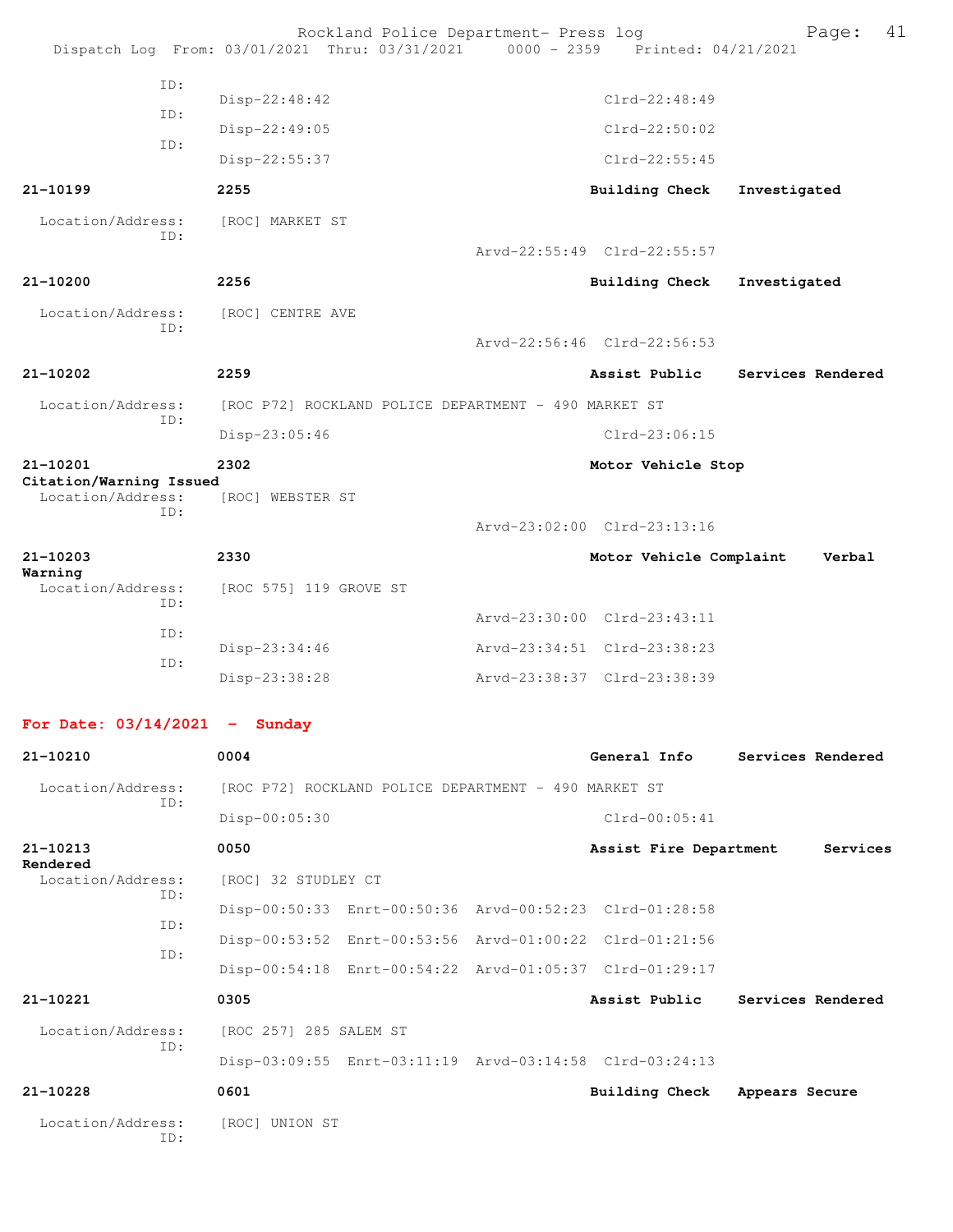Rockland Police Department- Press log Fage: 42

Dispatch Log From: 03/01/2021 Thru: 03/31/2021 0000 - 2359 Printed: 04/21/2021

 Arvd-06:01:44 Clrd-06:20:23 **21-10233 0705 Building Check Investigated** Location/Address: [ROC] MARKET ST ID: Arvd-07:06:12 Clrd-07:06:18 **21-10235 0706 Building Check Investigated** Location/Address: [ROC] CENTRE AVE ID: Arvd-07:06:53 Clrd-07:06:59 **21-10246 0855 Building Check Building Checked/Secured**  Location/Address: [ROC] HINGHAM ST ID: Arvd-08:55:49 Clrd-08:56:04 **21-10249 0900 Building Check Building Checked/Secured**  Location/Address: [ROC] 437 WEBSTER ST ID: Arvd-09:02:53 Clrd-09:03:00 **21-10254 0916 General Info Services Rendered** Location/Address: [ROC P72] ROCKLAND POLICE DEPARTMENT - 490 MARKET ST **21-10256 0919 General Info Transported to Hospital**  Location/Address: [ROC P72] ROCKLAND POLICE DEPARTMENT - 490 MARKET ST ID: Disp-09:27:53 Enrt-09:28:00 Arvd-09:28:02 Clrd-11:16:28 **21-10260 1019 Building Check Building Checked/Secured**  Location/Address: [ROC P47] BEST WESTERN - 909 HINGHAM ST ID: Arvd-10:19:39 Clrd-10:20:31 **21-10264 1044 Building Check Building Checked/Secured**  Location/Address: [ROC] 437 WEBSTER ST ID: Arvd-10:45:11 Clrd-10:45:41 **21-10268 1106 Building Check Building Checked/Secured**  Location/Address: [ROC] UNION ST ID: Arvd-11:07:39 Clrd-11:08:07 **21-10272 1116 General Info Services Rendered** Location/Address: [ROC P72] ROCKLAND POLICE DEPARTMENT - 490 MARKET ST **21-10276 1134 Details / Time off Services Rendered**  Location: [ROC] **21-10283 1331 Motor Vehicle Stop Citation/Warning Issued**  Location/Address: [ROC] BILL DELAHUNT PKWY ID: Arvd-13:31:00 Clrd-13:35:47

Disp-13:35:36 Arvd-13:35:42 Clrd-13:38:20

ID: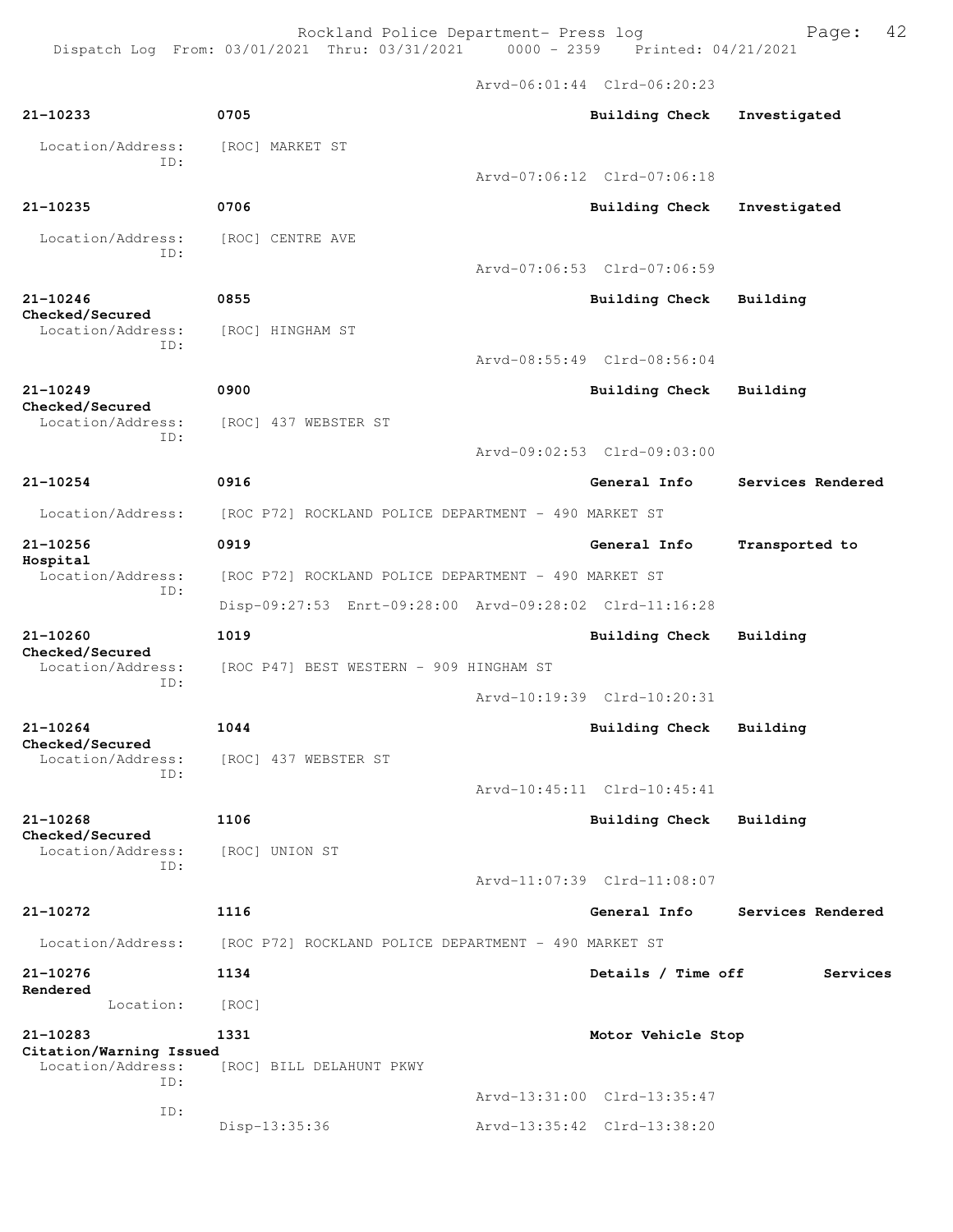| 21-10284                           | 1401                                                                                                                                                            | Time off                         | Services Rendered |              |
|------------------------------------|-----------------------------------------------------------------------------------------------------------------------------------------------------------------|----------------------------------|-------------------|--------------|
| Location:                          | [ROC]                                                                                                                                                           |                                  |                   |              |
| 21-10291<br><b>Checked/Secured</b> | 1440                                                                                                                                                            | Building Check Building          |                   |              |
| Location/Address:                  | [ROC] 437 WEBSTER ST                                                                                                                                            |                                  |                   |              |
| ID:                                |                                                                                                                                                                 | Arvd-14:44:31 Clrd-14:44:46      |                   |              |
| 21-10293<br><b>Checked/Secured</b> | 1445                                                                                                                                                            | Building Check Building          |                   |              |
| Location/Address:<br>TD:           | [ROC P45] COMFORT INN - 850 HINGHAM ST                                                                                                                          |                                  |                   |              |
|                                    |                                                                                                                                                                 | Arvd-14:48:52 Clrd-14:49:33      |                   |              |
| 21-10294                           | 1454                                                                                                                                                            | Follow-Up Investigation          |                   | No Service   |
| Location/Address:<br>ID:           | [ROC 129] 5 CHRISTOPHER DR                                                                                                                                      |                                  |                   |              |
|                                    | Disp-14:55:49 Enrt-14:55:54 Arvd-14:55:58 Clrd-14:57:02                                                                                                         |                                  |                   |              |
| 21-10296                           | 1456                                                                                                                                                            | Emergency Medical Transported to |                   |              |
| Hospital<br>Location/Address:      | [WHI] ROOMING HOUSE 4TH FLOOR - 24 LINDEN ST                                                                                                                    |                                  |                   |              |
| Fire Unit:                         | WHIC3-Command-Whitman Car 3<br>Disp-14:59:26 Enrt-15:00:06 Arvd-15:01:33 Clrd-15:10:06<br>InOrtsUnav1-15:14:30 InSrvce-15:14:30                                 |                                  |                   |              |
| EMS Unit:                          | WHI248-Whitman Ambulance 248<br>Disp-14:59:26 Enrt-15:00:06 Arvd-15:01:33 Clrd-15:10:03<br>Hosp-15:21:35 ClrHosp-15:46:24 InQrtsUnavl-15:50:59 InSrvce-15:50:59 |                                  |                   |              |
| Fire Unit:                         | WHI243-Pumper-Whitman Engine 243<br>Disp-14:59:39 Enrt-15:00:06 Arvd-15:01:33 Clrd-15:06:41<br>InOrtsUnav1-15:09:27 InSrvce-15:09:27                            |                                  |                   |              |
| ID:                                | $Disp-15:37:41$                                                                                                                                                 | Arvd-15:37:52 Clrd-15:41:39      |                   |              |
| 21-10299                           | 1540                                                                                                                                                            | Follow-Up Investigation          |                   | Services     |
| Rendered<br>Location/Address:      | [ROC 594] 224 DURBECK RD                                                                                                                                        |                                  |                   |              |
| ID:                                |                                                                                                                                                                 | Arvd-15:40:03 Clrd-15:44:40      |                   |              |
| 21-10300                           | 1544                                                                                                                                                            | Burglar Alarm                    | Cancelled Enroute |              |
|                                    | Location/Address: [ROC] 67 GARDNER ST                                                                                                                           |                                  |                   |              |
| ID:                                | Disp-15:46:03 Enrt-15:46:15                                                                                                                                     | $Clrd-15:46:43$                  |                   |              |
| 21-10302                           | 1601                                                                                                                                                            | General Info                     | Services Rendered |              |
| Location/Address:                  | [ROC P72] ROCKLAND POLICE DEPARTMENT - 490 MARKET ST                                                                                                            |                                  |                   |              |
| 21-10304                           | 1613                                                                                                                                                            | Harassment                       | Investigated      |              |
| Location/Address:                  | [ROC 736] 191 MARTHA DR Apt. #C                                                                                                                                 |                                  |                   |              |
| ID:                                | Disp-16:14:37 Enrt-16:14:41 Arvd-17:14:00 Clrd-17:26:21                                                                                                         |                                  |                   |              |
|                                    |                                                                                                                                                                 |                                  |                   |              |
| 21-10315<br>arrival                | 1754                                                                                                                                                            | Motor Vehicle Complaint          |                   | Gone on      |
| Location/Address:<br>ID:           | [ROC] UNION ST @ CUSTER ST                                                                                                                                      | Arvd-17:54:00 Clrd-18:02:25      |                   |              |
| 21-10322                           | 1924                                                                                                                                                            | Health & Welfare Check           |                   | Investigated |
| Location/Address:<br>ID:           | [ROC] GARDEN TERRACE - STUDLEY CT                                                                                                                               |                                  |                   |              |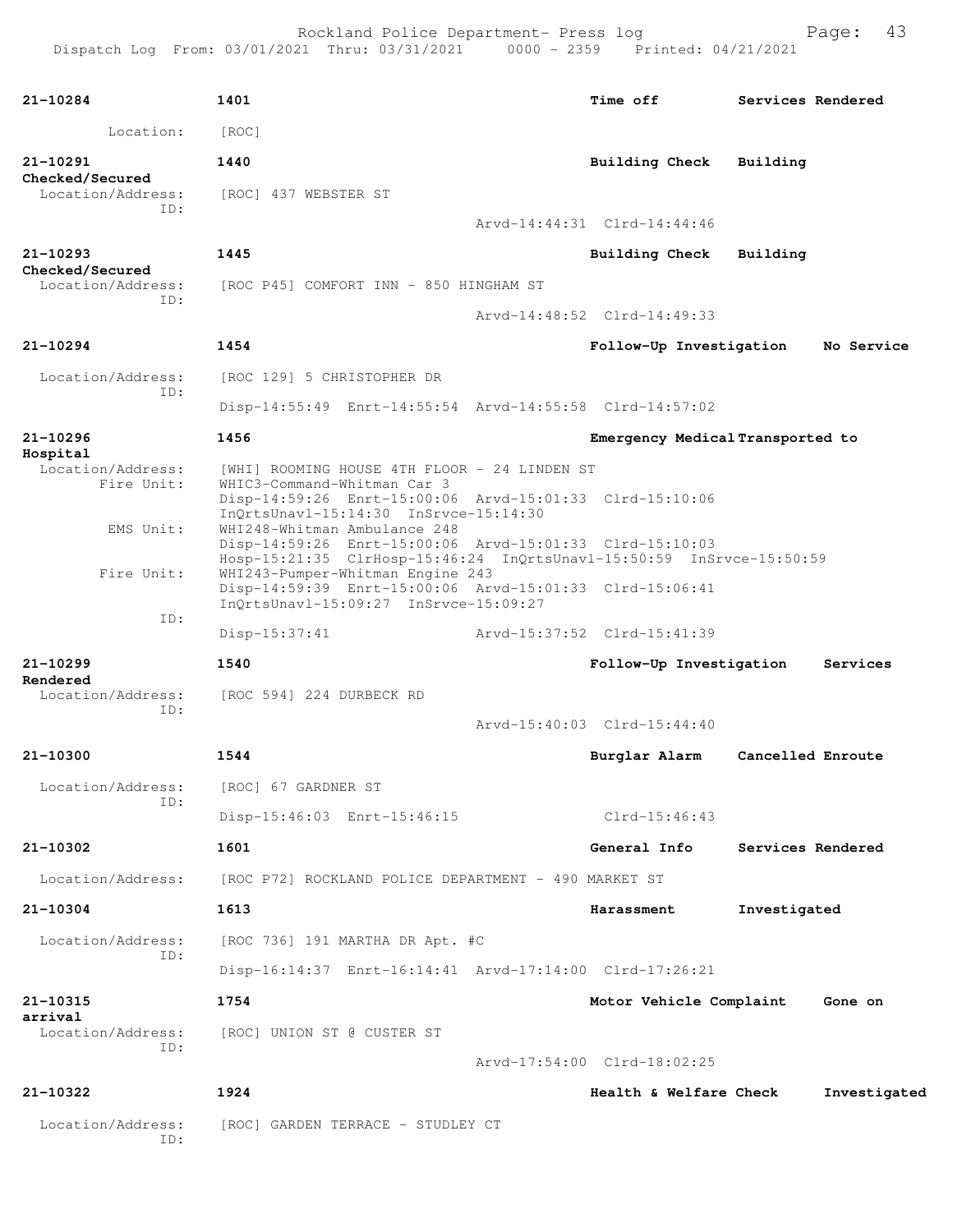|                                      | Dispatch Log From: 03/01/2021 Thru: 03/31/2021 0000 - 2359 Printed: 04/21/2021 | Rockland Police Department- Press log |                                  | 44<br>Page:                       |
|--------------------------------------|--------------------------------------------------------------------------------|---------------------------------------|----------------------------------|-----------------------------------|
|                                      | Disp-19:26:57 Enrt-19:27:05                                                    |                                       | $Clrd-20:16:16$                  |                                   |
| TD:                                  | Disp-21:09:18 Enrt-21:09:24 Arvd-21:11:16 Clrd-21:21:51                        |                                       |                                  |                                   |
| 21-10326                             | 2016                                                                           |                                       | Disturbance                      | Services Rendered                 |
| Location/Address:                    | [ROC] 237 SUMMER ST                                                            |                                       |                                  |                                   |
| TD:                                  |                                                                                |                                       | Arvd-20:16:00 Clrd-21:16:34      |                                   |
| $21 - 10329$                         | 2028                                                                           |                                       | Burglar Alarm                    | Building                          |
| Checked/Secured<br>Location/Address: | [ROC P104] ROCKLAND MEMORIAL LIBRARY - 20 BELMONT ST                           |                                       |                                  |                                   |
| TD:                                  | Disp-20:29:08 Enrt-20:29:53 Arvd-20:31:01 Clrd-20:36:46                        |                                       |                                  |                                   |
| 21-10343                             | 2240                                                                           |                                       | Burglar Alarm                    | Building                          |
| Checked/Secured<br>Location/Address: | [ROC 84] HARMON GOLF & FITNESS CLUB - 168 CONCORD ST                           |                                       |                                  |                                   |
| TD:                                  | Disp-22:44:23 Enrt-22:44:40 Arvd-22:46:41 Clrd-22:58:01                        |                                       |                                  |                                   |
| 21-10344                             | 2244                                                                           |                                       | Disturbance                      | Gone on arrival                   |
| Location/Address:                    | [ROC] 1111 HINGHAM ST                                                          |                                       |                                  |                                   |
| TD:                                  |                                                                                |                                       |                                  |                                   |
| ID:                                  | Disp-22:45:03 Enrt-22:45:18 Arvd-22:48:38 Clrd-22:58:40                        |                                       |                                  |                                   |
|                                      | Disp-22:45:10 Enrt-22:45:15 Arvd-22:48:33 Clrd-22:58:38                        |                                       |                                  |                                   |
| 21-10351<br>Checked/Secured          | 2311                                                                           |                                       | Burglar Alarm                    | Building                          |
| Location/Address:<br>ID:             | [ROC 84] HARMON GOLF & FITNESS CLUB - 168 CONCORD ST                           |                                       |                                  |                                   |
| Original Call #:                     | Disp-23:11:46 Enrt-23:13:17 Arvd-23:16:20 Clrd-23:20:28<br>$21 - 10343$        |                                       |                                  |                                   |
|                                      |                                                                                |                                       |                                  |                                   |
| For Date: $03/15/2021$ - Monday      |                                                                                |                                       |                                  |                                   |
| 21-10354                             | 0000                                                                           |                                       | SHIFT ASSIGNMENTS Appears Secure |                                   |
| Location/Address:<br>TD:             | [ROC P72] ROCKLAND POLICE DEPARTMENT - 490 MARKET ST                           |                                       |                                  |                                   |
|                                      |                                                                                |                                       | Arvd-00:00:00 Clrd-00:06:30      |                                   |
| 21-10355                             | 0009                                                                           |                                       |                                  | Noise Complaint Services Rendered |
| Location/Address:<br>TD:             | [ROC] 135 GROVE ST Apt. #128                                                   |                                       |                                  |                                   |
| ID:                                  |                                                                                |                                       | Arvd-00:09:00 Clrd-00:21:18      |                                   |
| ID:                                  | Disp-00:11:22 Enrt-00:12:51 Arvd-00:14:26 Clrd-00:21:18                        |                                       |                                  |                                   |
|                                      | Disp-00:12:14 Enrt-00:12:48 Arvd-00:14:22 Clrd-00:21:18                        |                                       |                                  |                                   |
| 21-10356<br>Required                 | 0018                                                                           |                                       | Details / Time off               | No Action                         |
| Location:                            | [ROC]                                                                          |                                       |                                  |                                   |
| 21-10358                             | 0025                                                                           |                                       | Building Check                   | Investigated                      |
| Location/Address:                    | [ROC] MARKET ST                                                                |                                       |                                  |                                   |
| ID:                                  |                                                                                |                                       | Arvd-00:26:51 Clrd-00:26:59      |                                   |
| 21-10359                             | 0027                                                                           |                                       | Building Check                   | Investigated                      |
| Location/Address:                    | [ROC] CENTRE AVE                                                               |                                       |                                  |                                   |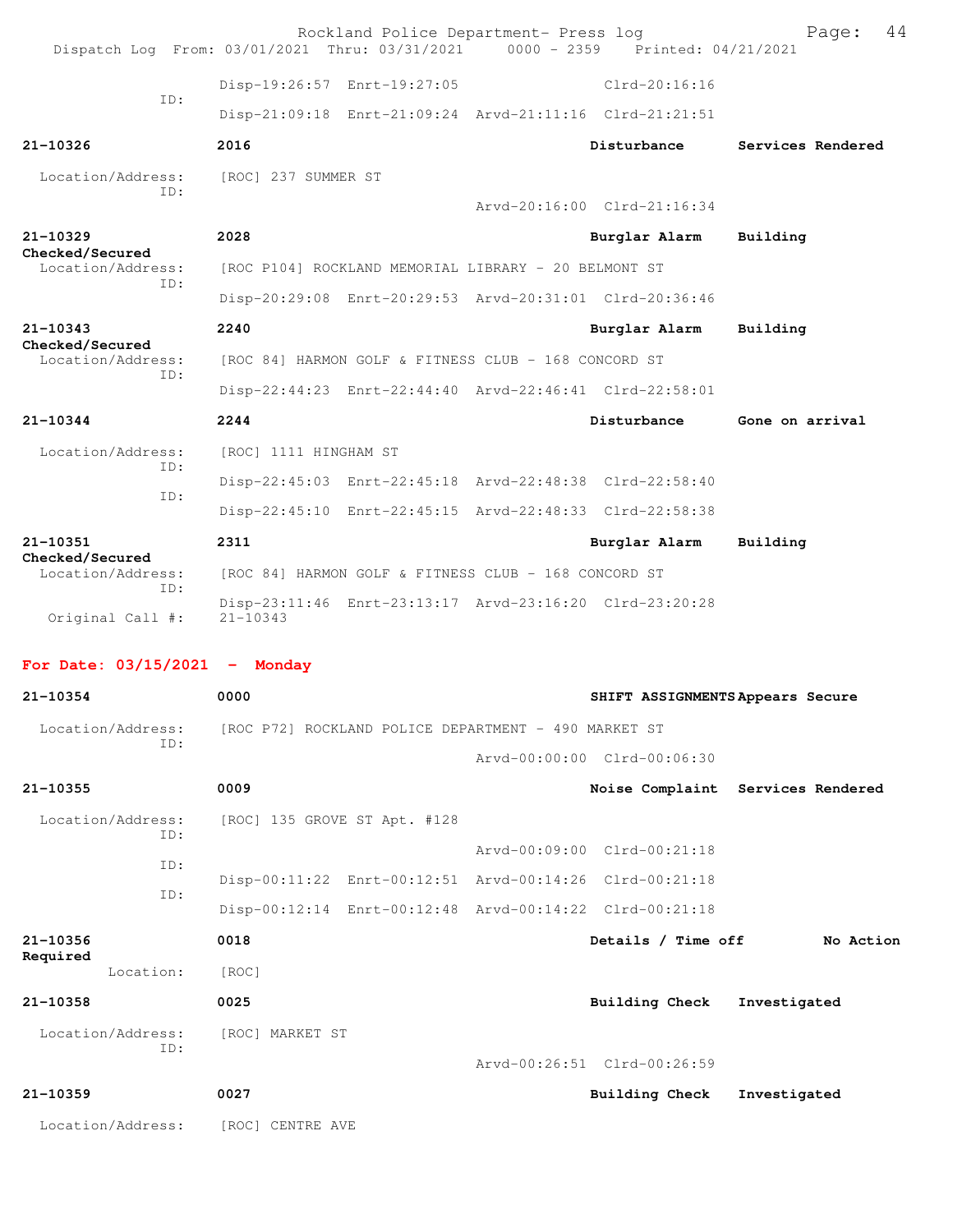Rockland Police Department- Press log Fage: 45 Dispatch Log From: 03/01/2021 Thru: 03/31/2021 0000 - 2359 Printed: 04/21/2021 ID: Arvd-00:27:35 Clrd-00:27:44 **21-10369 0536 Follow-Up Investigation Services Rendered**  Location: [MID] MIDDLEBORO ID: Arvd-05:36:00 Clrd-08:10:06 **21-10370 0553 Building Check Building Checked/Secured**  Location/Address: [ROC 61] UNION ST BUSINESS DISTRICT - UNION ST ID: Arvd-05:55:03 Clrd-06:28:05 **21-10372 0603 Burglar Alarm Services Rendered** Location/Address: [ROC] 96 RESERVOIR PARK DR ID: Arvd-06:03:00 Clrd-06:09:35 ID: Disp-06:09:49 Enrt-06:09:56 Arvd-06:18:09 Clrd-06:24:28 **21-10384 0800 General Info Services Rendered** Location/Address: [ROC P72] ROCKLAND POLICE DEPARTMENT - 490 MARKET ST ID: Disp-08:20:38 Enrt-08:21:01 Arvd-08:21:05 Clrd-08:21:10 **21-10386 0834 General Info Services Rendered** Location/Address: [ROC P72] ROCKLAND POLICE DEPARTMENT - 490 MARKET ST ID: Disp-08:38:25 Enrt-08:38:31 Arvd-08:38:34 Clrd-08:38:37 **21-10385 0835 Prisioner Transport Services Rendered**<br>Location/Address: [HIN] HINGHAM DISTRICT - 28 GEORGE WASHINGTON BLVD ID: Disp-08:36:42 Enrt-08:36:47 Clrd-10:03:46 **21-10398 0835 Assist Public Services Rendered** Location/Address: [ROC] NORMAN ST ID: Disp-08:35:00 Enrt-08:35:00 Arvd-08:37:00 Clrd-09:13:00 ID: Disp-08:35:00 Enrt-08:35:00 Arvd-08:37:00 Clrd-08:51:00 **21-10387 0842 Details / Time off No Action Required**  Location: [ROC] **21-10393 0921 General Info No Action Required** Location/Address: [ROC P72] ROCKLAND POLICE DEPARTMENT - 490 MARKET ST **21-10415 1114 Harassment Services Rendered** Location/Address: [ROC] 21 CUSTER ST **21-10424 1238 Time off Services Rendered** Location: [ROC] **21-10428 1252 Details / Time off No Service** Location: [ROC]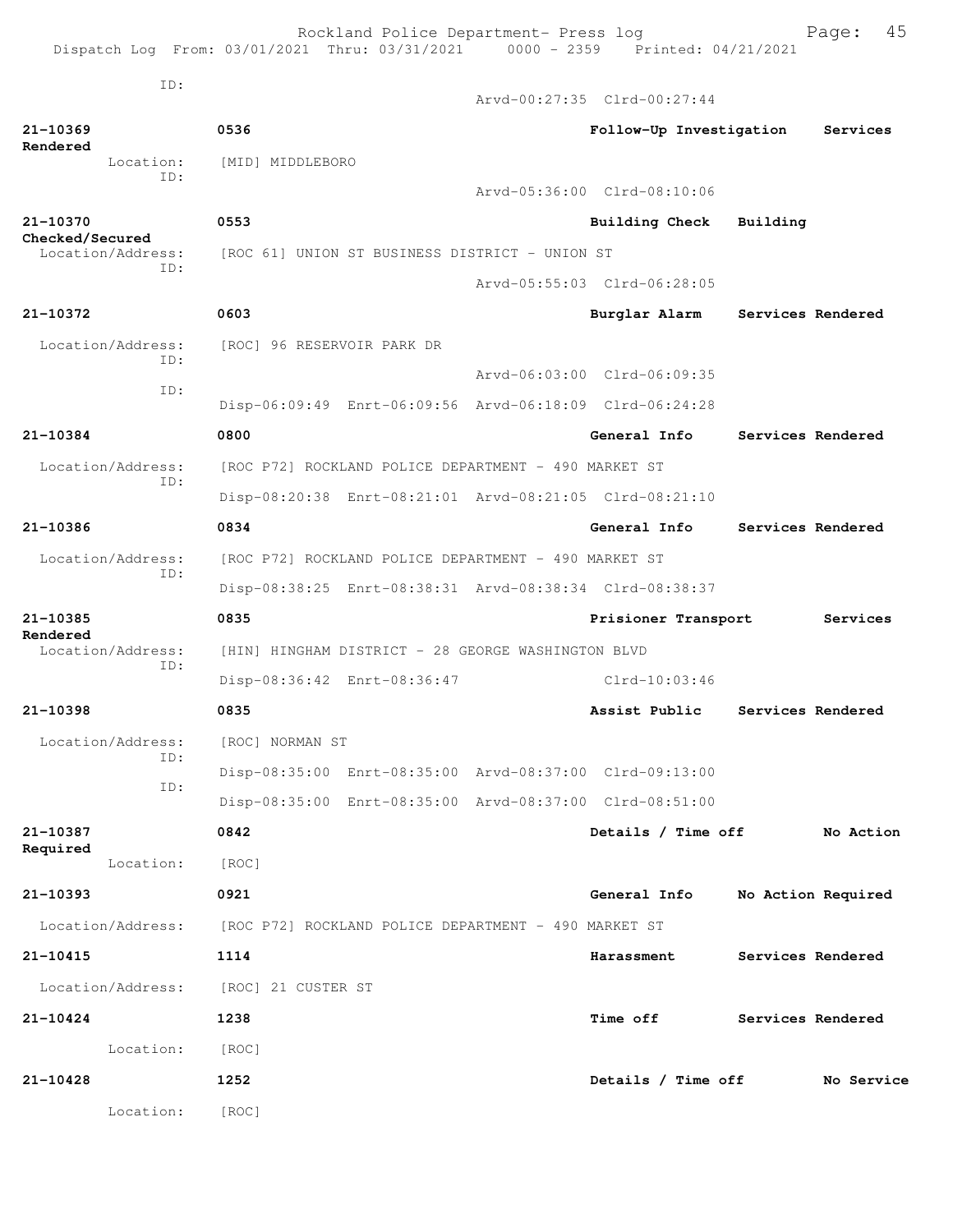Rockland Police Department- Press log Bookland Police Department- Press log Page: 46 Dispatch Log From: 03/01/2021 Thru: 03/31/2021 **21-10430 1257 Time off Services Rendered** Location: [ROC] **21-10436 1342 Building Check Services Rendered** Location/Address: [ROC] HINGHAM ST ID: Arvd-13:43:04 Clrd-13:43:23 **21-10439 1419 Follow-Up Investigation Investigated** Location/Address: [ROC 594] 224 DURBECK RD ID: Arvd-14:19:00 Clrd-14:24:34 ID: Disp-14:20:55 Arvd-14:21:05 Clrd-14:24:33 **21-10440 1422 Disturbance Sent On Way** Location/Address: [ROC 796] 117 REED ST ID: Disp-14:24:14 Enrt-14:24:25 Arvd-14:28:02 Clrd-14:45:13 ID: Disp-14:24:40 Enrt-14:24:48 Arvd-14:28:00 Clrd-14:42:45 ID: Disp-14:24:44 Enrt-14:24:46 Arvd-14:27:57 Clrd-14:42:44 **21-10443 1432 STOLEN LIC. PLATE Services Rendered** Location/Address: [ROC 575] 119 GROVE ST Apt. #224 ID: Disp-14:34:32 Clrd-15:58:31 **21-10450 1524 Larceny / Forgery/ Fraud Services Rendered**  Location/Address: [ROC 251] 519 HINGHAM ST **21-10455 1604 SHIFT ASSIGNMENTS Services Rendered** Location/Address: [ROC P72] ROCKLAND POLICE DEPARTMENT - 490 MARKET ST **21-10460 1653 Building Check Appears Secure** Location/Address: [ROC] WEBSTER ST ID: Arvd-16:53:30 Clrd-16:53:45 **21-10461 1653 Building Check Appears Secure** Location/Address: [ROC] HINGHAM ST ID: Arvd-16:54:20 Clrd-16:54:28 **21-10463 1659 Motor Vehicle Stop Verbal Warning**  Location/Address: [ROC] 592 SALEM ST ID: Disp-16:59:33 Arvd-16:59:36 Clrd-17:01:46 **21-10473 1837 Road Obstruction Services Rendered** Location/Address: [ROC] GARDNER ST ID: Disp-18:39:59 Enrt-18:40:44 Arvd-18:43:00 Clrd-18:51:11 **21-10497 2226 Building Check Appears Secure** Location/Address: [ROC] HINGHAM ST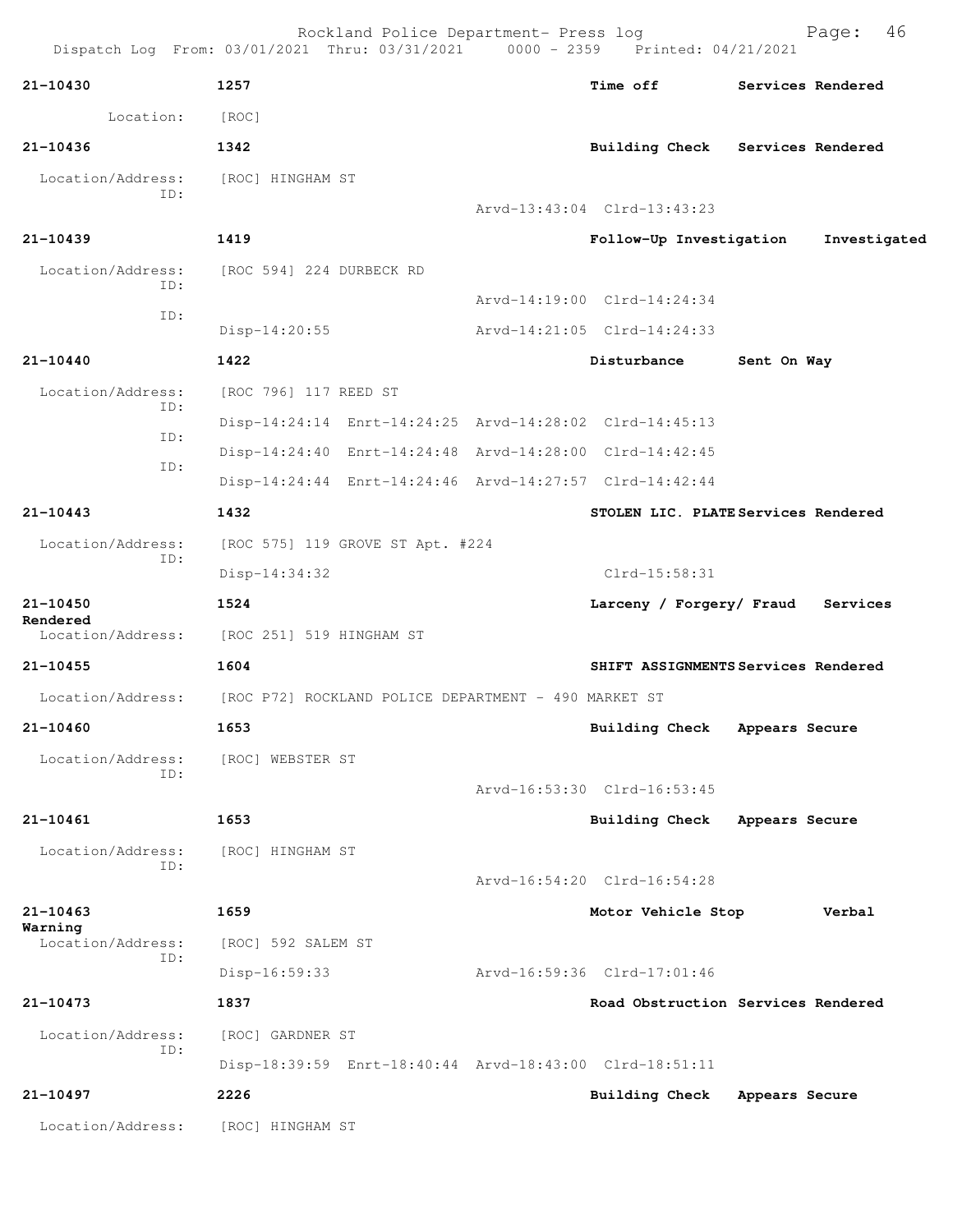Rockland Police Department- Press log entitled and Page: 47 Dispatch Log From: 03/01/2021 Thru: 03/31/2021 0000 - 2359 Printed: 04/21/2021 ID: Arvd-22:27:16 Clrd-22:27:24 **21-10498 2227 Building Check Appears Secure** Location/Address: [ROC] WEBSTER ST ID: Arvd-22:28:09 Clrd-22:28:15 **21-10502 2321 Building Check Appears Secure** Location/Address: [ROC] HINGHAM ST ID: Arvd-23:22:22 Clrd-23:23:10 **21-10503 2322 Building Check Services Rendered** Location/Address: [ROC] WEBSTER ST ID:

Arvd-23:23:10 Clrd-23:56:00

## **For Date: 03/16/2021 - Tuesday**

| 21-10507                                | 0001                                                 | SHIFT ASSIGNMENTS Services Rendered |                |                   |
|-----------------------------------------|------------------------------------------------------|-------------------------------------|----------------|-------------------|
| Location/Address:                       | [ROC P72] ROCKLAND POLICE DEPARTMENT - 490 MARKET ST |                                     |                |                   |
| ID:                                     | Disp-00:03:26                                        | $Clrd-00:03:36$                     |                |                   |
| 21-10510                                | 0037                                                 | General Info                        |                | Services Rendered |
| Location/Address:                       | [ROC] 775 UNION ST @ 8 LIBERTY CT                    |                                     |                |                   |
| 21-10527<br>Rendered                    | 0427                                                 | Assist Other Agency                 |                | Services          |
| Location:<br>TD:                        | [MID] Middleborough                                  |                                     |                |                   |
| ID:                                     | Disp-04:32:22                                        | Arvd-04:32:26 Clrd-09:56:05         |                |                   |
|                                         | Disp-04:39:48                                        | Arvd-04:39:52 Clrd-07:17:11         |                |                   |
| ID:                                     | Disp-04:41:49                                        | Arvd-04:41:53 Clrd-07:17:15         |                |                   |
| ID:                                     | Disp-07:17:36                                        | Arvd-07:17:40 Clrd-09:56:03         |                |                   |
| 21-10529                                | 0524                                                 | <b>Building Check</b>               | Appears Secure |                   |
| Location/Address:                       | [ROC] UNION ST                                       |                                     |                |                   |
| TD:                                     | Disp-05:24:54                                        | Arvd-05:25:05 Clrd-05:52:58         |                |                   |
| 21-10541                                | 0800                                                 | General Info                        |                | Services Rendered |
| Location/Address:                       | [ROC P72] ROCKLAND POLICE DEPARTMENT - 490 MARKET ST |                                     |                |                   |
| 21-10550                                | 0851                                                 | <b>Building Check</b>               |                | Services Rendered |
| Location/Address:                       | [ROC] HINGHAM ST                                     |                                     |                |                   |
| ID:                                     |                                                      | Arvd-08:57:24 Clrd-08:57:40         |                |                   |
| $21 - 10553$<br>Citation/Warning Issued | 0921                                                 | Motor Vehicle Stop                  |                |                   |
| Location/Address:                       | [ROC] POND ST                                        |                                     |                |                   |
| ID:                                     |                                                      | Arvd-09:21:00 Clrd-09:28:07         |                |                   |
| 21-10558                                | 1014                                                 | MVA Property Damage Only            |                | Services          |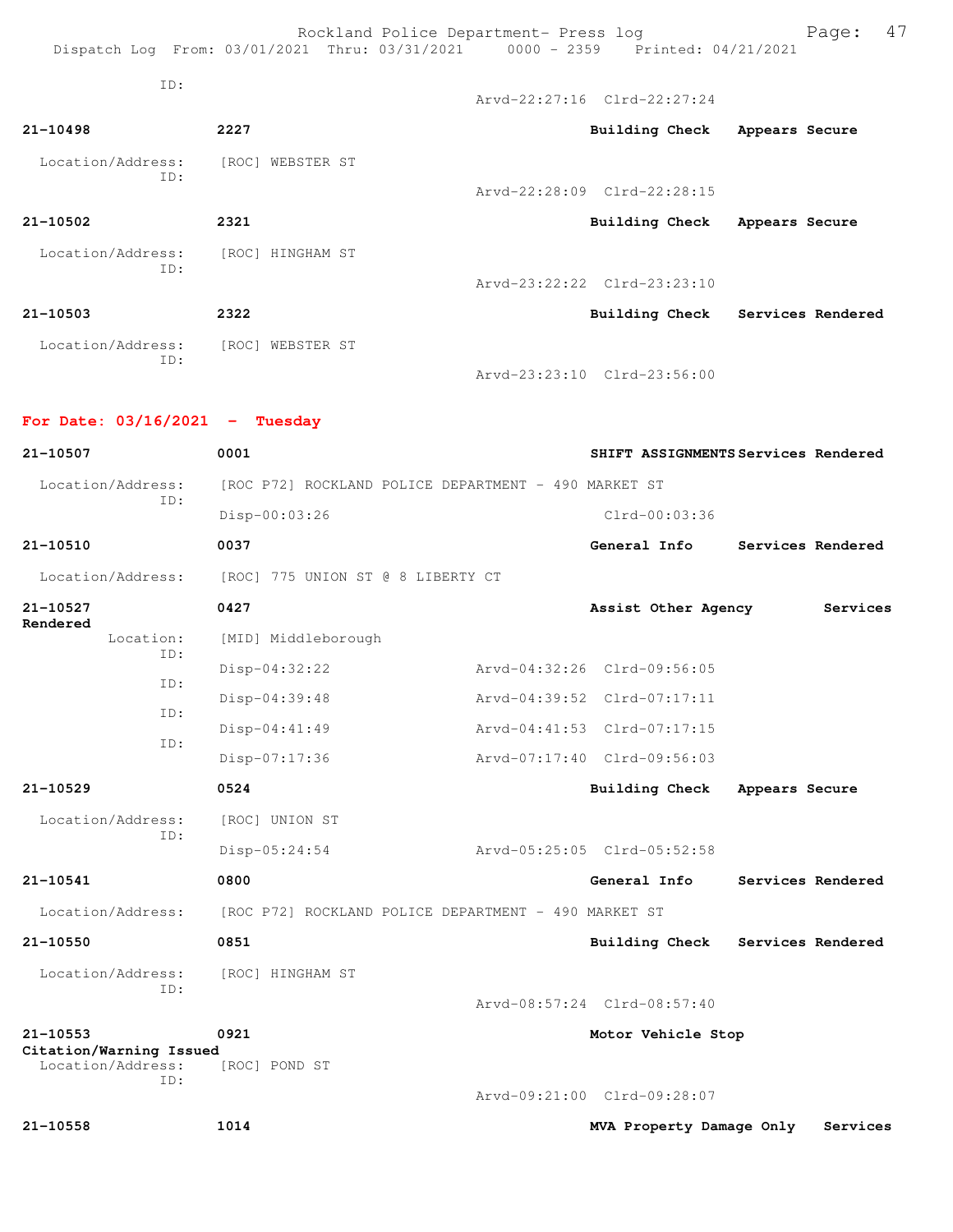|                                                               | Rockland Police Department- Press log<br>Dispatch Log From: 03/01/2021 Thru: 03/31/2021 0000 - 2359 Printed: 04/21/2021                                                                                                                                                                                      |                             | 48<br>Page:                                   |
|---------------------------------------------------------------|--------------------------------------------------------------------------------------------------------------------------------------------------------------------------------------------------------------------------------------------------------------------------------------------------------------|-----------------------------|-----------------------------------------------|
| Rendered<br>Location/Address:                                 | [ROC P93] THE BANNER - 167 UNION ST                                                                                                                                                                                                                                                                          |                             |                                               |
| ID:                                                           |                                                                                                                                                                                                                                                                                                              | Arvd-10:14:00 Clrd-10:18:30 |                                               |
| 21-10559                                                      | 1017                                                                                                                                                                                                                                                                                                         |                             | General Info Services Rendered                |
| Location/Address:                                             | [ROC P72] ROCKLAND POLICE DEPARTMENT - 490 MARKET ST                                                                                                                                                                                                                                                         |                             |                                               |
| $21 - 10560$                                                  | 1026                                                                                                                                                                                                                                                                                                         | Detail                      | Services Rendered                             |
| Location/Address:                                             | [ROC P72] ROCKLAND POLICE DEPARTMENT - 490 MARKET ST                                                                                                                                                                                                                                                         |                             |                                               |
| 21-10566                                                      | 1102                                                                                                                                                                                                                                                                                                         |                             | <b>Health &amp; Welfare Check</b><br>Services |
| Rendered<br>Location/Address:                                 | [ROC 681] 115 UNION ST                                                                                                                                                                                                                                                                                       |                             |                                               |
| ID:                                                           | $Disp-11:03:49$                                                                                                                                                                                                                                                                                              |                             |                                               |
| 21-10570                                                      | 1112                                                                                                                                                                                                                                                                                                         |                             | <b>Health &amp; Welfare Check</b><br>Provided |
| Assistance<br>Location/Address:<br>ID:                        | [ROC] 253 SUMMER ST                                                                                                                                                                                                                                                                                          |                             |                                               |
|                                                               | Disp-11:12:53 Enrt-11:12:57 Arvd-11:18:58 Clrd-11:26:43                                                                                                                                                                                                                                                      |                             |                                               |
| 21-10574                                                      | 1127                                                                                                                                                                                                                                                                                                         |                             | Building Check Services Rendered              |
| Location/Address:                                             | [ROC] HINGHAM ST                                                                                                                                                                                                                                                                                             |                             |                                               |
| 21-10584                                                      | 1213                                                                                                                                                                                                                                                                                                         |                             | Warrant/ SECTION Arrest(s) Made               |
| Location/Address:<br>ID:                                      | [ROC P9] NICE AND CLEAN CAR WASH - 320 CENTRE AVE                                                                                                                                                                                                                                                            |                             |                                               |
| ID:                                                           | Disp-12:14:33 Enrt-12:17:43 Arvd-12:17:44 Clrd-12:36:30                                                                                                                                                                                                                                                      |                             |                                               |
| Refer To Summons:<br>Summons:<br>Address:<br>Age:<br>Charges: | Disp-12:14:33 Enrt-12:17:41 Arvd-12:17:46 Clrd-12:36:26<br>21ROC-10584-AR<br>REYNO, GARY M<br>26 NORTH AVE ABINGTON, MA<br>23<br>DRUG, POSSESS CLASS B<br>DRUG, POSSESS CLASS B<br>DRUG, POSSESS CLASS B<br>DRUG, POSSESS CLASS B<br>DRUG, POSSESS CLASS B<br>DRUG, POSSESS CLASS C<br>DRUG, POSSESS CLASS E |                             |                                               |
| 21-10586<br>Rendered                                          | 1237                                                                                                                                                                                                                                                                                                         | Prisioner Transport         | Services                                      |
| Location/Address:<br>TD:                                      | [HIN 1] HINGHAM COURT - 28 GEORGE WASHINGTON BLVD                                                                                                                                                                                                                                                            |                             |                                               |
|                                                               | Disp-12:38:03 Enrt-12:38:11 Arvd-13:38:50 Clrd-13:38:54                                                                                                                                                                                                                                                      |                             |                                               |
| 21-10595<br>Citation/Warning Issued                           | 1326                                                                                                                                                                                                                                                                                                         | Motor Vehicle Stop          |                                               |
| Location/Address:<br>TD:                                      | [ROC] 308 WEBSTER ST                                                                                                                                                                                                                                                                                         |                             |                                               |
|                                                               |                                                                                                                                                                                                                                                                                                              | Arvd-13:26:00 Clrd-13:33:06 |                                               |
| 21-10598                                                      | 1341                                                                                                                                                                                                                                                                                                         | Building Check              | Services Rendered                             |
| Location/Address:<br>ID:                                      | [ROC] HINGHAM ST                                                                                                                                                                                                                                                                                             |                             |                                               |
|                                                               |                                                                                                                                                                                                                                                                                                              | Arvd-13:43:02 Clrd-13:43:25 |                                               |
| 21-10600                                                      | 1347                                                                                                                                                                                                                                                                                                         | <b>Time off</b>             | Services Rendered                             |
| Location:                                                     | [ROC]                                                                                                                                                                                                                                                                                                        |                             |                                               |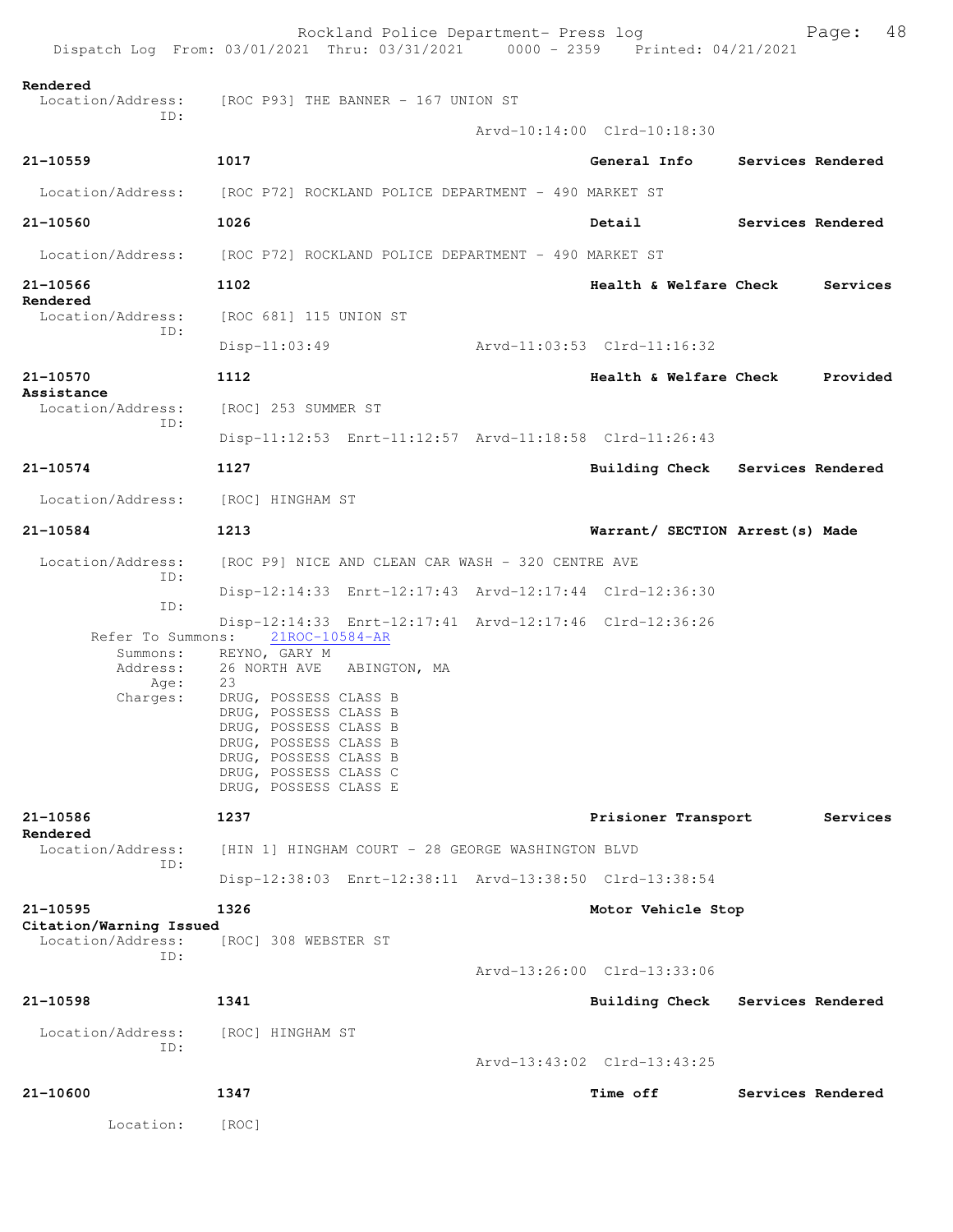|                                             | Rockland Police Department- Press log<br>Dispatch Log From: 03/01/2021 Thru: 03/31/2021 0000 - 2359 Printed: 04/21/2021 |                                    |                   | 49<br>Page: |
|---------------------------------------------|-------------------------------------------------------------------------------------------------------------------------|------------------------------------|-------------------|-------------|
| 21-10601                                    | 1356                                                                                                                    | Details / Time off Services        |                   |             |
| Rendered<br>Location:                       | [ROC]                                                                                                                   |                                    |                   |             |
| 21-10605                                    | 1436                                                                                                                    | Animal Complaint Services Rendered |                   |             |
| Location/Address:                           | [ROC] 34 HERITAGE DR                                                                                                    |                                    |                   |             |
| ID:                                         | $Disp-14:37:51$                                                                                                         | Arvd-14:37:57 Clrd-14:49:03        |                   |             |
| 21-10607                                    | 1442                                                                                                                    | Harassment                         | Services Rendered |             |
| Location/Address:                           | [ROC 530] 100 MARTHA DR Apt. #F                                                                                         |                                    |                   |             |
| ID:                                         | Disp-14:44:42 Enrt-14:44:57 Arvd-14:44:59 Clrd-14:45:01                                                                 |                                    |                   |             |
| 21-10611                                    | 1520                                                                                                                    | Details / Time off                 |                   | Services    |
| Rendered<br>Location:                       | [ROC]                                                                                                                   |                                    |                   |             |
| 21-10615                                    | 1605                                                                                                                    | General Info                       | Appears Secure    |             |
|                                             | Location/Address: [ROC P72] ROCKLAND POLICE DEPARTMENT - 490 MARKET ST                                                  |                                    |                   |             |
| 21-10617                                    | 1645                                                                                                                    | Details / Time off                 |                   | Services    |
| Rendered<br>Location:                       | [ROC]                                                                                                                   |                                    |                   |             |
| 21-10620                                    | 1710                                                                                                                    | MVA Property Damage Only           |                   | Report      |
| Follows<br>Vicinity of:                     | [ROC P52] LUCCA'S RESTAURANT - 933 HINGHAM ST                                                                           |                                    |                   |             |
| ID:                                         | Disp-17:11:58 Enrt-17:12:10 Arvd-17:14:38 Clrd-17:45:04                                                                 |                                    |                   |             |
| ID:<br>Refer To Summons:                    | Disp-17:11:58 Enrt-17:12:05 Arvd-17:42:06 Clrd-17:45:01<br>21ROC-10620-AR<br>Juvenile Arrest                            |                                    |                   |             |
| Age:<br>Charges:                            | 17<br>UNLICENSED OPERATION OF MV                                                                                        |                                    |                   |             |
| 21-10629                                    | 1749                                                                                                                    | Follow-Up Investigation            |                   | Services    |
| Rendered<br>Location/Address:<br>ID:        | [ROC] 42 MARTHA DR Apt. #E                                                                                              |                                    |                   |             |
|                                             | Disp-17:49:55                                                                                                           | Arvd-17:50:03 Clrd-18:02:57        |                   |             |
| 21-10639                                    | 2030                                                                                                                    | <b>Building Check</b>              | Appears Secure    |             |
| Location/Address:<br>ID:                    | [ROC] WEBSTER ST                                                                                                        |                                    |                   |             |
|                                             |                                                                                                                         | Arvd-20:31:14 Clrd-20:31:27        |                   |             |
| 21-10640                                    | 2031                                                                                                                    | Building Check Building            |                   |             |
| Checked/Secured<br>Location/Address:<br>ID: | [ROC] HINGHAM ST                                                                                                        |                                    |                   |             |
|                                             |                                                                                                                         | Arvd-20:32:05 Clrd-20:32:16        |                   |             |
| $21 - 10642$<br>Secure                      | 2045                                                                                                                    | Details / Time off                 |                   | Appears     |
| Location:                                   | [ROC]                                                                                                                   |                                    |                   |             |
| 21-10648                                    | 2108                                                                                                                    | Assist Public                      | Appears Secure    |             |
| Location/Address:<br>ID:                    | [ROC] 92 CHURCH ST                                                                                                      |                                    |                   |             |
| ID:                                         | Disp-21:10:29 Enrt-21:18:57 Arvd-21:21:33 Clrd-21:21:36                                                                 |                                    |                   |             |
|                                             | Disp-21:10:29 Enrt-21:19:01                                                                                             | $Clrd-21:21:31$                    |                   |             |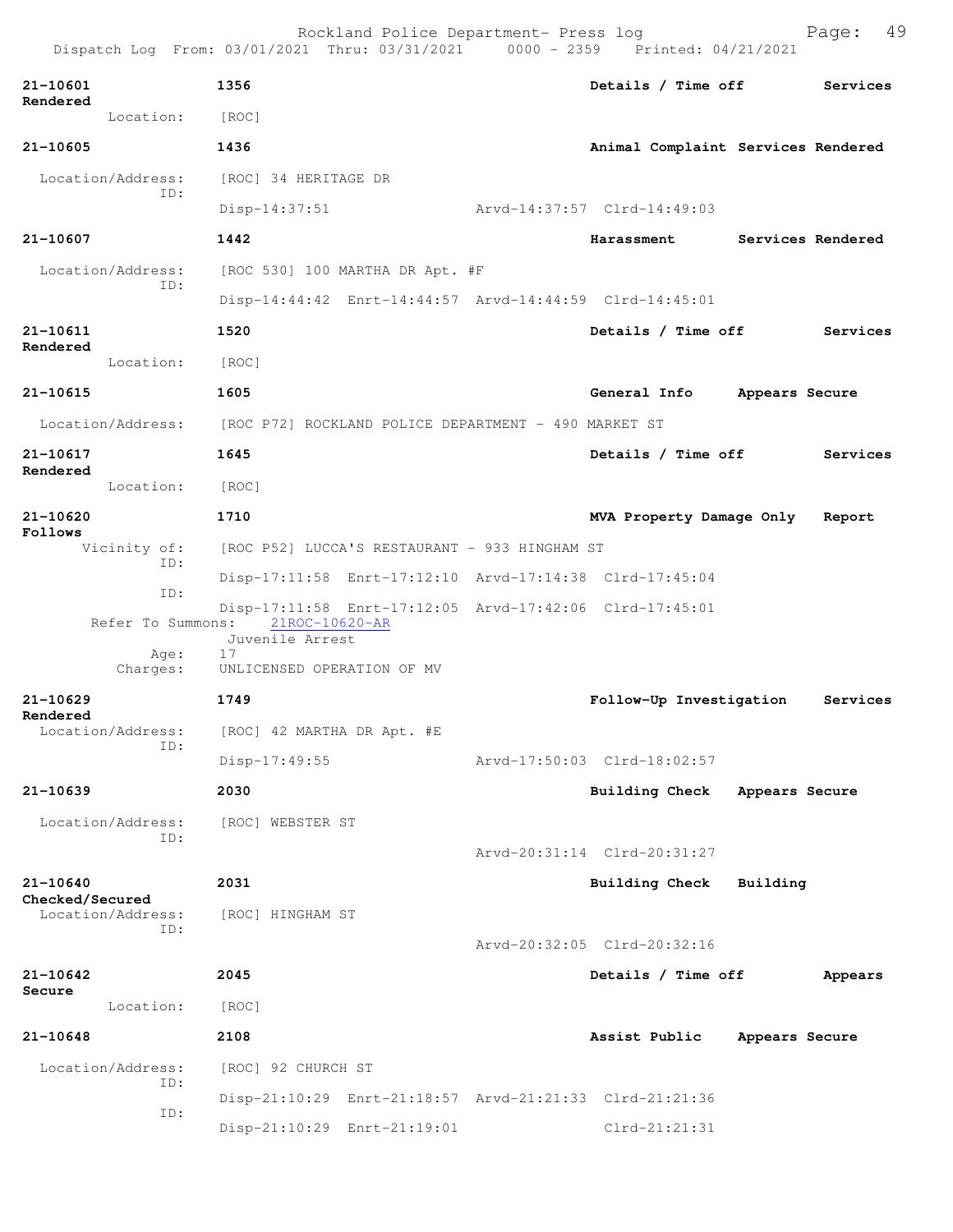|                                         |            | Rockland Police Department- Press log<br>Dispatch Log From: 03/01/2021 Thru: 03/31/2021 | 0000 - 2359 Printed: 04/21/2021     |                | Page:        | 50 |
|-----------------------------------------|------------|-----------------------------------------------------------------------------------------|-------------------------------------|----------------|--------------|----|
|                                         | ID:        | $Disp-21:10:29$                                                                         | Clrd-21:10:59                       |                |              |    |
|                                         | ID:        | Disp-21:10:53 Enrt-21:19:05                                                             | $Clrd-21:21:28$                     |                |              |    |
| 21-10652                                |            | 2141                                                                                    | Motor Vehicle Stop                  |                |              |    |
| Citation/Warning Issued<br>Vicinity of: |            | [ROC] DENNIS AUTOBODY - NORTH AVE                                                       |                                     |                |              |    |
|                                         | ID:        |                                                                                         | Arvd-21:41:00 Clrd-21:55:52         |                |              |    |
| 21-10657                                |            | 2217                                                                                    | Motor Vehicle Stop                  |                |              |    |
| Citation/Warning Issued<br>Vicinity of: |            | [ROC] 1 BAY PATH LN @ 64 BEECH ST                                                       |                                     |                |              |    |
|                                         | ID:        |                                                                                         | Arvd-22:17:00 Clrd-22:31:15         |                |              |    |
| For Date: $03/17/2021$ - Wednesday      |            |                                                                                         |                                     |                |              |    |
| 21-10666                                |            | 0004                                                                                    | SHIFT ASSIGNMENTS Services Rendered |                |              |    |
| Location/Address:                       |            | [ROC P72] ROCKLAND POLICE DEPARTMENT - 490 MARKET ST                                    |                                     |                |              |    |
| 21-10682                                |            | 0208                                                                                    | Building Check                      | Building       |              |    |
| Checked/Secured<br>Location/Address:    |            | [HOL 3729] SOUTH ELEMENTARY SCHOOL - 719 S FRANKLIN ST                                  |                                     |                |              |    |
| ID:                                     |            |                                                                                         | Arvd-02:08:00 Clrd-02:09:10         |                |              |    |
|                                         | ID:        | Disp-02:09:17 Enrt-02:09:20 Arvd-02:09:22 Clrd-02:10:13                                 |                                     |                |              |    |
| 21-10690                                |            | 0510                                                                                    | <b>Building Check</b>               | Appears Secure |              |    |
| Location/Address:                       |            | [ROC 61] UNION ST BUSINESS DISTRICT - UNION ST                                          |                                     |                |              |    |
|                                         | ID:        | $Disp-05:11:32$                                                                         |                                     |                |              |    |
| $21 - 10696$                            |            | 0536                                                                                    | Motor Vehicle Stop                  |                | Verbal       |    |
| Warning<br>Vicinity of:                 |            | [ROC P63] WALGREENS - 75 MARKET ST                                                      |                                     |                |              |    |
|                                         | ID:<br>ID: |                                                                                         | Arvd-05:36:00 Clrd-05:41:42         |                |              |    |
|                                         |            | Disp-05:37:47                                                                           | Arvd-05:37:52 Clrd-05:37:59         |                |              |    |
| 21-10697                                |            | 0541                                                                                    | Suspicious Activity                 |                | Investigated |    |
| Location/Address:                       | ID:        | [ROC] 92 CENTRE AVE                                                                     |                                     |                |              |    |
|                                         | ID:        |                                                                                         | Arvd-05:41:00 Clrd-05:48:02         |                |              |    |
|                                         |            | Disp-05:43:26                                                                           | Arvd-05:43:39 Clrd-05:48:02         |                |              |    |
| 21-10698                                |            | 0546                                                                                    | Motor Vehicle Stop                  |                | Verbal       |    |
| Warning<br>Location/Address:            | ID:        | [ROC] HINGHAM ST                                                                        |                                     |                |              |    |
|                                         |            |                                                                                         | Arvd-05:46:00 Clrd-05:49:57         |                |              |    |
| 21-10700                                |            | 0614                                                                                    | Motor Vehicle Stop                  |                |              |    |
| Citation/Warning Issued<br>Vicinity of: | ID:        | [ROC] 500 SUMMER ST                                                                     |                                     |                |              |    |
|                                         |            |                                                                                         | Arvd-06:14:00 Clrd-06:19:51         |                |              |    |
| 21-10710                                |            | 0804                                                                                    | SHIFT ASSIGNMENTS Services Rendered |                |              |    |
| Location/Address:                       |            | [ROC P72] ROCKLAND POLICE DEPARTMENT - 490 MARKET ST                                    |                                     |                |              |    |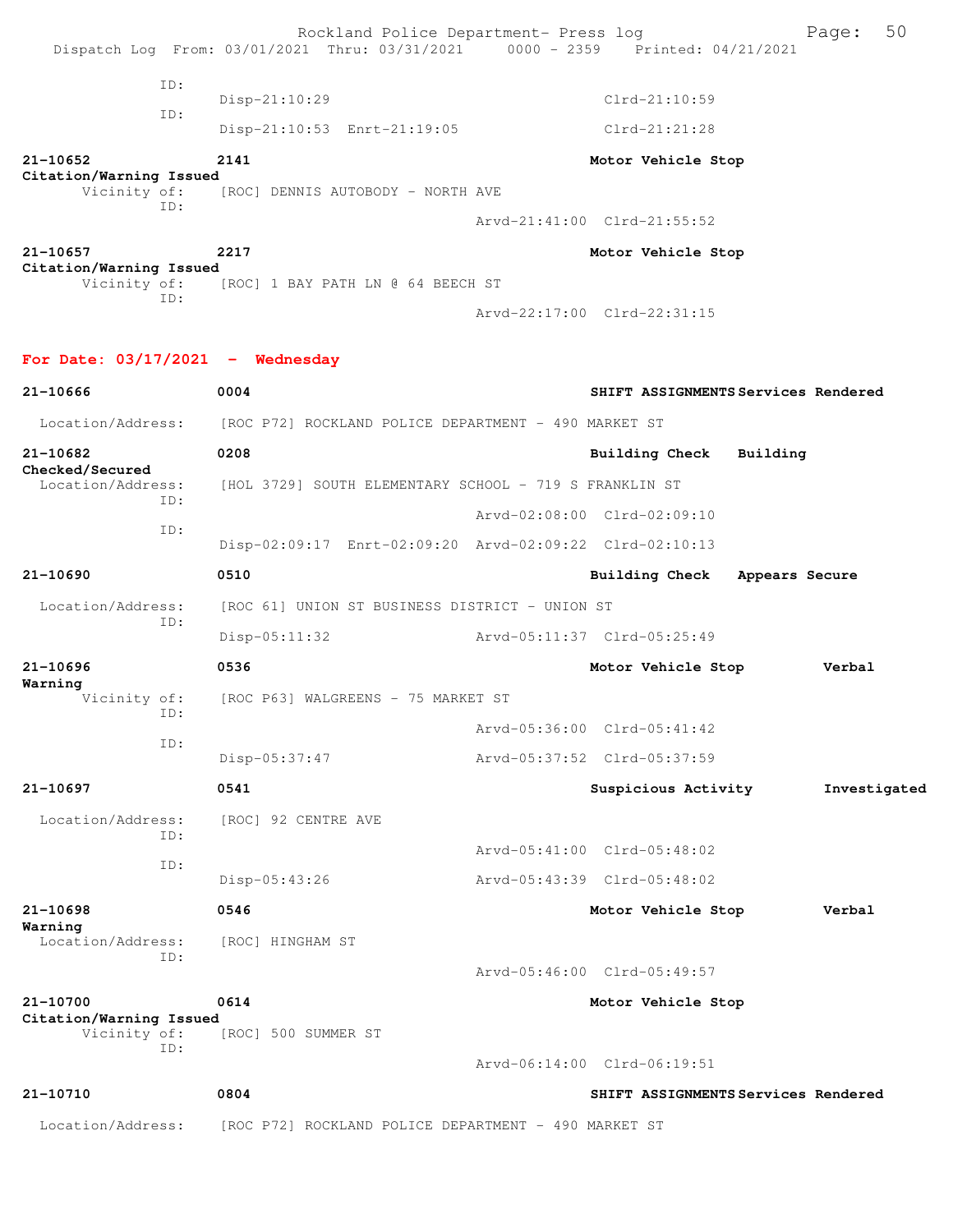| 21-10714<br>Rendered                 | 0821                                                                           | Assist Other Agency                 |                   | Services |
|--------------------------------------|--------------------------------------------------------------------------------|-------------------------------------|-------------------|----------|
| Location/Address:<br>ID:             | [ROC] 102 GARDEN TER                                                           |                                     |                   |          |
|                                      | Disp-08:37:08 Enrt-08:37:18 Arvd-09:18:35 Clrd-09:20:03                        |                                     |                   |          |
| 21-10731<br>Warning                  | 1044                                                                           | Motor Vehicle Stop                  |                   | Verbal   |
| Location/Address:<br>ID:             | [ROC] 115 UNION ST @ 20 VERNON ST                                              |                                     |                   |          |
|                                      |                                                                                | Arvd-10:44:00 Clrd-10:47:45         |                   |          |
| 21-10733                             | 1057                                                                           | Motor Vehicle Stop                  |                   | Verbal   |
| Warning<br>Vicinity of:              | [ROC] 400 BEECH ST                                                             |                                     |                   |          |
| ID:                                  |                                                                                | Arvd-10:57:00 Clrd-11:01:50         |                   |          |
| 21-10736                             | 1113                                                                           | MVA Property Damage Only            |                   | Report   |
| Follows<br>Location/Address:         | [ROC] 469 CONCORD ST @ 590 SUMMER ST                                           |                                     |                   |          |
| ID:                                  | $Disp-11:14:04$                                                                | Arvd-11:14:24 Clrd-11:35:18         |                   |          |
| EMS Unit:                            | ROCKAM2-Rockland A2<br>Disp-11:18:57 Enrt-11:18:59 Arvd-11:21:26 Clrd-11:21:37 |                                     |                   |          |
| ID:                                  | InOrtsUnavl-11:21:37 InSrvce-11:21:37                                          |                                     |                   |          |
| ID:                                  | Disp-11:21:36 Enrt-11:21:39 Arvd-11:21:40 Clrd-11:39:59                        |                                     |                   |          |
|                                      | Disp-11:21:45 Enrt-11:21:47 Arvd-11:21:49 Clrd-11:45:22                        |                                     |                   |          |
| 21-10745                             | 1227                                                                           | WELL BEING CHECK Services Rendered  |                   |          |
| Location/Address:<br>ID:             | [ROC] 122 SALEM ST                                                             |                                     |                   |          |
|                                      | Disp-12:33:20                                                                  | Arvd-12:33:25 Clrd-13:46:12         |                   |          |
| 21-10759<br>Rendered                 | 1345                                                                           | Suspicious Activity                 |                   | Services |
| Location/Address:                    | [ROC] CUSTER ST                                                                |                                     |                   |          |
| ID:                                  | Disp-13:46:00 Enrt-13:46:02 Arvd-13:46:04 Clrd-14:04:18                        |                                     |                   |          |
| ID:                                  | Disp-13:46:53 Enrt-13:46:55 Arvd-13:46:57 Clrd-14:04:24                        |                                     |                   |          |
| 21-10760                             | 1347                                                                           | COMP TIME SGT.                      | Services Rendered |          |
| Location:                            | [ROC]                                                                          |                                     |                   |          |
| 21-10763                             | 1414                                                                           | Building Check                      | Building          |          |
| Checked/Secured<br>Location/Address: | [ROC] HINGHAM ST                                                               |                                     |                   |          |
| ID:                                  |                                                                                | Arvd-14:15:04 Clrd-14:15:16         |                   |          |
| $21 - 10768$                         | 1503                                                                           | Details                             | Services Rendered |          |
| Location:                            | [ROC]                                                                          |                                     |                   |          |
| 21-10769                             |                                                                                |                                     |                   |          |
|                                      | 1504                                                                           | Traffic COMPLAINT Services Rendered |                   |          |
| Location/Address:<br>ID:             | [ROC] 62 NORMAN ST                                                             |                                     |                   |          |
|                                      | Disp-15:08:13                                                                  | Arvd-15:08:18 Clrd-15:08:24         |                   |          |
| 21-10774                             | 1522                                                                           | 911 Accidental                      | Investigated      |          |
| Location/Address:<br>ID:             | [ROC] CHURCH ST                                                                |                                     |                   |          |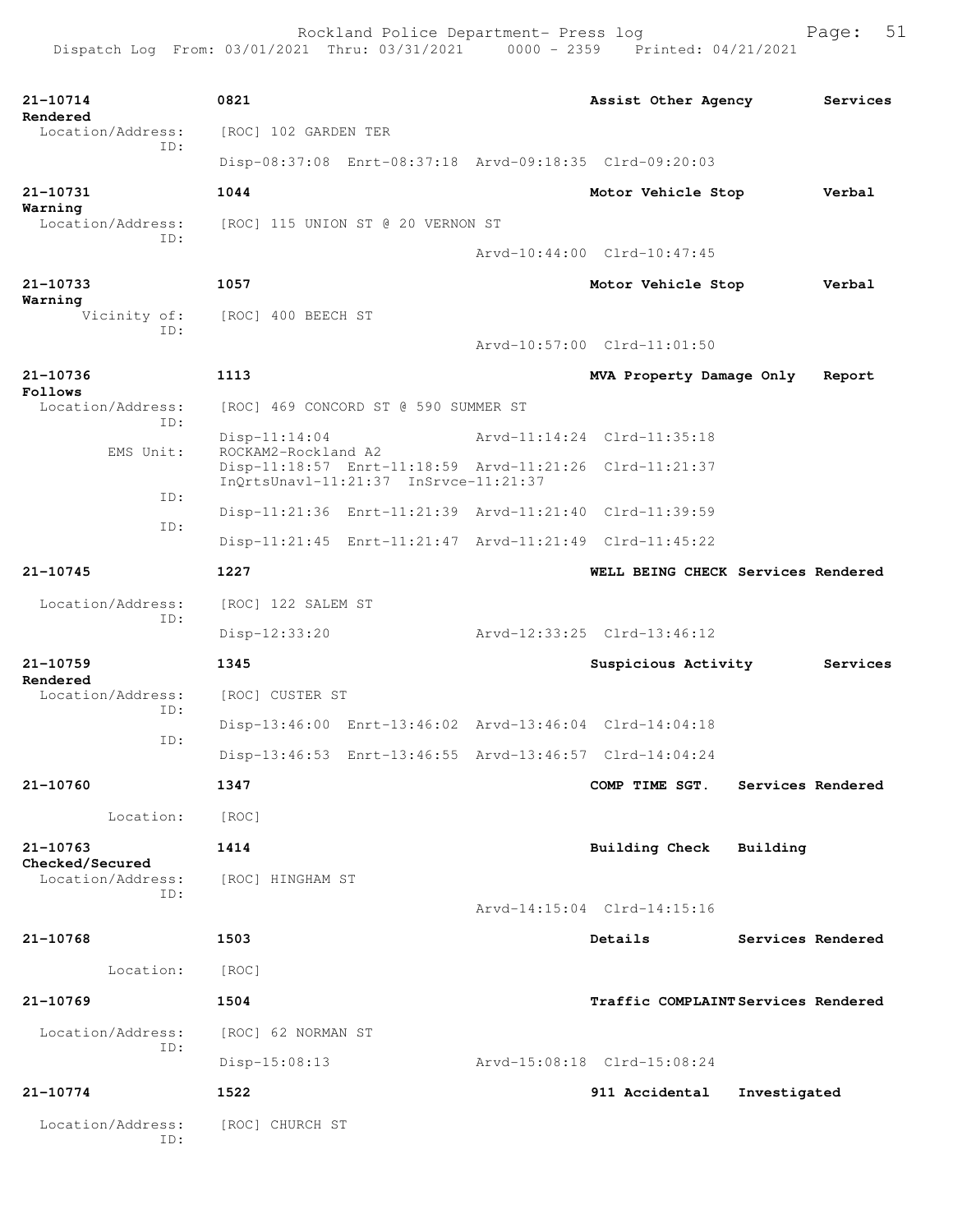|                                   | Rockland Police Department- Press log<br>Dispatch Log From: 03/01/2021 Thru: 03/31/2021   0000 - 2359   Printed: 04/21/2021 | 52<br>Page:                          |
|-----------------------------------|-----------------------------------------------------------------------------------------------------------------------------|--------------------------------------|
|                                   | Disp-15:29:08 Enrt-15:29:13                                                                                                 | $Clrd-15:31:51$                      |
| ID:                               | Disp-15:31:46 Enrt-15:31:48                                                                                                 | Clrd-15:37:09                        |
| 21-10776                          | 1619                                                                                                                        | Larceny / Forgery/ Fraud<br>Services |
| Rendered<br>Location/Address:     | [ROC P96] MOUNTAIN ONE BANK - 279 UNION ST                                                                                  |                                      |
| ID:                               | $Disp-16:24:54$                                                                                                             | $Clrd-16:25:12$                      |
| 21-10778                          | 1628                                                                                                                        | SHIFT ASSIGNMENTS Services Rendered  |
| Location/Address:                 | [ROC P72] ROCKLAND POLICE DEPARTMENT - 490 MARKET ST                                                                        |                                      |
| 21-10792                          | 1733                                                                                                                        | Noise Complaint Investigated         |
| Location/Address:                 | [ROC 66] REEDS POND PARK - 80 MARKET ST                                                                                     |                                      |
| TD:                               | Disp-17:38:18 Enrt-17:38:23 Arvd-17:39:05 Clrd-17:43:02                                                                     |                                      |
| 21-10811                          | 1945                                                                                                                        | Suspicious Activity<br>No Action     |
| Required<br>Location/Address:     | [ROC] 125 CENTRAL ST                                                                                                        |                                      |
| TD:                               |                                                                                                                             | Arvd-19:45:00 Clrd-19:47:11          |
| 21-10812                          | 1950                                                                                                                        | Services Rendered<br>Assist Public   |
| Location/Address:                 | [ROC] 603 SUMMER ST                                                                                                         |                                      |
| ID:                               | Disp-19:52:19 Enrt-19:52:22 Arvd-19:53:32 Clrd-19:58:04                                                                     |                                      |
| 21-10833                          | 2252                                                                                                                        | Follow-Up Investigation<br>Services  |
| Rendered<br>Location:<br>TD:      | [ABI] OUT OF TOWN - ABINGTON                                                                                                |                                      |
| ID:                               |                                                                                                                             | Arvd-22:52:00 Clrd-23:01:02          |
|                                   | Disp-22:53:07 Enrt-22:53:11 Arvd-23:00:38 Clrd-23:01:08                                                                     |                                      |
| For Date: $03/18/2021$ - Thursday |                                                                                                                             |                                      |
| 21-10837                          | 0000                                                                                                                        | SHIFT ASSIGNMENTSNo Action Required  |
| Location/Address:                 | [ROC P72] ROCKLAND POLICE DEPARTMENT - 490 MARKET ST                                                                        |                                      |
| 21-10844<br>Follows               | 0111                                                                                                                        | Suspicious Activity<br>Report        |

Location/Address: [ROC P63] WALGREENS - 75 MARKET ST ID: Arvd-01:11:00 Clrd-01:48:20 ID: Disp-01:11:55 Enrt-01:11:57 Arvd-01:12:00 Clrd-01:48:23 ID: Disp-01:14:57 Enrt-01:14:59 Arvd-01:15:03 Clrd-01:32:14 ID: Disp-01:16:19 Enrt-01:16:21 Arvd-01:16:25 Clrd-01:48:25 Refer To Summons: Summons: WARE, RICHARD J<br>Address: 3 FAWN DR PLYM 3 FAWN DR PLYMOUTH, MA Age:<br>:Charges NUMBER PLATE ATTACHING WRONG PLATE **21-10851 0154 Suspicious Activity Report Follows**  Location/Address: [ROC] 354 UNION ST ID: Arvd-01:54:00 Clrd-02:29:09

ID: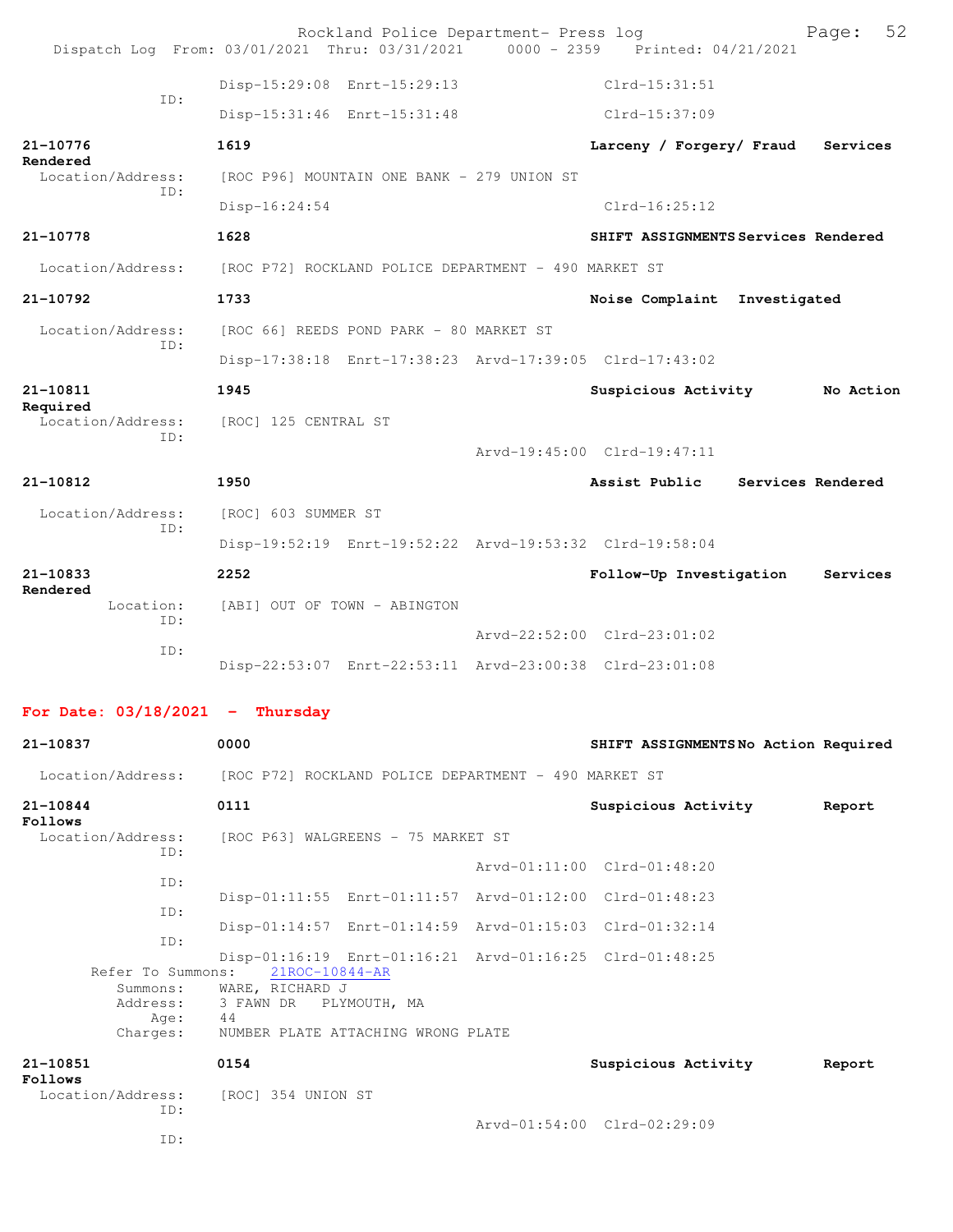| Dispatch Log From: 03/01/2021 Thru: 03/31/2021 0000 - 2359 Printed: 04/21/2021 |                                                        | Rockland Police Department- Press log                                     |                                                                                                                                 | 53<br>Page:        |
|--------------------------------------------------------------------------------|--------------------------------------------------------|---------------------------------------------------------------------------|---------------------------------------------------------------------------------------------------------------------------------|--------------------|
|                                                                                |                                                        | Disp-01:55:49 Enrt-01:55:55 Arvd-01:55:58 Clrd-02:29:15                   |                                                                                                                                 |                    |
| ID:<br>Refer To Arrest:                                                        | $21ROC - 10851 - AR$                                   |                                                                           | Disp-01:55:52 Enrt-01:55:56 Arvd-01:56:00 Clrd-02:29:12                                                                         |                    |
| Arrest:<br>Address:                                                            | FISH, BRIAN D                                          | 75 PARKVIEW ST Apt. #208 SOUTH WEYMOUTH, MA                               |                                                                                                                                 |                    |
| Age:<br>Charges:                                                               | 45<br>OUI-LIQUOR OR .08%<br>UNREGISTERED MOTOR VEHICLE | ALCOHOL IN MV, POSSESS OPEN CONTAINER OF                                  |                                                                                                                                 |                    |
| 21-10852<br>Required                                                           | 0249                                                   |                                                                           | Details / Time off                                                                                                              | No Action          |
| Location:                                                                      | [ROC]                                                  |                                                                           |                                                                                                                                 |                    |
| 21-10853<br>Rendered                                                           | 0253                                                   |                                                                           | MVA Property Damage Only                                                                                                        | Services           |
| Vicinity of:<br>ID:                                                            |                                                        | [ROC P55] HOME DEPOT - 1149 HINGHAM ST                                    |                                                                                                                                 |                    |
| ID:                                                                            |                                                        |                                                                           | Disp-02:56:30 Enrt-02:56:36 Arvd-02:57:36 Clrd-04:07:10                                                                         |                    |
|                                                                                |                                                        |                                                                           | Disp-04:06:56 Enrt-04:07:02 Arvd-04:07:04 Clrd-04:36:33                                                                         |                    |
| 21-10854<br>Required                                                           | 0257                                                   |                                                                           | Prisoner Information                                                                                                            | No Action          |
| Location/Address:                                                              |                                                        | [ROC P72] ROCKLAND POLICE DEPARTMENT - 490 MARKET ST                      |                                                                                                                                 |                    |
| 21-10861                                                                       | 0413                                                   |                                                                           | <b>BOLO</b>                                                                                                                     | No Action Required |
| Location/Address:                                                              |                                                        | [ROC P72] ROCKLAND POLICE DEPARTMENT - 490 MARKET ST                      |                                                                                                                                 |                    |
| 21-10863<br>Checked/Secured                                                    | 0454                                                   |                                                                           | Building Check Building                                                                                                         |                    |
| Location/Address:<br>ID:                                                       |                                                        | [ROC 61] UNION ST BUSINESS DISTRICT - UNION ST                            |                                                                                                                                 |                    |
|                                                                                | $Disp-04:54:38$                                        |                                                                           | Arvd-04:54:45 Clrd-05:07:27                                                                                                     |                    |
| 21-10871<br>Warning                                                            | 0604                                                   |                                                                           | Motor Vehicle Stop                                                                                                              | Verbal             |
| Vicinity of:<br>ID:                                                            |                                                        | [ROC] 67 HINGHAM ST @ 1 WHITE RD                                          |                                                                                                                                 |                    |
|                                                                                |                                                        |                                                                           | Arvd-06:04:00 Clrd-06:07:58                                                                                                     |                    |
| 21-10873<br>Transported to Hospital<br>Location/Address:                       | 0629<br>[ROC] 484 POND ST                              |                                                                           | Motor Vehicle Collision W/PI                                                                                                    |                    |
| ID:                                                                            |                                                        |                                                                           | Disp-06:30:27 Enrt-06:30:48 Arvd-06:32:28 Clrd-08:02:06                                                                         |                    |
| ID:                                                                            |                                                        |                                                                           | Disp-06:31:58 Enrt-06:32:04 Arvd-06:32:30 Clrd-08:02:01                                                                         |                    |
| Fire Unit:                                                                     |                                                        | ROCKEN1-Pumper-Rockland Engine 1<br>InOrtsUnav1-06:47:05 InSrvce-06:47:05 | Disp-06:32:32 Enrt-06:35:14 Arvd-06:41:58 Clrd-06:46:54                                                                         |                    |
| EMS Unit:                                                                      | ROCKAM2-Rockland A2                                    |                                                                           | Disp-06:32:32 Enrt-06:35:14 Arvd-06:41:59 Clrd-06:46:56<br>Hosp-07:03:21 ClrHosp-07:35:35 InQrtsUnavl-07:44:35 InSrvce-07:44:35 |                    |
| Refer To Summons:                                                              | 21ROC-10873-AR                                         |                                                                           |                                                                                                                                 |                    |
| Summons:<br>Address:<br>Age:                                                   | GALLERY, TIMOTHY A<br>56                               | 1 SAW MILL LN ROCKLAND, MA                                                |                                                                                                                                 |                    |
| Charges:                                                                       | MARKED LANES VIOLATION                                 | NEGLIGENT OPERATION OF MOTOR VEHICLE                                      |                                                                                                                                 |                    |
| 21-10883                                                                       | 0800                                                   |                                                                           | <b>ASHIFT ASSIGNMENTS</b>                                                                                                       | Services           |
| Rendered<br>Location/Address:                                                  |                                                        | [ROC P72] ROCKLAND POLICE DEPARTMENT - 490 MARKET ST                      |                                                                                                                                 |                    |
| 21-10886                                                                       | 0833                                                   |                                                                           | Disturbance                                                                                                                     | Services Rendered  |
| Location/Address:                                                              | [ROC] 109 ARLINGTON ST                                 |                                                                           |                                                                                                                                 |                    |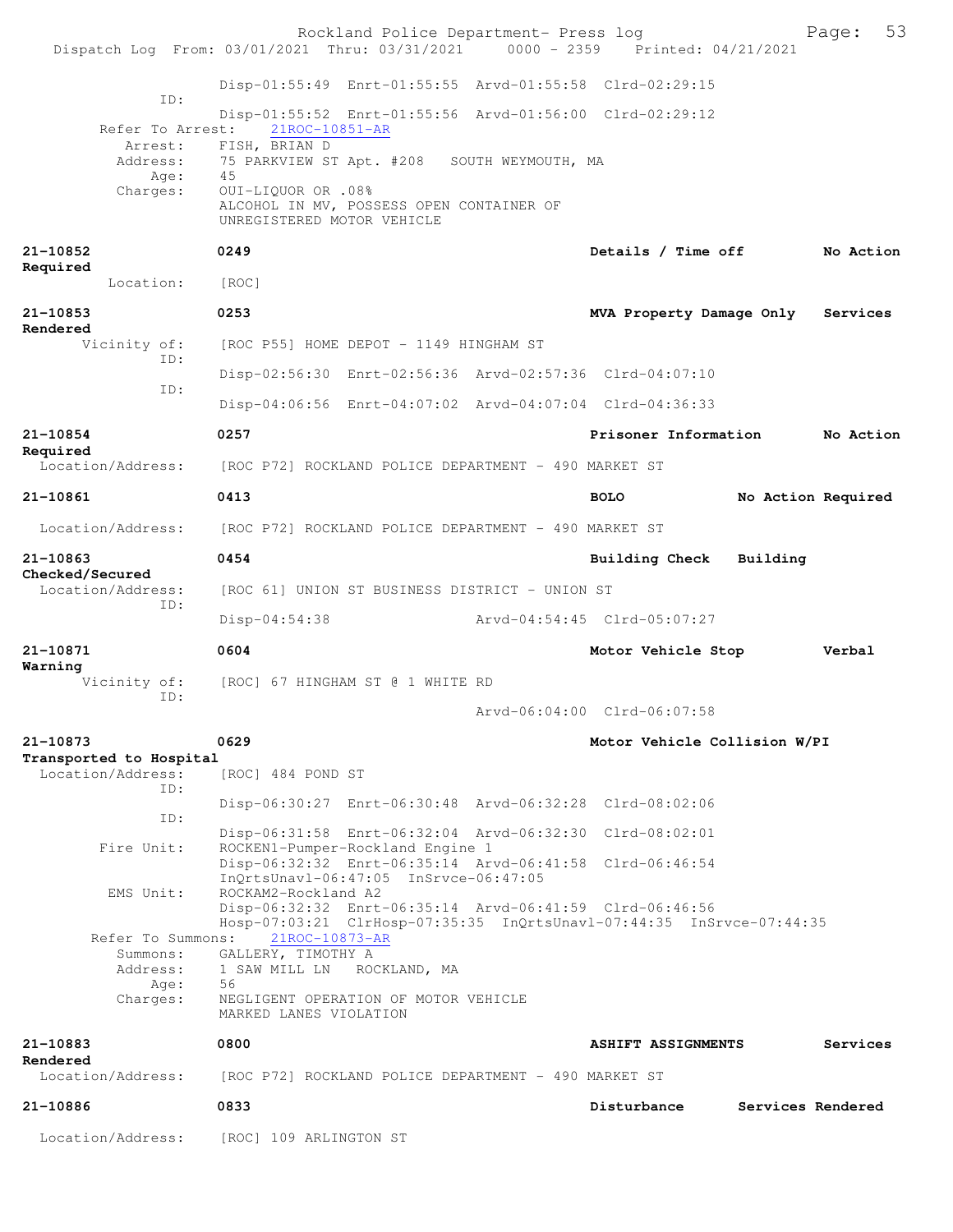Rockland Police Department- Press log Fage: 54 Dispatch Log From: 03/01/2021 Thru: 03/31/2021 0000 - 2359 Printed: 04/21/2021 ID: Disp-08:34:25 Enrt-08:34:30 Arvd-08:39:51 Clrd-08:45:44 ID: Disp-08:34:28 Enrt-08:34:31 Arvd-08:39:53 Clrd-08:45:45 **21-10892 0854 General Info Services Rendered** Location/Address: [ROC P72] ROCKLAND POLICE DEPARTMENT - 490 MARKET ST **21-10893 0907 Building Check Appears Secure** Location/Address: [ROC] HINGHAM ST ID: Arvd-09:07:29 Clrd-09:07:37 **21-10895 0907 Police Information No Service** Location/Address: [ROC P72] ROCKLAND POLICE DEPARTMENT - 490 MARKET ST ID: Disp-09:09:31 Clrd-09:10:13 **21-10896 0910 Building Check Building Checked/Secured**  [ROC P89] CALVARY CHAPEL - 175 MARKET ST ID: Arvd-09:10:54 Clrd-09:11:42 **21-10898 0914 Building Check Building Checked/Secured**  Location/Address: [ROC] CENTRE AVE ID: Arvd-09:16:01 Clrd-09:16:52 **21-10900 0936 Sex offender or dissemination Services Rendered**  Location/Address: [ROC P72] ROCKLAND POLICE DEPARTMENT - 490 MARKET ST ID: Disp-09:42:17 Clrd-10:04:59 ID: Disp-09:45:10 Clrd-10:04:53 **21-11030 1010 Animal Complaint Services Rendered** Location/Address: [ROC] 49 HINGHAM ST **21-10906 1011 911 Accidental Services Rendered** Location/Address: [ROC] 28 PACIFIC ST ID: Disp-10:12:19 Enrt-10:12:22 Arvd-10:17:24 Clrd-10:17:26 **21-10910 1044 Building Check Building Checked/Secured**  [ROC P89] CALVARY CHAPEL - 175 MARKET ST ID: Arvd-10:45:52 Clrd-10:46:02 **21-10911 1046 Building Check Building Checked/Secured**  Location/Address: [ROC] CENTRE AVE ID: Arvd-10:47:51 Clrd-10:48:39 **21-10926 1323 911 Accidental Services Rendered** Vicinity of: [ROC] HARTSUFF ST ID: Disp-13:26:08 Enrt-13:36:16 Arvd-13:36:22 Clrd-13:38:34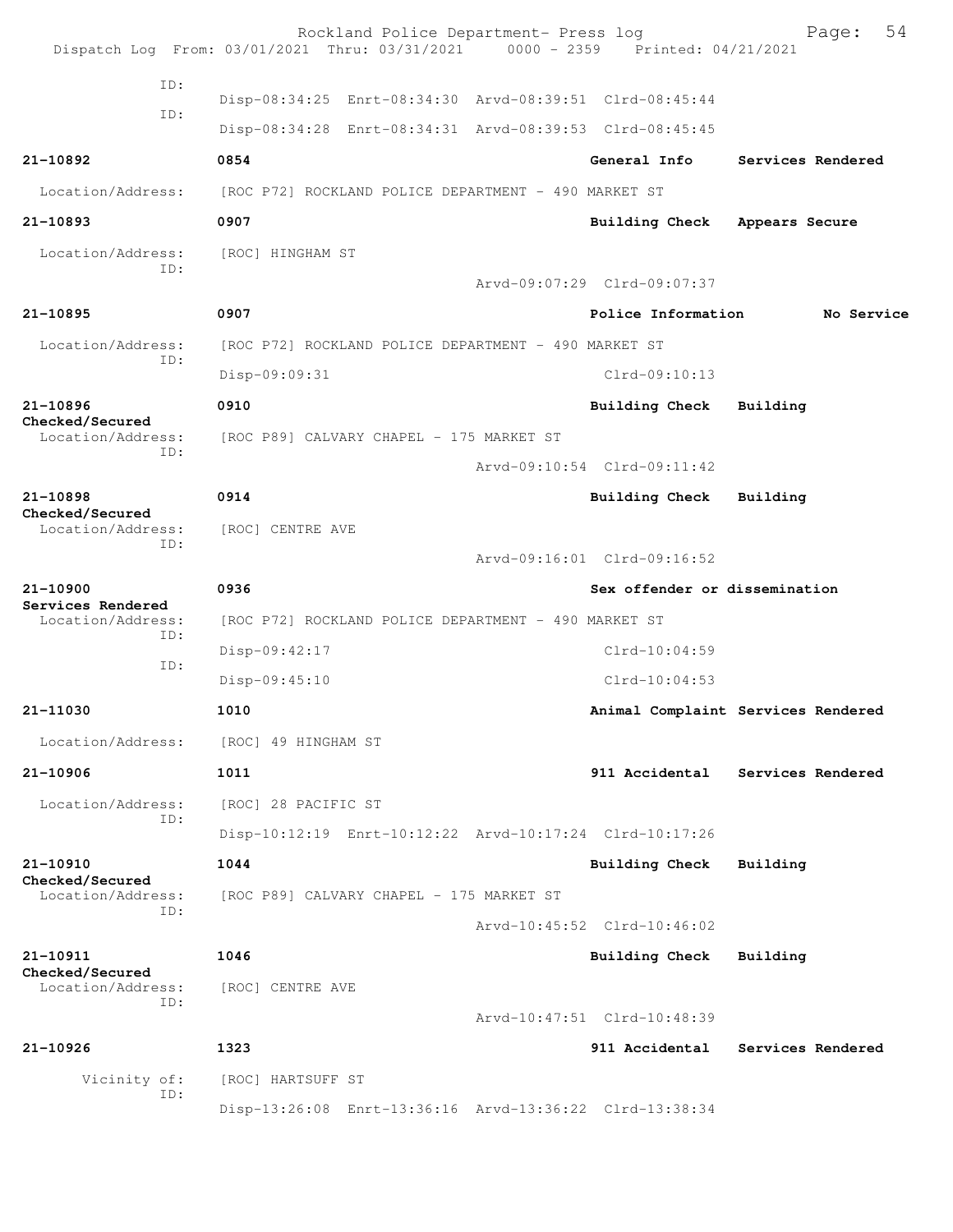|                                 | Rockland Police Department- Press log<br>Dispatch Log From: 03/01/2021 Thru: 03/31/2021 0000 - 2359 Printed: 04/21/2021 |                                 | Page:                               | 55 |
|---------------------------------|-------------------------------------------------------------------------------------------------------------------------|---------------------------------|-------------------------------------|----|
| 21-10927                        | 1344                                                                                                                    | General Info                    | Services Rendered                   |    |
| Location/Address:               | [ROC P72] ROCKLAND POLICE DEPARTMENT - 490 MARKET ST                                                                    |                                 |                                     |    |
| TD:                             |                                                                                                                         | Arvd-13:47:37 Clrd-13:48:00     |                                     |    |
| 21-10928                        | 1348                                                                                                                    | <b>Building Check</b>           | Appears Secure                      |    |
| Location/Address:               | [ROC] HINGHAM ST                                                                                                        |                                 |                                     |    |
| ID:                             |                                                                                                                         | Arvd-13:49:14 Clrd-13:49:22     |                                     |    |
| 21-11031                        | 1415                                                                                                                    |                                 | Animal Complaint Services Rendered  |    |
| Location/Address:               | [ROC] 120 HOWARD ST                                                                                                     |                                 |                                     |    |
| 21-10936<br>Checked/Secured     | 1503                                                                                                                    | Building Check                  | Building                            |    |
| Location/Address:<br>ID:        | [ROC P89] CALVARY CHAPEL - 175 MARKET ST                                                                                |                                 |                                     |    |
|                                 |                                                                                                                         | Arvd-15:04:08 Clrd-15:04:35     |                                     |    |
| 21-10937<br>Checked/Secured     | 1505                                                                                                                    | Building Check                  | Building                            |    |
| Location/Address:<br>ID:        | [ROC] CENTRE AVE                                                                                                        |                                 |                                     |    |
|                                 |                                                                                                                         | Arvd-15:06:15 Clrd-15:06:55     |                                     |    |
| 21-11032                        | 1505                                                                                                                    |                                 | Animal Complaint Services Rendered  |    |
| Location/Address:               | [ROC] BEAL ST                                                                                                           |                                 |                                     |    |
| 21-10942                        | 1607                                                                                                                    |                                 | SHIFT ASSIGNMENTS Services Rendered |    |
| Location/Address:               | [ROC P72] ROCKLAND POLICE DEPARTMENT - 490 MARKET ST                                                                    |                                 |                                     |    |
| $21 - 10944$<br>Hospital        | 1610                                                                                                                    | General Incident Transported to |                                     |    |
| Location/Address:<br>EMS Unit:  | [ROC] 71 SUMMIT ST<br>ROCKAM1-Rockland A1<br>$Disp-16:13:35$<br>InQrtsUnavl-16:13:38 InSrvce-16:13:38                   | Clrd-16:13:38                   |                                     |    |
| ID:<br>ID:                      | $Disp-16:15:50$                                                                                                         | Arvd-16:16:06 Clrd-16:38:18     |                                     |    |
|                                 | $Disp-16:16:13$                                                                                                         | Arvd-16:17:10 Clrd-16:38:19     |                                     |    |
| 21-10962<br>Rendered            | 1904                                                                                                                    | Larceny / Forgery/ Fraud        | Services                            |    |
| Location/Address:<br>ID:        | [ROC P72] ROCKLAND POLICE DEPARTMENT - 20 MORNINGSIDE DR                                                                |                                 |                                     |    |
|                                 | $Disp-19:11:25$                                                                                                         | $Clrd-19:12:05$                 |                                     |    |
| For Date: $03/19/2021$ - Friday |                                                                                                                         |                                 |                                     |    |
| 21-10992                        | 0000                                                                                                                    | General Info                    | Services Rendered                   |    |
| Location/Address:               | [ROC P72] ROCKLAND POLICE DEPARTMENT - 490 MARKET ST                                                                    |                                 |                                     |    |
| 21-11000                        | 0108                                                                                                                    | Assist Public                   | Services Rendered                   |    |
| Location/Address:<br>ID:        | [ROC P72] ROCKLAND POLICE DEPARTMENT - 490 MARKET ST<br>$Disp-01:13:49$                                                 | $Clrd-01:14:28$                 |                                     |    |
| 21-11008                        | 0355                                                                                                                    | Burglar Alarm                   | Building                            |    |

**Checked/Secured** 

Location/Address: [ROC] SOUTH SHORE LAUNDRY - 153 MARKET ST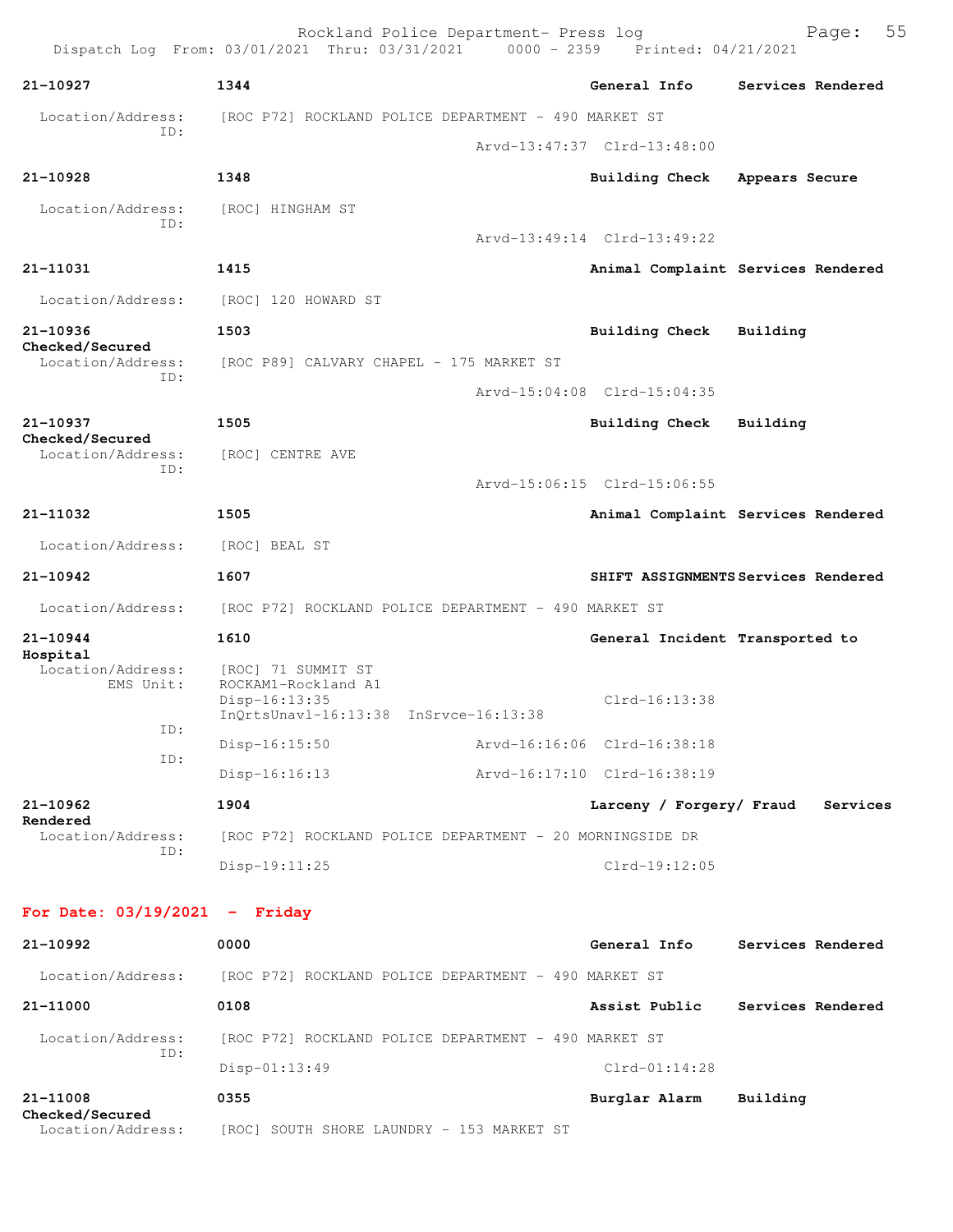|                                    |     |                       | Rockland Police Department- Press log                | Dispatch Log From: 03/01/2021 Thru: 03/31/2021 0000 - 2359 Printed: 04/21/2021 |                | 56<br>Page:       |
|------------------------------------|-----|-----------------------|------------------------------------------------------|--------------------------------------------------------------------------------|----------------|-------------------|
|                                    | ID: |                       |                                                      |                                                                                |                |                   |
|                                    | ID: |                       |                                                      | Disp-03:57:17 Enrt-03:58:02 Arvd-03:59:15 Clrd-04:01:42                        |                |                   |
|                                    |     |                       |                                                      | Disp-03:57:41 Enrt-03:58:02 Arvd-04:00:00 Clrd-04:01:49                        |                |                   |
| 21-11013                           |     | 0459                  |                                                      | <b>Building Check</b>                                                          | Appears Secure |                   |
| Location/Address:                  | ID: |                       | [ROC 61] UNION ST BUSINESS DISTRICT - UNION ST       |                                                                                |                |                   |
|                                    | ID: | Disp-05:00:16         |                                                      | $Clrd-05:03:43$                                                                |                |                   |
|                                    |     | $Disp-05:05:46$       |                                                      | Arvd-05:05:52 Clrd-05:32:15                                                    |                |                   |
| 21-11014<br>Warning                |     | 0502                  |                                                      | Motor Vehicle Stop                                                             |                | Verbal            |
| Location/Address:                  | ID: |                       | [ROC 5] COMMUNITY CENTER - 394 UNION ST              |                                                                                |                |                   |
|                                    | ID: |                       |                                                      | Arvd-05:02:00 Clrd-05:05:13                                                    |                |                   |
|                                    | ID: |                       | Disp-05:04:20 Enrt-05:04:27                          | $Clrd-05:05:07$                                                                |                |                   |
|                                    |     | $Disp-05:05:23$       |                                                      | Clrd-05:05:36                                                                  |                |                   |
| 21-11021                           |     | 0639                  |                                                      | <b>Time off</b>                                                                |                | Services Rendered |
| Location:                          |     | [ROC]                 |                                                      |                                                                                |                |                   |
| 21-11023                           |     | 0655                  |                                                      | Motor Vehicle Complaint                                                        |                | Services          |
| Rendered<br>Location/Address:      |     | [ROC] 125 WEYMOUTH ST |                                                      |                                                                                |                |                   |
| ID:                                |     |                       | Arvd-06:55:00 Clrd-06:57:39                          |                                                                                |                |                   |
|                                    | ID: |                       |                                                      | Disp-06:56:18 Enrt-06:56:21 Arvd-06:56:23 Clrd-06:57:35                        |                |                   |
| 21-11024                           |     | 0657                  |                                                      | Details / Time off 1 HOUR COMP                                                 |                |                   |
| Services Not Required<br>Location: |     | [ROC]                 |                                                      |                                                                                |                |                   |
| 21-11027                           |     | 0728                  |                                                      | Motor Vehicle Collision W/PI                                                   |                |                   |
| Report Follows<br>Vicinity of:     |     |                       | [ROC] 754 UNION ST @ 9 SALEM ST                      |                                                                                |                |                   |
|                                    | ID: | Disp-07:29:31         |                                                      | Clrd-07:29:45                                                                  |                |                   |
|                                    | ID: |                       |                                                      | Disp-07:29:36 Enrt-07:29:47 Arvd-07:30:06 Clrd-07:43:35                        |                |                   |
|                                    | ID: |                       |                                                      | Disp-07:29:40 Enrt-07:29:50 Arvd-07:30:08 Clrd-07:37:27                        |                |                   |
|                                    | ID: | Disp-07:31:59         |                                                      | Arvd-07:32:03 Clrd-07:40:27                                                    |                |                   |
| $21 - 11029$                       |     | 0735                  |                                                      | Animal Complaint Services Rendered                                             |                |                   |
| Location/Address:                  |     | [ROC] 124 MANZELLA CT |                                                      |                                                                                |                |                   |
| 21-11037                           |     | 0800                  |                                                      | General Info                                                                   |                | Services Rendered |
| Location/Address:                  |     |                       | [ROC P72] ROCKLAND POLICE DEPARTMENT - 490 MARKET ST |                                                                                |                |                   |
|                                    | ID: |                       |                                                      | Disp-08:37:06 Enrt-08:37:11 Arvd-08:37:14 Clrd-08:37:16                        |                |                   |
| $21 - 11042$                       |     | 0908                  |                                                      | Details / Time off                                                             |                | 911 Wireless      |
| call (Transfered)<br>Location:     |     | [ROC]                 |                                                      |                                                                                |                |                   |
| 21-11044                           |     | 0912                  |                                                      | Building Check Building Fire                                                   |                |                   |
| Location/Address:                  |     | [ROC] 437 WEBSTER ST  |                                                      |                                                                                |                |                   |
|                                    | ID: |                       |                                                      | Arvd-09:13:14 Clrd-09:13:29                                                    |                |                   |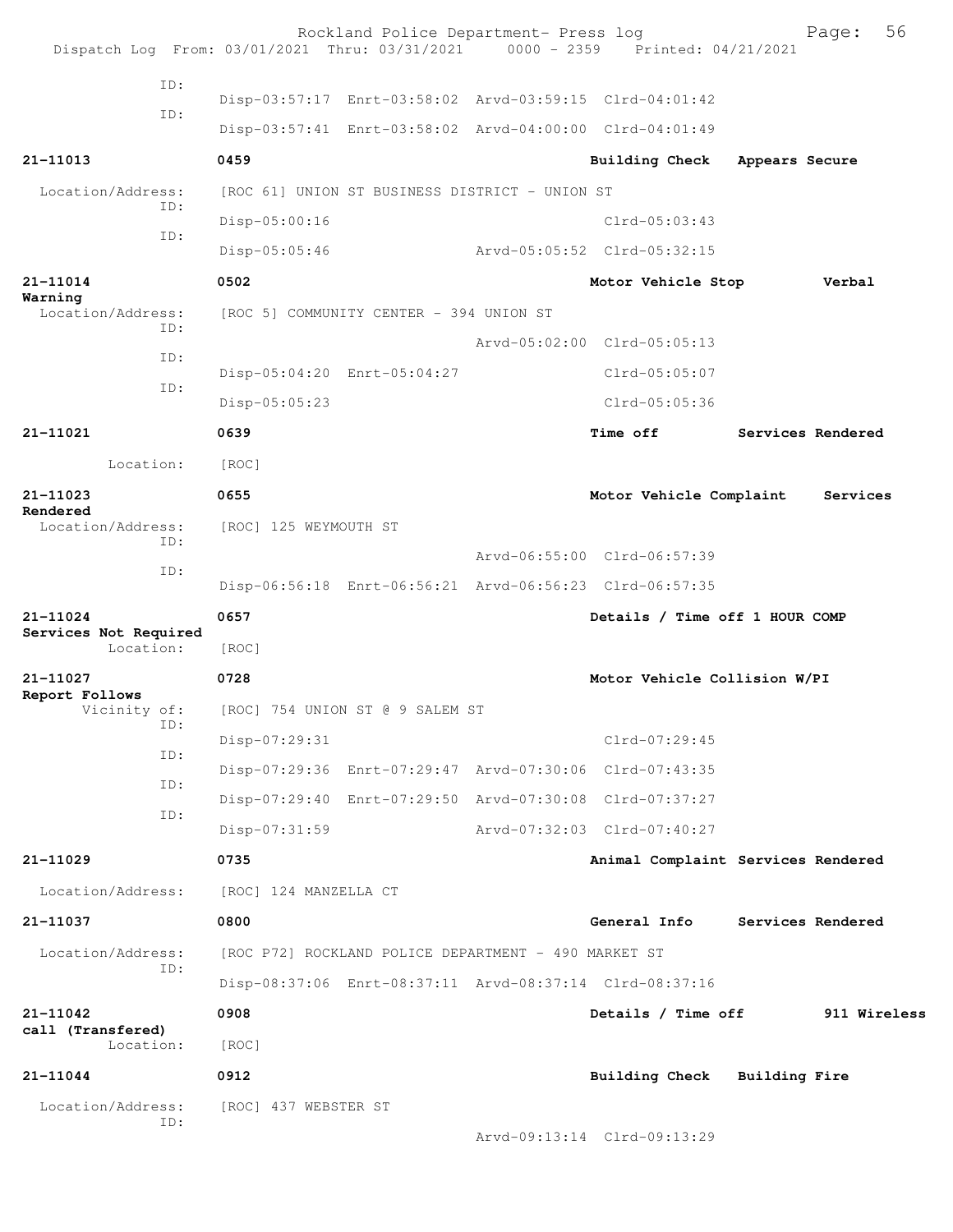| 21-11045<br>Checked/Secured                  | 0914                                                    |  | <b>Building Check</b>       | Building                           |  |  |  |
|----------------------------------------------|---------------------------------------------------------|--|-----------------------------|------------------------------------|--|--|--|
| Location/Address:                            | [ROC P47] BEST WESTERN - 909 HINGHAM ST                 |  |                             |                                    |  |  |  |
| ID:                                          |                                                         |  | Arvd-09:15:15 Clrd-09:17:41 |                                    |  |  |  |
| 21-11052                                     | 1001                                                    |  | Motor Vehicle Stop          |                                    |  |  |  |
| Citation/Warning Issued<br>Location/Address: | [ROC 566] 246 EAST WATER ST @ 130 LIBERTY ST            |  |                             |                                    |  |  |  |
| TD:                                          |                                                         |  | Arvd-10:01:00 Clrd-10:07:18 |                                    |  |  |  |
| $21 - 11054$                                 | 1029                                                    |  |                             | Animal Complaint Services Rendered |  |  |  |
| Location/Address:                            | [ROC] 24 PROSPECT ST                                    |  |                             |                                    |  |  |  |
| ID:                                          |                                                         |  | Arvd-10:29:00 Clrd-10:45:19 |                                    |  |  |  |
| 21-11059                                     | 1102                                                    |  | <b>Building Check</b>       | Building                           |  |  |  |
| Checked/Secured<br>Location/Address:         | [ROC] 437 WEBSTER ST                                    |  |                             |                                    |  |  |  |
| ID:                                          |                                                         |  | Arvd-11:03:45 Clrd-11:03:55 |                                    |  |  |  |
| 21-11060                                     | 1104                                                    |  | Building Check              | Building                           |  |  |  |
| Checked/Secured<br>Location/Address:         | [ROC P45] COMFORT INN - 850 HINGHAM ST                  |  |                             |                                    |  |  |  |
| TD:                                          |                                                         |  | Arvd-11:05:16 Clrd-11:06:33 |                                    |  |  |  |
| 21-11070                                     | 1205                                                    |  | Details / Time off          | Services                           |  |  |  |
| Rendered<br>Location:                        | [ROC]                                                   |  |                             |                                    |  |  |  |
| 21-11075                                     | 1233                                                    |  | Burglar Alarm               | Cancelled Enroute                  |  |  |  |
| Location/Address:                            | [ROC] BOSTON PODIATRY - 28 PACIFIC ST                   |  |                             |                                    |  |  |  |
| ID:                                          | Disp-12:34:11 Enrt-12:35:15 Arvd-12:41:27 Clrd-12:45:53 |  |                             |                                    |  |  |  |
| 21-11076                                     | 1239                                                    |  | General Info                | Services Rendered                  |  |  |  |
| Location/Address:                            | [ROC P72] ROCKLAND POLICE DEPARTMENT - 490 MARKET ST    |  |                             |                                    |  |  |  |
| ID:                                          |                                                         |  | Arvd-12:39:00 Clrd-12:41:26 |                                    |  |  |  |
| 21-11086                                     | 1336                                                    |  | Building Check              | Building                           |  |  |  |
| Checked/Secured<br>Location/Address:         | [ROC P51] DOUBLE TREE - 929 HINGHAM ST                  |  |                             |                                    |  |  |  |
| ID:                                          |                                                         |  | Arvd-13:37:34 Clrd-13:38:16 |                                    |  |  |  |
| 21-11089                                     | 1339                                                    |  | Suspicious Activity         | Services                           |  |  |  |
| Rendered<br>Location/Address:                | [ROC 898] 472 UNION ST                                  |  |                             |                                    |  |  |  |
| ID:                                          |                                                         |  | Arvd-13:39:00 Clrd-13:54:30 |                                    |  |  |  |
| 21-11095                                     | 1430                                                    |  | Building Check              | Building                           |  |  |  |
| Checked/Secured<br>Location/Address:         | [ROC] 437 WEBSTER ST                                    |  |                             |                                    |  |  |  |
| ID:                                          |                                                         |  | Arvd-14:31:34 Clrd-14:41:16 |                                    |  |  |  |
| 21-11098                                     | 1457                                                    |  | General Info                | No Service                         |  |  |  |
| Location/Address:                            | [ROC P72] ROCKLAND POLICE DEPARTMENT - 490 MARKET ST    |  |                             |                                    |  |  |  |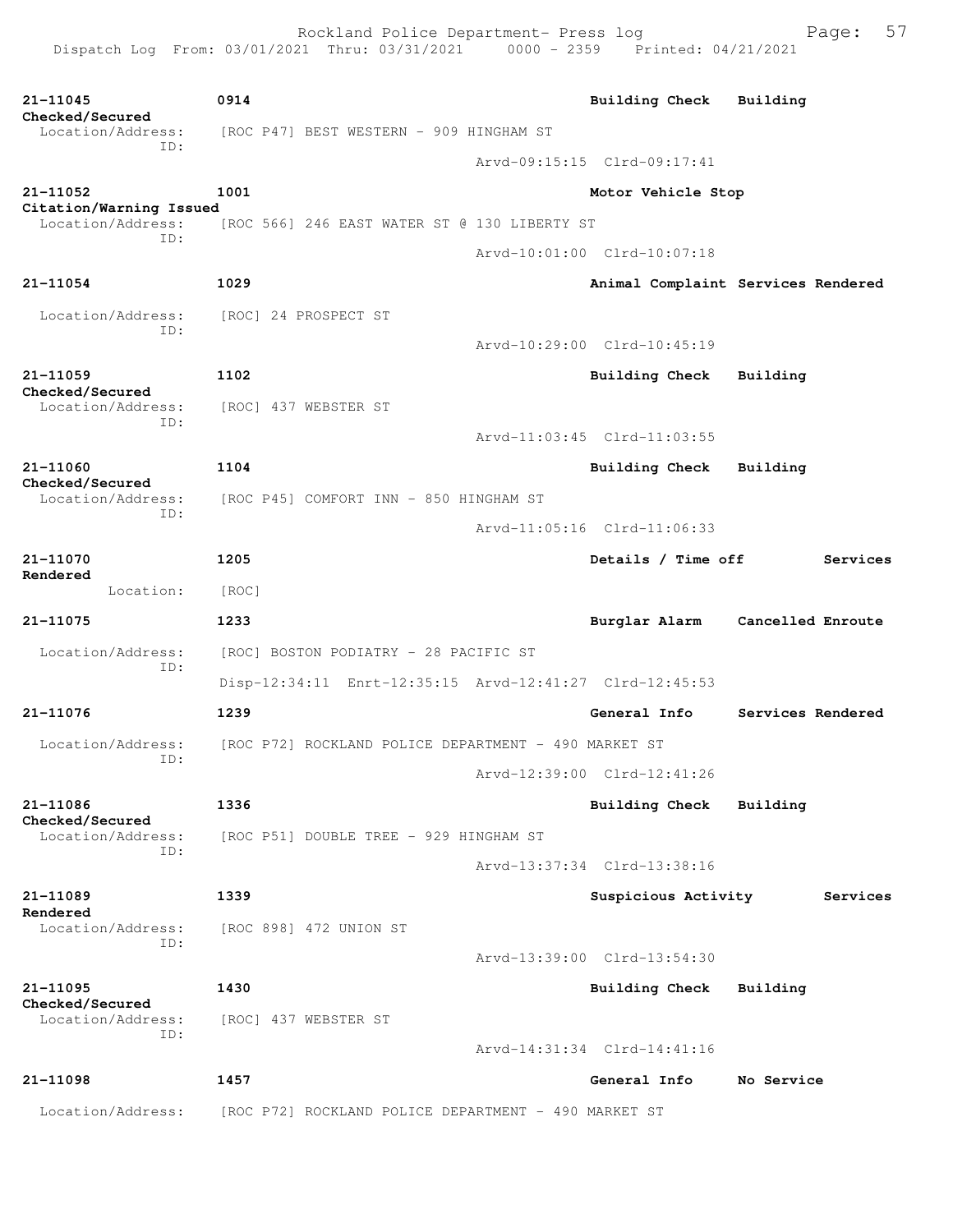| 21-11102                          | 1515                                                                                            | Animal Complaint Gone on arrival |                                    |
|-----------------------------------|-------------------------------------------------------------------------------------------------|----------------------------------|------------------------------------|
| Location/Address:<br>ID:          | [ROC] WEST WATER ST                                                                             |                                  |                                    |
|                                   |                                                                                                 | Arvd-15:15:00 Clrd-15:26:53      |                                    |
| 21-11105                          | 1543                                                                                            | Assist Public                    | Taken/Referred to                  |
| Other Agency<br>Location/Address: | $[ROC 97] 81$ HANNAH WAY A - 81 HANNAH WAY Apt. #A                                              |                                  |                                    |
| ID:                               |                                                                                                 | Arvd-15:43:00 Clrd-16:02:09      |                                    |
| ID:                               | $Disp-15:46:46$                                                                                 | Arvd-15:47:38 Clrd-16:02:22      |                                    |
| ID:                               | $Disp-15:46:55$                                                                                 | $Clrd-15:47:40$                  |                                    |
| 21-11111                          | 1615                                                                                            | General Info                     | Services Rendered                  |
| Location/Address:                 | [ROC P72] ROCKLAND POLICE DEPARTMENT - 490 MARKET ST                                            |                                  |                                    |
| ID:                               |                                                                                                 | Arvd-16:15:00 Clrd-16:19:00      |                                    |
| 21-11116                          | 1658                                                                                            | General Info                     | Services Rendered                  |
| Location/Address:                 | [ROC P72] ROCKLAND POLICE DEPARTMENT - 490 MARKET ST                                            |                                  |                                    |
| ID:                               |                                                                                                 | Arvd-16:58:00 Clrd-17:03:13      |                                    |
| 21-11119                          | 1711                                                                                            | Disabled Motor Vehicle           | Services                           |
| Rendered<br>Location/Address:     | [ROC] 750 HINGHAM ST                                                                            |                                  |                                    |
| ID:                               |                                                                                                 | Arvd-17:11:00 Clrd-17:14:00      |                                    |
| 21-11125                          | 1757                                                                                            | Details / Time off               | Services                           |
| Rendered<br>Location:             | [ROC]                                                                                           |                                  |                                    |
| 21-11134                          | 1931                                                                                            | Burglar Alarm                    | Appears Secure                     |
| Location/Address:                 | [ROC] SUMMER ST                                                                                 |                                  |                                    |
| ID:                               |                                                                                                 | Arvd-19:31:00 Clrd-19:34:12      |                                    |
| 21–11137                          | 2001                                                                                            |                                  | Building Check Services Rendered   |
| Location/Address:                 | [ROC] HINGHAM ST                                                                                |                                  |                                    |
| ID:                               |                                                                                                 | Arvd-20:01:33 Clrd-20:01:54      |                                    |
| 21-11138                          | 2004                                                                                            |                                  | Animal Complaint Services Rendered |
|                                   |                                                                                                 |                                  |                                    |
| Location/Address:<br>ID:          | [ROC P55] HOME DEPOT - 1149 HINGHAM ST                                                          |                                  |                                    |
|                                   | Disp-20:39:52 Enrt-20:40:00 Arvd-20:46:36 Clrd-21:32:58                                         |                                  |                                    |
| 21-11140<br>Follows               | 2020                                                                                            | Motor Vehicle Stop               | Report                             |
| Location/Address:<br>ID:          | [ROC] 102 SPRING ST @ 1 DOMIGAN DR                                                              |                                  |                                    |
| Refer To Summons:<br>Summons:     | Disp-20:21:29<br>21ROC-11140-AR<br>MARIN, MARCOS                                                | Arvd-20:21:35 Clrd-20:47:11      |                                    |
| Address:<br>Age:                  | 238 SUMMER ST ROCKLAND, MA<br>37                                                                |                                  |                                    |
| Charges:                          | SPEEDING IN VIOL SPECIAL REGULATION<br>UNLICENSED OPERATION OF MV<br>UNREGISTERED MOTOR VEHICLE |                                  |                                    |
| 21-11147                          | 2054                                                                                            | Motor Vehicle Stop               |                                    |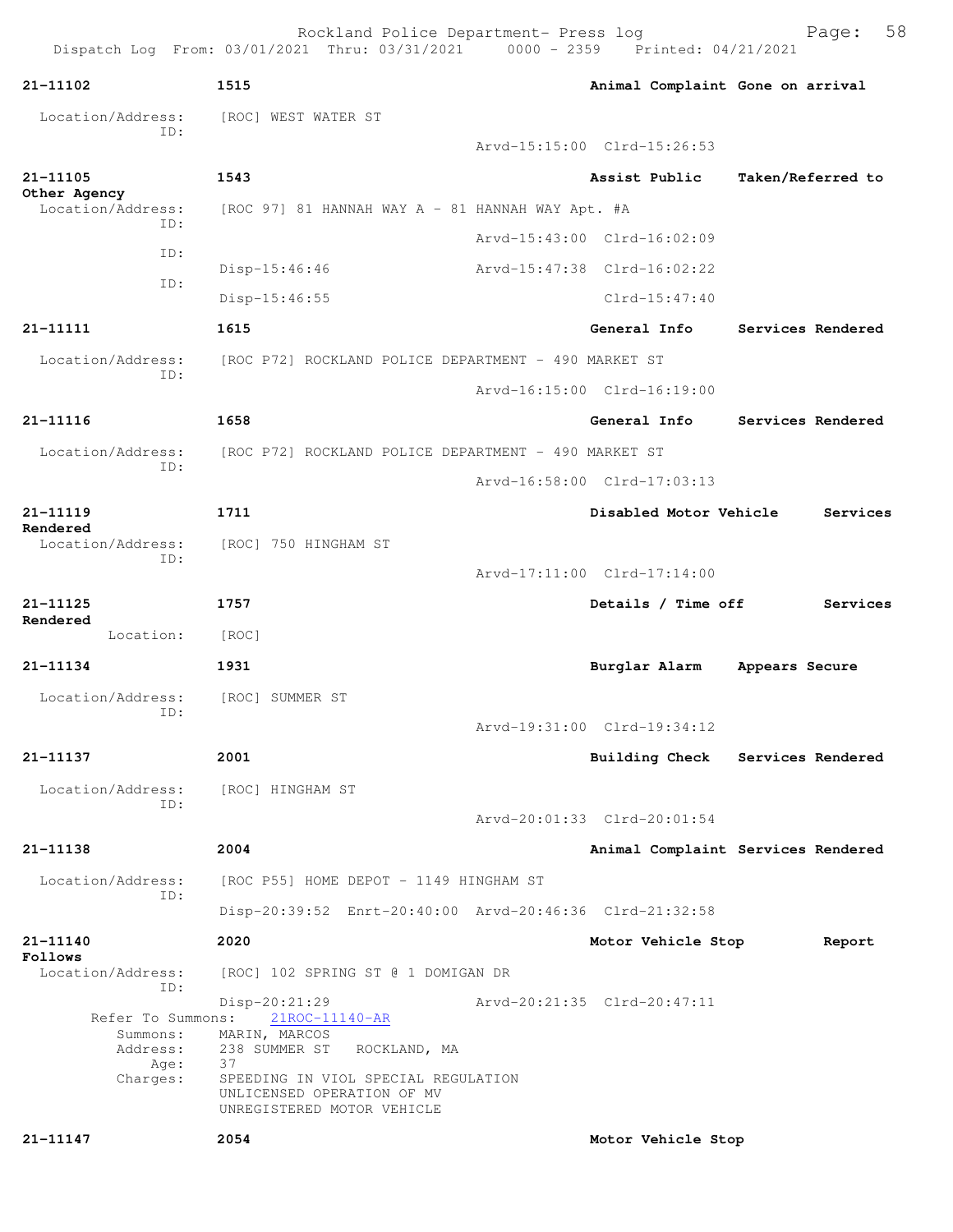|                                                     | Rockland Police Department- Press log<br>Dispatch Log From: 03/01/2021 Thru: 03/31/2021 0000 - 2359 Printed: 04/21/2021 |                             |                   | Page:    | 59 |
|-----------------------------------------------------|-------------------------------------------------------------------------------------------------------------------------|-----------------------------|-------------------|----------|----|
| Citation/Warning Issued<br>Location/Address:<br>TD: | [ROC] 65 VFW DR                                                                                                         |                             |                   |          |    |
|                                                     | $Disp-20:54:40$                                                                                                         | Arvd-20:55:51 Clrd-21:07:01 |                   |          |    |
| 21-11150                                            | 2109                                                                                                                    | Motor Vehicle Stop          |                   | Verbal   |    |
| Warning<br>Location/Address:                        | [ROC 37] COMMONWEALTH PLUMBING CORP - 290 WEYMOUTH ST                                                                   |                             |                   |          |    |
| TD:                                                 |                                                                                                                         | Arvd-21:09:00 Clrd-21:14:18 |                   |          |    |
| 21-11153                                            | 2147                                                                                                                    | Motor Vehicle Stop          |                   | Verbal   |    |
| Warning<br>Location/Address:                        | [ROC] HARTSUFF ST                                                                                                       |                             |                   |          |    |
| ID:                                                 |                                                                                                                         | Arvd-21:47:00 Clrd-21:50:25 |                   |          |    |
| 21-11154                                            | 2147                                                                                                                    | Disturbance                 | Investigated      |          |    |
| Location/Address:                                   | [ROC 272] SHERIDAN SQUARE CONDOS - 103 GROVE ST                                                                         |                             |                   |          |    |
| TD:                                                 |                                                                                                                         | Arvd-21:47:00 Clrd-21:54:00 |                   |          |    |
| ID:                                                 | Disp-21:51:30 Enrt-21:53:47 Arvd-21:53:48 Clrd-21:54:04                                                                 |                             |                   |          |    |
| 21-11157                                            | 2203                                                                                                                    | Assist Fire Department      |                   | Services |    |
| Rendered<br>Location/Address:                       | [ROC] 30 MARTHA DR                                                                                                      |                             |                   |          |    |
| TD:                                                 |                                                                                                                         | Arvd-22:03:00 Clrd-22:07:54 |                   |          |    |
| 21-11161                                            | 2259                                                                                                                    | Larceny / Forgery/ Fraud    |                   | Services |    |
| Rendered<br>Location/Address:                       | [ROC] 500 WEBSTER ST                                                                                                    |                             |                   |          |    |
| ID:                                                 |                                                                                                                         | Arvd-22:59:00 Clrd-23:19:40 |                   |          |    |
| 21-11163                                            | 2323                                                                                                                    | Follow-Up Investigation     |                   | Services |    |
| Rendered<br>Location/Address:                       | [ROC 410] 159 UNION ST Apt. #2L                                                                                         |                             |                   |          |    |
| ID:                                                 |                                                                                                                         | Arvd-23:23:00 Clrd-23:26:47 |                   |          |    |
|                                                     |                                                                                                                         |                             |                   |          |    |
| For Date: $03/20/2021$ - Saturday                   |                                                                                                                         |                             |                   |          |    |
| 21-11165                                            | 0000                                                                                                                    | General Info                | Services Rendered |          |    |
| Location/Address:<br>ID:                            | [ROC P72] ROCKLAND POLICE DEPARTMENT - 490 MARKET ST                                                                    |                             |                   |          |    |
|                                                     | Disp-00:01:50                                                                                                           | $Clrd-00:01:56$             |                   |          |    |
| $21 - 11173$<br>Rendered                            | 0113                                                                                                                    | Details / Time off          |                   | Services |    |
| Location:                                           | [ROC]                                                                                                                   |                             |                   |          |    |
| 21-11180<br>Rendered                                | 0303                                                                                                                    | Details / Time off          |                   | Services |    |
|                                                     |                                                                                                                         |                             |                   |          |    |

Location: [ROC] **21-11186 0556 Building Check Services Rendered** Location/Address: [ROC 61] UNION ST BUSINESS DISTRICT - UNION ST ID: Arvd-05:58:45 Clrd-06:30:48

| 21-11188<br>Rendered |           | 0624  | Details / Time off | Services |
|----------------------|-----------|-------|--------------------|----------|
|                      | Location: | [ROC] |                    |          |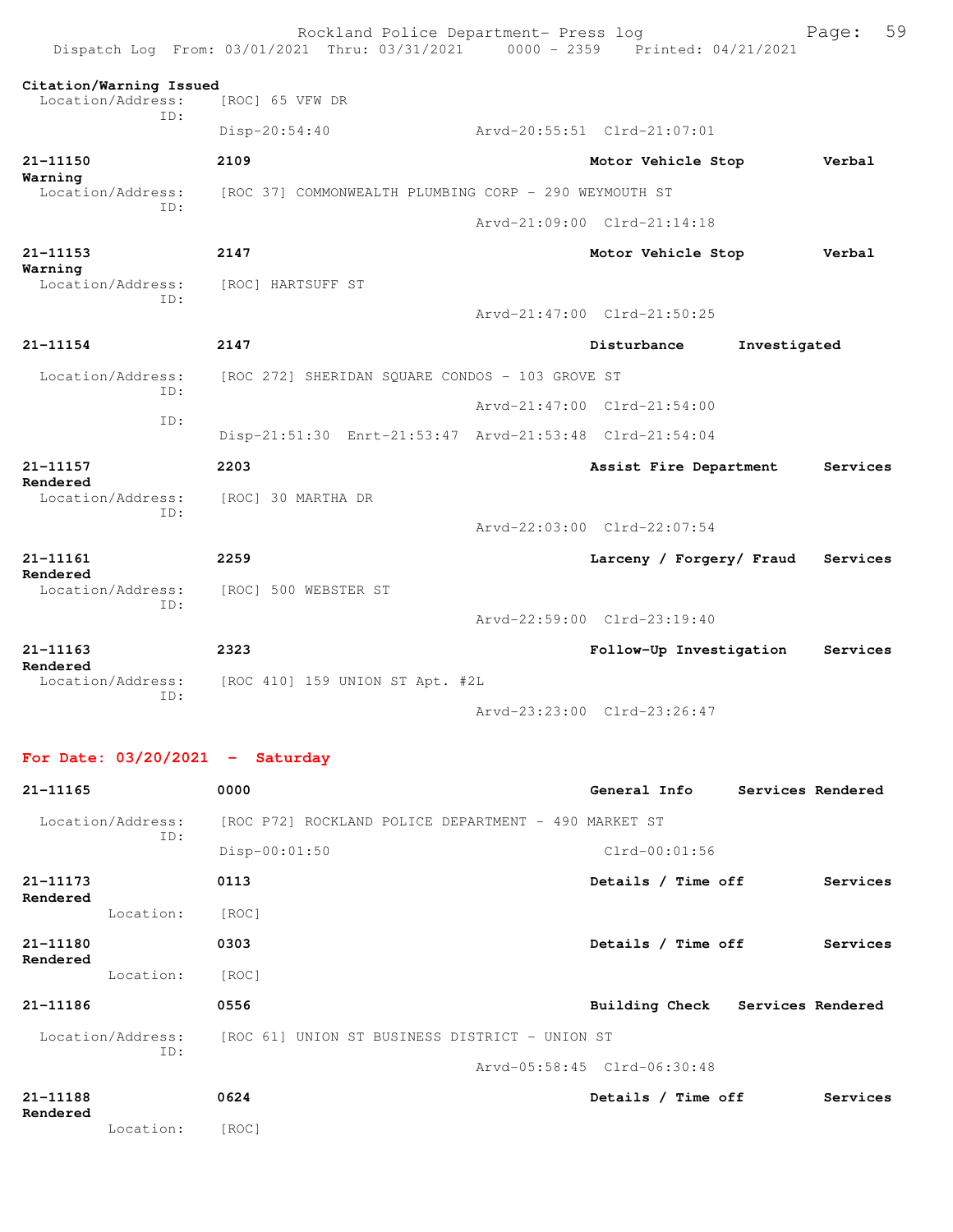| 21-11196                             | 0800                                                   |  | General Info                                            | Services Rendered |             |
|--------------------------------------|--------------------------------------------------------|--|---------------------------------------------------------|-------------------|-------------|
| Location/Address:<br>ID:             | [ROC] 490- MARKET ST                                   |  |                                                         |                   |             |
|                                      |                                                        |  | Disp-08:08:42 Enrt-08:08:47 Arvd-08:08:54 Clrd-08:09:12 |                   |             |
| 21-11199<br>arrival                  | 0812                                                   |  | Suspicious Activity                                     |                   | Gone on     |
| Location/Address:                    | [ROC] GROVE ST                                         |  |                                                         |                   |             |
| TD:                                  |                                                        |  | Disp-08:16:18 Enrt-08:16:26 Arvd-08:16:34 Clrd-08:25:58 |                   |             |
| ID:                                  |                                                        |  | Disp-08:16:18 Enrt-08:16:28 Arvd-08:16:38 Clrd-08:25:52 |                   |             |
| ID:                                  |                                                        |  | Disp-08:16:18 Enrt-08:16:32 Arvd-08:16:41 Clrd-08:25:55 |                   |             |
| 21-11200                             | 0830                                                   |  | Building Check                                          | Building          |             |
| Checked/Secured<br>Location/Address: | [ROC] 437 WEBSTER ST                                   |  |                                                         |                   |             |
| ID:                                  |                                                        |  | Arvd-08:31:53 Clrd-08:32:36                             |                   |             |
| 21-11201                             | 0835                                                   |  | Building Check                                          | Building          |             |
| Checked/Secured<br>Location/Address: | [ROC P45] COMFORT INN - 850 HINGHAM ST                 |  |                                                         |                   |             |
| ID:                                  |                                                        |  | Arvd-08:38:31 Clrd-08:47:53                             |                   |             |
| 21-11213                             | 1002                                                   |  | Suspicious Activity                                     |                   | Report      |
| Follows<br>Location/Address:         | [ROC 95] ROCKLAND TRUST - 288 UNION ST                 |  |                                                         |                   |             |
| ID:                                  |                                                        |  | Disp-10:05:06 Enrt-10:05:12 Arvd-10:05:18 Clrd-10:21:52 |                   |             |
| ID:                                  |                                                        |  | Disp-10:05:06 Enrt-10:05:15 Arvd-10:05:20 Clrd-10:57:00 |                   |             |
| ID:                                  |                                                        |  | Disp-10:15:57 Enrt-10:15:59 Arvd-10:16:01 Clrd-10:21:49 |                   |             |
| Refer To Arrest:<br>Arrest:          | 21ROC-11213-AR<br>MURPHY, THOMAS D III                 |  |                                                         |                   |             |
| Address:<br>Age:                     | 223 SPRING ST ROCKLAND, MA<br>34                       |  |                                                         |                   |             |
| Charges:                             | Straight Warrant                                       |  |                                                         |                   |             |
| 21-11228<br>Checked/Secured          | 1133                                                   |  | Building Check                                          | Building          |             |
| Location/Address:<br>ID:             | [ROC] 437 WEBSTER ST                                   |  |                                                         |                   |             |
|                                      |                                                        |  | Arvd-11:35:34 Clrd-11:37:03                             |                   |             |
| 21-11229<br>Checked/Secured          | 1137                                                   |  | <b>Building Check</b>                                   | Building          |             |
| Location/Address:<br>ID:             | [ROC P47] BEST WESTERN - 909 HINGHAM ST                |  |                                                         |                   |             |
|                                      |                                                        |  | Arvd-11:39:44 Clrd-11:42:01                             |                   |             |
| $21 - 11234$<br>Rendered             | 1152                                                   |  | Suspicious Package (SEEP) Services                      |                   |             |
| Location/Address:<br>ID:             | [ROC P99] RICHDALES (TEDESCHI'S) - 268 UNION ST        |  |                                                         |                   |             |
| Fire Unit:                           | ROCKEN1-Pumper-Rockland Engine 1                       |  | Disp-11:55:25 Enrt-11:55:31 Arvd-11:56:30 Clrd-12:04:41 |                   |             |
|                                      | Disp-11:58:30<br>InQrtsUnavl-12:04:14 InSrvce-12:04:14 |  | Arvd-11:58:38 Clrd-12:02:08                             |                   |             |
| 21-11237                             | 1225                                                   |  | Health & Welfare Check                                  |                   | Transported |
| to Hospital<br>Location/Address:     | [ROC 429] 47 SPRING ST                                 |  |                                                         |                   |             |
| ID:                                  | Disp-12:28:42 Enrt-12:29:41                            |  | Clrd-12:30:05                                           |                   |             |
|                                      |                                                        |  |                                                         |                   |             |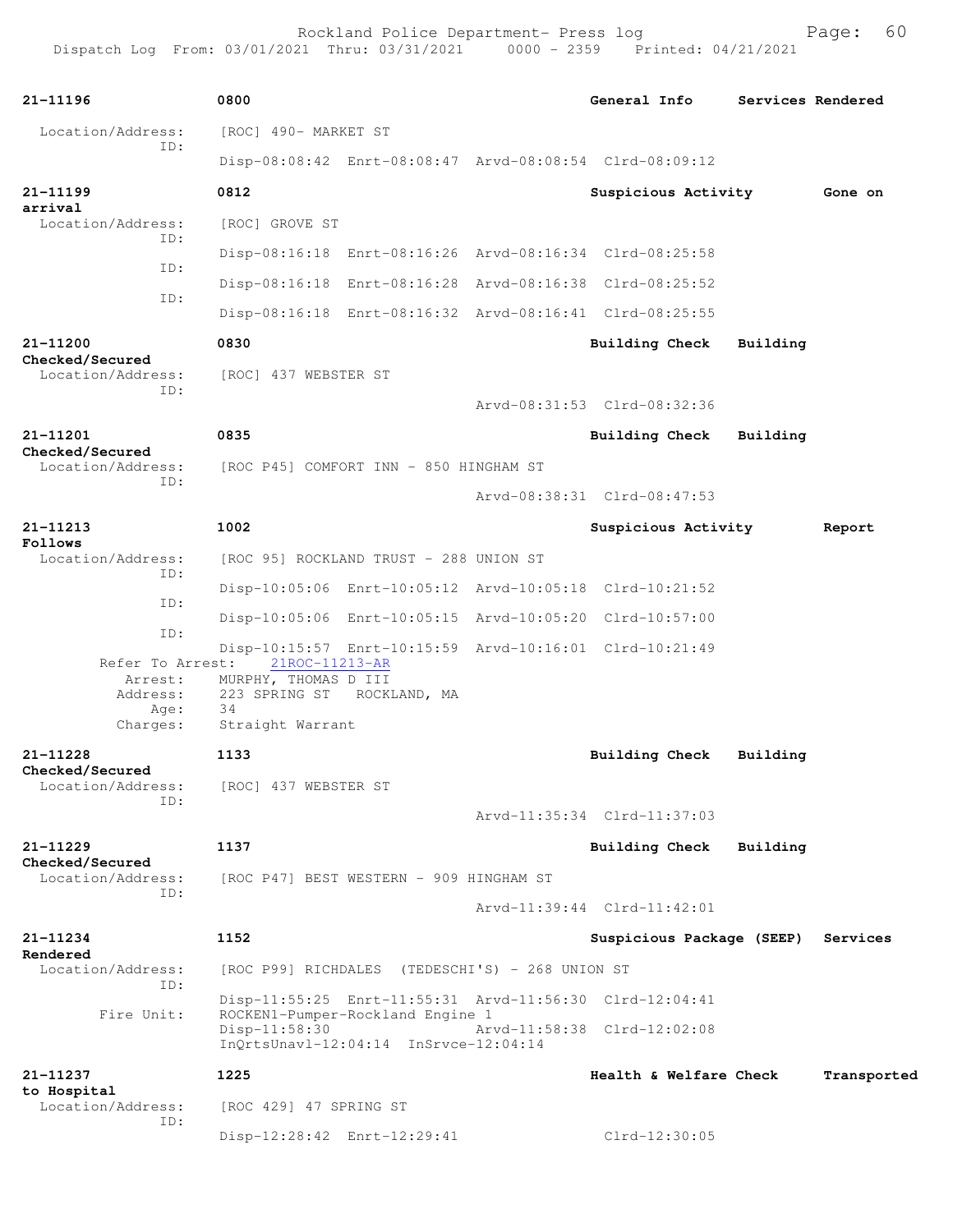|                                             | Rockland Police Department- Press log<br>Dispatch Log From: 03/01/2021 Thru: 03/31/2021 0000 - 2359 Printed: 04/21/2021              |  |                             |                   | 61<br>Page: |  |
|---------------------------------------------|--------------------------------------------------------------------------------------------------------------------------------------|--|-----------------------------|-------------------|-------------|--|
| ID:                                         |                                                                                                                                      |  |                             |                   |             |  |
| ID:                                         | Disp-12:28:49 Enrt-12:29:39 Arvd-12:33:01 Clrd-12:52:52                                                                              |  |                             |                   |             |  |
| ID:                                         | Disp-12:30:02 Enrt-12:30:39 Arvd-12:33:01 Clrd-13:24:24                                                                              |  |                             |                   |             |  |
|                                             | Disp-12:34:28 Enrt-12:34:30 Arvd-12:34:32 Clrd-12:52:49                                                                              |  |                             |                   |             |  |
| 21-11238                                    | 1228                                                                                                                                 |  | Details / Time off          |                   | No Service  |  |
| Location:                                   | [ROC]                                                                                                                                |  |                             |                   |             |  |
| 21-11245                                    | 1304                                                                                                                                 |  | Lockout                     | Services Rendered |             |  |
| Location/Address:                           | [ROC] 225 EAST WATER ST                                                                                                              |  |                             |                   |             |  |
| ID:                                         | Disp-13:07:39 Enrt-13:08:33 Arvd-13:28:11 Clrd-13:28:14                                                                              |  |                             |                   |             |  |
| $21 - 11249$                                | 1354                                                                                                                                 |  | Emergency MedicalNo EMS     |                   |             |  |
| Location/Address:<br>EMS Unit:              | [ROC 68] 204 MONCRIEF RD<br>ROCKAM1-Rockland A1<br>Disp-13:56:41 Enrt-13:57:01<br>$InOrtsUnav1-13:57:44$ $InStvce-13:57:44$          |  | $Clrd-13:57:44$             |                   |             |  |
| Fire Unit:                                  | ROCKEN1-Pumper-Rockland Engine 1<br>Disp-13:56:49 Enrt-13:57:01 Arvd-14:01:29 Clrd-14:03:12<br>InQrtsUnavl-14:07:54 InSrvce-14:08:14 |  |                             |                   |             |  |
| ID:                                         | $Disp-13:57:07$                                                                                                                      |  | $Clrd-13:57:48$             |                   |             |  |
| EMS Unit:                                   | ROCKAM2-Rockland A2<br>Disp-13:57:35 Enrt-13:57:57 Arvd-14:01:29 Clrd-14:03:12<br>InOrtsUnav1-14:07:54 InSrvce-14:08:19              |  |                             |                   |             |  |
| 21-11250                                    | 1358                                                                                                                                 |  | Assist Fire Department      |                   | False Alarm |  |
| Location/Address:                           | [ROC 68] 204 MONCRIEF RD                                                                                                             |  |                             |                   |             |  |
| ID:                                         | Disp-13:58:47 Enrt-13:58:50 Arvd-14:01:51 Clrd-14:03:13                                                                              |  |                             |                   |             |  |
| $21 - 11252$                                | 1412                                                                                                                                 |  | Building Check              | Building          |             |  |
| Checked/Secured<br>Location/Address:<br>ID: | [ROC] 437 WEBSTER ST                                                                                                                 |  | Arvd-14:15:56 Clrd-14:16:33 |                   |             |  |
| 21-11253                                    | 1417                                                                                                                                 |  | Building Check              | Building          |             |  |
| Checked/Secured<br>Location/Address:        | [ROC] MARKET ST                                                                                                                      |  |                             |                   |             |  |
| 21-11254                                    | 1419                                                                                                                                 |  | Disabled Motor Vehicle      |                   | Services    |  |
| Rendered<br>Location/Address:               |                                                                                                                                      |  |                             |                   |             |  |
| ID:                                         | [ROC] 440 WEBSTER ST @ 10 HINGHAM ST                                                                                                 |  |                             |                   |             |  |
|                                             |                                                                                                                                      |  | Arvd-14:19:00 Clrd-14:39:32 |                   |             |  |
| 21-11255<br>Checked/Secured                 | 1440                                                                                                                                 |  | <b>Building Check</b>       | Building          |             |  |
| Location/Address:<br>ID:                    | [ROC P51] DOUBLE TREE - 929 HINGHAM ST                                                                                               |  |                             |                   |             |  |
|                                             |                                                                                                                                      |  | Arvd-14:42:37 Clrd-14:44:46 |                   |             |  |
| 21-11259<br>Checked/Secured                 | 1506                                                                                                                                 |  | General Info                | Building          |             |  |
| Location/Address:                           | [ROC] CENTRE AVE                                                                                                                     |  |                             |                   |             |  |
| 21-11261                                    | 1542                                                                                                                                 |  | Burglar Alarm               | Investigated      |             |  |
| Location/Address:<br>ID:                    | [ROC] KUENE AND NAGLE - 100 LEDGEWOOD PL Apt. #300                                                                                   |  |                             |                   |             |  |
|                                             | Disp-15:44:40 Enrt-15:44:43 Arvd-15:49:07 Clrd-15:54:43                                                                              |  |                             |                   |             |  |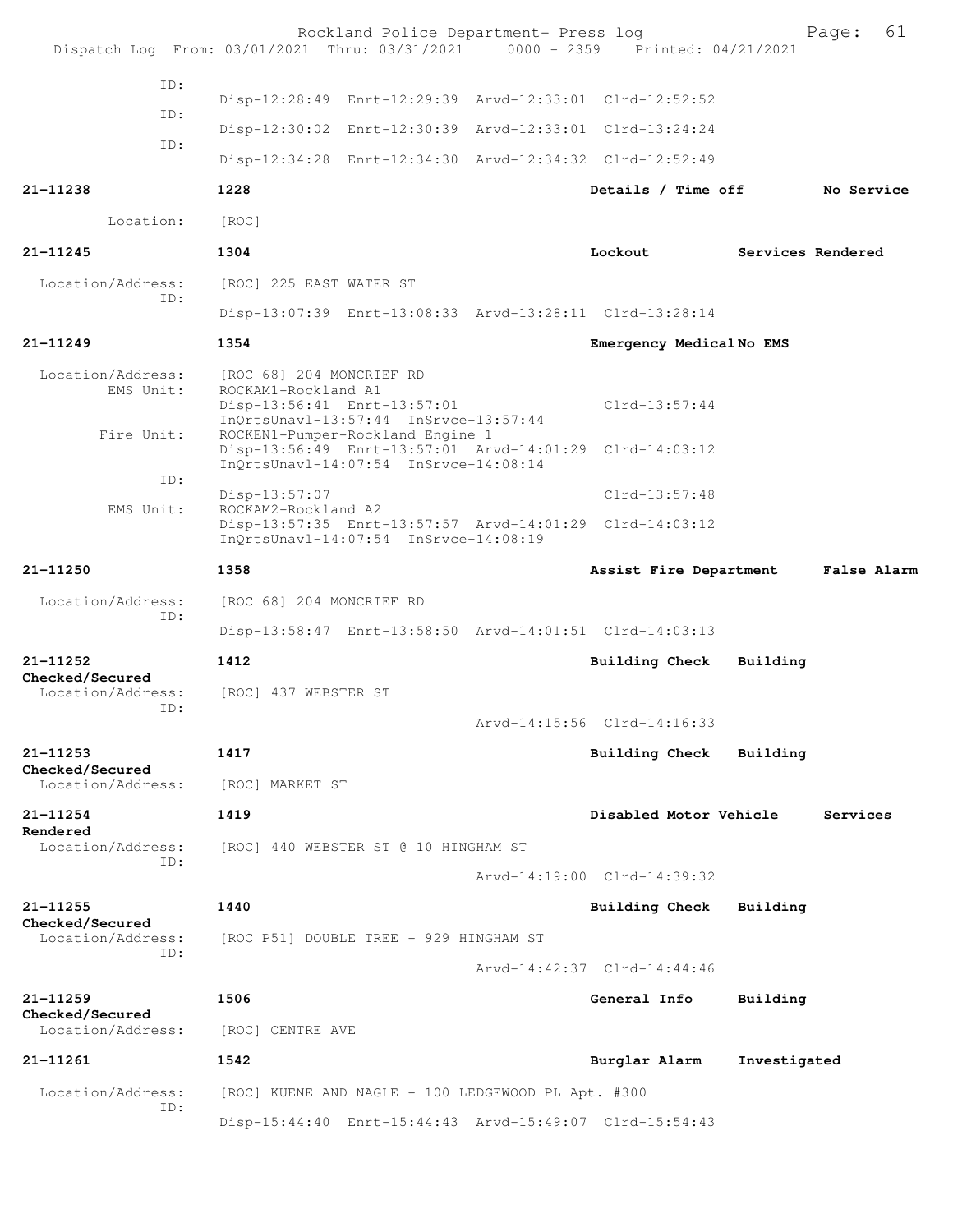| Dispatch Log From: 03/01/2021 Thru: 03/31/2021 0000 - 2359 Printed: 04/21/2021 |                             | Rockland Police Department- Press log              |                                                         | 62<br>Page:                         |
|--------------------------------------------------------------------------------|-----------------------------|----------------------------------------------------|---------------------------------------------------------|-------------------------------------|
| $21 - 11265$                                                                   | 1603                        |                                                    |                                                         | SHIFT ASSIGNMENTS Services Rendered |
| Location/Address: [ROC P72] ROCKLAND POLICE DEPARTMENT - 490 MARKET ST         |                             |                                                    |                                                         |                                     |
| 21-11263                                                                       | 1605                        |                                                    | 911 Hang Up                                             | Investigated                        |
| Location/Address:                                                              |                             | [ROC 575] 119 GROVE ST Apt. #227                   |                                                         |                                     |
| ID:                                                                            |                             |                                                    | Disp-16:06:16 Enrt-16:06:19 Arvd-16:09:46 Clrd-16:18:57 |                                     |
| 21-11277                                                                       | 1719                        |                                                    | Larceny / Forgery/ Fraud                                | Investigated                        |
| Location/Address:<br>ID:                                                       | [ROC] 81 HANNAH WAY Apt. #B |                                                    |                                                         |                                     |
|                                                                                |                             |                                                    | Disp-17:19:59 Enrt-17:22:58 Arvd-17:22:59 Clrd-17:34:46 |                                     |
| ID:                                                                            | $Disp-17:23:06$             |                                                    | Arvd-17:23:12 Clrd-17:34:42                             |                                     |
| 21-11280                                                                       | 1740                        |                                                    | Unwanted Party Sent On Way                              |                                     |
| Location/Address:                                                              |                             | [ROC 23] PLEASANT STREET STORAGE - 265 PLEASANT ST |                                                         |                                     |
| ID:                                                                            | $Disp-17:44:05$             |                                                    | Arvd-17:45:04 Clrd-18:14:21                             |                                     |
| 21-11281                                                                       | 1749                        |                                                    | Disturbance                                             | Peace Restored                      |
| Location/Address:                                                              |                             | [ROC 60] SPRING GATE APARTMENTS - 52 HANNAH WAY    |                                                         |                                     |
| ID:<br>ID:                                                                     |                             |                                                    | Disp-17:52:10 Enrt-17:52:15 Arvd-17:54:04 Clrd-18:18:55 |                                     |
|                                                                                |                             |                                                    | Disp-17:52:45 Enrt-17:52:48 Arvd-17:54:40 Clrd-18:00:04 |                                     |
| 21-11288                                                                       | 1935                        |                                                    | <b>Building Check</b>                                   | Building                            |
| Checked/Secured<br>Location/Address:<br>ID:                                    | [ROC] WEBSTER ST            |                                                    |                                                         |                                     |
|                                                                                |                             |                                                    | Arvd-19:35:50 Clrd-19:36:49                             |                                     |
| $21 - 11294$<br>Rendered                                                       | 2019                        |                                                    | Motor Vehicle Stop                                      | Services                            |
| Location/Address:<br>ID:                                                       |                             | [ROC P115] ROCKLAND ICE RINK - 599 SUMMER ST       |                                                         |                                     |
|                                                                                |                             |                                                    | Arvd-20:19:00 Clrd-20:37:16                             |                                     |
| 21-11296<br>Warning                                                            | 2048                        |                                                    | Motor Vehicle Stop                                      | Verbal                              |
| Location/Address:<br>TD:                                                       | [ROC] 431 SALEM ST          |                                                    |                                                         |                                     |
|                                                                                |                             |                                                    | Arvd-20:48:00 Clrd-20:52:15                             |                                     |
| 21-11301                                                                       | 2104                        |                                                    | Assist Public                                           | Services Rendered                   |
| Location/Address:                                                              | [ROC] 81 LINDEN ST          |                                                    |                                                         |                                     |
| ID:                                                                            |                             |                                                    | Disp-21:12:49 Enrt-21:12:52 Arvd-21:12:54 Clrd-21:30:05 |                                     |
| 21-11306<br>Rendered                                                           | 2204                        |                                                    | Breaking & Entering                                     | Services                            |
| Location/Address:<br>ID:                                                       |                             | [ROC 256] 838 UNION STREET - 838 UNION ST Apt. #2  |                                                         |                                     |
|                                                                                |                             |                                                    | Disp-22:08:18 Enrt-22:08:20 Arvd-22:08:43 Clrd-22:20:36 |                                     |
| ID:                                                                            |                             |                                                    | Disp-22:08:25 Enrt-22:08:34 Arvd-22:08:43 Clrd-22:20:40 |                                     |
| ID:                                                                            |                             |                                                    | Disp-22:08:31 Enrt-22:08:34 Arvd-22:08:43 Clrd-22:20:31 |                                     |
| ID:                                                                            |                             |                                                    | Disp-22:09:21 Enrt-22:09:27 Arvd-22:09:30 Clrd-22:20:46 |                                     |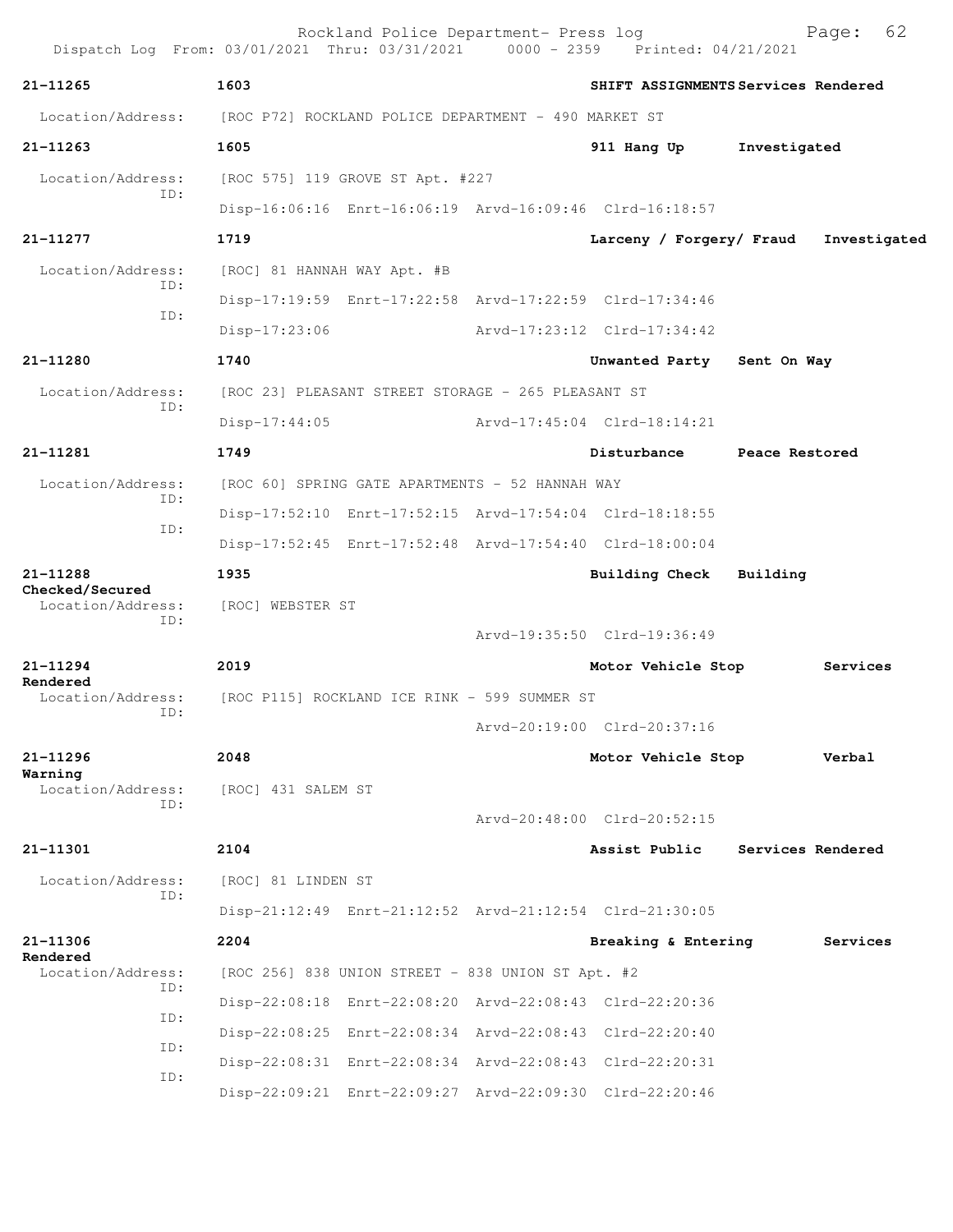Dispatch Log From: 03/01/2021 Thru: 03/31/2021 0000 - 2359 Printed: 04/21/2021 **For Date: 03/21/2021 - Sunday 21-11319 0000 SHIFT ASSIGNMENTS No Service** Location/Address: [ROC P72] ROCKLAND POLICE DEPARTMENT - 490 MARKET ST ID: Arvd-00:00:00 Clrd-00:15:58 **21-11316 0003 Building Check Investigated** Location/Address: [ROC] MARKET ST ID: Arvd-00:04:10 Clrd-00:04:19 **21-11317 0004 Building Check Investigated** Location/Address: [ROC] CENTRE AVE ID: Arvd-00:04:58 Clrd-00:05:09 **21-11327 0158 Disturbance Peace Restored** Location/Address: [ROC 897] 110 MARTHA DR ID: Arvd-01:58:00 Clrd-02:18:23 ID: Disp-02:01:26 Arvd-02:01:32 Clrd-02:13:01 ID: Disp-02:01:38 Arvd-02:01:48 Clrd-02:15:17 ID: Disp-02:01:43 Arvd-02:01:48 Clrd-02:13:14 **21-11332 0259 911 Hang Up Peace Restored** Location/Address: [ROC 212] 100 LIBERTY ST ID: Disp-03:00:59 Enrt-03:01:05 Arvd-03:02:33 Clrd-03:02:50 ID: Disp-03:01:18 Enrt-03:01:35 Arvd-03:07:37 Clrd-03:16:01 ID: Disp-03:02:44 Enrt-03:02:47 Arvd-03:12:13 Clrd-03:16:01 ID: Disp-03:07:43 Arvd-03:07:50 Clrd-03:16:01 **21-11337 0603 Building Check Appears Secure** Location/Address: [ROC] UNION ST ID: Arvd-06:03:00 Clrd-06:35:02 **21-11346 0732 Details / Time off Services Rendered**  Location: [ROC] **21-11349 0749 Assist Fire Department Services Rendered**<br>Location/Address: [ROC] 253 SUMMER ST ID: Disp-07:51:09 Enrt-07:51:18 Arvd-07:52:49 Clrd-08:04:31 ID: Disp-07:51:09 Enrt-07:51:15 Arvd-07:52:47 Clrd-07:58:55 **21-11351 0800 SHIFT ASSIGNMENTS 8AM TO 4PM Services Rendered**  Location/Address: [ROC P72] ROCKLAND POLICE DEPARTMENT - 490 MARKET ST **21-11364 1014 911 Hang Up Unfounded**  Location/Address: [ROC P55] HOME DEPOT - 1149 HINGHAM ST

Rockland Police Department- Press log Fage: 63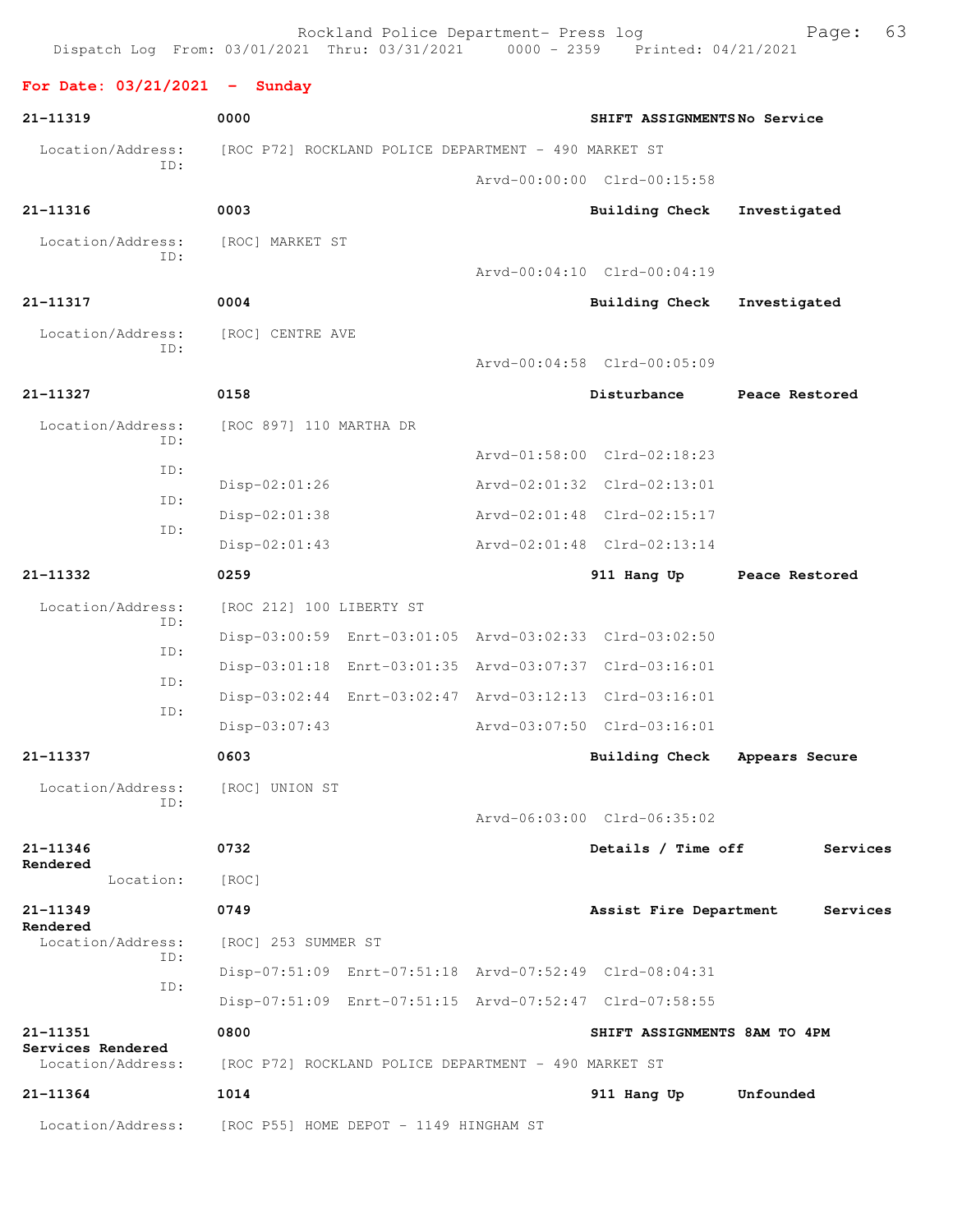| Dispatch Log From: 03/01/2021 Thru: 03/31/2021 0000 - 2359 Printed: 04/21/2021 |                                                      | Rockland Police Department- Press log               |                                                         | 64<br>Page:                       |
|--------------------------------------------------------------------------------|------------------------------------------------------|-----------------------------------------------------|---------------------------------------------------------|-----------------------------------|
| TD:                                                                            |                                                      |                                                     |                                                         |                                   |
|                                                                                |                                                      |                                                     | Disp-10:16:13 Enrt-10:16:19 Arvd-10:18:39 Clrd-10:23:03 |                                   |
| 21-11379<br>Rendered                                                           | 1136                                                 |                                                     | Health & Welfare Check                                  | Services                          |
| Location/Address:<br>TD:                                                       | [ROC 206] 51 MAPLE ST Apt. #2117                     |                                                     |                                                         |                                   |
|                                                                                |                                                      |                                                     | Disp-11:36:56 Enrt-11:37:54 Arvd-11:39:46 Clrd-11:44:37 |                                   |
| 21-11384                                                                       | 1159                                                 |                                                     | PRISONER FED                                            | Services Rendered                 |
| Location/Address:                                                              | [ROC P72] ROCKLAND POLICE DEPARTMENT - 490 MARKET ST |                                                     |                                                         |                                   |
| 21-11385                                                                       | 1203                                                 |                                                     | 911 Accidental                                          | Investigated                      |
| Location/Address:                                                              |                                                      | [ROC 272] SHERIDAN SQUARE CONDOS - 103 GROVE ST     |                                                         |                                   |
| TD:                                                                            |                                                      |                                                     | Disp-12:04:30 Enrt-12:04:37 Arvd-12:04:56 Clrd-12:12:40 |                                   |
| 21-11386                                                                       | 1205                                                 |                                                     |                                                         | Illegal Dumping Services Rendered |
| Location/Address:                                                              |                                                      | [ROC 64] ROCKLAND SANITARY LANDFILL - 1000 BEECH ST |                                                         |                                   |
| ID:                                                                            |                                                      |                                                     | Disp-12:07:00 Enrt-12:07:32 Arvd-12:11:02 Clrd-12:16:32 |                                   |
| TD:                                                                            |                                                      |                                                     | Disp-12:07:00 Enrt-12:07:28 Arvd-12:08:07 Clrd-12:16:28 |                                   |
| 21-11394                                                                       | 1301                                                 |                                                     | PROPERTY FOUND                                          | No Service                        |
| Location/Address:                                                              | [ROC] 67 EXCHANGE ST                                 |                                                     |                                                         |                                   |
| ID:                                                                            |                                                      |                                                     | Arvd-13:01:00 Clrd-13:05:13                             |                                   |
| 21-11403                                                                       | 1404                                                 |                                                     | Detail                                                  | Services Rendered                 |
| Location/Address:                                                              | [ROC P72] ROCKLAND POLICE DEPARTMENT - 490 MARKET ST |                                                     |                                                         |                                   |
| $21 - 11410$                                                                   | 1433                                                 |                                                     |                                                         | Noise Complaint Services Rendered |
| Vicinity of:                                                                   | [ROC] 165 LIBERTY ST                                 |                                                     |                                                         |                                   |
| ID:                                                                            |                                                      |                                                     | Disp-14:35:03 Enrt-14:35:07 Arvd-14:37:38 Clrd-14:45:25 |                                   |
| $21 - 11420$                                                                   | 1506                                                 |                                                     |                                                         | Noise Complaint Services Rendered |
| Location/Address:                                                              | [ROC] 236 CRESCENT ST                                |                                                     |                                                         |                                   |
| TD:                                                                            |                                                      |                                                     | Disp-15:08:25 Enrt-15:09:01 Arvd-15:12:20 Clrd-15:14:37 |                                   |
| ID:                                                                            |                                                      |                                                     | Disp-15:12:02 Enrt-15:12:07 Arvd-15:12:17 Clrd-15:13:27 |                                   |
| 21-11421                                                                       | 1509                                                 |                                                     | 911 Hang Up                                             | Services Rendered                 |
| Location/Address:                                                              | [ROC] 108 SALEM ST                                   |                                                     |                                                         |                                   |
| TD:                                                                            |                                                      | Disp-15:12:30 Enrt-15:12:35                         | Clrd-15:58:16                                           |                                   |
| 21-11428                                                                       | 1612                                                 |                                                     | PARKING COMPLAINT Sent On Way                           |                                   |
| Location/Address:                                                              | [ROC] BEECH ST                                       |                                                     |                                                         |                                   |
| ID:                                                                            |                                                      |                                                     | Disp-16:16:35 Enrt-16:20:36 Arvd-16:25:20 Clrd-16:25:27 |                                   |
| 21-11431                                                                       | 1627                                                 |                                                     | Noise Complaint Peace Restored                          |                                   |
| Location/Address:                                                              |                                                      |                                                     |                                                         |                                   |
| ID:                                                                            | [ROC 687] 104 WEST WATER ST                          |                                                     | Disp-16:30:14 Enrt-16:30:19 Arvd-16:39:01 Clrd-16:39:06 |                                   |
|                                                                                |                                                      |                                                     |                                                         |                                   |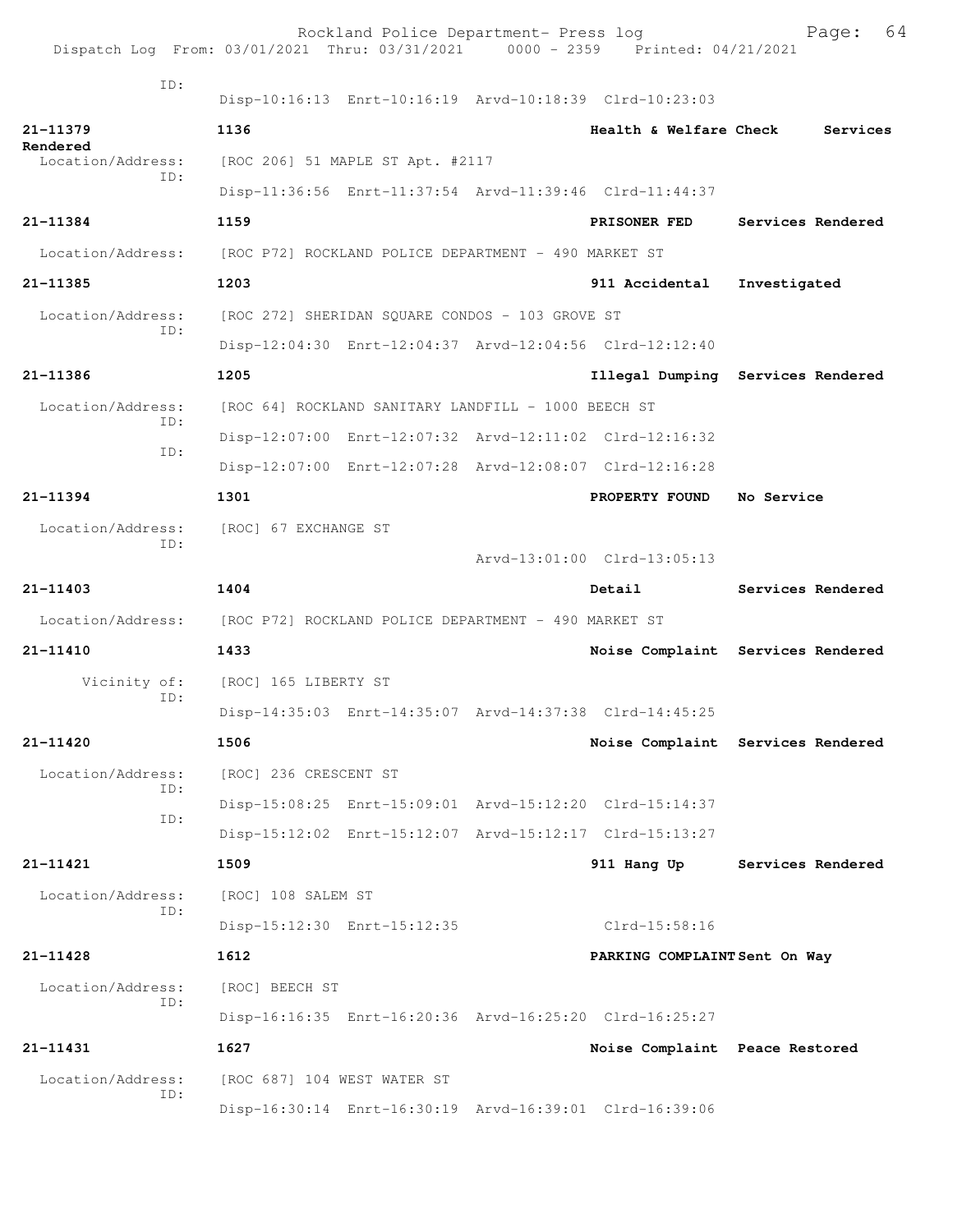| 21-11434                     | 1644                                                                                                    |                                                                                     | Lost Property                             | Services Rendered                 |  |  |  |
|------------------------------|---------------------------------------------------------------------------------------------------------|-------------------------------------------------------------------------------------|-------------------------------------------|-----------------------------------|--|--|--|
| Location/Address:            | [ROC 214] 4 CARLYS WAY                                                                                  |                                                                                     |                                           |                                   |  |  |  |
| TD:                          | $Disp-16:48:04$                                                                                         |                                                                                     | $Clrd-16:48:50$                           |                                   |  |  |  |
| $21 - 11438$                 | 1721                                                                                                    |                                                                                     | Disturbance                               | Arrest (s) Made                   |  |  |  |
| Location/Address:            | [ROC 113] 269 EAST WATER ST                                                                             |                                                                                     |                                           |                                   |  |  |  |
| TD:                          | Disp-17:22:56 Enrt-17:23:45 Arvd-17:24:46 Clrd-18:08:48                                                 |                                                                                     |                                           |                                   |  |  |  |
| ID:                          | Disp-17:23:03 Enrt-17:23:44 Arvd-17:25:55 Clrd-17:46:53                                                 |                                                                                     |                                           |                                   |  |  |  |
| ID:<br>Refer To Arrest:      | Disp-17:23:09 Enrt-17:23:42 Arvd-17:29:24 Clrd-17:46:56<br>21ROC-11438-AR<br>Arrest: CRUZ, NELSON BRAVO |                                                                                     |                                           |                                   |  |  |  |
| Age:<br>Charges:             | 50                                                                                                      | Address: 269 EAST WATER ST Apt. #2 ROCKLAND, MA<br>A&B ON FAMILY / HOUSEHOLD MEMBER |                                           |                                   |  |  |  |
| $21 - 11449$                 | 1941                                                                                                    |                                                                                     | <b>STOLEN PROPERTY</b>                    | Investigated                      |  |  |  |
| Location/Address:            | [ROC] 28 BALSAM ST                                                                                      |                                                                                     |                                           |                                   |  |  |  |
| TD:                          | $Disp-19:46:40$                                                                                         |                                                                                     | Arvd-19:49:31 Clrd-20:00:59               |                                   |  |  |  |
| 21-11451                     | 1949                                                                                                    |                                                                                     | COMP DAY                                  | Services Rendered                 |  |  |  |
| Location:                    | [ROC]                                                                                                   |                                                                                     |                                           |                                   |  |  |  |
| $21 - 11453$                 | 1954                                                                                                    |                                                                                     | Motor Vehicle Stop                        | Verbal                            |  |  |  |
| Warning<br>Location/Address: | [ROC] HINGHAM ST                                                                                        |                                                                                     |                                           |                                   |  |  |  |
| ID:                          |                                                                                                         |                                                                                     | Arvd-19:54:00 Clrd-19:55:22               |                                   |  |  |  |
| 21-11458                     | 2054                                                                                                    |                                                                                     |                                           | Noise Complaint Services Rendered |  |  |  |
| Location/Address:            | [ROC] 135 J A DUNN MEM DR                                                                               |                                                                                     |                                           |                                   |  |  |  |
| ID:                          | Disp-20:56:21 Enrt-20:56:46 Arvd-20:56:48 Clrd-20:58:00                                                 |                                                                                     |                                           |                                   |  |  |  |
| $21 - 11460$                 | 2103                                                                                                    |                                                                                     | <b>Building Check</b>                     | Appears Secure                    |  |  |  |
| Location/Address:            | [ROC] CENTRE AVE                                                                                        |                                                                                     |                                           |                                   |  |  |  |
| ID:                          |                                                                                                         |                                                                                     | $Arvd - 21:04:25 \text{ Clrd} - 21:04:32$ |                                   |  |  |  |
| $21 - 11464$                 | 2208                                                                                                    |                                                                                     | Disturbance                               | Investigated                      |  |  |  |
| Location/Address:            | [ROC] 131 PLAIN ST @ 135 GROVE ST                                                                       |                                                                                     |                                           |                                   |  |  |  |
| ID:                          | Disp-22:08:33 Enrt-22:08:38 Arvd-22:10:27 Clrd-22:31:27                                                 |                                                                                     |                                           |                                   |  |  |  |
| ID:                          | Disp-22:08:33 Enrt-22:08:39 Arvd-22:08:40 Clrd-22:26:52                                                 |                                                                                     |                                           |                                   |  |  |  |
| $21 - 11465$                 | 2224                                                                                                    |                                                                                     | Noise Complaint Investigated              |                                   |  |  |  |
| Location/Address:            | [ROC] SALEM ST                                                                                          |                                                                                     |                                           |                                   |  |  |  |
| ID:                          | Disp-22:26:52                                                                                           |                                                                                     | Arvd-22:29:08 Clrd-22:49:14               |                                   |  |  |  |
| $21 - 11466$                 | 2258                                                                                                    |                                                                                     | Disturbance                               | Arrest (s) Made                   |  |  |  |
| Location/Address:            | [ROC] 71 SUMMIT ST                                                                                      |                                                                                     |                                           |                                   |  |  |  |
| ID:                          | Disp-22:59:06 Enrt-22:59:13 Arvd-23:04:55 Clrd-23:58:44                                                 |                                                                                     |                                           |                                   |  |  |  |
| ID:                          | Disp-22:59:06 Enrt-22:59:12 Arvd-23:04:57 Clrd-23:37:44                                                 |                                                                                     |                                           |                                   |  |  |  |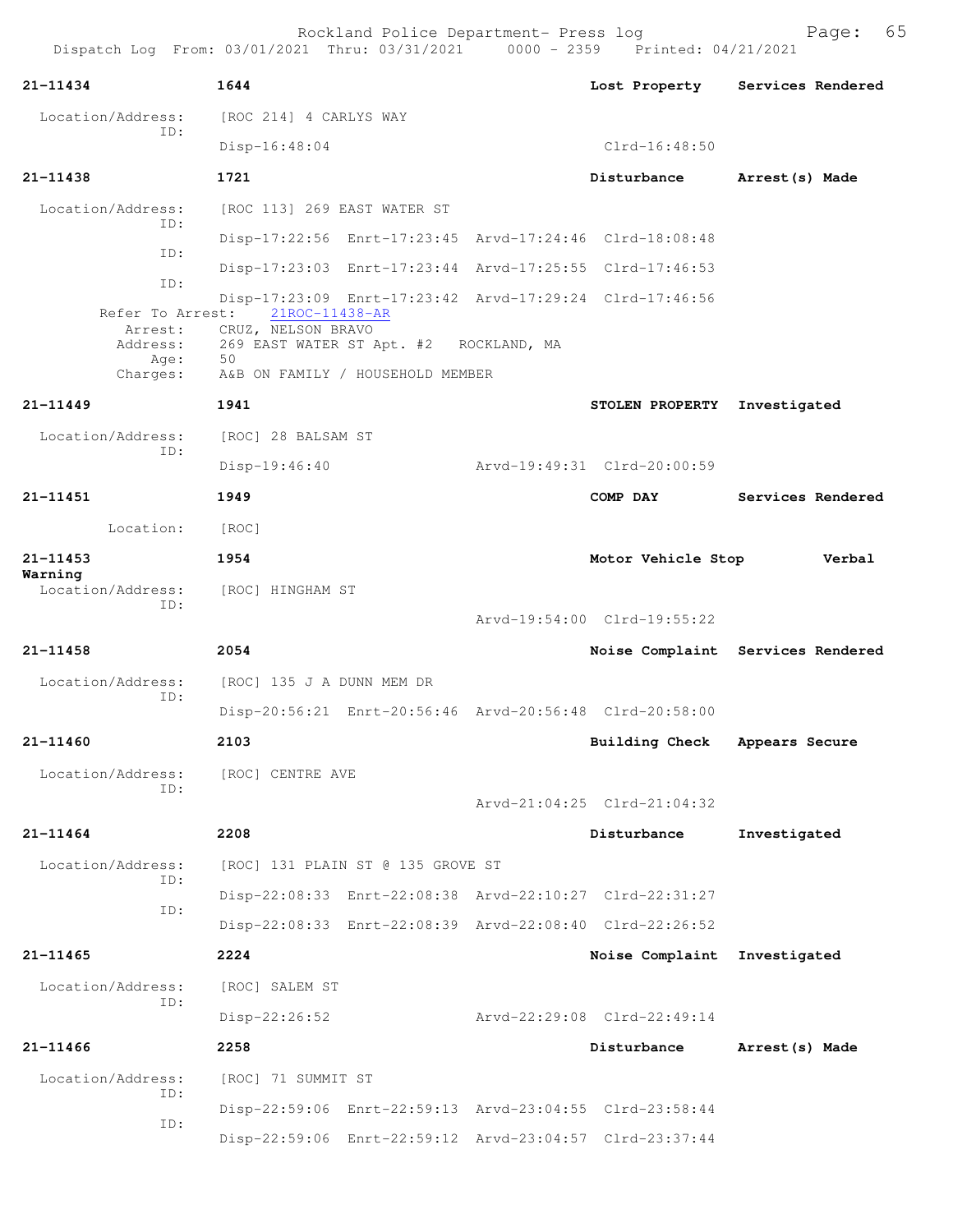EMS Unit: ROCKAM2-Rockland A2 Disp-23:04:25 Clrd-23:04:34 InQrtsUnavl-23:04:41 InSrvce-23:04:41 Refer To Arrest: 21ROC-11466-AR Arrest: JACKSON, BRIAN M Address: 164 MERRYMOUNT RD QUINCY, MA Age: 35 Charges: A&B ON FAMILY / HOUSEHOLD MEMBER

## **For Date: 03/22/2021 - Monday**

| 21-11473                               | 0023                                                                                          | SHIFT ASSIGNMENTS Services Rendered     |  |  |  |
|----------------------------------------|-----------------------------------------------------------------------------------------------|-----------------------------------------|--|--|--|
| Location/Address:<br>ID:               | [ROC P72] ROCKLAND POLICE DEPARTMENT - 490 MARKET ST                                          |                                         |  |  |  |
|                                        | $Disp-00:25:01$                                                                               | $Clrd-00:25:09$                         |  |  |  |
| 21-11483                               | 0231                                                                                          | <b>Building Check</b><br>Building       |  |  |  |
| Checked/Secured<br>Location/Address:   | [ROC] HINGHAM ST                                                                              |                                         |  |  |  |
| ID:                                    |                                                                                               | Arvd-02:31:39 Clrd-03:31:48             |  |  |  |
| 21-11486<br>Checked/Secured            | 0331                                                                                          | <b>Building Check</b><br>Building       |  |  |  |
| Location/Address:                      | [ROC] WEBSTER ST                                                                              |                                         |  |  |  |
| ID:                                    |                                                                                               | Arvd-03:31:40 Clrd-03:32:47             |  |  |  |
| 21-11491                               | 0512                                                                                          | <b>Building Check</b><br>Appears Secure |  |  |  |
| Location/Address:                      | [ROC] UNION ST                                                                                |                                         |  |  |  |
| ID:                                    | $Disp-05:13:17$                                                                               | Arvd-05:13:26 Clrd-05:30:44             |  |  |  |
| 21-11494                               | 0639                                                                                          | Services Rendered<br>Detail             |  |  |  |
| Location/Address:                      | [ROC] NORMAN ST                                                                               |                                         |  |  |  |
| 21-11514                               | 0740                                                                                          | Animal Complaint Services Rendered      |  |  |  |
| Location/Address:                      | [ROC] 27 MARKET ST                                                                            |                                         |  |  |  |
| 21-11504                               | 0800                                                                                          | SHIFT ASSIGNMENTS Services Rendered     |  |  |  |
| Location/Address:                      | [ROC P72] ROCKLAND POLICE DEPARTMENT - 490 MARKET ST                                          |                                         |  |  |  |
| 21-11506                               | 0834                                                                                          | Detail<br>Services Rendered             |  |  |  |
|                                        | Location/Address: [ROC P72] ROCKLAND POLICE DEPARTMENT - 490 MARKET ST                        |                                         |  |  |  |
| 21-11512                               | 0908                                                                                          | Motor Vehicle Stop<br>Verbal            |  |  |  |
| Warning<br>Location/Address:           | [ROC P86] MOBIL GAS STATION - 158 MARKET ST                                                   |                                         |  |  |  |
| ID:                                    |                                                                                               | Arvd-09:08:00 Clrd-09:23:16             |  |  |  |
| 21-11513                               | 0909<br>Sex offender or dissemination<br>[ROC P72] ROCKLAND POLICE DEPARTMENT - 490 MARKET ST |                                         |  |  |  |
| Services Rendered<br>Location/Address: |                                                                                               |                                         |  |  |  |
| 21-11516                               | 0929                                                                                          | Follow-Up Investigation<br>Services     |  |  |  |
| Rendered<br>Location/Address:          | [ROC 909] 85 EXCHANGE ST                                                                      |                                         |  |  |  |
| ID:                                    |                                                                                               | Arvd-09:29:00 Clrd-09:38:35             |  |  |  |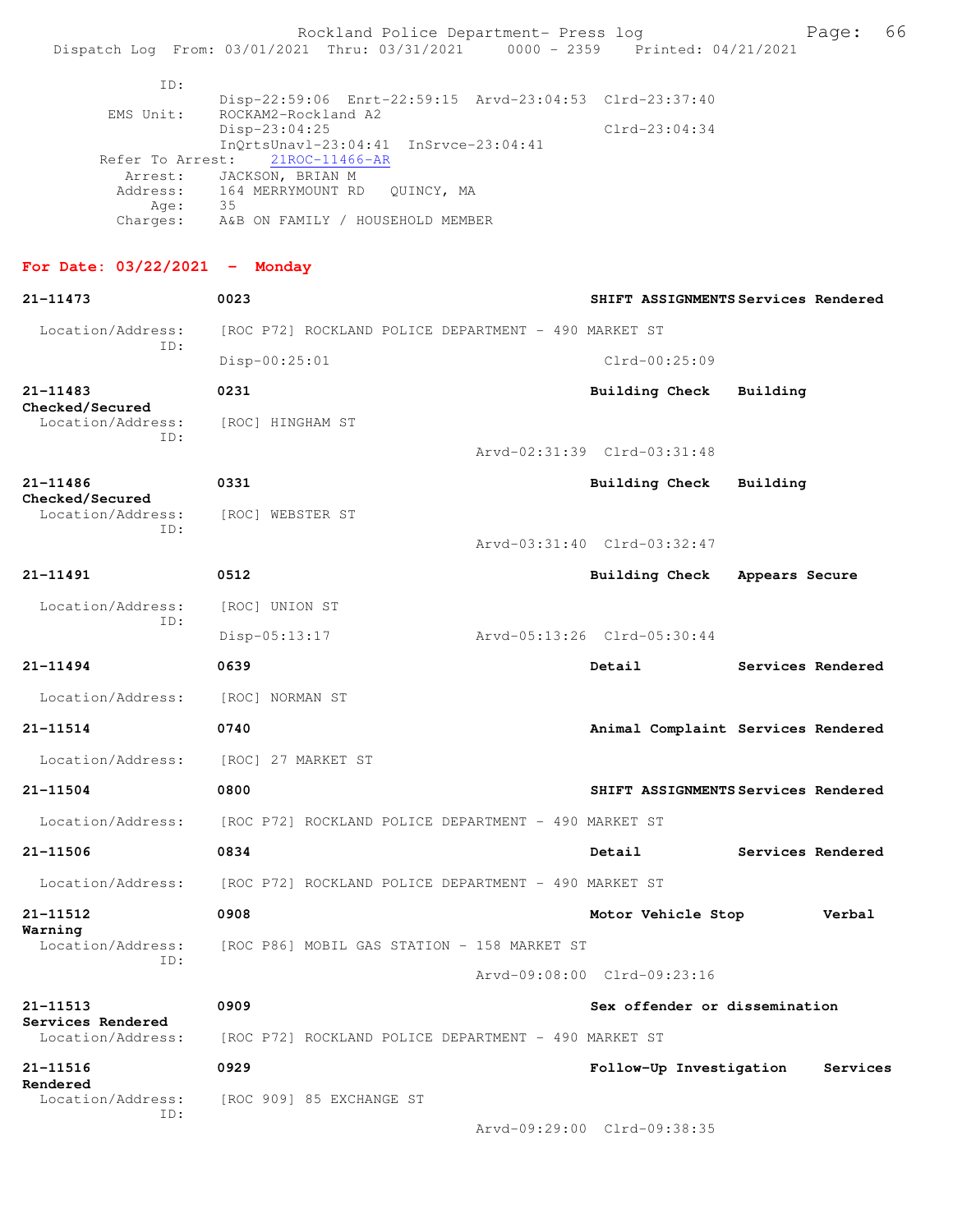Rockland Police Department- Press log entitled and Page: 67 Dispatch Log From: 03/01/2021 Thru: 03/31/2021 0000 - 2359 Printed: 04/21/2021

| 21-11520                      | 0939                                                                   |  | Motor Vehicle Complaint     |  | Services          |  |
|-------------------------------|------------------------------------------------------------------------|--|-----------------------------|--|-------------------|--|
| Rendered<br>Location/Address: | [ROC 272] SHERIDAN SQUARE CONDOS - 103 GROVE ST                        |  |                             |  |                   |  |
| ID:                           | Disp-09:44:12 Enrt-09:44:15 Arvd-09:44:19 Clrd-09:47:54                |  |                             |  |                   |  |
| 21-11521                      | 0943                                                                   |  | Detail                      |  | Services Rendered |  |
| Location/Address:             | [ROC P72] ROCKLAND POLICE DEPARTMENT - 490 MARKET ST                   |  |                             |  |                   |  |
| 21-11522                      | 0944                                                                   |  | Lost/Found Property         |  | Services          |  |
| Rendered                      | Location/Address: [ROC P72] ROCKLAND POLICE DEPARTMENT - 490 MARKET ST |  |                             |  |                   |  |
| 21-11525                      | 0956                                                                   |  | General Info                |  | Services Rendered |  |
|                               | Location/Address: [ROC P72] ROCKLAND POLICE DEPARTMENT - 490 MARKET ST |  |                             |  |                   |  |
| 21-11531                      | 1043                                                                   |  | Motor Vehicle Complaint     |  | Gone on           |  |
| arrival<br>Location/Address:  | [ROC P20] DUNKIN DONUTS - 21 EAST WATER ST                             |  |                             |  |                   |  |
| ID:                           | Disp-10:49:03                                                          |  | Arvd-10:49:06 Clrd-10:51:30 |  |                   |  |
| 21-11536                      | 1101                                                                   |  | Motor Vehicle Stop          |  | Verbal            |  |
| Warning<br>Location/Address:  | [ROC] VFW DR                                                           |  |                             |  |                   |  |
| TD:                           | Arvd-11:01:00 Clrd-11:07:34                                            |  |                             |  |                   |  |
| 21-11540                      | 1136                                                                   |  | Lost/Found Property         |  | Services          |  |
| Rendered                      | Location/Address: [ROC P72] ROCKLAND POLICE DEPARTMENT - 490 MARKET ST |  |                             |  |                   |  |
| $21 - 11543$                  | 1146                                                                   |  | 1/2 VACATION DAY OFF        |  | Services          |  |
| Rendered<br>Location/Address: |                                                                        |  |                             |  |                   |  |
| $21 - 11545$                  | [ROC P72] ROCKLAND POLICE DEPARTMENT - 490 MARKET ST<br>1158           |  |                             |  | Services          |  |
| Rendered                      | Motor Vehicle Complaint<br>[ROC P55] HOME DEPOT - 1149 HINGHAM ST      |  |                             |  |                   |  |
| Location/Address:<br>TD:      |                                                                        |  |                             |  |                   |  |
|                               |                                                                        |  | Arvd-12:07:42 Clrd-12:07:47 |  |                   |  |
| 21-11552                      | 1221                                                                   |  | Assist Public               |  | Services Rendered |  |
| Location/Address:<br>ID:      | [ROC P108] SOUTH SHORE BMW - 1040 HINGHAM ST                           |  |                             |  |                   |  |
| ID:                           | Disp-12:27:11                                                          |  | $Clrd-12:27:40$             |  |                   |  |
| ID:                           | Disp-12:27:36 Enrt-12:28:39 Arvd-12:32:49 Clrd-12:57:33                |  |                             |  |                   |  |
|                               |                                                                        |  | Arvd-12:32:42 Clrd-12:57:36 |  |                   |  |
| $21 - 11559$<br>Rendered      | 1252                                                                   |  | Suspicious Activity         |  | Services          |  |
| Location/Address:<br>ID:      | [ROC P98] DOLLAR TREE - 201 MARKET ST                                  |  |                             |  |                   |  |
|                               | Disp-12:54:43 Enrt-12:54:46 Arvd-12:58:06 Clrd-13:03:57                |  |                             |  |                   |  |
| 21-11560                      | 1252                                                                   |  | Threats                     |  | Services Rendered |  |
| Location/Address:<br>ID:      | [ROC] FRONT DOOR - 51 GREENWOOD ST                                     |  |                             |  |                   |  |
|                               | Disp-13:10:49                                                          |  | Arvd-13:17:19 Clrd-13:18:07 |  |                   |  |
| 21-11562                      | 1300                                                                   |  | Detail                      |  | Services Rendered |  |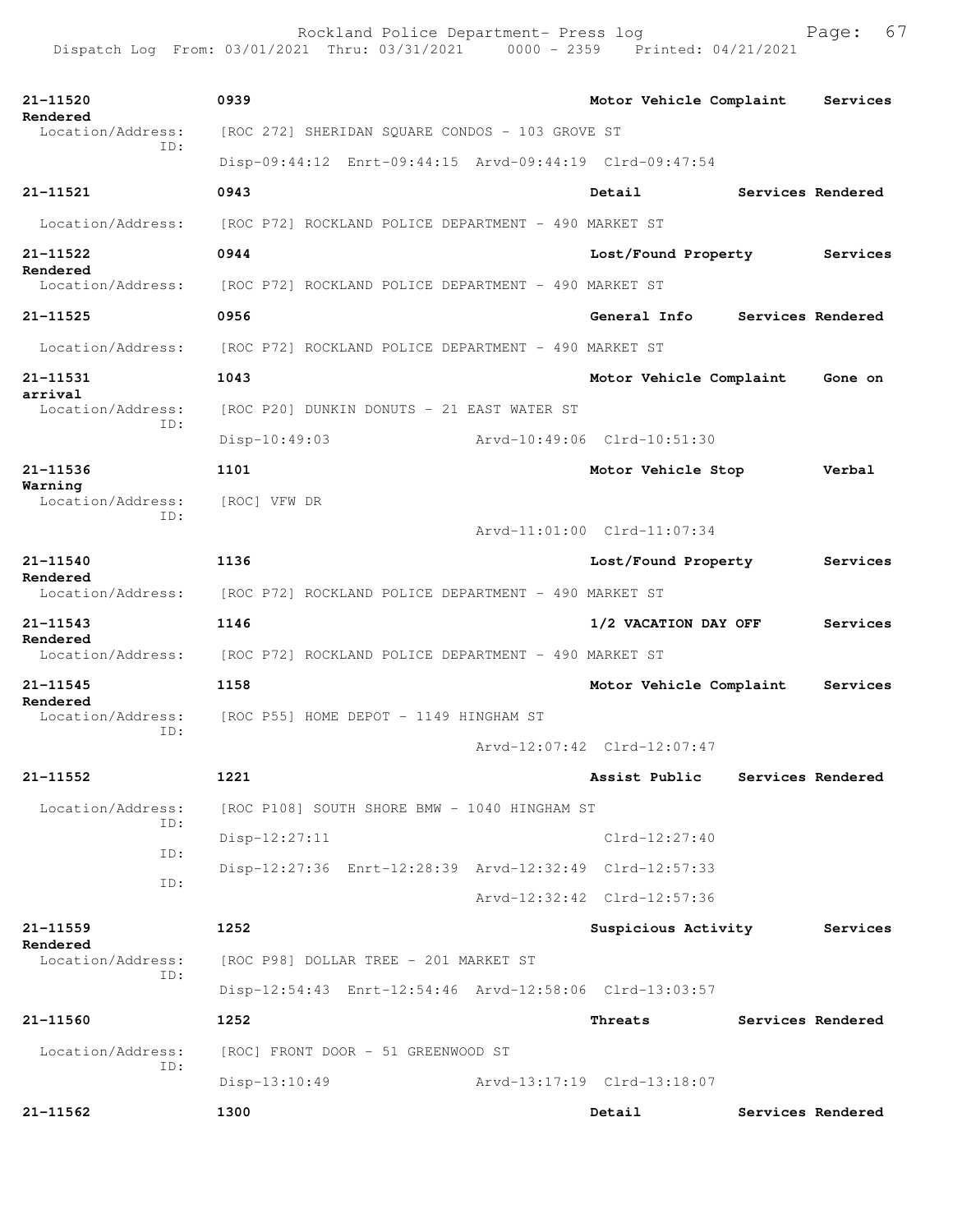|                                              |     |                       | Rockland Police Department- Press log<br>Dispatch Log From: 03/01/2021 Thru: 03/31/2021 | 0000 - 2359 Printed: 04/21/2021    |                   | Page: 68   |
|----------------------------------------------|-----|-----------------------|-----------------------------------------------------------------------------------------|------------------------------------|-------------------|------------|
| Location/Address:                            |     |                       | [ROC P72] ROCKLAND POLICE DEPARTMENT - 490 MARKET ST                                    |                                    |                   |            |
| 21-11564                                     |     | 1305                  |                                                                                         | Motor Vehicle Stop                 |                   | Verbal     |
| Warning<br>Location/Address:                 |     |                       | [ROC] EAST WATER ST @ CHRISTOPHER DR                                                    |                                    |                   |            |
|                                              | TD: |                       |                                                                                         | Arvd-13:05:00 Clrd-13:08:16        |                   |            |
|                                              | ID: |                       |                                                                                         | Arvd-13:08:09 Clrd-13:08:19        |                   |            |
| 21-11571                                     |     | 1353                  |                                                                                         | Motor Vehicle Stop                 |                   |            |
| Citation/Warning Issued<br>Location/Address: | TD: | [ROC] 140 UNION ST    |                                                                                         |                                    |                   |            |
|                                              | ID: |                       |                                                                                         | Arvd-13:53:00 Clrd-14:03:25        |                   |            |
|                                              |     |                       |                                                                                         | Arvd-13:54:15 Clrd-13:56:16        |                   |            |
| 21-12016                                     |     | 1400                  |                                                                                         | Animal Complaint Services Rendered |                   |            |
| Location/Address:                            |     |                       | [ROC P17] THE RUG MERCHANT - 11 COMMERCE RD                                             |                                    |                   |            |
| 21-11573                                     |     | 1404                  |                                                                                         | Motor Vehicle Stop                 |                   |            |
| Citation/Warning Issued<br>Location/Address: | ID: | [ROC] 140 UNION ST    |                                                                                         |                                    |                   |            |
|                                              |     |                       |                                                                                         | Arvd-14:04:00 Clrd-14:09:55        |                   |            |
| 21-11576<br>Rendered                         |     | 1427                  |                                                                                         | Larceny / Forgery/ Fraud           |                   | Services   |
| Location/Address:                            | ID: | [ROC] 104 MANZELLA CT |                                                                                         |                                    |                   |            |
|                                              |     | Disp-14:32:39         |                                                                                         | $Clrd-14:32:57$                    |                   |            |
| 21-11578                                     |     | 1450                  |                                                                                         | Detail                             | Services Rendered |            |
| Location/Address:                            |     |                       | [ROC P72] ROCKLAND POLICE DEPARTMENT - 490 MARKET ST                                    |                                    |                   |            |
| 21-11580                                     |     | 1455                  |                                                                                         | Health & Welfare Check             |                   | No Service |
| Location/Address:                            |     |                       | [ROC P47] BEST WESTERN - 909 HINGHAM ST Apt. #137                                       |                                    |                   |            |
| 21-11581                                     |     | 1515                  |                                                                                         | Health & Welfare Check             |                   | Services   |
| Rendered<br>Location/Address:                |     |                       | [ROC P47] BEST WESTERN - 909 HINGHAM ST Apt. #137                                       |                                    |                   |            |
|                                              | TD: |                       | Disp-15:16:34 Enrt-15:17:21 Arvd-15:22:12 Clrd-15:35:17                                 |                                    |                   |            |
|                                              | TD: |                       | Disp-15:17:11 Enrt-15:17:24 Arvd-15:22:09 Clrd-15:35:12                                 |                                    |                   |            |
|                                              | ID: |                       |                                                                                         | Arvd-15:22:04 Clrd-15:35:14        |                   |            |
| 21-11589                                     |     | 1605                  |                                                                                         | General Info                       | Appears Secure    |            |
| Location/Address:                            |     |                       | [ROC P72] ROCKLAND POLICE DEPARTMENT - 490 MARKET ST                                    |                                    |                   |            |
| 21-11601                                     |     | 1716                  |                                                                                         | Details / Time off                 |                   | Appears    |
| Secure<br>Location:                          |     | [ROC]                 |                                                                                         |                                    |                   |            |
| 21-11602                                     |     | 1719                  |                                                                                         | Details / Time off                 |                   | Appears    |
| Secure<br>Location:                          |     | [ROC]                 |                                                                                         |                                    |                   |            |
| 21-11606                                     |     | 1758                  |                                                                                         | Motor Vehicle Stop                 |                   |            |
| Citation/Warning Issued                      |     |                       |                                                                                         |                                    |                   |            |
| Vicinity of:                                 | ID: | [ROC] 159 PLEASANT ST |                                                                                         |                                    |                   |            |
|                                              |     |                       |                                                                                         | Arvd-17:58:00 Clrd-18:06:07        |                   |            |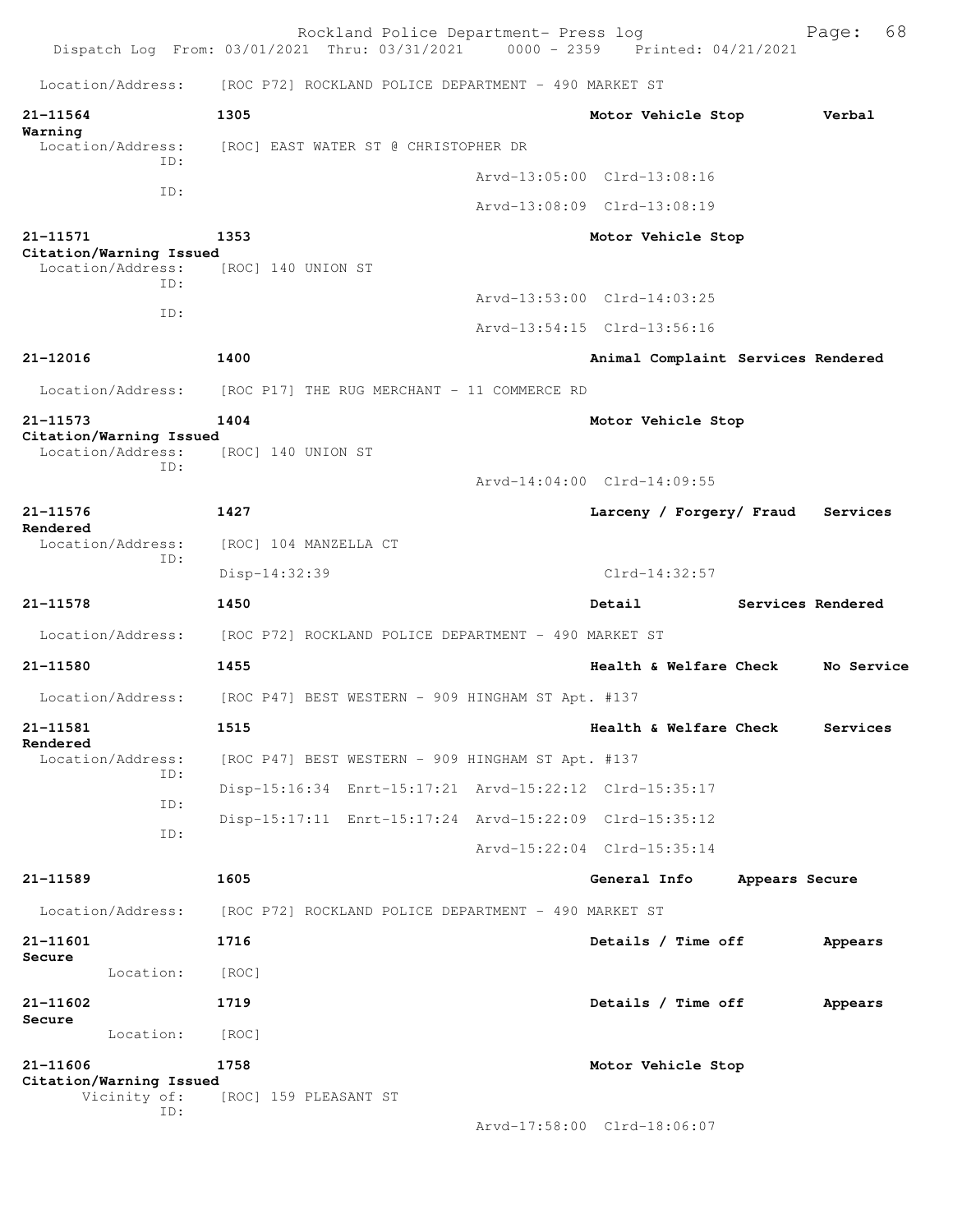| 21-11615<br>Rendered                 | 1952                                                    |  | Details / Time off          | Services          |
|--------------------------------------|---------------------------------------------------------|--|-----------------------------|-------------------|
| Location:                            | [ROC]                                                   |  |                             |                   |
| 21-11621                             | 2025                                                    |  | MVA Property Damage Only    | Report            |
| Follows<br>Location/Address:         | [ROC] 12 ALPINE ST                                      |  |                             |                   |
| ID:                                  | Disp-20:25:54 Enrt-20:25:56 Arvd-20:41:07 Clrd-20:42:18 |  |                             |                   |
| 21-11623                             | 2116                                                    |  | Disturbance                 | Services Rendered |
| Location/Address:<br>TD:             | [ROC P15] 365 CENTRE AVE Apt. #BLD R                    |  |                             |                   |
| ID:                                  | Disp-21:17:34 Enrt-21:17:49 Arvd-21:20:42 Clrd-21:29:53 |  |                             |                   |
|                                      | Disp-21:17:42 Enrt-21:17:47                             |  | $Clrd-21:21:53$             |                   |
| ID:                                  | Disp-21:17:51 Enrt-21:17:56                             |  | $Clrd-21:28:18$             |                   |
| 21-11635                             | 2308                                                    |  | Burglar Alarm               | Building          |
| Checked/Secured<br>Location/Address: | [ROC 707] HARMON COFFEE - 12 CENTRE AVE                 |  |                             |                   |
| ID:                                  | Disp-23:09:44 Enrt-23:10:31 Arvd-23:11:53 Clrd-23:15:24 |  |                             |                   |
| $21 - 11639$                         | 2338                                                    |  | Building Check              | Appears Secure    |
| Location/Address:                    | [ROC P72] ROCKLAND POLICE DEPARTMENT - 490 MARKET ST    |  |                             |                   |
| ID:                                  |                                                         |  | Arvd-23:38:00 Clrd-23:39:36 |                   |
| 21-11640                             | 2339                                                    |  | Building Check              | Appears Secure    |
| Location/Address:                    | [ROC] WEBSTER ST                                        |  |                             |                   |
| ID:                                  |                                                         |  | Arvd-23:39:00 Clrd-23:40:45 |                   |
| For Date: $03/23/2021$ - Tuesday     |                                                         |  |                             |                   |
|                                      |                                                         |  |                             |                   |
| 21-11644                             | 0001                                                    |  | SHIFT ASSIGNMENTSNo Service |                   |
| Location/Address:<br>ID:             | [ROC P72] ROCKLAND POLICE DEPARTMENT - 490 MARKET ST    |  |                             |                   |
|                                      |                                                         |  | Arvd-00:01:00 Clrd-00:02:47 |                   |
| 21-11645<br>Checked/Secured          | 0007                                                    |  | Burglar Alarm               | Building          |
| Location/Address:<br>ID:             | [ROC 92] R STEWART ESTEN SCHOOL - 733 SUMMER ST         |  |                             |                   |
| ID:                                  |                                                         |  | Arvd-00:07:00 Clrd-00:17:45 |                   |
|                                      | Disp-00:08:11                                           |  | Clrd-00:08:50               |                   |
| 21-11646<br>Checked/Secured          | 0034                                                    |  | Burglar Alarm               | Building          |
| Location/Address:<br>ID:             | [ROC 92] R STEWART ESTEN SCHOOL - 733 SUMMER ST         |  |                             |                   |
| ID:                                  |                                                         |  | Arvd-00:34:00 Clrd-00:47:45 |                   |
| ID:                                  | Disp-00:37:05                                           |  | Arvd-00:37:11 Clrd-00:38:06 |                   |
|                                      | Disp-00:37:08                                           |  | Arvd-00:37:11 Clrd-00:47:26 |                   |
| 21-11666                             | 0503                                                    |  | <b>Building Check</b>       | Appears Secure    |
| Location/Address:                    | [ROC] UNION ST                                          |  |                             |                   |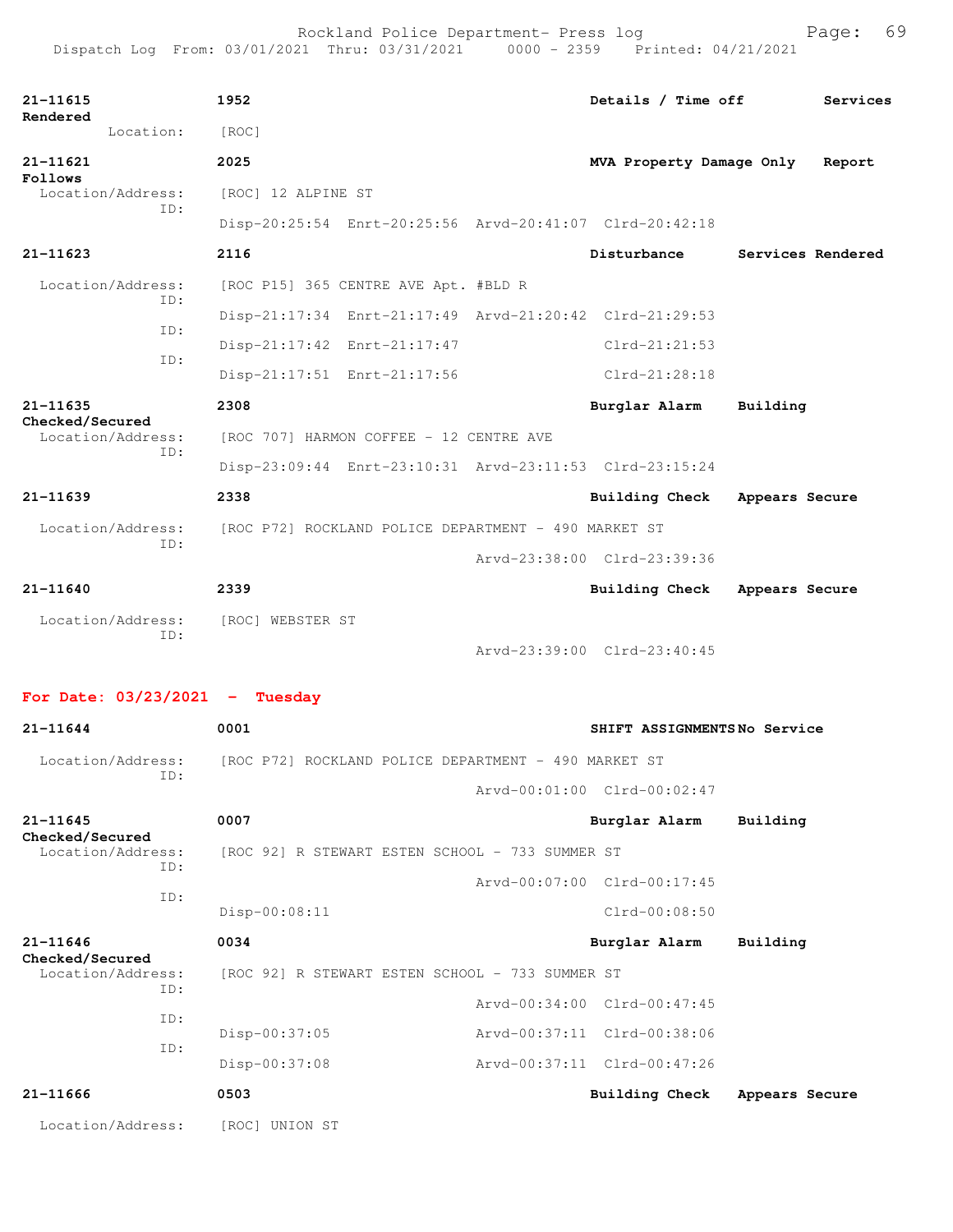Rockland Police Department- Press log Fage: 70 Dispatch Log From: 03/01/2021 Thru: 03/31/2021 0000 - 2359 Printed: 04/21/2021 ID: Arvd-05:03:00 Clrd-05:38:36 **21-11671 0653 Motor Vehicle Stop Verbal Warning**  Location/Address: [ROC] SUMMER ST ID: Arvd-06:53:00 Clrd-06:54:54 **21-11674 0709 Motor Vehicle Stop Citation/Warning Issued**  Location/Address: [ROC] POND ST ID: Arvd-07:09:00 Clrd-07:17:33 **21-11675 0724 Burglar Alarm Building Checked/Secured**  Location/Address: [ROC] 11 WINTER CIR ID: Arvd-07:24:00 Clrd-07:36:46 ID: Disp-07:33:50 Enrt-07:33:52 Clrd-07:34:02 ID: Disp-07:33:59 Enrt-07:34:04 Clrd-07:36:42 **21-11679 0800 SHIFT ASSIGNMENTS Services Rendered** Location/Address: [ROC P72] ROCKLAND POLICE DEPARTMENT - 490 MARKET ST **21-11682 0848 1/2 PERSONAL DAY OFF Services Rendered**  Location/Address: [ROC P72] ROCKLAND POLICE DEPARTMENT - 490 MARKET ST **21-11683 0853 Vehicle Maintenance Services Not Required**  Location/Address: [ROC P122] BUENA VISTA ENTERPRISES LLC (LARRYS AUTO) - 688 UNION ST **21-11691 0928 Assist Public Services Rendered** Location/Address: [ROC 23] PLEASANT STREET STORAGE - 265 PLEASANT ST Apt. #3 ID: Disp-09:32:46 Enrt-09:34:38 Arvd-09:40:01 Clrd-10:06:21 ID: Disp-09:34:30 Enrt-09:34:38 Arvd-09:39:53 Clrd-10:06:21 ID: Disp-09:59:31 Enrt-09:59:39 Arvd-10:01:16 Clrd-10:06:00 **21-11696 1015 Building Check Appears Secure** Location/Address: [ROC] HINGHAM ST ID: Arvd-10:18:27 Clrd-10:18:36 **21-11723 1302 Building Check Appears Secure** Location/Address: [ROC] HINGHAM ST ID: Arvd-13:03:07 Clrd-13:03:14 **21-11726 1308 Larceny / Forgery/ Fraud Services Rendered**  Location/Address: [ROC] 174 VERNON ST ID: Disp-13:10:08 Enrt-13:10:51 Arvd-13:16:30 Clrd-13:28:12 **21-11728 1321 Suspicious Activity Sent On Way** Vicinity of: [ROC] CANNAVANA - 256 WEYMOUTH ST ID: Disp-13:27:30 Clrd-13:28:31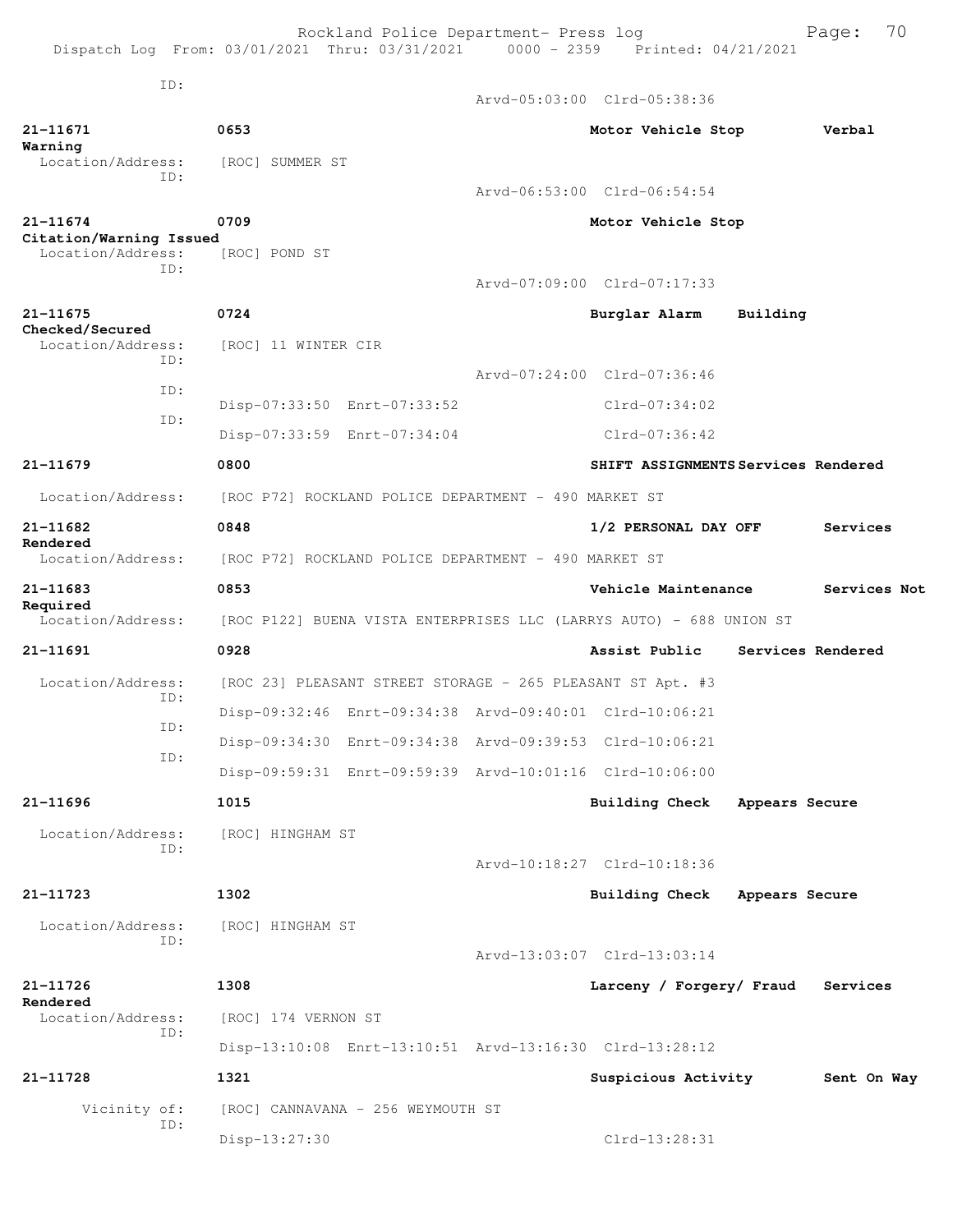|                                                         | Rockland Police Department- Press log<br>Dispatch Log From: 03/01/2021 Thru: 03/31/2021 0000 - 2359 Printed: 04/21/2021 |                                | 71<br>Page:                        |  |
|---------------------------------------------------------|-------------------------------------------------------------------------------------------------------------------------|--------------------------------|------------------------------------|--|
| ID:                                                     |                                                                                                                         |                                |                                    |  |
| ID:                                                     | Disp-13:27:46 Enrt-13:27:56 Arvd-13:33:55 Clrd-13:49:34                                                                 |                                |                                    |  |
|                                                         | Disp-13:28:21 Enrt-13:28:26 Arvd-13:32:42 Clrd-13:49:34                                                                 |                                |                                    |  |
| 21-12018                                                | 1410                                                                                                                    |                                | Animal Complaint Services Rendered |  |
| Location/Address:                                       | [ROC] BROOKS ST & LEVIN RD - 197 DURBECK RD                                                                             |                                |                                    |  |
| 21-11738                                                | 1455                                                                                                                    | Vandalism                      | Investigated                       |  |
| Location/Address:                                       | [ROC 600] 105 MARKET ST Apt. #17                                                                                        |                                |                                    |  |
| ID:                                                     | Disp-14:58:46 Enrt-14:59:10 Arvd-15:02:39 Clrd-15:23:46                                                                 |                                |                                    |  |
| ID:                                                     | Disp-14:59:29 Enrt-14:59:35 Arvd-15:03:30 Clrd-15:23:42                                                                 |                                |                                    |  |
| 21-11741                                                | 1527                                                                                                                    | <b>BOLO</b>                    | Services Rendered                  |  |
|                                                         | Location/Address: [ROC P72] ROCKLAND POLICE DEPARTMENT - 490 MARKET ST                                                  |                                |                                    |  |
| 21-11742                                                | 1531                                                                                                                    | Detail                         | Services Rendered                  |  |
|                                                         | Location/Address: [ROC P72] ROCKLAND POLICE DEPARTMENT - 490 MARKET ST                                                  |                                |                                    |  |
| 21-11747                                                | 1600                                                                                                                    | SHIFT ASSIGNMENTSNo Service    |                                    |  |
| Location/Address:                                       | [ROC P72] ROCKLAND POLICE DEPARTMENT - 490 MARKET ST                                                                    |                                |                                    |  |
| 21-11753                                                | 1638                                                                                                                    |                                | 911 Accidental Services Rendered   |  |
| Location/Address:                                       | [ROC] 21 WARD AVE                                                                                                       |                                |                                    |  |
| ID:                                                     | Disp-16:38:45 Enrt-16:39:22 Arvd-16:47:41 Clrd-16:50:25                                                                 |                                |                                    |  |
| 21-11757<br>911 Wireless call (Transfered)<br>Location: | 1654<br>[ROC]                                                                                                           | 911 Wireless call (Transfered) |                                    |  |
| 21-11763                                                | 1721                                                                                                                    | Details / Time off             | No Service                         |  |
| Location:                                               | [ROC]                                                                                                                   |                                |                                    |  |
| 21-11778                                                | 1838                                                                                                                    |                                | Noise Complaint Services Rendered  |  |
| Location/Address:                                       | [ROC 140] 292 MARKET ST Apt. #48                                                                                        |                                |                                    |  |
| ID:                                                     | Disp-18:40:05 Enrt-18:40:52 Arvd-18:43:06 Clrd-18:52:21                                                                 |                                |                                    |  |
| 21-11780                                                | 1847                                                                                                                    | 911 Hang Up                    | Services Rendered                  |  |
| Location/Address:                                       | [ROC P47] BEST WESTERN - 909 HINGHAM ST Apt. #203                                                                       |                                |                                    |  |
| ID:                                                     | Disp-18:50:22 Enrt-18:50:32 Arvd-18:54:25 Clrd-18:59:19                                                                 |                                |                                    |  |
| 21-11785                                                | 1939                                                                                                                    | Lost/Found Property            | Services                           |  |
| Rendered<br>Location/Address:                           | [ROC P72] ROCKLAND POLICE DEPARTMENT - 490 MARKET ST                                                                    |                                |                                    |  |
| ID:                                                     | $Disp-19:42:49$                                                                                                         | $Clrd-19:44:22$                |                                    |  |
| 21-11790                                                | 2013                                                                                                                    |                                | Animal Complaint Services Rendered |  |
| Location/Address:                                       | [ROC 206] 51 MAPLE ST Apt. #233                                                                                         |                                |                                    |  |
| ID:                                                     | Disp-20:24:06                                                                                                           | Clrd-20:24:29                  |                                    |  |
| 21-11804                                                | 2217                                                                                                                    | Details / Time off             | No Service                         |  |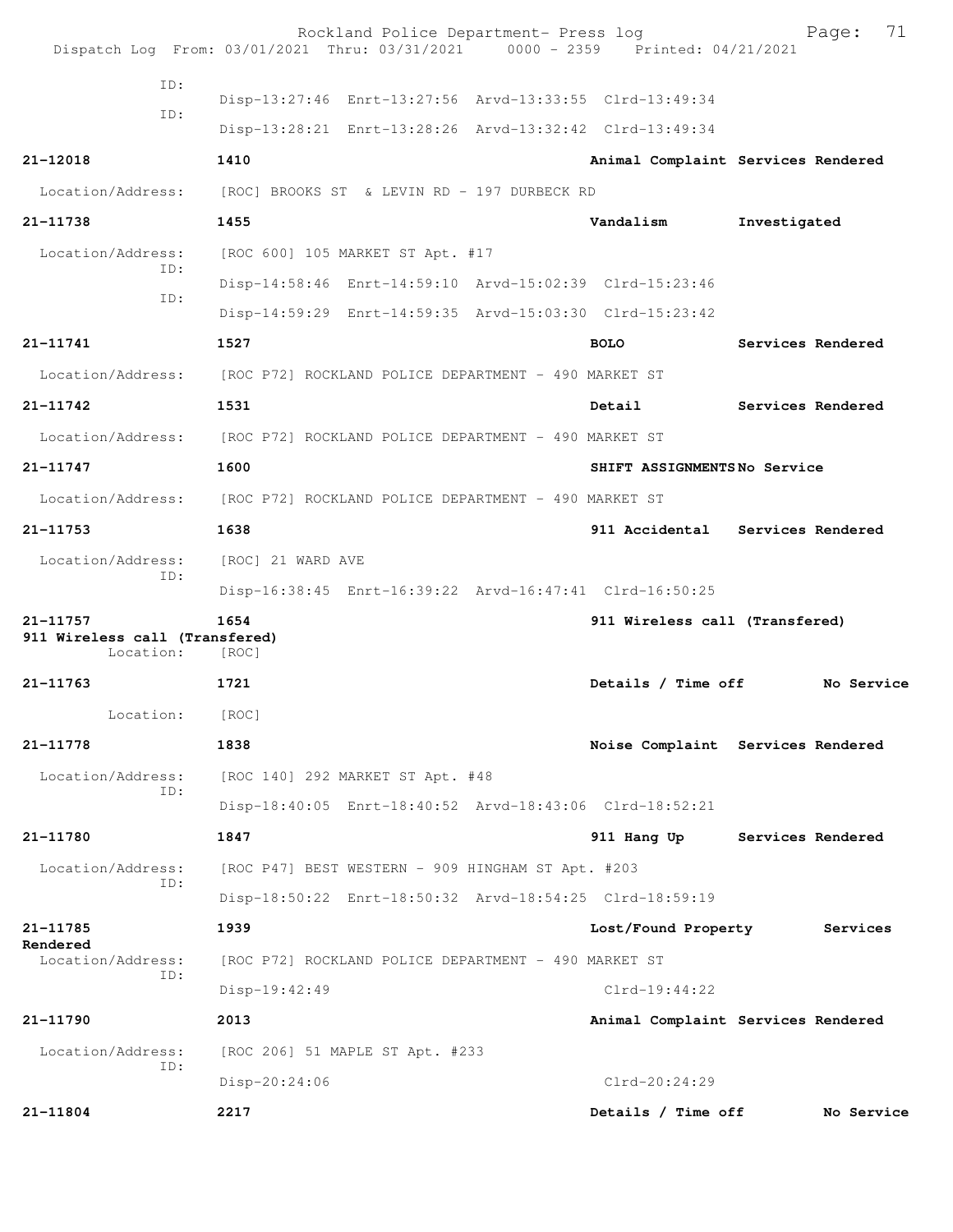Rockland Police Department- Press log entitled and Page: 72 Dispatch Log From: 03/01/2021 Thru: 03/31/2021 0000 - 2359 Printed: 04/21/2021

Location: [ROC]

## **For Date: 03/24/2021 - Wednesday**

| 21-11815                                | 0000                                                    |  | SHIFT ASSIGNMENTSNo Action Required |          |                     |  |
|-----------------------------------------|---------------------------------------------------------|--|-------------------------------------|----------|---------------------|--|
| Location/Address:                       | [ROC P72] ROCKLAND POLICE DEPARTMENT - 490 MARKET ST    |  |                                     |          |                     |  |
| 21-11819                                | 0037                                                    |  | Suspicious Activity                 |          | Services            |  |
| Rendered<br>Location/Address:           | [ROC P45] COMFORT INN - 850 HINGHAM ST                  |  |                                     |          |                     |  |
| ID:<br>ID:                              |                                                         |  | Arvd-00:37:00 Clrd-00:43:27         |          |                     |  |
|                                         | $Disp-00:40:10$                                         |  | Arvd-00:40:13 Clrd-00:42:56         |          |                     |  |
| 21-11821                                | 0050                                                    |  | Threats                             |          | Provided Assistance |  |
| Location/Address:<br>ID:                | [ROC P72] ROCKLAND POLICE DEPARTMENT - 490 MARKET ST    |  |                                     |          |                     |  |
|                                         | $Disp-01:20:31$                                         |  | $Clrd-01:20:38$                     |          |                     |  |
| 21-11820                                | 0058                                                    |  | Noise Complaint Services Rendered   |          |                     |  |
| Location/Address:<br>ID:                | [ROC 116] 261 UNION ST Apt. #40                         |  |                                     |          |                     |  |
| ID:                                     | Disp-01:00:08 Enrt-01:01:14 Arvd-01:04:16 Clrd-01:14:00 |  |                                     |          |                     |  |
| ID:                                     | Disp-01:01:12 Enrt-01:01:14 Arvd-01:04:40 Clrd-01:14:03 |  |                                     |          |                     |  |
|                                         | Disp-01:03:19 Enrt-01:03:23 Arvd-01:03:25 Clrd-01:14:06 |  |                                     |          |                     |  |
| 21-11837<br>Checked/Secured             | 0504                                                    |  | Building Check                      | Building |                     |  |
| Location/Address:<br>ID:                | [ROC 61] UNION ST BUSINESS DISTRICT - UNION ST          |  |                                     |          |                     |  |
|                                         | Disp-05:04:09                                           |  | Arvd-05:04:14 Clrd-05:32:07         |          |                     |  |
| $21 - 11846$<br>Required                | 0641                                                    |  | Details / Time off                  |          | No Action           |  |
| Location:                               | [ROC]                                                   |  |                                     |          |                     |  |
| 21-11851                                | 0717                                                    |  | General Info                        |          | No Action Required  |  |
| Location/Address:                       | [ROC P72] ROCKLAND POLICE DEPARTMENT - 490 MARKET ST    |  |                                     |          |                     |  |
| 21-11856                                | 0800                                                    |  | SHIFT ASSIGNMENTS Services Rendered |          |                     |  |
| Location/Address:                       | [ROC P72] ROCKLAND POLICE DEPARTMENT - 490 MARKET ST    |  |                                     |          |                     |  |
| 21-11874                                | 1006                                                    |  | Motor Vehicle Stop                  |          |                     |  |
| Citation/Warning Issued<br>Vicinity of: | [ROC 80] AAA ROCKLAND BRANCH - 900 HINGHAM ST           |  |                                     |          |                     |  |
| ID:                                     |                                                         |  | Arvd-10:06:00 Clrd-10:36:07         |          |                     |  |
| 21-11878                                | 1017                                                    |  | Motor Vehicle Complaint             |          | Vehicle             |  |
| Towed<br>Location/Address:              | [ROC 559] 69 NORMAN ST                                  |  |                                     |          |                     |  |
| ID:                                     |                                                         |  | Arvd-10:17:00 Clrd-10:41:15         |          |                     |  |
| ID:                                     | Disp-10:33:28                                           |  | Arvd-10:33:31 Clrd-10:41:12         |          |                     |  |
| 21-11885                                | 1058                                                    |  | Details / Time off                  |          | Appears             |  |
| Secure<br>Location:                     | [ROC]                                                   |  |                                     |          |                     |  |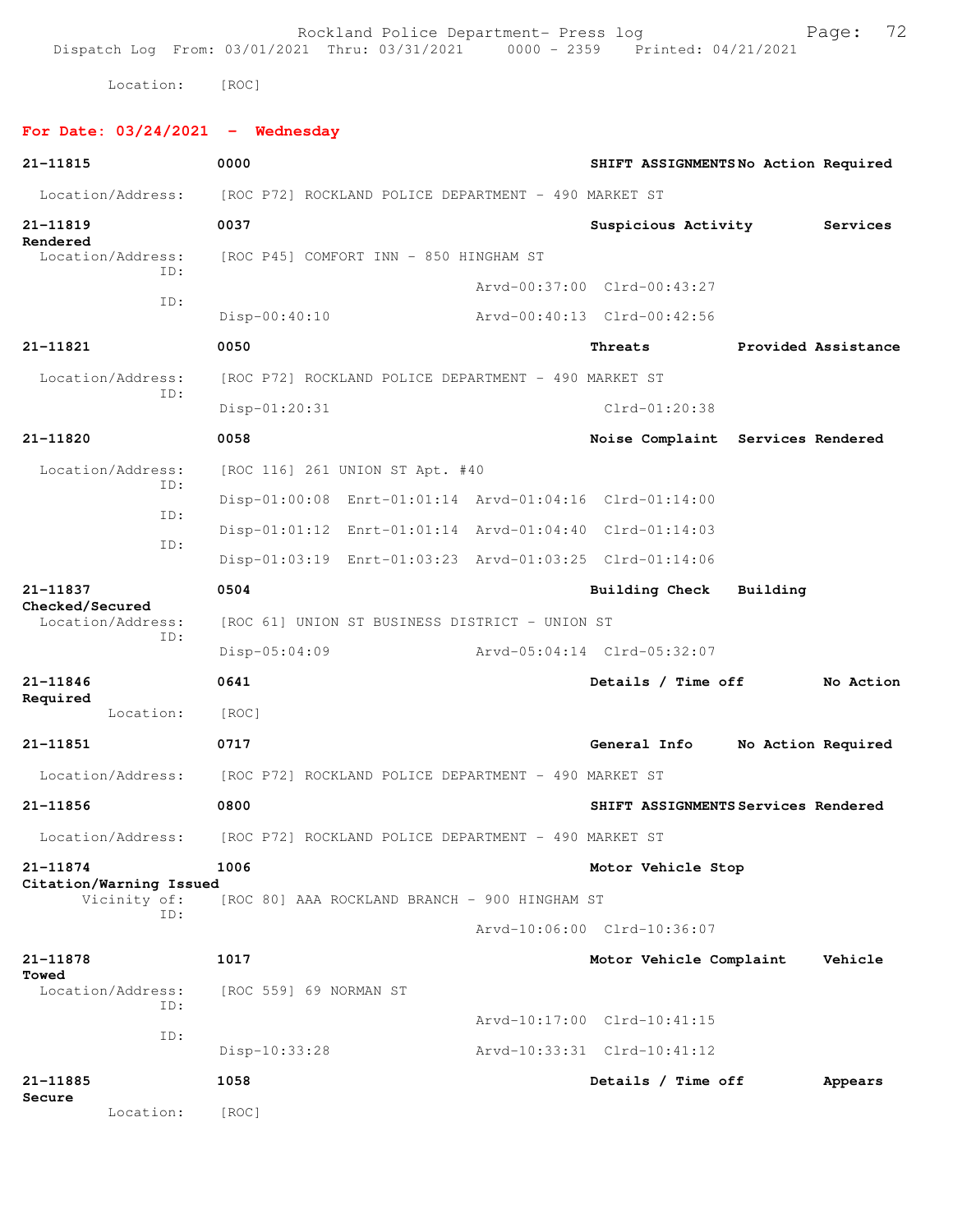Rockland Police Department- Press log Bookland Police Department- Press log Page: 73 Dispatch Log From:  $03/01/2021$  Thru:  $03/31/2021$  0000 - 2359 **21-11886 1059 Motor Vehicle Stop Citation/Warning Issued**  Location/Address: [ROC] 1000 HINGHAM ST ID: Arvd-10:59:00 Clrd-11:05:51 **21-11888 1111 Motor Vehicle Stop Citation/Warning Issued**  Location/Address: [ROC] 246 EAST WATER ST @ 130 LIBERTY ST ID: Arvd-11:11:00 Clrd-11:16:03 **21-11894 1200 LETTER OF NO Trespassing Services Rendered**  Location/Address: [ROC P72] ROCKLAND POLICE DEPARTMENT - 490 MARKET ST **21-11896 1220 Animal Complaint Services Rendered** Location/Address: [ROC 206] 51 MAPLE ST ID: Arvd-12:20:00 Clrd-12:46:32 **21-11906 1309 Building Check Appears Secure** Location/Address: [ROC] HINGHAM ST ID: Arvd-13:09:33 Clrd-13:09:39 **21-11912 1318 CANCELED DETAIL Services Rendered** Location/Address: [ROC P72] ROCKLAND POLICE DEPARTMENT - 490 MARKET ST **21-12019 1320 Animal Complaint Services Rendered** Location/Address: [ROC] 171 SPRING ST **21-11913 1332 1/2 VACATION DAY OFF Services Rendered**  Location/Address: [ROC P72] ROCKLAND POLICE DEPARTMENT - 490 MARKET ST **21-11919 1408 Motor Vehicle Stop Arrest(s) Made**  Location/Address: [ROC 512] 543 SUMMER ST ID: Arvd-14:08:00 Clrd-14:56:55 ID: Disp-14:10:57 Enrt-14:11:06 Arvd-14:11:11 Clrd-14:56:52 ID: Disp-14:11:00 Enrt-14:11:03 Arvd-14:11:08 Clrd-14:20:04 Refer To Arrest: Arrest: REFUSE, STEVENSON Address: 23 FLORENCE ST Apt. #1 BROCKTON, MA Age: 26 Charges: LICENSE SUSPENDED, OP MV WITH SPEEDING RATE OF SPEED EXCEEDING POSTED LIMIT Straight Warrant **21-11927 1505 911 Accidental 911 Wireless call (Transfered)**  Location/Address: [ROC 140] 292 MARKET ST Apt. #33 ID: Disp-15:08:41 Enrt-15:08:48 Arvd-15:13:16 Clrd-15:14:30 **21-11932 1541 Threats Services Rendered** Location/Address: [ROC] 725 MARKET ST ID: Arvd-15:41:00 Clrd-15:47:34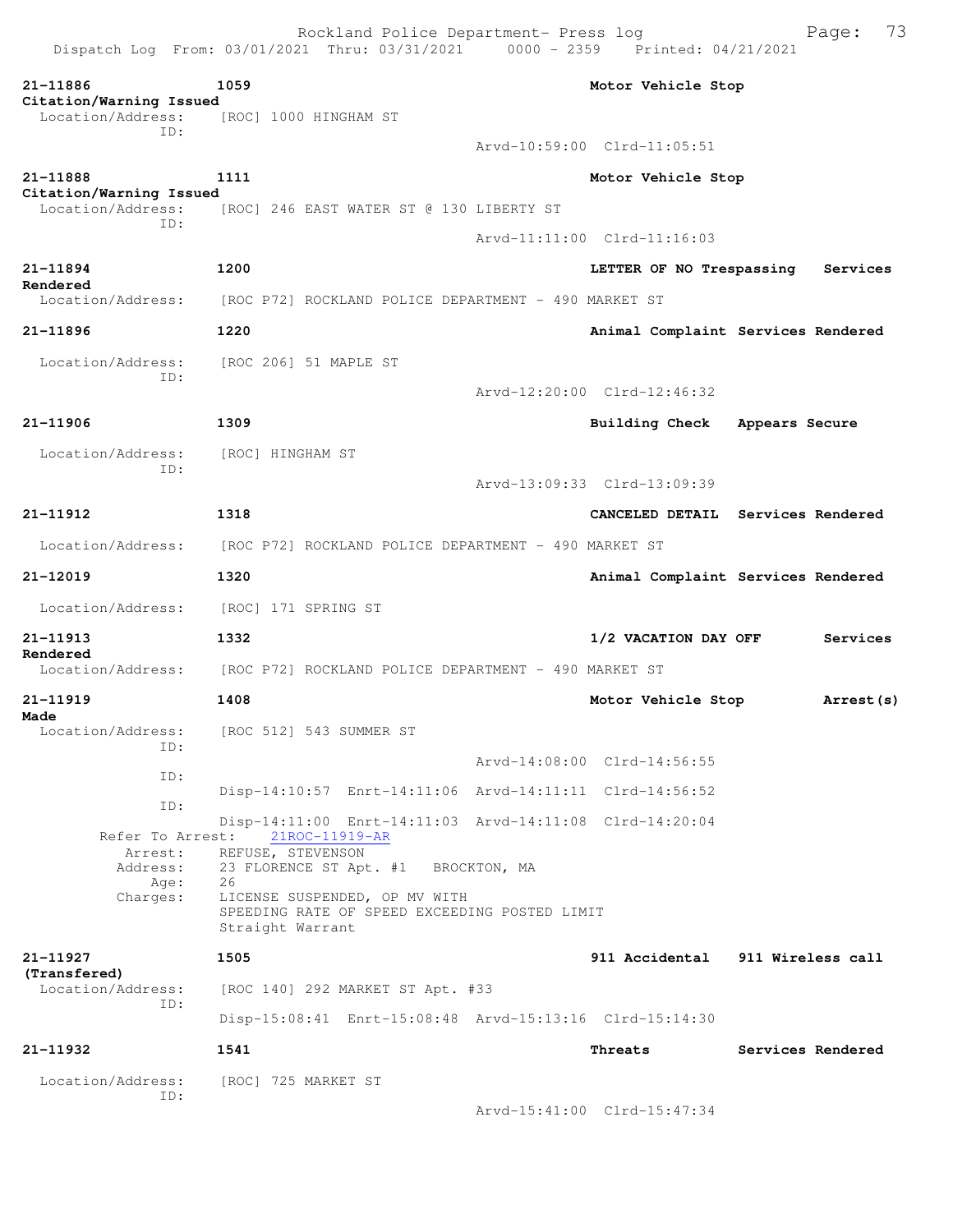|                                              | Rockland Police Department- Press log<br>Dispatch Log From: 03/01/2021 Thru: 03/31/2021 0000 - 2359 Printed: 04/21/2021 |                                     |          | 74<br>Page:       |
|----------------------------------------------|-------------------------------------------------------------------------------------------------------------------------|-------------------------------------|----------|-------------------|
| 21-11935                                     | 1559                                                                                                                    | SHIFT ASSIGNMENTS Services Rendered |          |                   |
| Location/Address:                            | [ROC P72] ROCKLAND POLICE DEPARTMENT - 490 MARKET ST                                                                    |                                     |          |                   |
| 21-11953                                     | 1809                                                                                                                    | Police Information                  |          | Services Not      |
| Required<br>Vicinity of:                     | [ROC P72] ROCKLAND POLICE DEPARTMENT - 490 MARKET ST                                                                    |                                     |          |                   |
| ID:                                          | Disp-18:13:09 Enrt-18:13:27                                                                                             | $Clrd-18:13:32$                     |          |                   |
| 21-11956                                     | 1838                                                                                                                    | Assist Public                       |          | Services Rendered |
| Location/Address:                            | [ROC] 260 REED ST                                                                                                       |                                     |          |                   |
| ID:                                          | $Disp-18:40:56$                                                                                                         | Arvd-18:43:42 Clrd-18:43:46         |          |                   |
| 21-11957                                     | 1916                                                                                                                    | Motor Vehicle Stop                  |          | Verbal            |
| Warning<br>Location/Address:                 | [ROC] INFRONT OF WEBSTER PARK - WEBSTER ST                                                                              |                                     |          |                   |
| ID:                                          |                                                                                                                         | Arvd-19:16:00 Clrd-19:21:19         |          |                   |
| 21-11962                                     | 1937                                                                                                                    | Details                             |          | Services Rendered |
| Location:                                    | [ROC]                                                                                                                   |                                     |          |                   |
| 21-11968                                     | 2051                                                                                                                    | Motor Vehicle Stop                  |          |                   |
| Citation/Warning Issued<br>Location/Address: | [ROC] 416 SUMMER ST @ 67 CONDON CIR                                                                                     |                                     |          |                   |
| ID:                                          |                                                                                                                         | Arvd-20:51:00 Clrd-20:58:48         |          |                   |
| 21-11974                                     | 2132                                                                                                                    | Harassment                          |          | Services Rendered |
| Location/Address:                            | [ROC] 78 BOXBERRY LN                                                                                                    |                                     |          |                   |
| ID:                                          | Disp-21:38:06                                                                                                           | $Clrd-21:43:43$                     |          |                   |
| 21-11976                                     | 2143                                                                                                                    | Harassment                          |          | Services Rendered |
| Location/Address:                            | [ROC] 212 MANZELLA CT                                                                                                   |                                     |          |                   |
| ID:                                          | Disp-21:49:46                                                                                                           | Arvd-21:49:54 Clrd-23:11:41         |          |                   |
| 21-11977                                     | 2159                                                                                                                    | Time off                            |          | Services Rendered |
| Location:                                    | [ROC]                                                                                                                   |                                     |          |                   |
|                                              |                                                                                                                         |                                     |          |                   |
| For Date: $03/25/2021$ - Thursday            |                                                                                                                         |                                     |          |                   |
| 21-11982                                     | 0001                                                                                                                    | SHIFT ASSIGNMENTS Services Rendered |          |                   |
| Location/Address:                            | [ROC P72] ROCKLAND POLICE DEPARTMENT - 490 MARKET ST                                                                    |                                     |          |                   |
| 21-12002<br>Checked/Secured                  | 0602                                                                                                                    | <b>Building Check</b>               | Building |                   |
| Location/Address:<br>ID:                     | [ROC 61] UNION ST BUSINESS DISTRICT - UNION ST                                                                          |                                     |          |                   |
|                                              |                                                                                                                         | Arvd-06:03:45 Clrd-06:36:59         |          |                   |
| 21-12011<br>Rendered                         | 0655                                                                                                                    | Details / Time off                  |          | Services          |
| Location:                                    | [ROC]                                                                                                                   |                                     |          |                   |
| 21-12012<br>Rendered                         | 0704                                                                                                                    | Details / Time off                  |          | Services          |
| Location:                                    | [ROC]                                                                                                                   |                                     |          |                   |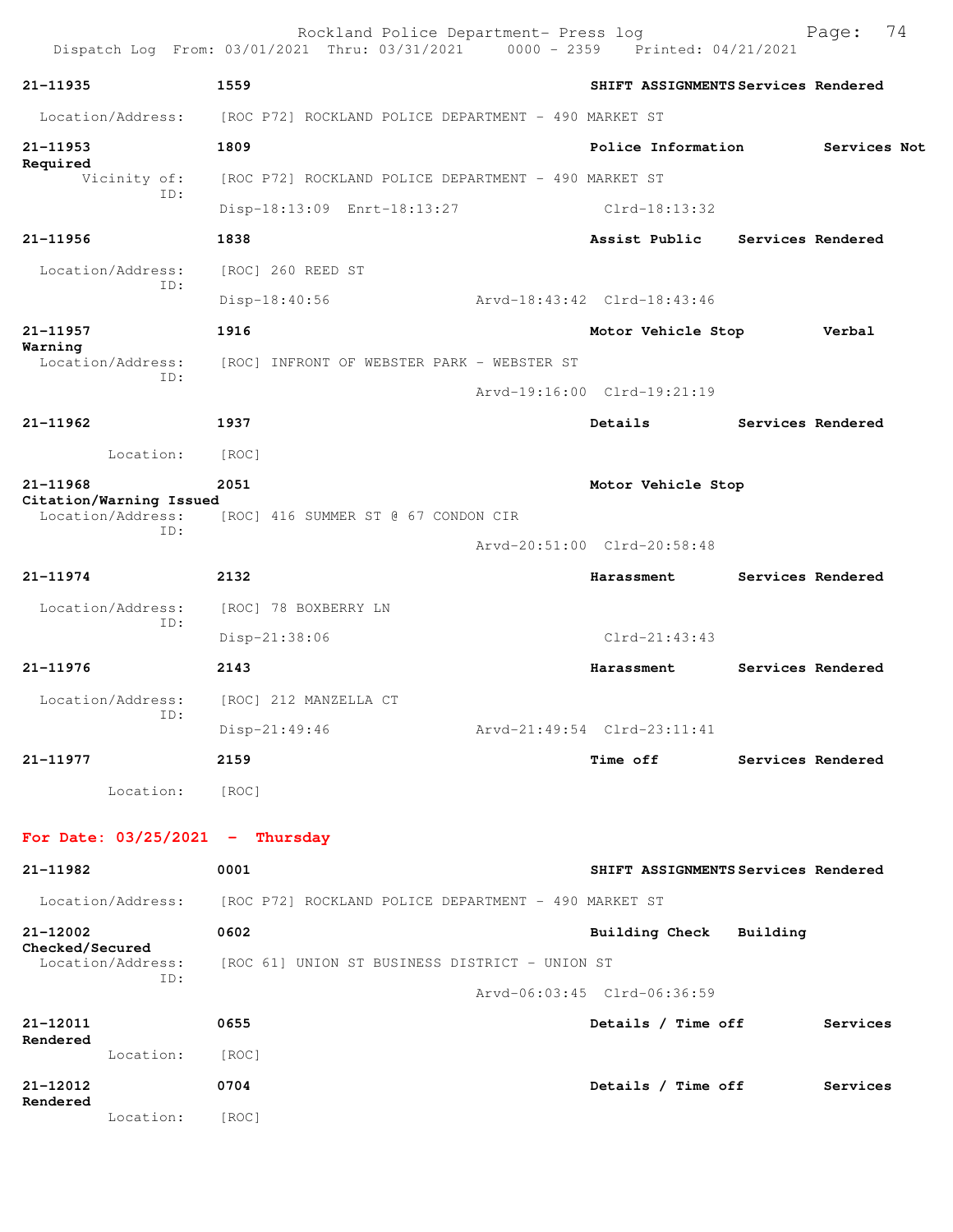|                                            | Rockland Police Department- Press log<br>Dispatch Log From: 03/01/2021 Thru: 03/31/2021 0000 - 2359 Printed: 04/21/2021 | 75<br>Page:                          |
|--------------------------------------------|-------------------------------------------------------------------------------------------------------------------------|--------------------------------------|
| 21-12015                                   | 0800                                                                                                                    | General Info<br>Services Rendered    |
| Location/Address:                          | [ROC P72] ROCKLAND POLICE DEPARTMENT - 490 MARKET ST Apt. #Q                                                            |                                      |
| ID:                                        | Disp-08:07:46 Enrt-08:07:53 Arvd-08:07:56 Clrd-08:07:59                                                                 |                                      |
| 21-12030                                   | 0951                                                                                                                    | Sex offender or dissemination        |
| Services Rendered<br>Location/Address:     | [ROC P72] ROCKLAND POLICE DEPARTMENT - 490 MARKET ST                                                                    |                                      |
| 21-12033                                   | 1018                                                                                                                    | Follow-Up Investigation<br>Services  |
| Rendered<br>Location/Address:              | [ROC] 51 MAPLE ST                                                                                                       |                                      |
| ID:                                        |                                                                                                                         | Arvd-10:18:00 Clrd-10:30:38          |
| 21-12039                                   | 1037                                                                                                                    | Suspicious Activity<br>Services      |
| Rendered<br>Location/Address:              | [ROC P109] HOLY FAMILY SCHOOL - 6 DELPRETE AVE                                                                          |                                      |
| ID:                                        | Disp-10:38:30 Enrt-10:39:38 Arvd-10:40:00 Clrd-10:40:06                                                                 |                                      |
| $21 - 12053$                               | 1136                                                                                                                    | Motor Vehicle Stop<br>Verbal         |
| Warning<br>Location/Address:               | [ROC] 379 UNION ST @ 17 EXCHANGE ST                                                                                     |                                      |
| ID:                                        |                                                                                                                         | Arvd-11:36:00 Clrd-11:39:39          |
| 21-12055                                   | 1145                                                                                                                    | General Info<br>Services Rendered    |
| Location/Address:                          | [ROC] FOREST ST                                                                                                         |                                      |
| 21-12056<br>Reduction<br>Location/Address: | 1147                                                                                                                    | General Info<br>Community Risk       |
|                                            | [ROC] 1015 HINGHAM ST                                                                                                   |                                      |
| ID:                                        |                                                                                                                         | Arvd-11:47:00 Clrd-11:51:59          |
| 21-12062                                   | 1242                                                                                                                    | General Info<br>Services Rendered    |
| Location/Address:                          | [ROC P72] ROCKLAND POLICE DEPARTMENT - 490 MARKET ST                                                                    |                                      |
| 21-12063                                   | 1254                                                                                                                    | Details / Time off<br>Services       |
| Rendered<br>Location:                      | [ROC]                                                                                                                   |                                      |
| 21-12087                                   | 1531                                                                                                                    | Details / Time off<br>Services       |
| Rendered<br>Location:                      | [ROC]                                                                                                                   |                                      |
| 21-12088                                   | 1541                                                                                                                    | 911 Accidental Services Rendered     |
| Location/Address:<br>ID:                   | [ROC 84] HARMON GOLF & FITNESS CLUB - 168 CONCORD ST                                                                    |                                      |
|                                            | Disp-15:43:23 Enrt-15:43:30 Arvd-15:47:16 Clrd-15:54:26                                                                 |                                      |
| 21-12091                                   | 1600                                                                                                                    | SHIFT ASSIGNMENTS Appears Secure     |
| Location/Address:                          | [ROC P72] ROCKLAND POLICE DEPARTMENT - 490 MARKET ST                                                                    |                                      |
| 21-12095<br>Rendered                       | 1647                                                                                                                    | MVA Property Damage Only<br>Services |
| Location/Address:<br>ID:                   | [ROC 899] 163 HINGHAM ST                                                                                                |                                      |
| ID:                                        | Disp-16:47:49 Enrt-16:47:56 Arvd-16:52:10 Clrd-17:32:24                                                                 |                                      |
| EMS Unit:                                  | Disp-16:47:52 Enrt-16:47:54 Arvd-16:52:04 Clrd-16:56:25<br>ROCKAM2-Rockland A2                                          |                                      |
|                                            | Disp-16:49:27 Enrt-16:49:46                                                                                             | $Clrd-16:49:50$                      |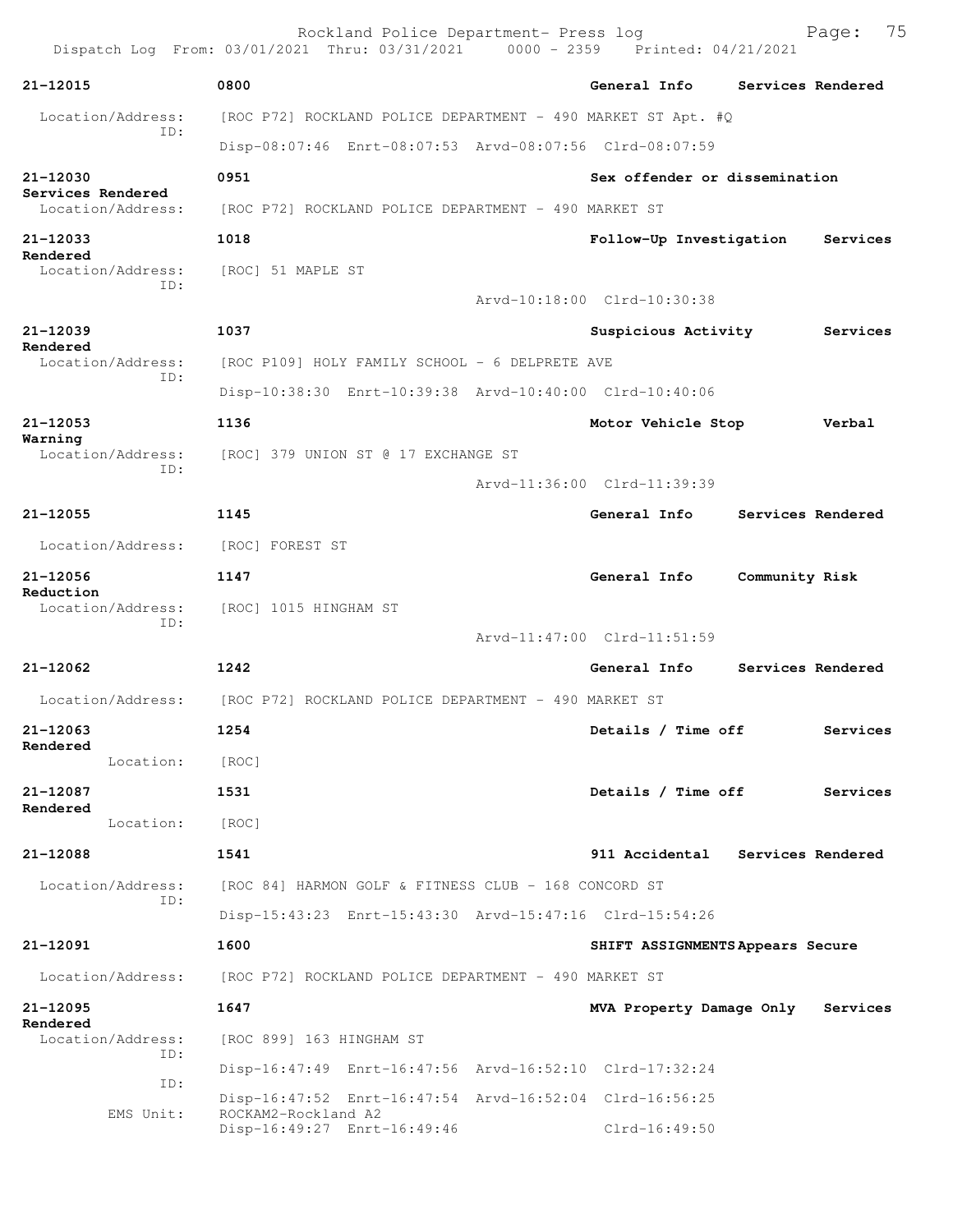|                                                  | Rockland Police Department- Press log<br>Dispatch Log From: 03/01/2021 Thru: 03/31/2021 0000 - 2359 Printed: 04/21/2021 |                             | 76<br>Page:       |
|--------------------------------------------------|-------------------------------------------------------------------------------------------------------------------------|-----------------------------|-------------------|
|                                                  | InQrtsUnavl-16:49:50 InSrvce-16:49:50                                                                                   |                             |                   |
| ID:                                              | Disp-16:53:05 Enrt-16:54:20 Arvd-17:10:06 Clrd-17:32:28                                                                 |                             |                   |
| 21-12120                                         | 1828                                                                                                                    | <b>Time off</b>             | Services Rendered |
| Location:                                        | [ROC]                                                                                                                   |                             |                   |
| 21-12122                                         | 1841                                                                                                                    | <b>TRESPASS ORDER</b>       | Services Rendered |
| Location/Address:<br>ID:                         | [ROC 620] 359 SPRING ST                                                                                                 |                             |                   |
|                                                  |                                                                                                                         | Arvd-18:41:00 Clrd-19:02:04 |                   |
| 21-12132<br>Checked/Secured<br>Location/Address: | 2103<br>[ROC] HINGHAM ST                                                                                                | <b>Building Check</b>       | Building          |
| ID:                                              |                                                                                                                         | Arvd-21:04:25 Clrd-21:04:36 |                   |
| 21-12133                                         | 2104                                                                                                                    | Building Check              | Appears Secure    |
| Location/Address:<br>ID:                         | [ROC] WEBSTER ST                                                                                                        |                             |                   |
|                                                  |                                                                                                                         | Arvd-21:05:27 Clrd-21:05:40 |                   |
| $21 - 12145$<br>Checked/Secured                  | 2301                                                                                                                    | Building Check              | Building          |
| Location/Address:<br>ID:                         | [ROC] HINGHAM ST                                                                                                        |                             |                   |
|                                                  |                                                                                                                         | Arvd-23:01:19 Clrd-23:03:19 |                   |
| 21-12146<br>Checked/Secured                      | 2303                                                                                                                    | Building Check              | Building          |
| Location/Address:<br>ID:                         | [ROC] WEBSTER ST                                                                                                        | Arvd-23:03:00 Clrd-23:04:51 |                   |
| 21-12149                                         | 2327                                                                                                                    | CRUISER MAINTENANCE         | Services          |
| Rendered<br>Location/Address:                    | [ROC P72] ROCKLAND POLICE DEPARTMENT - 490 MARKET ST                                                                    |                             |                   |
| For Date: $03/26/2021$ - Friday                  |                                                                                                                         |                             |                   |
| 21-12151                                         | 0000                                                                                                                    | SHIFT ASSIGNMENTSNo Service |                   |
|                                                  | Location/Address: [ROC P72] ROCKLAND POLICE DEPARTMENT - 490 MARKET ST                                                  |                             |                   |
| ID:                                              |                                                                                                                         | Arvd-00:00:00 Clrd-00:03:29 |                   |
| 21-12152                                         | 0006                                                                                                                    | Details / Time off          | No Service        |
| Location:                                        | [ROC]                                                                                                                   |                             |                   |
| 21-12157                                         | 0034                                                                                                                    | Building Check Investigated |                   |

 Location/Address: [ROC] MARKET ST ID:

 Arvd-00:34:32 Clrd-00:34:43 **21-12158 0034 Building Check Investigated** Location/Address: [ROC] CENTRE AVE ID: Arvd-00:35:17 Clrd-00:36:53 **21-12163 0134 Details / Time off Services**

**Rendered**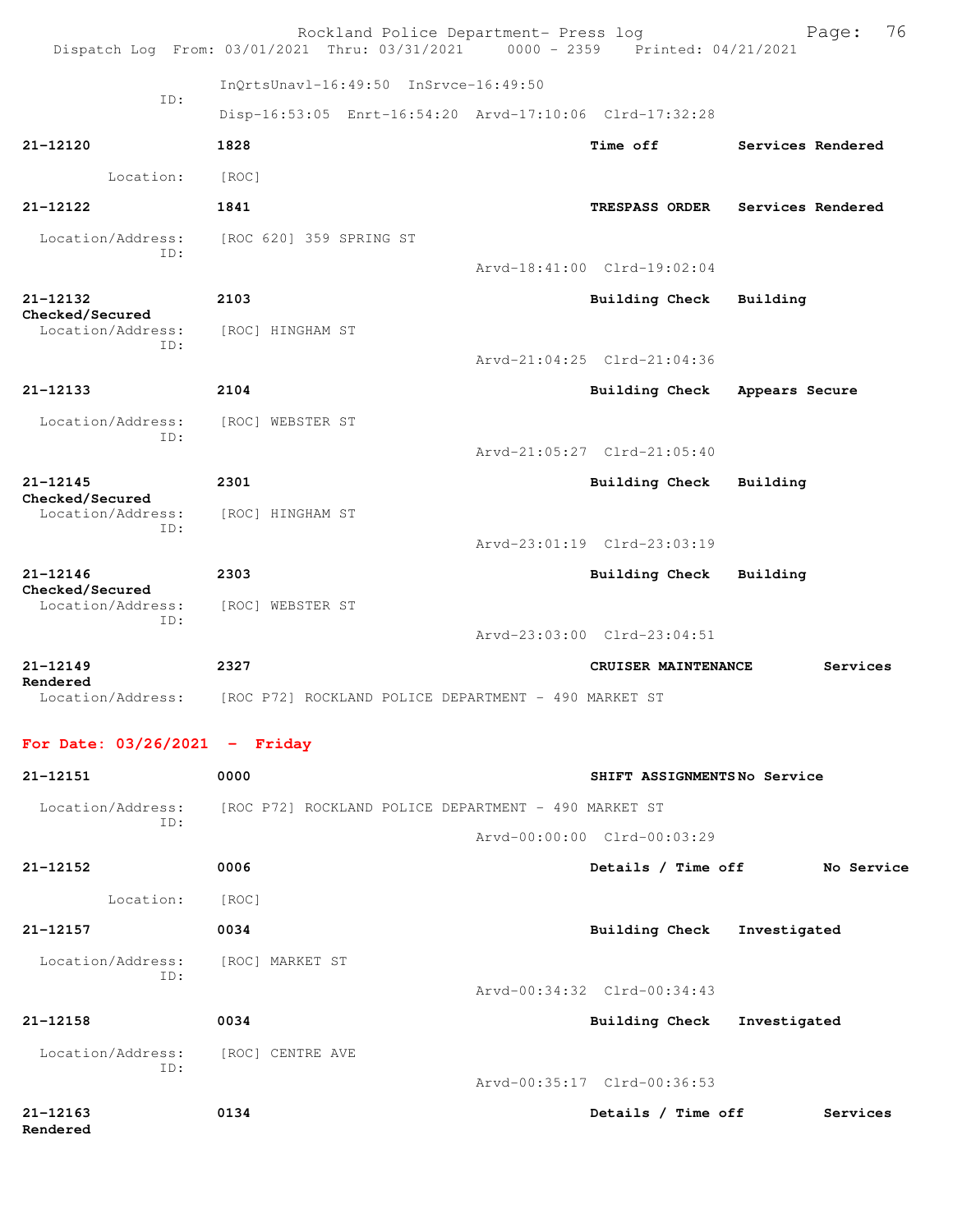Rockland Police Department- Press log Fage: 77<br>21 Thru: 03/31/2021 0000 - 2359 Printed: 04/21/2021 Dispatch Log From: 03/01/2021 Thru: 03/31/2021 Location: [ROC] **21-12166 0214 Motor Vehicle Stop Verbal Warning**<br>Vicinity of: [ROC 53] 400 HINGHAM STREET - 400 HINGHAM ST ID: Arvd-02:14:00 Clrd-02:19:42 ID: Disp-02:15:39 Enrt-02:15:44 Clrd-02:18:21 **21-12174 0456 Suspicious Activity Services Rendered**  Location/Address: [ROC P93] DUNKIN - UNION ST ID: Disp-04:57:57 Enrt-04:58:33 Arvd-05:00:08 Clrd-05:04:00 ID: Disp-04:58:21 Enrt-04:58:33 Arvd-05:00:08 Clrd-05:04:00 ID: Disp-04:58:25 Enrt-04:58:33 Arvd-05:00:08 Clrd-05:04:00 ID: Disp-04:58:29 Enrt-04:58:33 Arvd-05:00:08 Clrd-05:04:00 **21-12176 0555 Building Check Services Rendered** Location/Address: [ROC] BUILDING DISTRICT - UNION ST ID: Arvd-05:59:55 Clrd-06:18:51 **21-12178 0619 Robbery Investigated** Location/Address: [ROC P65] 7-ELEVEN CONVENIENCE STORE - 92 MARKET ST ID: Disp-06:21:44 Enrt-06:21:50 Arvd-06:23:37 Clrd-06:49:57 ID: Disp-06:21:44 Enrt-06:21:49 Arvd-06:23:34 Clrd-06:49:54 ID: Disp-06:21:44 Enrt-06:21:48 Arvd-06:23:32 Clrd-08:02:15 ID: Disp-06:21:44 Enrt-06:21:51 Arvd-06:23:39 Clrd-08:02:18 **21-12179 0650 Suspicious Activity Services Rendered**  Location/Address: [ROC] 78 BROOKSIDE RD ID: Disp-06:50:31 Enrt-06:50:39 Arvd-06:58:23 Clrd-15:51:39 ID: Disp-06:50:35 Enrt-06:50:42 Arvd-06:58:21 Clrd-15:51:26 ID: Disp-08:02:24 Enrt-08:02:26 Arvd-08:02:27 Clrd-15:51:29 **21-12180 0711 MVA Property Damage Only Report Follows**  Location/Address: [ROC] 334 EAST WATER ST ID: Disp-07:57:47 Enrt-07:57:52 Arvd-08:02:12 Clrd-10:13:59 ID: Disp-07:59:33 Enrt-07:59:35 Arvd-07:59:36 Clrd-08:11:17 ID: Disp-08:02:04 Enrt-08:02:06 Arvd-08:02:08 Clrd-10:13:57 ID: Disp-09:17:17 Enrt-09:17:20 Arvd-09:17:21 Clrd-09:17:22 **21-12189 0800 General Info Services Rendered** Location/Address: [ROC P72] ROCKLAND POLICE DEPARTMENT - 490 MARKET ST ID: Disp-08:23:39 Enrt-08:24:21 Arvd-08:24:24 Clrd-08:24:28 **21-12199 1032 General Info Services Rendered**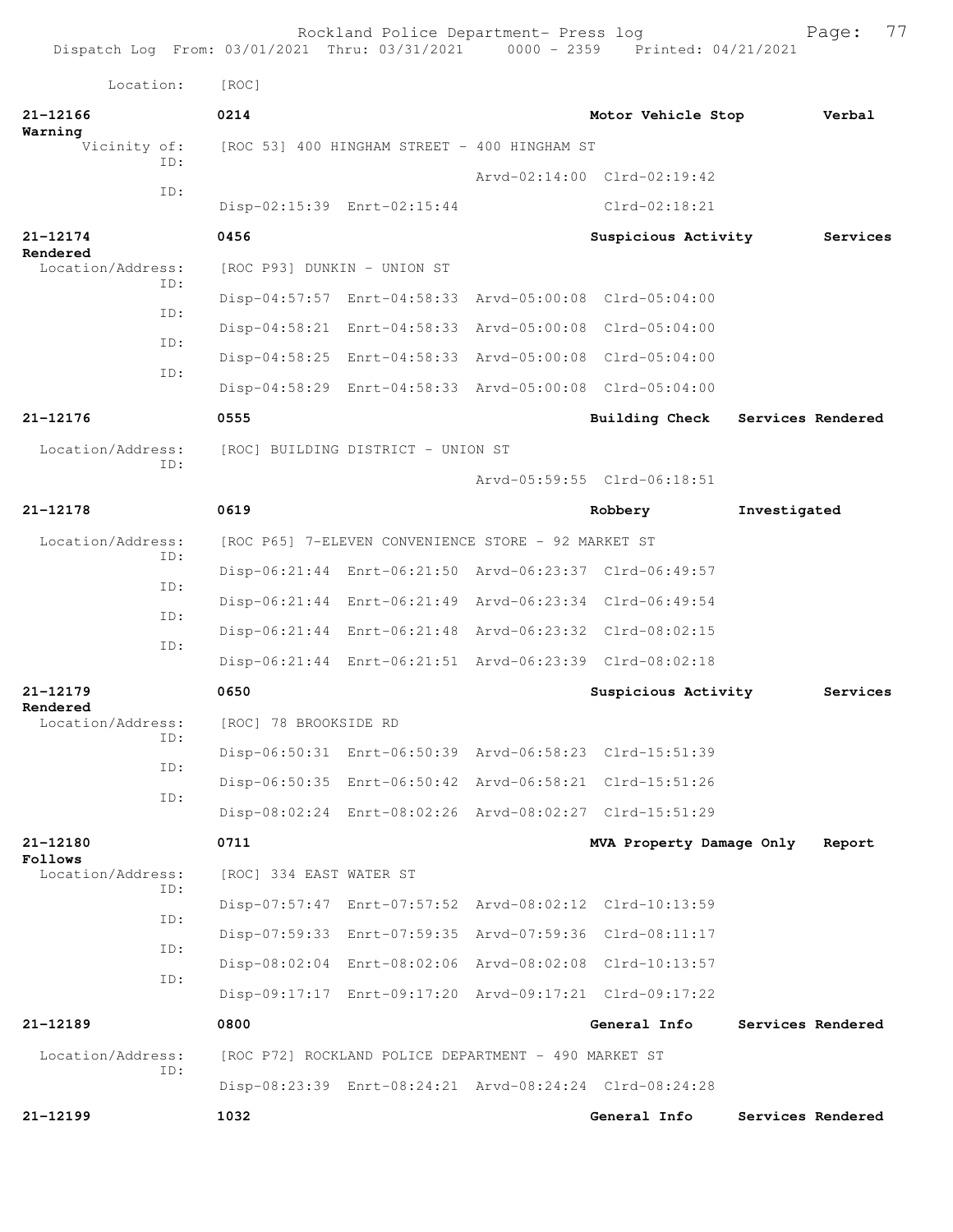| [ROC P72] ROCKLAND POLICE DEPARTMENT - 490 MARKET ST                          | Dispatch Log From: 03/01/2021 Thru: 03/31/2021 0000 - 2359 Printed: 04/21/2021 | 78<br>Page:                                              |
|-------------------------------------------------------------------------------|--------------------------------------------------------------------------------|----------------------------------------------------------|
|                                                                               |                                                                                |                                                          |
| General Info                                                                  |                                                                                | Services Rendered                                        |
| [ROC P72] ROCKLAND POLICE DEPARTMENT - 490 MARKET ST                          |                                                                                |                                                          |
| General Info                                                                  |                                                                                | Services Rendered                                        |
| [ROC P72] ROCKLAND POLICE DEPARTMENT - 490 MARKET ST                          |                                                                                |                                                          |
| Building Check                                                                | Building                                                                       |                                                          |
| Arvd-12:54:46 Clrd-12:55:12                                                   |                                                                                |                                                          |
|                                                                               |                                                                                |                                                          |
| MVA Property Damage Only                                                      |                                                                                | Services                                                 |
|                                                                               |                                                                                |                                                          |
| Disp-12:58:13 Enrt-12:58:16 Arvd-13:02:33 Clrd-13:11:37                       |                                                                                |                                                          |
| Disp-13:02:28 Enrt-13:02:30 Arvd-13:02:32 Clrd-13:11:34<br>Details / Time off |                                                                                | Services Not                                             |
|                                                                               |                                                                                |                                                          |
| Assist Public Advised to Court                                                |                                                                                |                                                          |
|                                                                               |                                                                                |                                                          |
| [ROC P72] ROCKLAND POLICE DEPARTMENT - 490 MARKET ST                          |                                                                                |                                                          |
| $Clrd-13:41:01$                                                               |                                                                                |                                                          |
| Details / Time off                                                            |                                                                                | No Action                                                |
|                                                                               |                                                                                |                                                          |
| Motor Vehicle Collision W/PI                                                  |                                                                                |                                                          |
| Disp-13:55:32 Enrt-13:57:00 Arvd-14:03:10 Clrd-14:59:18                       |                                                                                |                                                          |
| Disp-13:55:39 Enrt-13:56:56 Arvd-14:03:08 Clrd-14:08:42                       |                                                                                |                                                          |
| Disp-13:56:04 Enrt-13:56:18 Arvd-13:57:10 Clrd-15:13:02                       |                                                                                |                                                          |
| General Incident Services Rendered                                            |                                                                                |                                                          |
| [ROC P72] ROCKLAND POLICE DEPARTMENT - 490 MARKET ST                          |                                                                                |                                                          |
| Arvd-13:54:35 Clrd-13:59:36                                                   |                                                                                |                                                          |
| MVA Property Damage Only                                                      |                                                                                | Services                                                 |
|                                                                               |                                                                                |                                                          |
|                                                                               |                                                                                |                                                          |
| Disp-13:56:15 Enrt-13:56:17 Arvd-13:57:54 Clrd-14:51:36                       |                                                                                |                                                          |
|                                                                               |                                                                                |                                                          |
|                                                                               |                                                                                |                                                          |
|                                                                               |                                                                                |                                                          |
|                                                                               |                                                                                | Animal Complaint Services Rendered<br>Motor Vehicle Stop |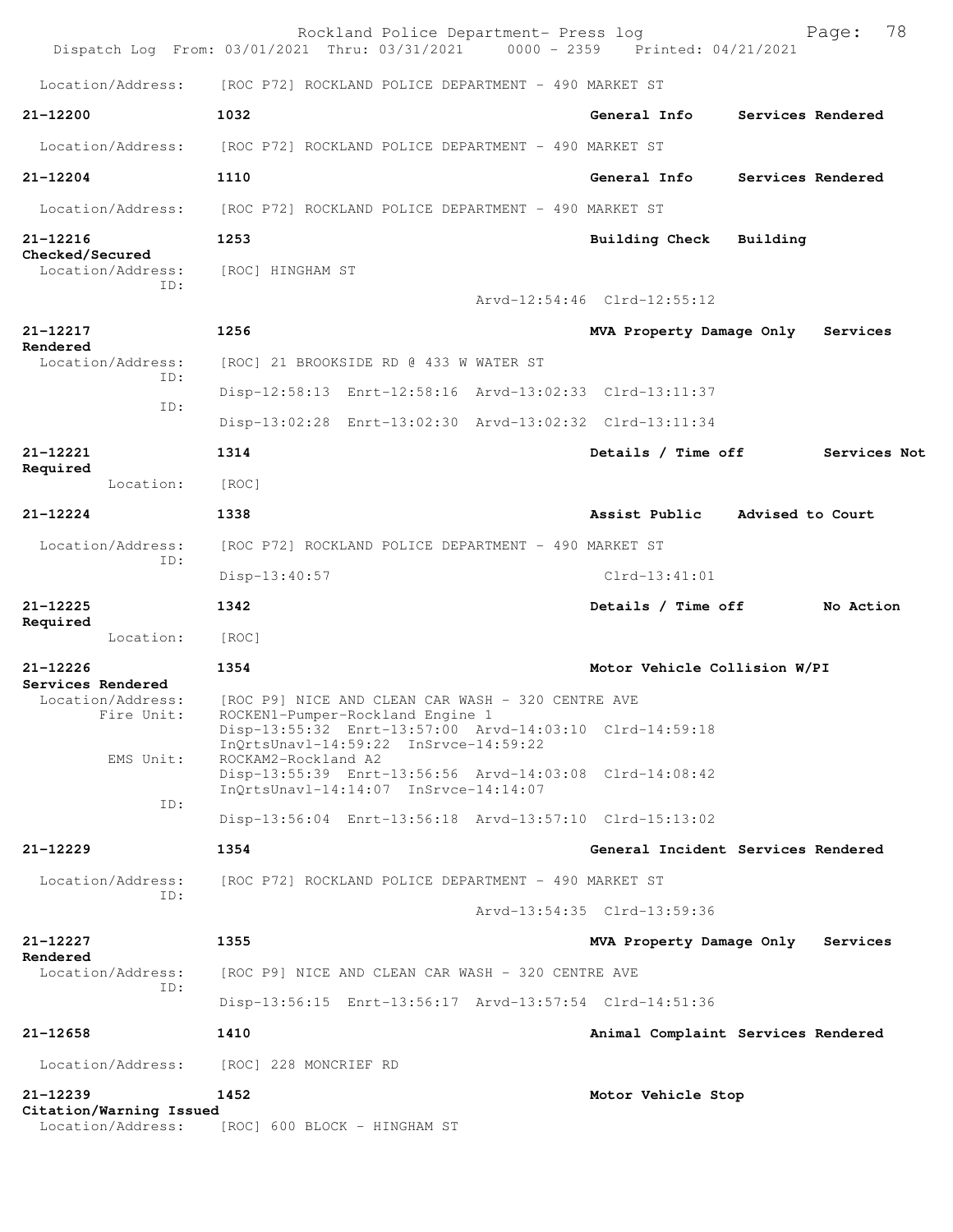|                                    | Dispatch Log From: 03/01/2021 Thru: 03/31/2021<br>$0000 - 2359$        | Printed: 04/21/2021           |                   |
|------------------------------------|------------------------------------------------------------------------|-------------------------------|-------------------|
| ID:                                |                                                                        | Arvd-14:52:00 Clrd-15:07:28   |                   |
| 21-12240                           | 1455                                                                   | Follow-Up Investigation       | Services          |
| Rendered<br>Location/Address:      | [ROC] 602 MARKET ST                                                    |                               |                   |
| 21-12245                           | 1533                                                                   | General Info                  | Services Rendered |
| Location/Address:                  | [ROC P72] ROCKLAND POLICE DEPARTMENT - 490 MARKET ST                   |                               |                   |
| $21 - 12248$                       | 1605                                                                   | <b>General Info</b>           | Services Rendered |
| Location/Address:                  | [ROC P72] ROCKLAND POLICE DEPARTMENT - 490 MARKET ST                   |                               |                   |
| 21-12255                           | 1657                                                                   | Larceny / Forgery/ Fraud      | Services          |
| Rendered<br>Location/Address:      | [ROC 606] 83 HANNAH WAY                                                |                               |                   |
| ID:                                | Disp-17:00:44 Enrt-17:01:00 Arvd-17:01:03 Clrd-17:01:06                |                               |                   |
| 21-12256                           | 1701                                                                   | General Info                  | Services Rendered |
| Location/Address:                  | [ROC P72] ROCKLAND POLICE DEPARTMENT - 490 MARKET ST                   |                               |                   |
| $21 - 12259$                       | 1712                                                                   | General Info                  | Services Rendered |
| Location/Address:                  | [ROC P72] ROCKLAND POLICE DEPARTMENT - 490 MARKET ST                   |                               |                   |
| 21-12260                           | 1720                                                                   | Motor Vehicle Stop            | Verbal            |
| Warning<br>Location/Address:       | [ROC] J A DUNN MEM DR                                                  |                               |                   |
| ID:                                |                                                                        | Arvd-17:20:00 Clrd-17:23:06   |                   |
| 21-12267                           | 1753                                                                   | Assist Public                 | Services Rendered |
| Location/Address:<br>ID:           | [ROC] 603 SUMMER ST                                                    |                               |                   |
| ID:                                | Disp-18:00:32 Enrt-18:00:35 Arvd-18:02:50 Clrd-18:21:36                |                               |                   |
|                                    | Disp-18:01:00 Enrt-18:01:09 Arvd-18:03:38 Clrd-18:21:40                |                               |                   |
| 21-12266                           | 1755                                                                   | General Info                  | Services Rendered |
|                                    | Location/Address: [ROC P72] ROCKLAND POLICE DEPARTMENT - 490 MARKET ST |                               |                   |
| $21 - 12276$                       | 1827                                                                   | <b>General Info</b>           | Services Rendered |
|                                    | Location/Address: [ROC P72] ROCKLAND POLICE DEPARTMENT - 490 MARKET ST |                               |                   |
| 21-12281                           | 1840                                                                   | General Info                  | Services Rendered |
|                                    | Location/Address: [ROC P72] ROCKLAND POLICE DEPARTMENT - 490 MARKET ST |                               |                   |
| 21-12282                           | 1936                                                                   | General Info                  | Services Rendered |
|                                    | Location/Address: [ROC P72] ROCKLAND POLICE DEPARTMENT - 490 MARKET ST |                               |                   |
| 21-12290                           | 2011                                                                   | General Info                  | Services Rendered |
|                                    | Location/Address: [ROC P72] ROCKLAND POLICE DEPARTMENT - 490 MARKET ST |                               |                   |
| 21-12295                           | 2102                                                                   | Building Check Appears Secure |                   |
| Location/Address: [ROC] HINGHAM ST |                                                                        |                               |                   |
| ID:                                |                                                                        | Arvd-21:03:07 Clrd-21:03:23   |                   |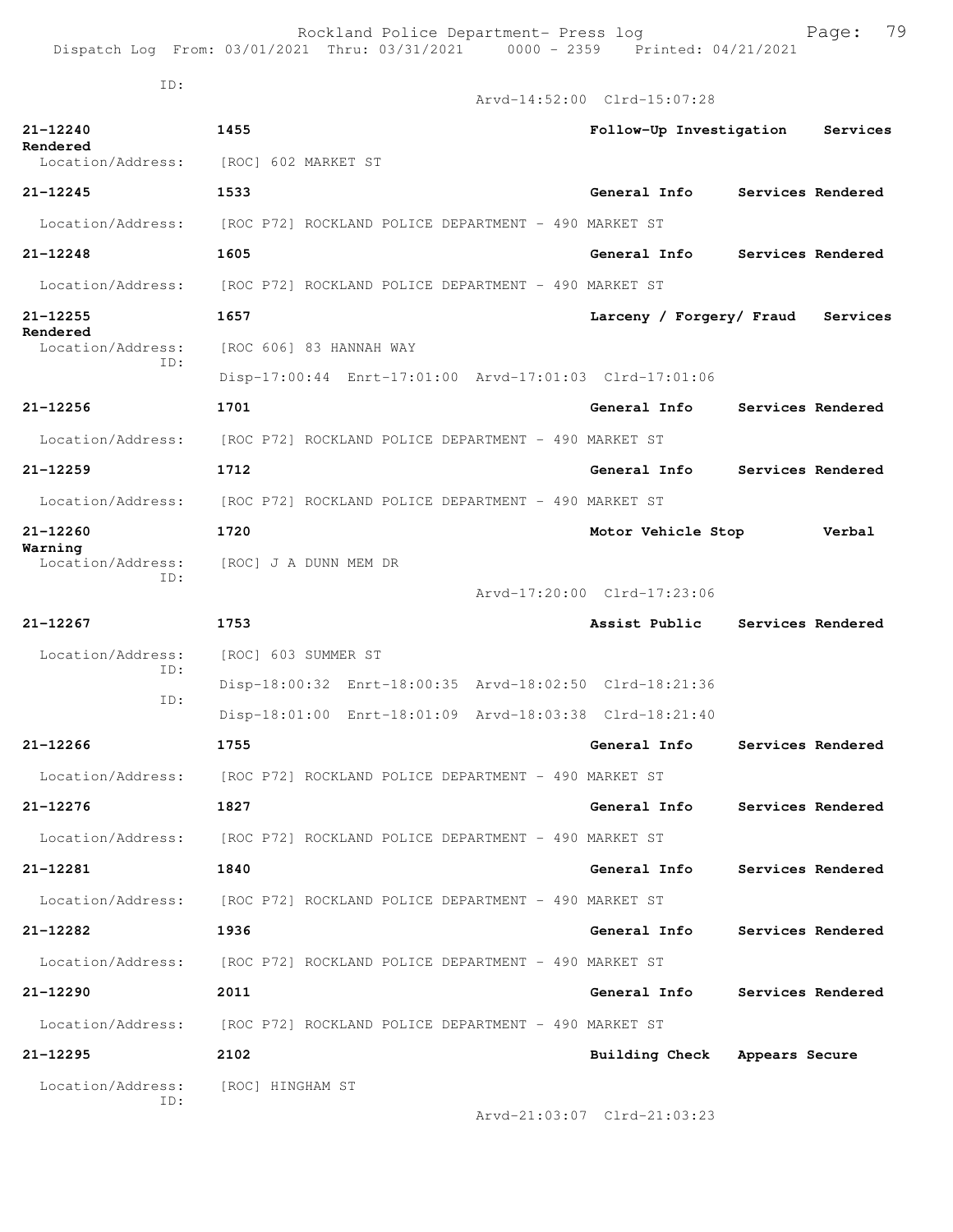| 21-12296                                     | 2103                                                                   | Building Check Appears Secure |                                  |
|----------------------------------------------|------------------------------------------------------------------------|-------------------------------|----------------------------------|
| Location/Address: [ROC] WEBSTER ST           |                                                                        |                               |                                  |
| ID:                                          |                                                                        | Arvd-21:04:44 Clrd-21:18:55   |                                  |
| For Date: $03/27/2021$ - Saturday            |                                                                        |                               |                                  |
| 21-12310                                     | 0000                                                                   | SHIFT ASSIGNMENTSNo Service   |                                  |
|                                              | Location/Address: [ROC P72] ROCKLAND POLICE DEPARTMENT - 490 MARKET ST |                               |                                  |
| ID:                                          |                                                                        | Arvd-00:00:00 Clrd-00:08:04   |                                  |
| 21-12319                                     | 0136                                                                   | Details / Time off COMP TIME  |                                  |
| No Service<br>Location:                      | [ROC]                                                                  |                               |                                  |
| 21-12323                                     | 0220                                                                   | Disturbance                   | Services Rendered                |
| Location/Address:                            | [ROC] 23 MAPLE ST                                                      |                               |                                  |
| ID:                                          | Disp-02:23:51 Enrt-02:24:34 Arvd-02:26:46 Clrd-02:31:35                |                               |                                  |
| ID:                                          | Disp-02:24:27 Enrt-02:24:34 Arvd-02:27:53 Clrd-02:31:44                |                               |                                  |
| ID:                                          | Disp-02:28:00 Enrt-02:28:06 Arvd-02:28:09 Clrd-02:31:39                |                               |                                  |
| 21-12330                                     | 0602                                                                   | Building Check Building       |                                  |
| Checked/Secured<br>Location/Address:         | [ROC] BUILDING DISTRICT - UNION ST                                     |                               |                                  |
| ID:                                          |                                                                        | Arvd-06:03:43 Clrd-06:39:02   |                                  |
| 21-12341                                     | 0800                                                                   | SHIFT ASSIGNMENTS 8-4         | Services                         |
| Rendered                                     | Location/Address: [ROC P72] ROCKLAND POLICE DEPARTMENT - 490 MARKET ST |                               |                                  |
| 21-12347                                     | 0854                                                                   | General Info                  | Services Rendered                |
|                                              | Location/Address: [ROC P72] ROCKLAND POLICE DEPARTMENT - 490 MARKET ST |                               |                                  |
| 21-12348                                     | 0902                                                                   |                               | Building Check Services Rendered |
| Location/Address:                            | [ROC] 437 WEBSTER ST                                                   |                               |                                  |
| ID:                                          |                                                                        | Arvd-09:04:56 Clrd-09:05:13   |                                  |
| 21-12349                                     | 0905                                                                   | <b>Building Check</b>         | Services Rendered                |
| Location/Address:                            | [ROC] HINGHAM ST                                                       |                               |                                  |
| ID:                                          |                                                                        | Arvd-09:06:04 Clrd-09:06:40   |                                  |
| 21-12354                                     | 0934                                                                   | Lost/Found Property           | Services                         |
| Rendered<br>Location/Address:                | [ROC P72] ROCKLAND POLICE DEPARTMENT - 490 MARKET ST                   |                               |                                  |
| 21-12356                                     | 1000                                                                   | Motor Vehicle Stop            |                                  |
| Citation/Warning Issued<br>Location/Address: | [ROC P46] DUNKIN DONUTS - 851 HINGHAM ST                               |                               |                                  |
| ID:                                          |                                                                        | Arvd-10:00:00 Clrd-10:07:14   |                                  |
| 21-12366                                     | 1123                                                                   | <b>Building Check</b>         | Services Rendered                |
| Location/Address:<br>ID:                     | [ROC] 437 WEBSTER ST                                                   |                               |                                  |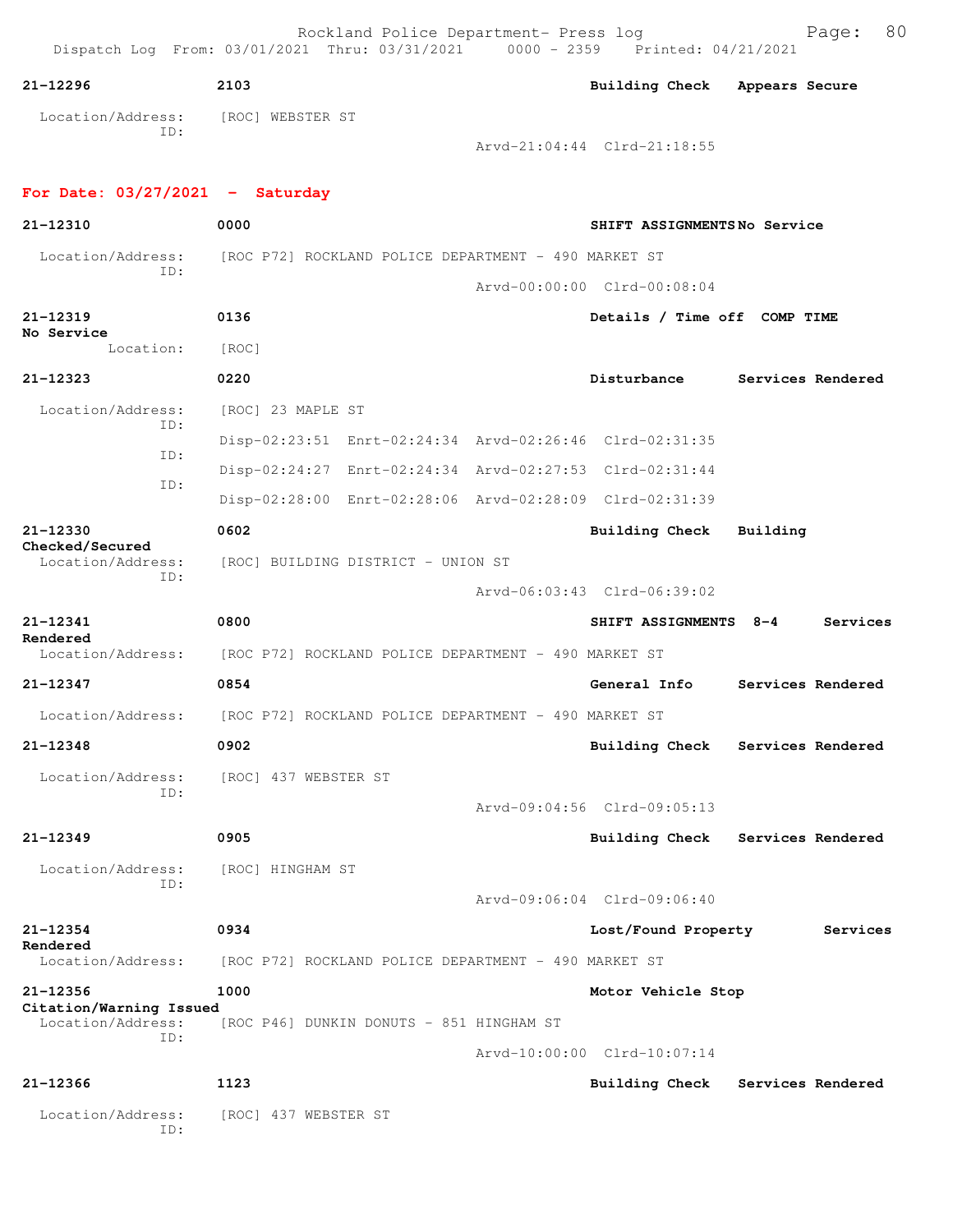Rockland Police Department- Press log Page: 81 Dispatch Log From:  $03/01/2021$  Thru:  $03/31/2021$  0000 - 2359

 Arvd-11:24:34 Clrd-11:25:11 **21-12368 1127 Motor Vehicle Stop Citation/Warning Issued**  Location/Address: [ROC 775] 144 WEBSTER ST ID: Arvd-11:27:00 Clrd-11:34:56 ID: Disp-11:30:33 Enrt-11:30:37 Arvd-11:30:48 Clrd-11:35:00 **21-12371 1153 Harassment Services Rendered** Location/Address: [ROC 897] 110 MARTHA DR Apt. #E ID: Disp-11:56:50 Enrt-11:57:31 Arvd-11:59:23 Clrd-12:08:14 **21-12373 1157 Assist Fire Department Services Rendered**  Location/Address: [ROC] 409 VFW DR ID: Disp-11:58:48 Enrt-11:58:50 Arvd-11:59:50 Clrd-12:39:15 ID: Disp-11:59:34 Enrt-11:59:39 Arvd-12:02:54 Clrd-12:04:43 **21-12375 1233 Vandalism Services Rendered** Location/Address: [ROC P21] STATION LIQUORS - 21 EAST WATER ST ID: Disp-12:39:21 Enrt-12:39:29 Arvd-12:45:19 Clrd-13:02:56 **21-12377 1308 Building Check Services Rendered** Location/Address: [ROC] 437 WEBSTER ST ID: Arvd-13:09:02 Clrd-13:09:16 **21-12378 1309 Building Check Services Rendered** Location/Address: [ROC] HINGHAM ST ID: Arvd-13:10:02 Clrd-13:10:21 **21-12395 1508 Disturbance Services Rendered** Location/Address: [ROC] WENDY'S - 1111 HINGHAM ST ID: Disp-15:09:32 Enrt-15:09:40 Arvd-15:12:36 Clrd-15:22:42 ID: Disp-15:09:32 Enrt-15:09:40 Arvd-15:12:36 Clrd-15:22:42 ID: Disp-15:09:32 Enrt-15:09:40 Arvd-15:12:36 Clrd-15:22:42 **21-12398 1523 Motor Vehicle Complaint Investigated** Location/Address: [ROC] 40 BEECH ST ID: Disp-15:25:04 Enrt-15:26:25 Arvd-15:34:07 Clrd-15:36:31 ID: Disp-15:26:44 Enrt-15:26:49 Arvd-15:32:51 Clrd-15:36:26 **21-12402 1600 SHIFT ASSIGNMENTS Services Rendered** Location/Address: [ROC P72] ROCKLAND POLICE DEPARTMENT - 490 MARKET ST ID: Disp-16:02:16 Clrd-16:02:22 **21-12404 1610 MVA Property Damage Only Investigated** Location/Address: [ROC 299] 5 UNION ST ID: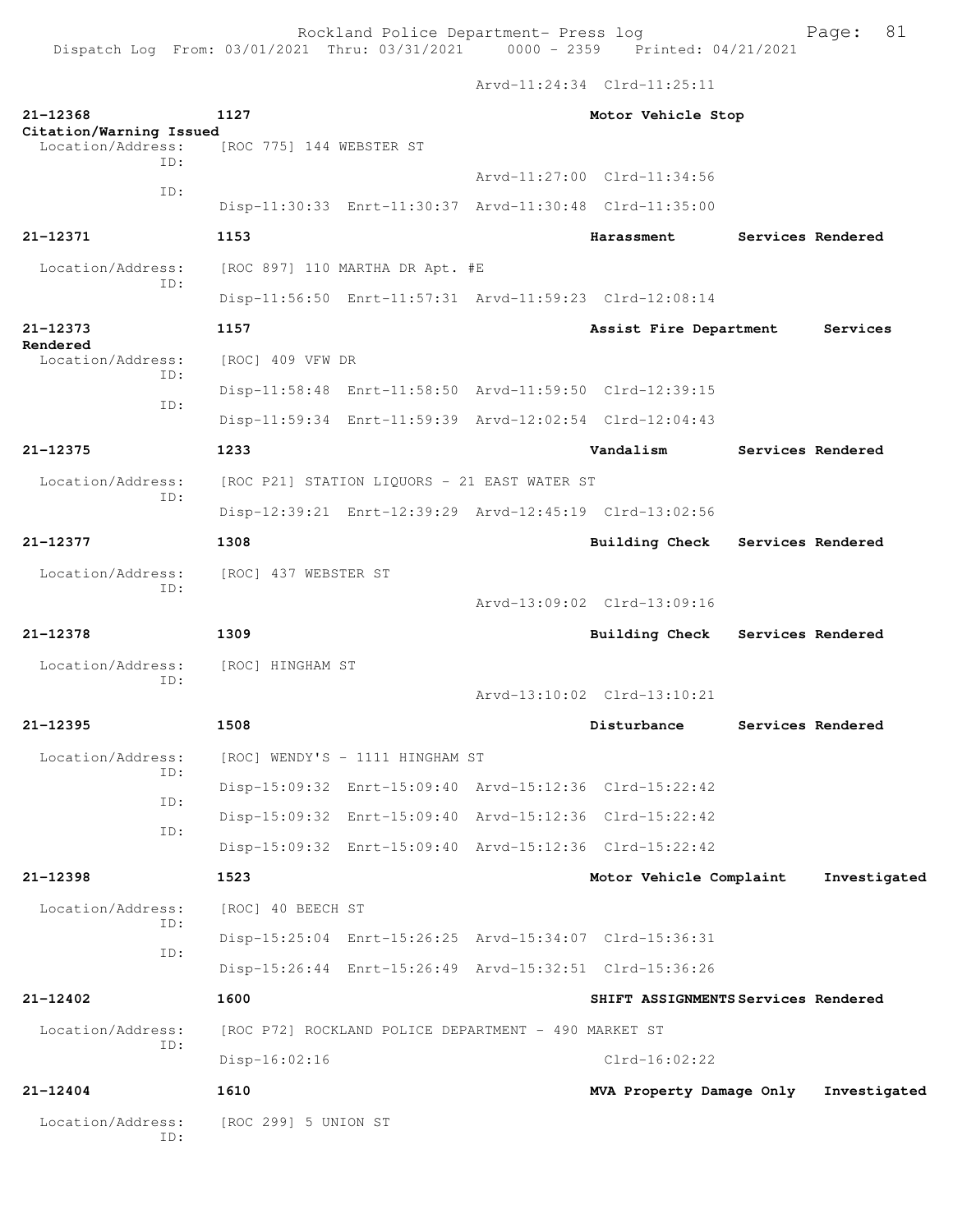Rockland Police Department- Press log  $P = 82$ <br>21 Thru: 03/31/2021 0000 - 2359 Printed: 04/21/2021 Dispatch Log From:  $03/01/2021$  Thru:  $03/31/2021$  0000 - 2359 Disp-16:11:27 Enrt-16:14:04 Arvd-16:17:08 Clrd-16:27:49 **21-12405 1620 FOOD DROP OFF Services Rendered** Location/Address: [ROC P72] ROCKLAND POLICE DEPARTMENT - 490 MARKET ST ID: Disp-16:21:50 Clrd-16:21:58 **21-12415 1744 Motor Vehicle Complaint Services Rendered**<br>Location/Address: [ROC] 50 HANNAH WAY ID: Disp-17:47:04 Enrt-17:47:08 Arvd-17:50:09 Clrd-18:03:47 ID: Disp-17:47:06 Enrt-17:47:11 Arvd-17:50:13 Clrd-18:04:45 **21-12433 2005 General Incident Services Rendered** Location/Address: [ROC] 103 UNION ST ID: Disp-20:18:33 Enrt-20:19:23 Arvd-20:22:50 Clrd-20:27:46 ID: Disp-20:20:34 Arvd-20:20:38 Clrd-20:27:44 **21-12436 2032 BOLO Services Rendered** Location/Address: [ROC P72] ROCKLAND POLICE DEPARTMENT - 490 MARKET ST ID: Disp-20:33:51 Clrd-20:34:02 ID: Disp-20:33:51 Clrd-20:34:05 ID: Disp-20:33:51 Clrd-20:34:10 ID: Disp-20:33:51 Clrd-20:34:13 ID: Disp-20:33:51 Clrd-20:34:17 **21-12438 2043 Building Check Building Checked/Secured**  Location/Address: [ROC] HANOVER NURSERY SCHOOL - 437 WEBSTER ST ID: Arvd-20:48:08 Clrd-20:51:24 **21-12439 2111 Building Check Building Checked/Secured**  Location/Address: [ROC P51] DOUBLE TREE - 929 HINGHAM ST ID: Arvd-21:12:36 Clrd-21:13:23 **21-12440 2133 ERRATIC OPERATOR Gone on arrival** Location/Address: [ROC] WEYMOUTH ST ID: Disp-21:36:51 Arvd-21:36:58 Clrd-21:38:49 ID: Disp-21:36:51 Arvd-21:37:01 Clrd-21:38:53 **21-12445 2235 Motor Vehicle Stop Citation/Warning Issued**  Location/Address: [ROC] 100 EAST WATER ST ID: Arvd-22:35:00 Clrd-22:38:49 ID: Disp-22:36:03 Arvd-22:36:07 Clrd-22:38:37 **21-12449 2247 Motor Vehicle Stop Citation/Warning Issued**  Location/Address: [ROC] 186 EAST WATER ST ID: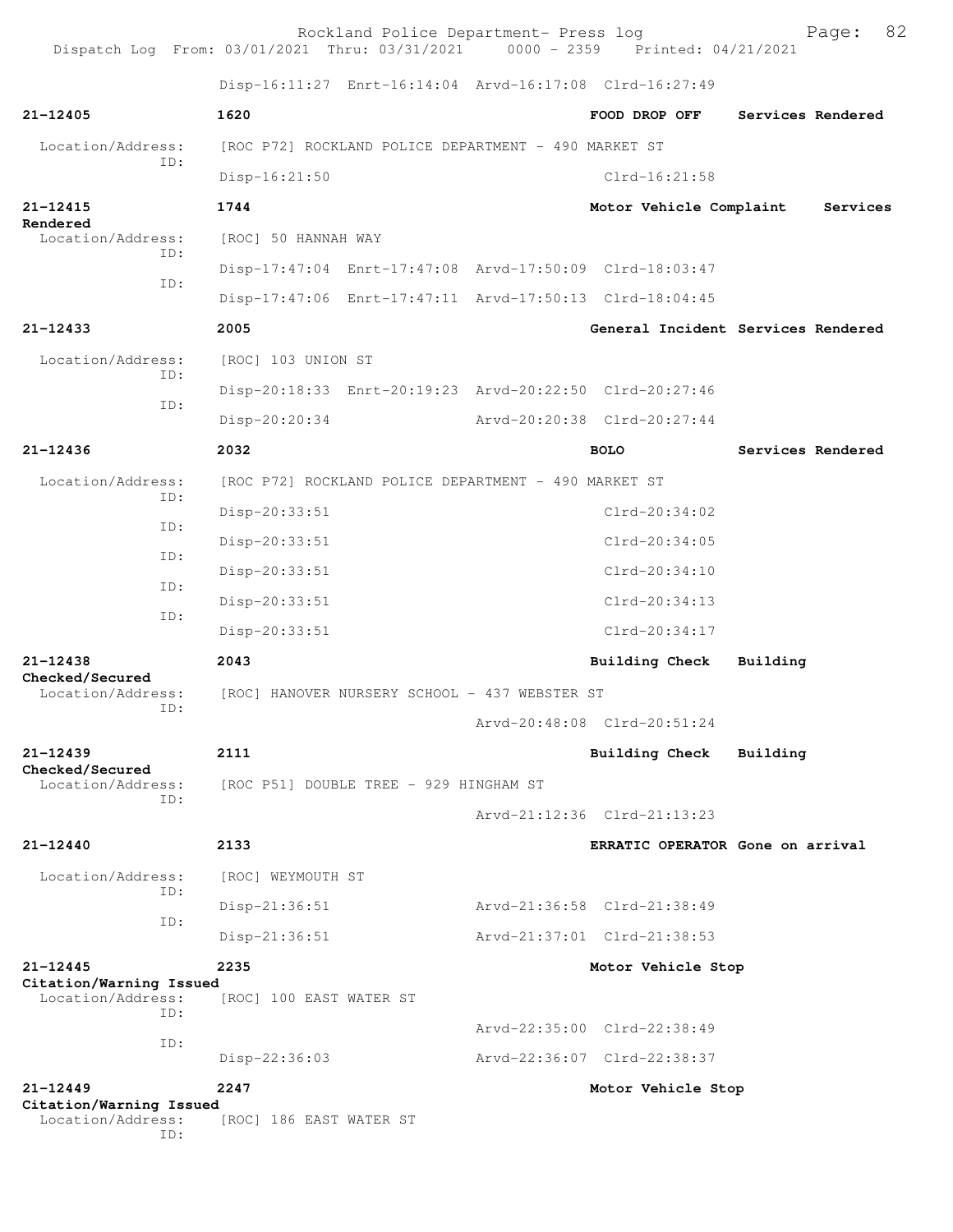Dispatch Log From: 03/01/2021 Thru: 03/31/2021 0000 - 2359 Printed: 04/21/2021

Arvd-22:47:00 Clrd-22:52:29

| $21 - 12450$                                | 2254                                                                   |  | Burglar Alarm               | Sent On Way                         |  |
|---------------------------------------------|------------------------------------------------------------------------|--|-----------------------------|-------------------------------------|--|
| Location/Address:                           | [ROC P108] SOUTH SHORE BMW - 1040 HINGHAM ST                           |  |                             |                                     |  |
| TD:                                         | Disp-22:56:52                                                          |  | Arvd-22:56:59 Clrd-23:04:49 |                                     |  |
| ID:                                         | Disp-22:56:52 Enrt-22:57:02 Arvd-22:58:15 Clrd-23:04:47                |  |                             |                                     |  |
| 21-12455<br>Rendered                        | 2347                                                                   |  | MVA Property Damage Only    | Services                            |  |
| Location/Address:<br>TD:                    | [ROC P51] DOUBLE TREE - 929 HINGHAM ST                                 |  |                             |                                     |  |
|                                             | Disp-23:53:24                                                          |  | $Clrd-23:53:38$             |                                     |  |
| For Date: $03/28/2021$ - Sunday             |                                                                        |  |                             |                                     |  |
| $21 - 12457$                                | 0010                                                                   |  |                             | SHIFT ASSIGNMENTS Services Rendered |  |
|                                             | Location/Address: [ROC P72] ROCKLAND POLICE DEPARTMENT - 490 MARKET ST |  |                             |                                     |  |
| $21 - 12459$                                | 0018                                                                   |  | <b>Building Check</b>       | Building                            |  |
| Checked/Secured<br>Location/Address:<br>ID: | [ROC P89] CALVARY CHAPEL - 175 MARKET ST                               |  |                             |                                     |  |
|                                             |                                                                        |  | Arvd-00:21:58 Clrd-00:22:42 |                                     |  |
| $21 - 12461$                                | 0023                                                                   |  | Building Check              | Advised to Court                    |  |
| Location/Address:<br>TD:                    | [ROC] HOLY FAMILY CEMETERY - 92 CENTRE AVE                             |  |                             |                                     |  |
|                                             |                                                                        |  | Arvd-00:25:56 Clrd-00:27:11 |                                     |  |
| $21 - 12462$                                | 0027                                                                   |  | Building Check              | Building                            |  |
| Checked/Secured<br>Location/Address:<br>ID: | [ROC] HANOVER NURSERY SCHOOL - 437 WEBSTER ST                          |  |                             |                                     |  |
|                                             |                                                                        |  | Arvd-00:30:08 Clrd-00:31:57 |                                     |  |
| $21 - 12463$<br>Checked/Secured             | 0032                                                                   |  | <b>Building Check</b>       | Building                            |  |
| Location/Address:<br>ID:                    | [ROC P51] DOUBLE TREE - 929 HINGHAM ST                                 |  |                             |                                     |  |
|                                             |                                                                        |  | Arvd-00:34:22 Clrd-00:36:54 |                                     |  |
| $21 - 12469$<br>Warning                     | 0127                                                                   |  | Motor Vehicle Stop          | Verbal                              |  |
| Location/Address:<br>TD:                    | [ROC] BALL FIELD - SPRING ST                                           |  |                             |                                     |  |
| ID:                                         |                                                                        |  | Arvd-01:27:00 Clrd-01:30:52 |                                     |  |
|                                             | Disp-01:27:44 Enrt-01:27:48 Arvd-01:30:39 Clrd-01:30:49                |  |                             |                                     |  |
| 21-12481<br>Rendered                        | 0331                                                                   |  | Suspicious Activity         | Services                            |  |
| Location/Address:<br>ID:                    | [ROC P65] 7-ELEVEN CONVENIENCE STORE - 92 MARKET ST                    |  |                             |                                     |  |
| ID:                                         | Disp-03:32:25                                                          |  | Arvd-03:32:33 Clrd-03:34:43 |                                     |  |
|                                             | Disp-03:32:25                                                          |  | Arvd-03:32:33 Clrd-03:34:46 |                                     |  |
| 21-12487                                    | 0500                                                                   |  | Building Check              | Appears Secure                      |  |
| Location/Address:<br>ID:                    | [ROC] UNION ST                                                         |  |                             |                                     |  |
|                                             | Disp-05:01:17                                                          |  | Clrd-05:27:23               |                                     |  |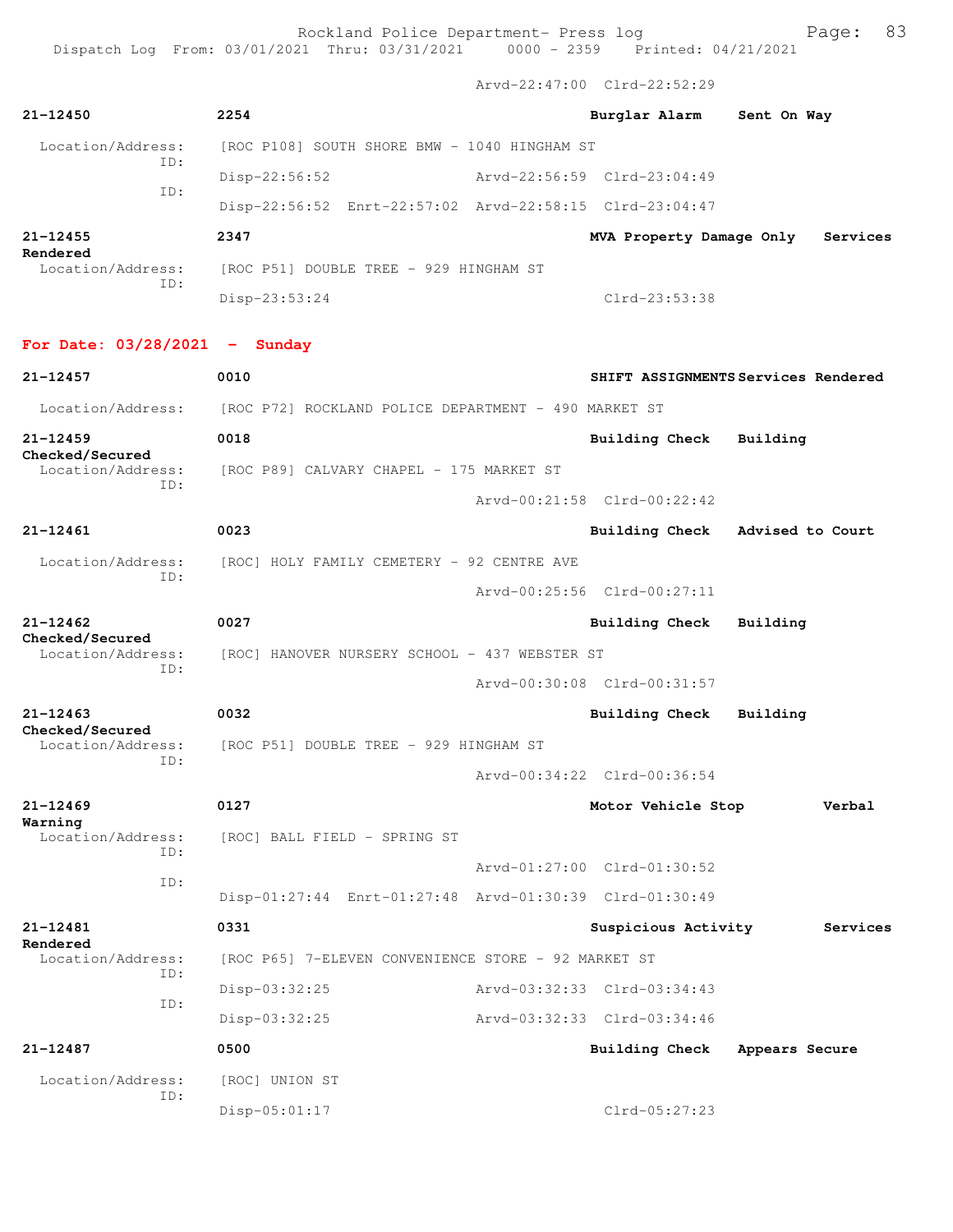Rockland Police Department- Press log Bookland Police Department- Press log Page: 84 Dispatch Log From:  $03/01/2021$  Thru:  $03/31/2021$  0000 - 2359 **21-12489 0529 Suspicious Activity Services Rendered**  [ROC] 297 HOWARD ST ID: Disp-05:31:28 Arvd-05:32:41 Clrd-05:35:12 ID: Disp-05:32:27 Arvd-05:32:37 Clrd-05:35:08 **21-12493 0625 Health & Welfare Check Services Rendered**<br>Location/Address: [ROC P45] COMFORT INN - 850 HINGHAM ST Apt. #238 ID: Disp-06:27:11 Enrt-06:27:20 Clrd-06:31:11 ID: Disp-06:27:17 Enrt-06:27:20 Arvd-06:30:24 Clrd-06:40:21 ID: Disp-06:31:00 Arvd-06:31:06 Clrd-06:40:16 **21-12494 0706 Motor Vehicle Complaint Gone on arrival**  Location/Address: [ROC] 82 CENTRAL ST ID: Disp-07:07:59 Clrd-07:09:17 ID: Disp-07:08:10 Enrt-07:09:22 Arvd-07:14:07 Clrd-07:17:35 ID: Disp-07:12:34 Enrt-07:12:38 Arvd-07:14:13 Clrd-07:17:31 **21-12498 0800 SHIFT ASSIGNMENTS 8AM TO 4PM Services Rendered**  Location/Address: [ROC P72] ROCKLAND POLICE DEPARTMENT - 490 MARKET ST **21-12500 0900 Motor Vehicle Complaint Gone on arrival**  Location/Address: [ROC] HINGHAM ST ID: Disp-09:01:28 Enrt-09:02:56 Arvd-09:04:36 Clrd-09:21:59 ID: Disp-09:02:41 Enrt-09:02:56 Arvd-09:04:41 Clrd-09:14:46 ID: Disp-09:02:49 Enrt-09:02:56 Arvd-09:10:26 Clrd-09:23:06 ID: Disp-09:15:48 Clrd-09:16:36 ID: Disp-09:18:21 Enrt-09:18:46 Arvd-09:18:55 Clrd-09:24:42 **21-12501 0913 Building Check Services Rendered** Location/Address: [ROC] WEBSTER ST ID: Arvd-09:14:46 Clrd-09:15:29 **21-12502 0915 Building Check Services Rendered** Location/Address: [ROC] HINGHAM ST ID: Arvd-09:16:36 Clrd-09:16:58 **21-12507 0932 Motor Vehicle Complaint Services Rendered**  Location/Address: [ROC] LIBERTY ST ID: Disp-09:39:25 Arvd-09:49:12 Clrd-09:50:14 **21-12509 0950 911 Hang Up Cancelled Enroute** Location/Address: [ROC] 21 BISHOP LN ID: Disp-09:53:58 Enrt-09:54:33 Clrd-09:57:58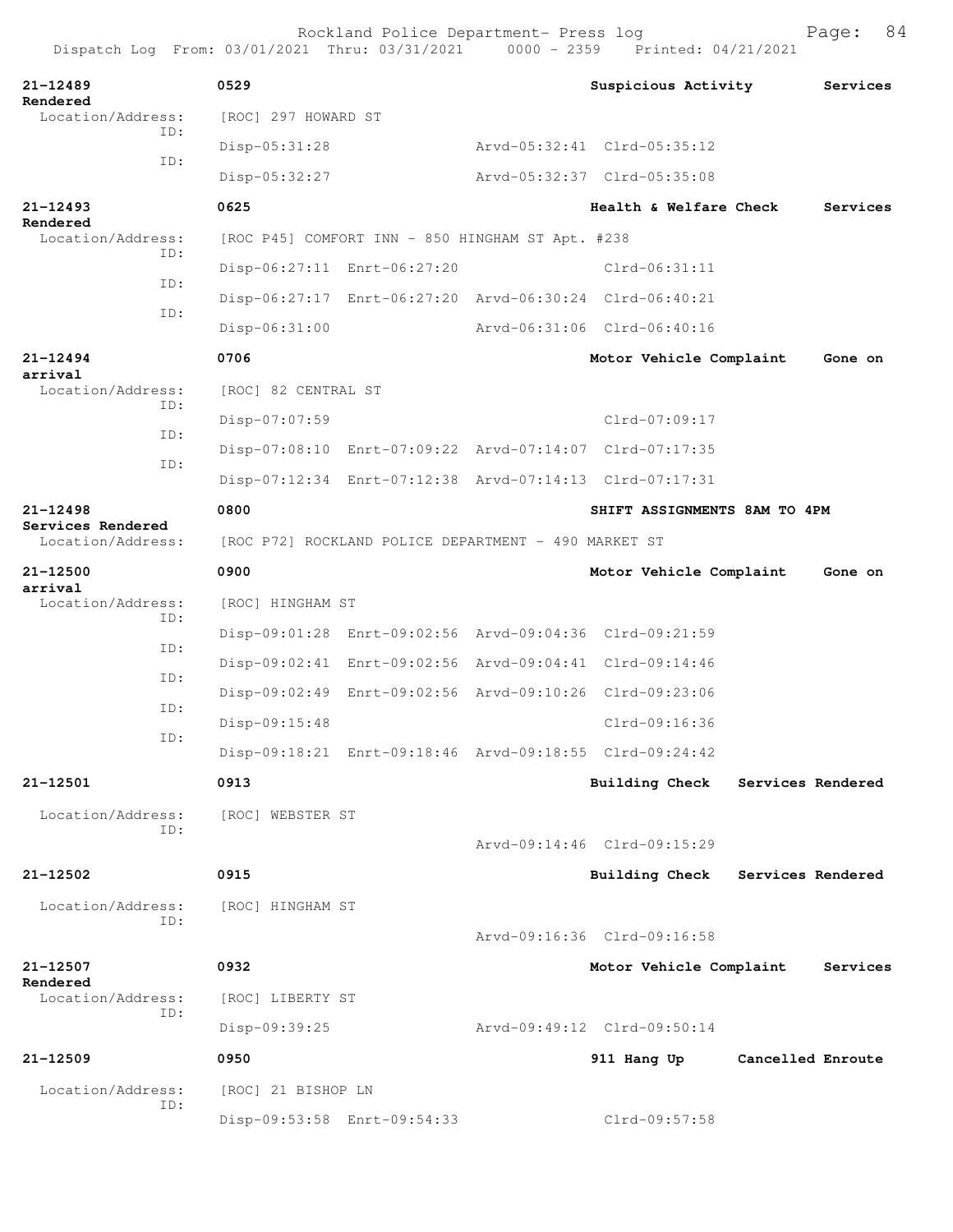| 21-12512                                     | 1026                                                      | Motor Vehicle Stop                     | Verbal       |
|----------------------------------------------|-----------------------------------------------------------|----------------------------------------|--------------|
| Warning<br>Location/Address:                 | [ROC] WEST WATER ST @ PROSPECT ST                         |                                        |              |
| ID:                                          |                                                           | Arvd-10:26:00 Clrd-10:30:09            |              |
| 21-12514                                     | 1038                                                      | MVA Property Damage Only               | Paper        |
| Exchange<br>Location/Address:                | [ROC P55] HOME DEPOT - 1149 HINGHAM ST                    |                                        |              |
| ID:                                          | Disp-10:39:28 Enrt-10:40:39 Arvd-10:41:09 Clrd-10:48:45   |                                        |              |
| ID:                                          | Disp-10:39:29                                             | Arvd-10:40:43 Clrd-10:41:09            |              |
| ID:                                          | Disp-10:39:38                                             | $Clrd-10:40:32$                        |              |
| ID:                                          | $Disp-10:40:44$                                           | Arvd-10:40:53 Clrd-10:48:57            |              |
| 21-12516                                     | 1051                                                      | Assist Fire Department                 | Services     |
| Rendered<br>Location/Address:                | [ROC 272] SHERIDAN SQUARE CONDOS - 103 GROVE ST Apt. #348 |                                        |              |
| ID:                                          | Disp-10:52:23                                             | Arvd-10:52:28 Clrd-11:03:15            |              |
| ID:                                          | Disp-10:52:37                                             | Arvd-10:52:42 Clrd-11:03:17            |              |
| 21-12517                                     | 1058                                                      | Animal Complaint Services Rendered     |              |
| Location/Address:                            | [ROC 932] 530 UNION ST                                    |                                        |              |
| ID:                                          | Disp-11:01:07 Enrt-11:01:14 Arvd-11:03:25 Clrd-11:09:12   |                                        |              |
| 21-12522                                     | 1128                                                      | Health & Welfare Check                 | Unfounded    |
| Location/Address:                            | [ROC P8] THE UPS STORE - 319 CENTRE AVE Apt. #254         |                                        |              |
| ID:                                          | Disp-11:38:42 Enrt-11:38:49 Arvd-11:43:43 Clrd-11:45:34   |                                        |              |
| 21-12529                                     | 1152                                                      | General Incident Services Not Required |              |
| Location/Address:                            | [ROC P89] CALVARY CHAPEL - 175 MARKET ST                  |                                        |              |
| ID:                                          |                                                           | Arvd-11:52:00 Clrd-11:54:03            |              |
| 21-12530                                     | 1206                                                      | Details / Time off                     | Services Not |
| Required<br>Location:                        | [ROC]                                                     |                                        |              |
| 21-12532                                     | 1208                                                      | Motor Vehicle Stop                     | Verbal       |
| Warning<br>Location/Address:                 | [ROC] MORNINGSIDE DR                                      |                                        |              |
| ID:                                          |                                                           | Arvd-12:08:00 Clrd-12:11:06            |              |
| 21-12533                                     | 1213                                                      | Motor Vehicle Stop                     |              |
| Citation/Warning Issued<br>Location/Address: | [ROC] 143 BEECH ST                                        |                                        |              |
| ID:                                          |                                                           | Arvd-12:13:00 Clrd-12:19:13            |              |
| ID:                                          | Disp-12:14:32 Enrt-12:14:35                               | $Clrd-12:19:17$                        |              |
| 21-12544                                     | 1408                                                      | VACATION DAY OFF Services Rendered     |              |
| Location/Address:                            | [ROC P72] ROCKLAND POLICE DEPARTMENT - 490 MARKET ST      |                                        |              |
| 21-12554                                     | 1505                                                      | Building Check Services Rendered       |              |
| Location/Address:<br>ID:                     | [ROC] HINGHAM ST                                          |                                        |              |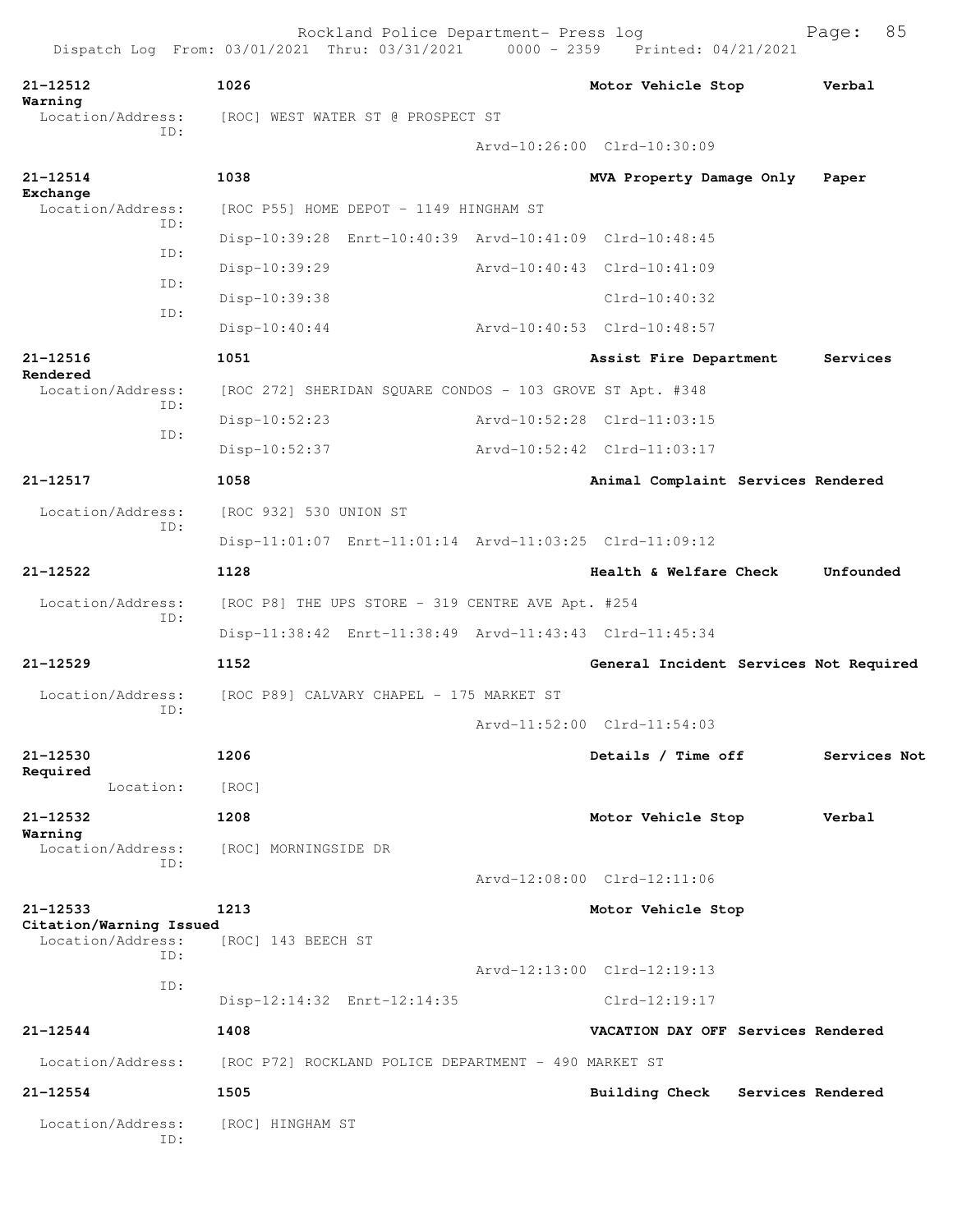Arvd-15:06:44 Clrd-15:07:01

| 21-12558                                     | 1614                                                    | General Info                | Appears Secure    |            |
|----------------------------------------------|---------------------------------------------------------|-----------------------------|-------------------|------------|
| Location/Address:                            | [ROC P72] ROCKLAND POLICE DEPARTMENT - 490 MARKET ST    |                             |                   |            |
| $21 - 12559$<br>arrival                      | 1624                                                    | Motor Vehicle Complaint     |                   | Gone on    |
| Location/Address:                            | [ROC] HINGHAM ST                                        |                             |                   |            |
| TD:                                          | Disp-16:25:13 Enrt-16:25:19 Arvd-16:28:20 Clrd-16:31:30 |                             |                   |            |
| $21 - 12562$                                 | 1632                                                    | Assist Other Agency         |                   | Arrest (s) |
| Made<br>Location/Address:                    | [ROC] 103 UNION ST                                      |                             |                   |            |
| ID:<br>TD:                                   | Disp-16:42:39 Enrt-16:52:28 Arvd-16:52:38 Clrd-17:32:24 |                             |                   |            |
|                                              | Disp-16:42:39 Enrt-16:52:29 Arvd-16:52:37 Clrd-16:55:27 |                             |                   |            |
| Refer To Arrest:<br>Arrest:                  | 21ROC-12562-AR<br>POLLEY, RYAN                          |                             |                   |            |
| Address:                                     | 103 UNION ST<br>ROCKLAND, MA                            |                             |                   |            |
| Age:<br>Charges:                             | 28<br>ABUSE PREVENTION ORDER, VIOLATE                   |                             |                   |            |
| $21 - 12570$                                 | 1746                                                    | Motor Vehicle Stop          |                   | Verbal     |
| Warning<br>Location/Address: [ROC] UNION ST  |                                                         |                             |                   |            |
| TD:                                          |                                                         |                             |                   |            |
|                                              |                                                         | Arvd-17:46:00 Clrd-17:50:28 |                   |            |
| 21-12571<br>Secure                           | 1754                                                    | Prisioner Transport         |                   | Appears    |
| Location/Address:                            | [ROC P72] ROCKLAND POLICE DEPARTMENT - 490 MARKET ST    |                             |                   |            |
| 21-12573                                     | 1820                                                    | 911 Accidental              | Services Rendered |            |
| Location/Address:<br>ID:                     | [ROC] 32 MARTHA DR                                      |                             |                   |            |
|                                              | Disp-18:23:22 Enrt-18:23:25 Arvd-18:23:48 Clrd-18:33:47 |                             |                   |            |
| $21 - 12584$                                 | 1910                                                    | Motor Vehicle Stop          |                   |            |
| Citation/Warning Issued<br>Location/Address: | [ROC] WEST WATER ST @ PROSPECT ST                       |                             |                   |            |
| ID:                                          |                                                         | Arvd-19:10:00 Clrd-19:17:18 |                   |            |
| 21-12592                                     | 2113                                                    | Disturbance                 | Services Rendered |            |
| Location/Address:                            | [ROC] 1111 HINGHAM ST                                   |                             |                   |            |
| ID:<br>ID:                                   | Disp-21:15:35 Enrt-21:16:07 Arvd-21:20:41 Clrd-21:40:29 |                             |                   |            |
|                                              | Disp-21:19:04 Enrt-21:19:08 Arvd-21:19:09 Clrd-21:40:31 |                             |                   |            |
| 21-12601<br>Citation/Warning Issued          | 2142                                                    | Motor Vehicle Stop          |                   |            |
| Location/Address:<br>ID:                     | [ROC] 131 PLAIN ST @ 135 GROVE ST                       |                             |                   |            |
|                                              |                                                         | Arvd-21:42:00 Clrd-21:56:45 |                   |            |
| ID:                                          | Disp-21:43:32 Enrt-21:43:35 Arvd-21:43:37 Clrd-21:43:54 |                             |                   |            |
|                                              |                                                         |                             |                   |            |

## **For Date: 03/29/2021 - Monday**

| 21-12617          | 0000                                                 | SHIFT ASSIGNMENTS Services Rendered |
|-------------------|------------------------------------------------------|-------------------------------------|
| Location/Address: | [ROC P72] ROCKLAND POLICE DEPARTMENT - 490 MARKET ST |                                     |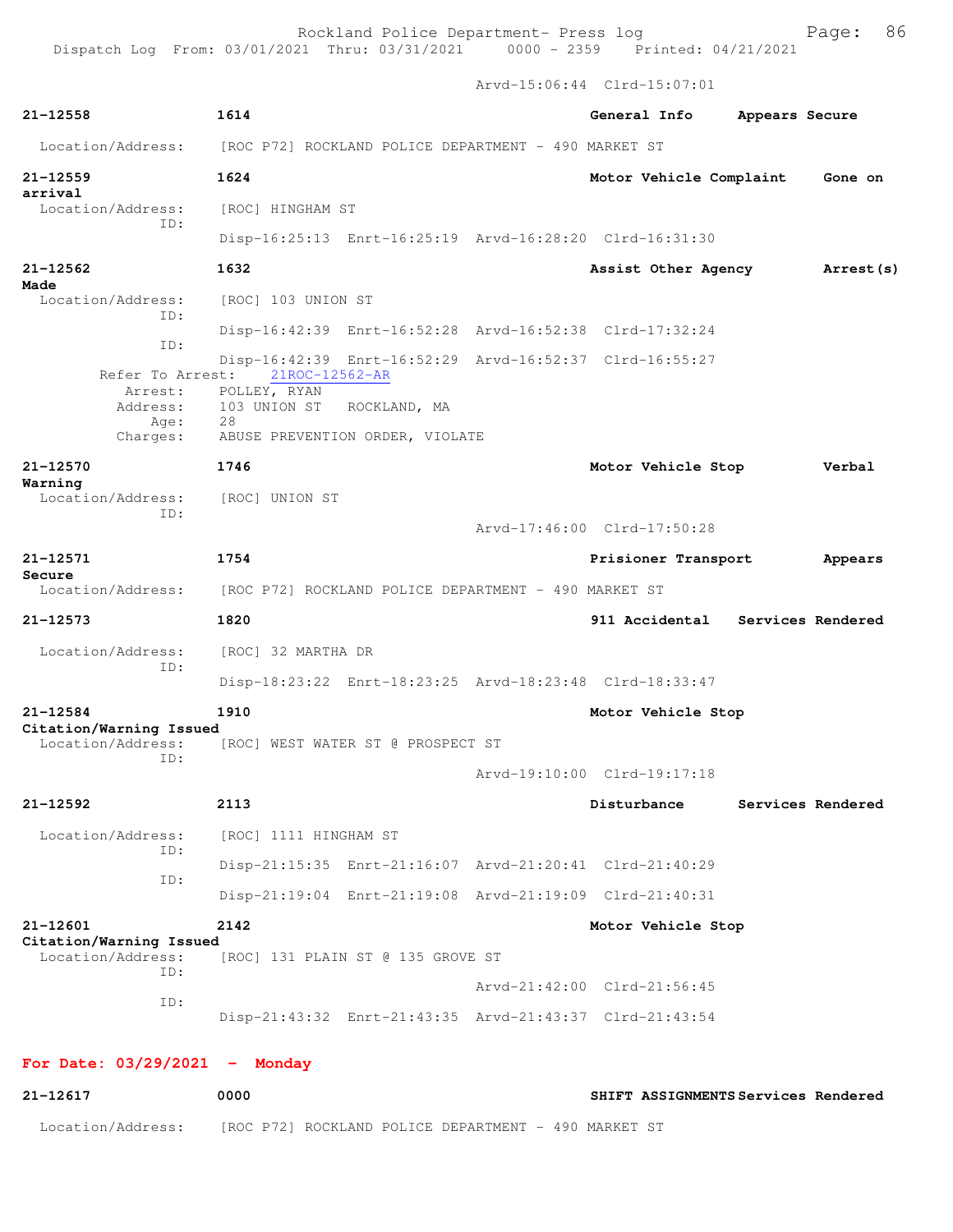| $21 - 12625$<br>Rendered                    | 0115                                                 |                                        | Disabled Motor Vehicle       | Services                           |  |  |
|---------------------------------------------|------------------------------------------------------|----------------------------------------|------------------------------|------------------------------------|--|--|
| Vicinity of:<br>TD:                         | [ROC] 458 MARKET ST @ 31 LIBERTY ST                  |                                        |                              |                                    |  |  |
|                                             |                                                      |                                        | Arvd-01:15:00 Clrd-01:33:48  |                                    |  |  |
| ID:                                         | Disp-01:30:39                                        |                                        | Arvd-01:30:43 Clrd-01:33:48  |                                    |  |  |
| 21-12640                                    | 0500                                                 |                                        | Building Check               | Services Rendered                  |  |  |
| Location/Address:                           | [ROC] BUILDING DISTRICT - UNION ST                   |                                        |                              |                                    |  |  |
| ID:                                         | $Disp-05:19:18$                                      |                                        | $Clrd-05:19:22$              |                                    |  |  |
| 21-12641                                    | 0526                                                 |                                        | Motor Vehicle Stop           |                                    |  |  |
| Citation/Warning Issued<br>Vicinity of:     | [ROC P86] BY MOBIL GAS STATION - UNION ST            |                                        |                              |                                    |  |  |
| ID:                                         |                                                      |                                        | Arvd-05:26:00 Clrd-05:31:48  |                                    |  |  |
| $21 - 12647$                                | 0555                                                 |                                        | Motor Vehicle Stop           | Verbal                             |  |  |
| Warning<br>Vicinity of:                     | [ROC] 130 LIBERTY ST @ 246 EAST WATER ST             |                                        |                              |                                    |  |  |
| ID:                                         |                                                      |                                        | Arvd-05:55:00 Clrd-05:59:00  |                                    |  |  |
| ID:                                         | Disp-05:58:54                                        |                                        | Arvd-05:58:57 Clrd-05:59:00  |                                    |  |  |
| $21 - 12656$                                | 0800                                                 |                                        | SHIFT ASSIGNMENTS 8AM TO 4PM |                                    |  |  |
| Services Rendered<br>Location/Address:      | [ROC P72] ROCKLAND POLICE DEPARTMENT - 490 MARKET ST |                                        |                              |                                    |  |  |
| 21-12815                                    | 0810                                                 |                                        |                              | Animal Complaint Services Rendered |  |  |
| Location/Address:                           | [ROC] 565 BEECH ST                                   |                                        |                              |                                    |  |  |
| 21-12655                                    | 0821                                                 |                                        | Burglar Alarm                | Cancelled Enroute                  |  |  |
| Location/Address:                           | [ROC 53] 400 HINGHAM STREET - 400 HINGHAM ST         |                                        |                              |                                    |  |  |
| TD:                                         | Disp-08:22:43 Enrt-08:22:48                          |                                        | Clrd-08:26:33                |                                    |  |  |
| $21 - 12665$                                | 0858                                                 |                                        | General Info                 | Services Rendered                  |  |  |
| Location/Address:                           | [ROC P72] ROCKLAND POLICE DEPARTMENT - 490 MARKET ST |                                        |                              |                                    |  |  |
| 21-12667                                    | 0900                                                 |                                        | <b>Building Check</b>        | Building                           |  |  |
| Checked/Secured<br>Location/Address:<br>ID: | [ROC] 437 WEBSTER ST                                 |                                        |                              |                                    |  |  |
|                                             |                                                      |                                        | Arvd-09:02:29 Clrd-09:03:00  |                                    |  |  |
| $21 - 12669$                                | 0905                                                 |                                        | <b>Building Check</b>        | Building                           |  |  |
| Checked/Secured<br>Location/Address:        |                                                      | [ROC P45] COMFORT INN - 850 HINGHAM ST |                              |                                    |  |  |
| ID:                                         |                                                      |                                        | Arvd-09:05:50 Clrd-09:07:46  |                                    |  |  |
| $21 - 12674$                                | 0949                                                 |                                        | General Info                 | Services Rendered                  |  |  |
| Location/Address:                           | [ROC P72] ROCKLAND POLICE DEPARTMENT - 490 MARKET ST |                                        |                              |                                    |  |  |
| $21 - 12676$                                | 0958                                                 |                                        | Building Check               | Appears Secure                     |  |  |
| Location/Address:                           | [ROC] HINGHAM ST                                     |                                        |                              |                                    |  |  |
| ID:                                         |                                                      |                                        |                              |                                    |  |  |
|                                             |                                                      |                                        | Arvd-09:59:01 Clrd-09:59:07  |                                    |  |  |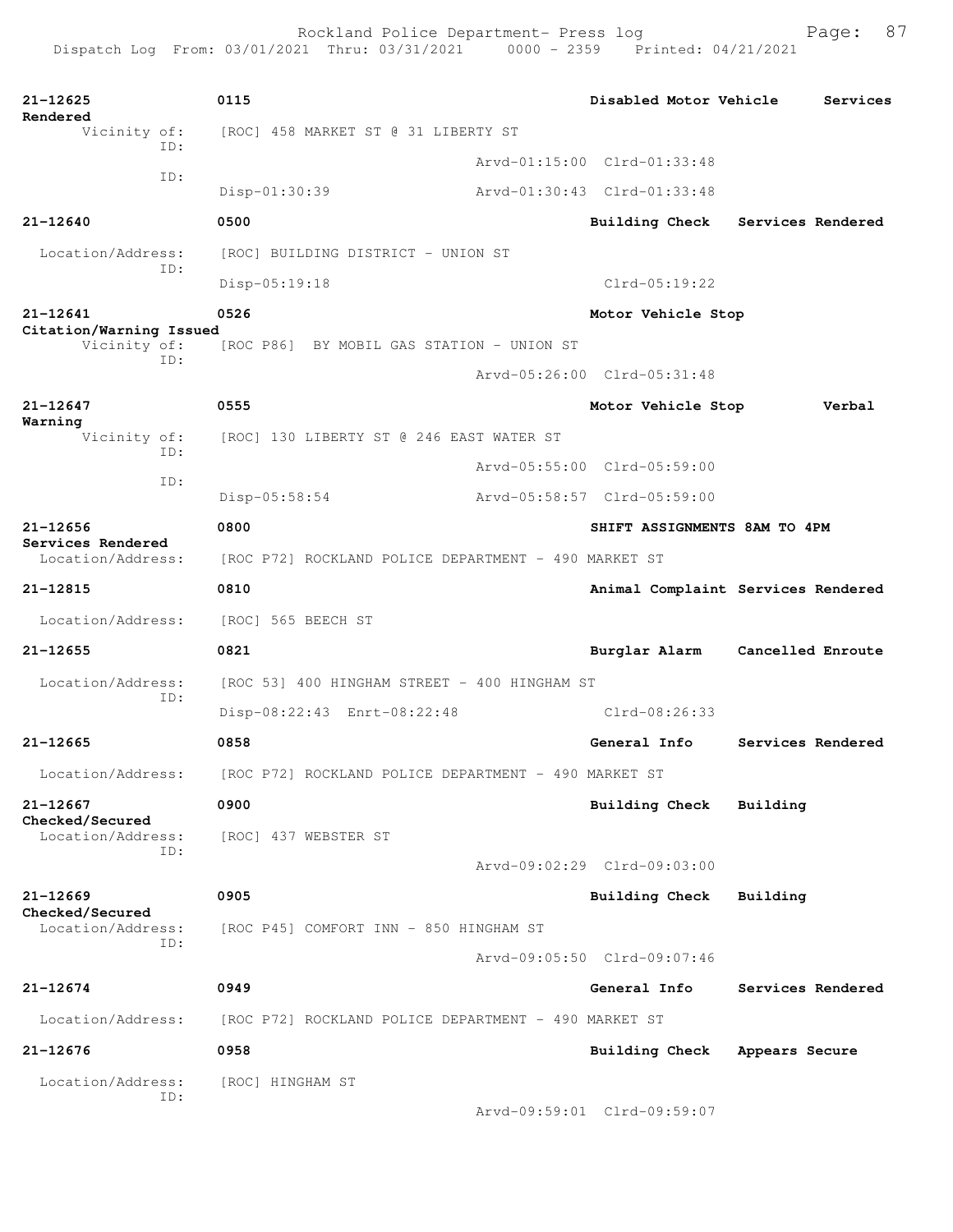| Dispatch Log From: 03/01/2021 Thru: 03/31/2021 0000 - 2359 Printed: 04/21/2021 |                                                      | Rockland Police Department- Press log |  |                                                         |                | 88<br>Page:       |
|--------------------------------------------------------------------------------|------------------------------------------------------|---------------------------------------|--|---------------------------------------------------------|----------------|-------------------|
| $21 - 12679$                                                                   | 1025                                                 |                                       |  | General Info                                            |                | Services Rendered |
| Location/Address:                                                              | [ROC P72] ROCKLAND POLICE DEPARTMENT - 490 MARKET ST |                                       |  |                                                         |                |                   |
| 21-12680                                                                       | 1033                                                 |                                       |  | COMP TIME/ Time off                                     |                | Services          |
| Rendered<br>Location:                                                          | [ROC]                                                |                                       |  |                                                         |                |                   |
| 21-12681                                                                       | 1038                                                 |                                       |  | Harassment                                              |                | Services Rendered |
| Location/Address:                                                              | [ROC] 84 SALEM ST                                    |                                       |  |                                                         |                |                   |
| ID:                                                                            |                                                      |                                       |  | Disp-10:40:41 Enrt-10:41:29 Arvd-10:47:46 Clrd-10:58:08 |                |                   |
| ID:                                                                            |                                                      |                                       |  | Disp-10:41:02 Enrt-10:41:31 Arvd-10:41:38 Clrd-10:59:52 |                |                   |
| 21-12682                                                                       | 1100                                                 |                                       |  | 911 Hang Up                                             |                | Services Rendered |
| Location/Address:                                                              | [ROC] 67 TAUNTON AVE                                 |                                       |  |                                                         |                |                   |
| ID:                                                                            | $Disp-11:01:42$                                      |                                       |  | $Clrd-11:01:58$                                         |                |                   |
| ID:                                                                            |                                                      |                                       |  | Disp-11:01:54 Enrt-11:02:01 Arvd-11:12:46 Clrd-11:13:21 |                |                   |
| 21-12817                                                                       | 1120                                                 |                                       |  | Animal Complaint Services Rendered                      |                |                   |
| Location/Address:                                                              | [ROC] 503 WEBSTER ST                                 |                                       |  |                                                         |                |                   |
| $21 - 12684$                                                                   | 1125                                                 |                                       |  | Motor Vehicle Stop                                      |                |                   |
| Citation/Warning Issued<br>Location/Address:                                   | [ROC] 1000 HINGHAM ST                                |                                       |  |                                                         |                |                   |
| ID:                                                                            |                                                      |                                       |  | Arvd-11:25:00 Clrd-11:31:59                             |                |                   |
| 21-12686                                                                       | 1135                                                 |                                       |  | Building Check                                          | Building       |                   |
| Checked/Secured<br>Location/Address:                                           | [ROC P47] BEST WESTERN - 909 HINGHAM ST              |                                       |  |                                                         |                |                   |
| ID:                                                                            |                                                      |                                       |  | Arvd-11:36:30 Clrd-11:36:35                             |                |                   |
| $21 - 12688$                                                                   | 1137                                                 |                                       |  | Building Check                                          | Building       |                   |
| Checked/Secured<br>Location/Address:                                           | [ROC] 437 WEBSTER ST                                 |                                       |  |                                                         |                |                   |
| ID:                                                                            |                                                      |                                       |  | Arvd-11:37:57 Clrd-11:38:16                             |                |                   |
| $21 - 12696$                                                                   | 1252                                                 |                                       |  | COMP TIME OFF                                           |                | Services Rendered |
| Location/Address:                                                              | [ROC P72] ROCKLAND POLICE DEPARTMENT - 490 MARKET ST |                                       |  |                                                         |                |                   |
| TD:                                                                            | $Disp-12:54:14$                                      |                                       |  | $C1rd-14:46:50$                                         |                |                   |
| 21-12703                                                                       | 1333                                                 |                                       |  | <b>Building Check</b>                                   | Appears Secure |                   |
| Location/Address:                                                              | [ROC] HINGHAM ST                                     |                                       |  |                                                         |                |                   |
| ID:                                                                            |                                                      |                                       |  | Arvd-13:33:46 Clrd-13:34:25                             |                |                   |
| 21-12819                                                                       | 1335                                                 |                                       |  | Animal Complaint Services Rendered                      |                |                   |
| Location/Address:                                                              | [ROC] 12 FIR RD                                      |                                       |  |                                                         |                |                   |
| 21-12710                                                                       | 1355                                                 |                                       |  | Motor Vehicle Stop                                      |                |                   |
| Citation/Warning Issued<br>Location/Address:                                   | [ROC 53] 400 HINGHAM STREET - 400 HINGHAM ST         |                                       |  |                                                         |                |                   |
| TD:                                                                            |                                                      |                                       |  | Arvd-13:56:27 Clrd-14:00:23                             |                |                   |
| 21-12711                                                                       | 1402                                                 |                                       |  | General Info                                            |                | Services Rendered |
|                                                                                |                                                      |                                       |  |                                                         |                |                   |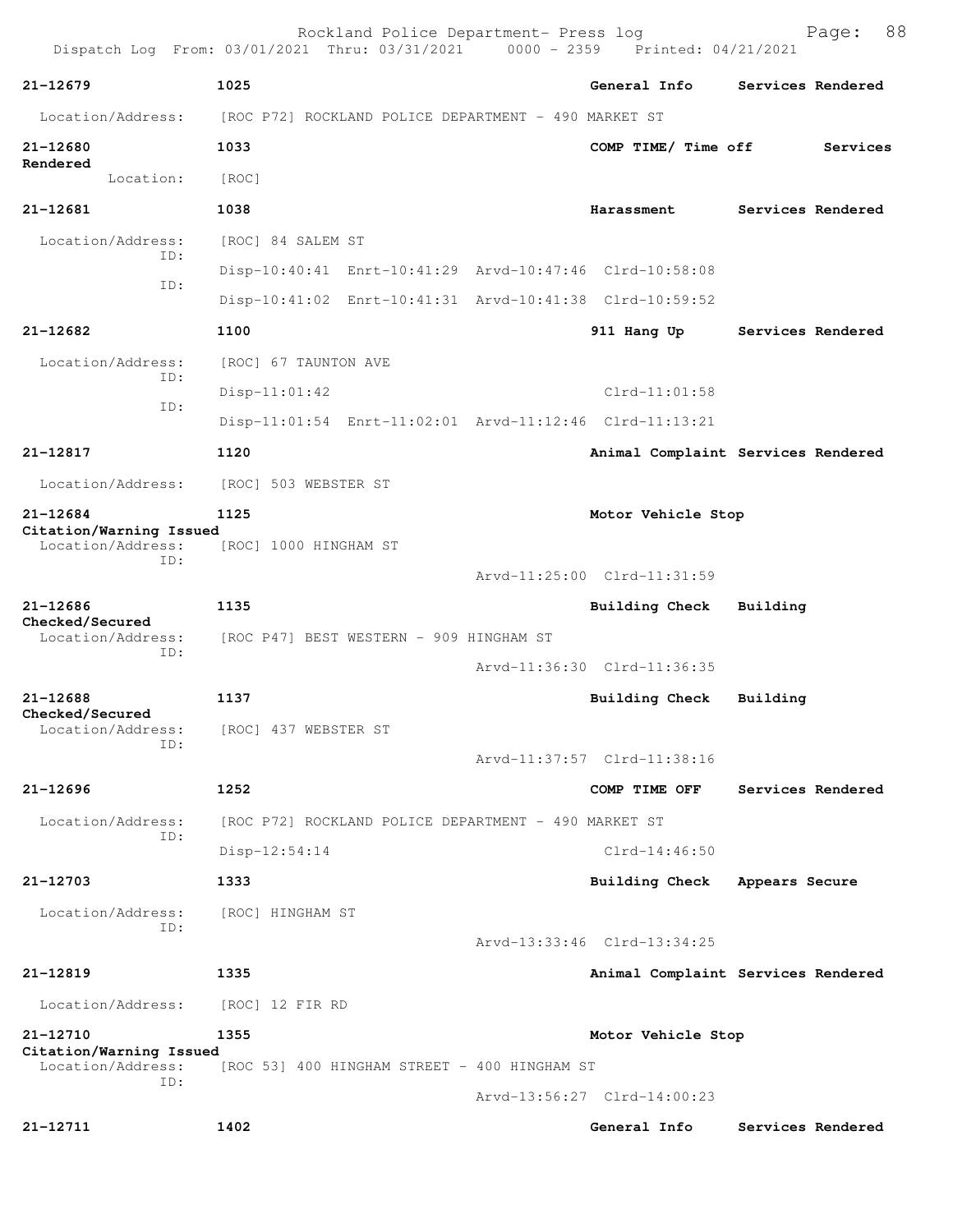Location/Address: [ROC] 71 SUMMIT ST **21-12712 1412 Motor Vehicle Stop Citation/Warning Issued**  Location/Address: [ROC] 43 WINTER CIR @ 543 SUMMER ST ID: Arvd-14:12:00 Clrd-14:28:00 **21-12713 1419 Suspicious Activity Services Rendered**  [ROC] 47 FRENCH RD ID: Arvd-14:27:42 Clrd-14:29:17 ID: Disp-14:28:45 Enrt-14:28:47 Clrd-14:29:29 ID: Disp-14:28:57 Enrt-14:29:00 Arvd-14:29:11 Clrd-14:29:14 **21-12715 1445 General Info Services Rendered** Location/Address: [ROC P72] ROCKLAND POLICE DEPARTMENT - 490 MARKET ST ID: Arvd-14:45:00 Clrd-14:47:56 **21-12717 1506 Detail Services Rendered** Location/Address: [ROC P72] ROCKLAND POLICE DEPARTMENT - 490 MARKET ST **21-12719 1506 Traffic Enforcement Services Rendered**  Location/Address: [ROC P72] ROCKLAND POLICE DEPARTMENT - 490 MARKET ST ID: Disp-15:16:27 Arvd-15:16:34 Clrd-15:16:41 **21-12723 1530 General Incident Services Rendered** Location/Address: [ROC] 76 LIBERTY ST ID: Arvd-15:34:47 Clrd-15:38:48 ID: Arvd-15:34:53 Clrd-15:38:45 **21-12726 1548 MVA Property Damage Only Paper Exchange**<br>Location/Address: [ROC P108] SOUTH SHORE BMW - 1040 HINGHAM ST ID: Disp-15:49:47 Enrt-15:49:52 Arvd-15:55:32 Clrd-16:05:54 **21-12729 1551 General Info Services Rendered** Location/Address: [ROC P72] ROCKLAND POLICE DEPARTMENT - 490 MARKET ST **21-12732 1607 SHIFT ASSIGNMENTS No Service** Location/Address: [ROC P72] ROCKLAND POLICE DEPARTMENT - 490 MARKET ST **21-12739 1650 LOCK OUT Services Rendered** Location: [ROC] HARTSUFF PARK ID: Disp-16:58:57 Arvd-17:03:18 Clrd-17:11:49 **21-12740 1658 911 Accidental Services Rendered** Location/Address: [ROC 575] 119 GROVE ST ID: Disp-16:59:23 Enrt-17:00:02 Arvd-17:05:41 Clrd-17:12:24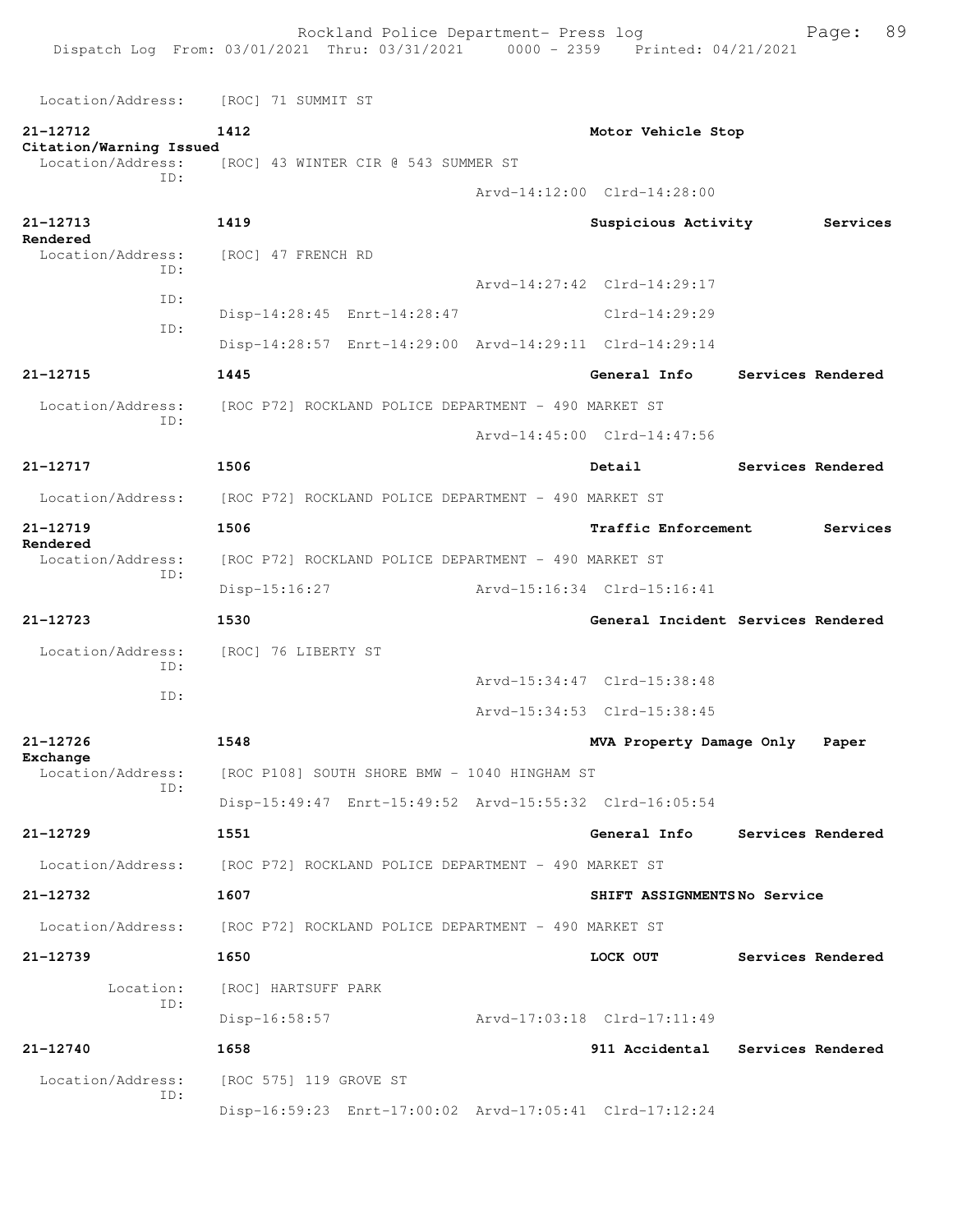|                                              |     |                                        | Rockland Police Department- Press log    | Dispatch Log From: 03/01/2021 Thru: 03/31/2021 0000 - 2359 Printed: 04/21/2021 |          | 90<br>Page: |  |
|----------------------------------------------|-----|----------------------------------------|------------------------------------------|--------------------------------------------------------------------------------|----------|-------------|--|
| 21-12753                                     |     | 1909                                   |                                          | Details / Time off                                                             |          | No Service  |  |
| Location:                                    |     | [ROC]                                  |                                          |                                                                                |          |             |  |
| 21-12756                                     |     | 1927                                   |                                          | Motor Vehicle Stop                                                             |          |             |  |
| Citation/Warning Issued<br>Vicinity of:      | ID: |                                        | [ROC] 246 EAST WATER ST @ 130 LIBERTY ST |                                                                                |          |             |  |
|                                              |     |                                        |                                          | Arvd-19:27:00 Clrd-19:30:01                                                    |          |             |  |
| 21-12759<br>Rendered                         |     | 1939                                   |                                          | Suspicious Activity                                                            |          | Services    |  |
| Location/Address:                            | TD: | [ROC P45] COMFORT INN - 850 HINGHAM ST |                                          |                                                                                |          |             |  |
|                                              | ID: | $Disp-19:40:01$                        |                                          | Arvd-19:40:19 Clrd-19:41:52                                                    |          |             |  |
|                                              |     | $Disp-19:40:01$                        |                                          | Arvd-19:40:11 Clrd-19:41:47                                                    |          |             |  |
| 21-12760<br>arrival                          |     | 2010                                   |                                          | Motor Vehicle Complaint                                                        |          | Gone on     |  |
| Location/Address:                            | ID: | [ROC] BILL DELAHUNT PKWY               |                                          |                                                                                |          |             |  |
|                                              |     | $Disp-20:12:51$                        |                                          | Arvd-20:13:00 Clrd-20:18:31                                                    |          |             |  |
|                                              | ID: | Disp-20:12:51                          |                                          | Arvd-20:12:57 Clrd-20:18:27                                                    |          |             |  |
| 21-12765                                     |     | 2125                                   |                                          | Motor Vehicle Stop                                                             |          |             |  |
| Citation/Warning Issued<br>Vicinity of:      | ID: | [ROC] 157 LIBERTY ST                   |                                          | Arvd-21:25:00 Clrd-21:31:32                                                    |          |             |  |
| 21-12766                                     |     | 2156                                   |                                          | Burglar Alarm                                                                  | Building |             |  |
| Checked/Secured<br>Location/Address:         | ID: |                                        | [ROC 707] HARMON COFFEE - 12 CENTRE AVE  |                                                                                |          |             |  |
|                                              | ID: |                                        |                                          | Disp-21:59:28 Enrt-21:59:44 Arvd-22:01:22 Clrd-22:03:26                        |          |             |  |
|                                              |     |                                        |                                          | Disp-21:59:35 Enrt-21:59:40 Arvd-22:00:32 Clrd-22:03:22                        |          |             |  |
| 21-12767                                     |     | 2201                                   |                                          | Motor Vehicle Stop                                                             |          |             |  |
| Citation/Warning Issued<br>Location/Address: |     |                                        | [ROC P47] BEST WESTERN - 909 HINGHAM ST  |                                                                                |          |             |  |
|                                              | ID: |                                        |                                          | Arvd-22:01:00 Clrd-22:09:05                                                    |          |             |  |
|                                              | ID: | Disp-22:05:26                          |                                          | Arvd-22:05:30 Clrd-22:08:21                                                    |          |             |  |
| 21-12770                                     |     | 2220                                   |                                          | Motor Vehicle Stop                                                             |          |             |  |
| Citation/Warning Issued<br>Vicinity of:      |     | [ROC] 500 WEST WATER ST                |                                          |                                                                                |          |             |  |
|                                              | ID: |                                        |                                          | Arvd-22:20:00 Clrd-22:27:28                                                    |          |             |  |
| 21-12779                                     |     | 2353                                   |                                          | Suspicious Activity                                                            |          | Peace       |  |
| Restored<br>Location/Address:                |     | [ROC] 132 UNION ST Apt. #2             |                                          |                                                                                |          |             |  |
| ID:<br>ID:                                   |     | Disp-23:54:50 Enrt-23:54:59            |                                          | $Clrd-23:56:33$                                                                |          |             |  |
|                                              |     |                                        |                                          | Disp-23:57:11 Enrt-23:57:47 Arvd-23:58:13 Clrd-03/30/2021 @ 00:20:02           |          |             |  |
|                                              | ID: |                                        |                                          | Disp-23:57:28 Enrt-23:57:31 Arvd-23:58:07 Clrd-03/30/2021 @ 00:19:59           |          |             |  |
| ID:                                          |     |                                        |                                          | Disp-23:57:44 Enrt-23:57:49 Arvd-23:58:10 Clrd-03/30/2021 @ 00:19:32           |          |             |  |
|                                              | ID: | Disp-23:57:57                          |                                          | Arvd-23:58:04 Clrd-03/30/2021 @ 00:20:05                                       |          |             |  |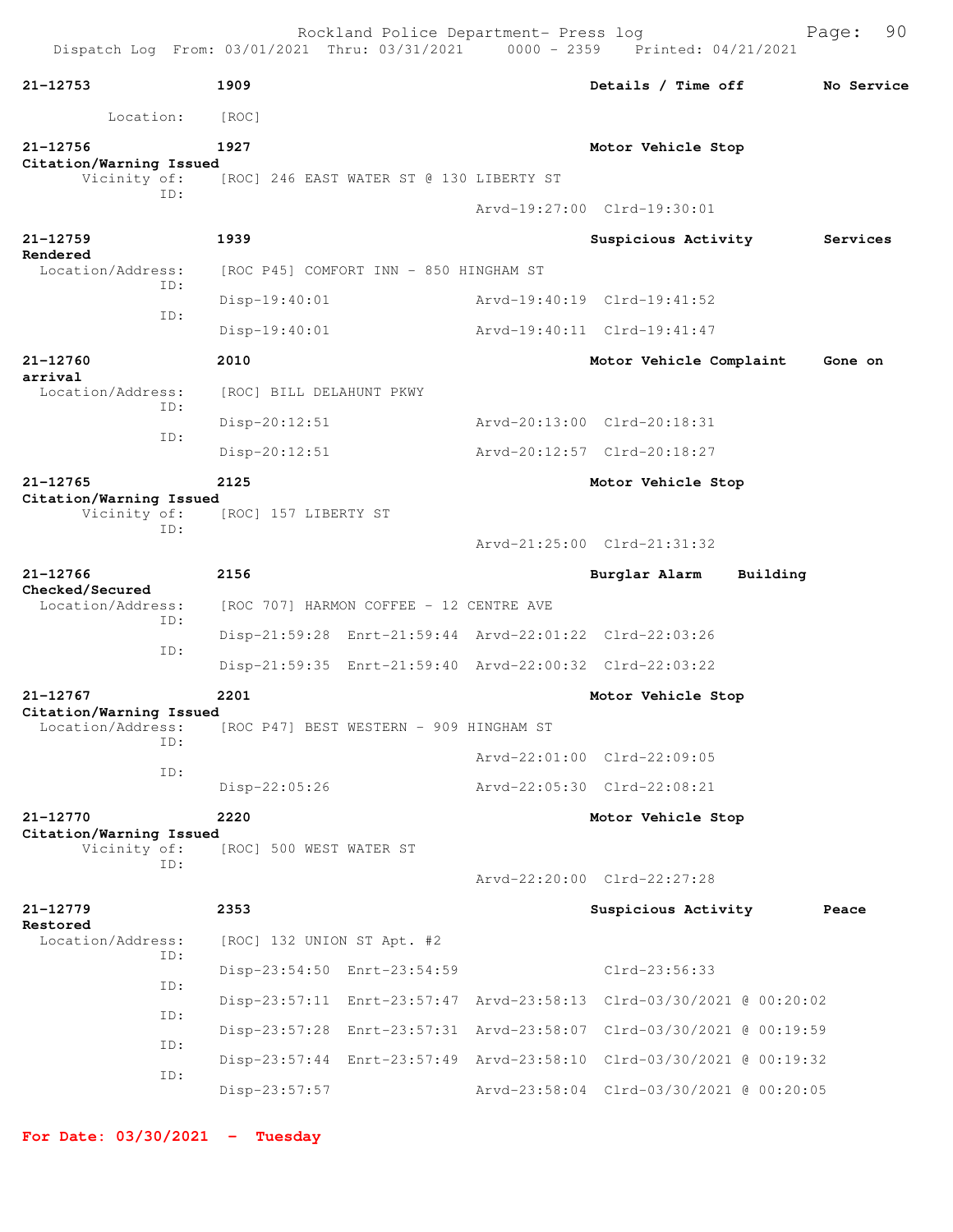| 21-12780                                     | 0000                                                    |  | SHIFT ASSIGNMENTSNo Action Required  |          |           |  |
|----------------------------------------------|---------------------------------------------------------|--|--------------------------------------|----------|-----------|--|
| Location/Address:                            | [ROC P72] ROCKLAND POLICE DEPARTMENT - 490 MARKET ST    |  |                                      |          |           |  |
| 21-12785                                     | 0124                                                    |  | Motor Vehicle Complaint              |          | Could Not |  |
| Locate<br>Location/Address:<br>ID:<br>ID:    | [ROC] HINGHAM ST                                        |  |                                      |          |           |  |
|                                              | $Disp-01:25:09$                                         |  | $Clrd-01:26:20$                      |          |           |  |
|                                              | $Disp-01:26:14$                                         |  | Arvd-01:26:17 Clrd-01:32:13          |          |           |  |
| ID:                                          | Disp-01:28:26 Enrt-01:28:29 Arvd-01:28:31 Clrd-01:32:11 |  |                                      |          |           |  |
| 21-12794                                     | 0245                                                    |  | Details / Time off                   |          | Services  |  |
| Rendered<br>Location:                        | [ROC]                                                   |  |                                      |          |           |  |
| 21-12802                                     | 0459                                                    |  | <b>Building Check</b>                | Building |           |  |
| Checked/Secured<br>Location/Address:         | [ROC 61] UNION ST BUSINESS DISTRICT - UNION ST          |  |                                      |          |           |  |
| ID:                                          | $Disp-04:59:15$                                         |  | Arvd-04:59:22 Clrd-05:19:46          |          |           |  |
| 21-12803                                     | 0615                                                    |  | Motor Vehicle Stop                   |          |           |  |
| Citation/Warning Issued<br>Location/Address: | <b>IROCI SUMMER ST</b>                                  |  |                                      |          |           |  |
| ID:                                          |                                                         |  | Arvd-06:15:00 Clrd-06:20:52          |          |           |  |
| 21-12805                                     | 0619                                                    |  | General Incident Taken/Referred to   |          |           |  |
| Other Agency<br>Location/Address:            | [ROC P55] HOME DEPOT - 1149 HINGHAM ST                  |  |                                      |          |           |  |
| ID:                                          | Disp-06:28:02                                           |  | Clrd-06:28:08                        |          |           |  |
| 21-12811                                     | 0710                                                    |  | Burglar Alarm                        | Building |           |  |
| Checked/Secured<br>Location/Address:         | [ROC P9] NICE AND CLEAN CAR WASH - 320 CENTRE AVE       |  |                                      |          |           |  |
| ID:                                          | Disp-07:13:01 Enrt-07:13:05 Arvd-07:15:25 Clrd-07:24:52 |  |                                      |          |           |  |
| 21-12818                                     | 0800                                                    |  | SHIFT ASSIGNMENTS 8-4 SHIFT Services |          |           |  |
| Rendered<br>Location/Address:                | [ROC P72] ROCKLAND POLICE DEPARTMENT - 490 MARKET ST    |  |                                      |          |           |  |
| 21-12827                                     | 0906                                                    |  | Motor Vehicle Stop                   |          |           |  |
| Citation/Warning Issued<br>Location/Address: | [ROC] HINGHAM ST @ HARTSUFF ST                          |  |                                      |          |           |  |
| ID:                                          |                                                         |  | Arvd-09:06:00 Clrd-09:21:44          |          |           |  |
| ID:                                          | Disp-09:07:11 Enrt-09:07:13 Arvd-09:07:15 Clrd-09:21:47 |  |                                      |          |           |  |
| 21-12834                                     | 0948                                                    |  | Health & Welfare Check               |          | Services  |  |
| Rendered<br>Location/Address:                | [ROC 430] 115 MARKET ST Apt. #12                        |  |                                      |          |           |  |
| ID:<br>ID:                                   | Disp-09:51:17 Enrt-09:51:28 Arvd-09:57:35 Clrd-10:10:43 |  |                                      |          |           |  |
|                                              | Disp-09:51:22 Enrt-09:51:25 Arvd-09:57:33 Clrd-10:10:41 |  |                                      |          |           |  |
| 21-12840                                     | 1028                                                    |  | Motor Vehicle Stop                   |          |           |  |
| Citation/Warning Issued<br>Location/Address: |                                                         |  |                                      |          |           |  |
| ID:                                          | [ROC] 800 HINGHAM ST @ 20 RESERVOIR PARK DR             |  | Arvd-10:28:00 Clrd-10:34:02          |          |           |  |
|                                              |                                                         |  |                                      |          |           |  |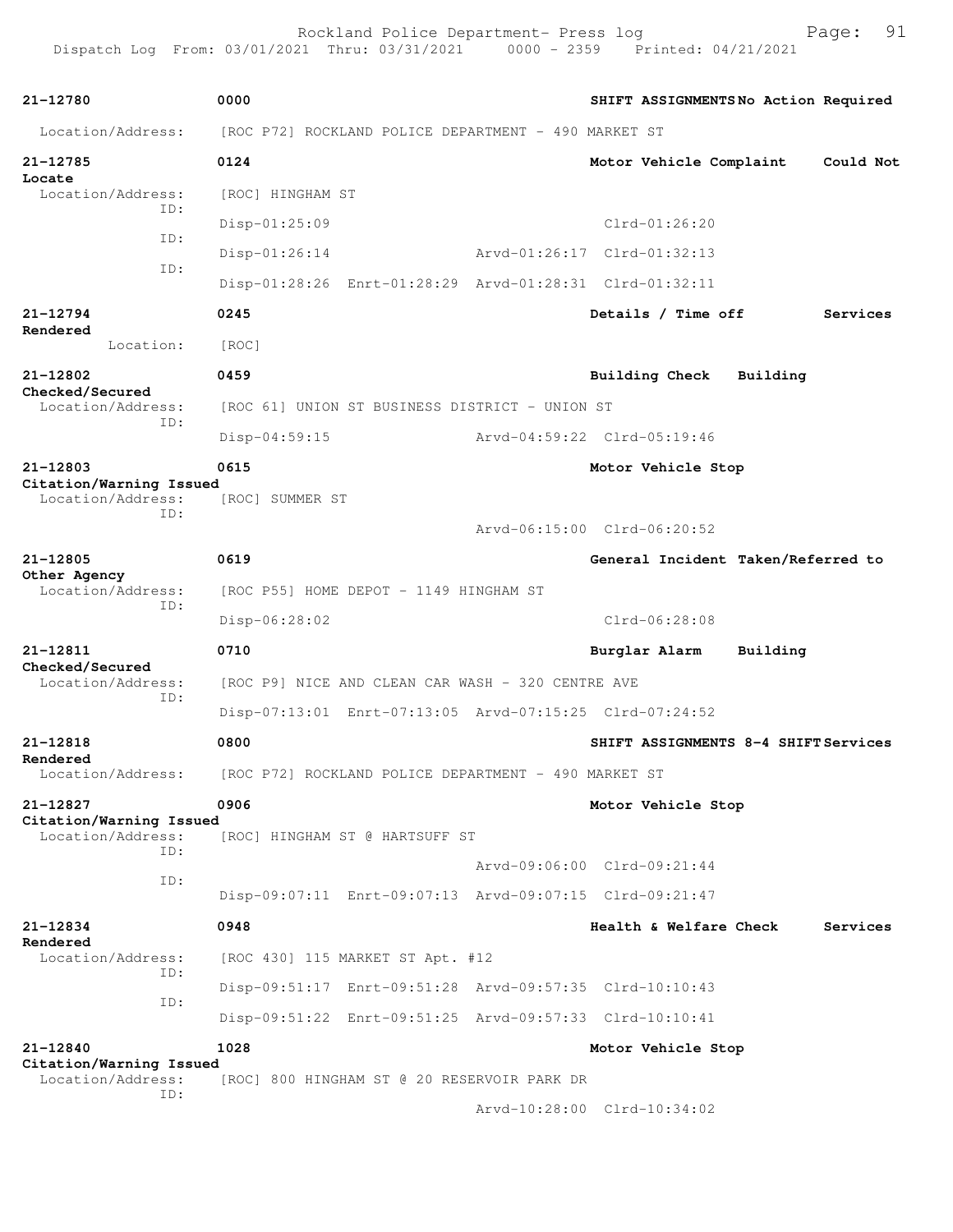**21-12841 1033 Building Check Building Checked/Secured**  Location/Address: [ROC] 437 WEBSTER ST ID: Arvd-10:34:28 Clrd-10:34:38 **21-12842 1035 Building Check Building Checked/Secured**  Location/Address: [ROC P47] BEST WESTERN - 909 HINGHAM ST ID: Arvd-10:36:11 Clrd-10:37:38 **21-12845 1046 Larceny / Forgery/ Fraud Report Follows**  Location/Address: [ROC 13] RAD SPORTS - 171 VFW DR ID: Disp-10:47:44 Enrt-10:48:50 Arvd-10:52:08 Clrd-11:02:59 **21-12847 1059 Motor Vehicle Stop Verbal Warning**  Location/Address: [ROC] WEST WATER ST @ ICEHOUSE WOOD LN ID: Arvd-10:59:00 Clrd-11:01:55 **21-12849 1117 VACATION DAY OFF No Action Required** Location/Address: [ROC P72] ROCKLAND POLICE DEPARTMENT - 490 MARKET ST ID: Disp-11:19:10 Clrd-11:31:00 **21-12856 1153 Neighbor Disturbance Transported to Hospital**  Location/Address: [ROC] 56 WEST WATER ST ID: Disp-11:55:19 Enrt-11:56:02 Arvd-11:58:57 Clrd-12:19:16 ID: Disp-11:55:25 Enrt-11:56:05 Clrd-11:59:01 ID: Disp-11:57:35 Enrt-11:57:37 Arvd-11:57:39 Clrd-12:44:41 ID: Disp-11:59:30 Enrt-11:59:32 Arvd-11:59:33 Clrd-12:16:50 ID: Disp-12:19:05 Enrt-12:19:07 Arvd-12:19:08 Clrd-12:44:38 **21-12861 1210 TOPS PATROL/DETAIL Services Rendered**  Location/Address: [ROC P72] ROCKLAND POLICE DEPARTMENT - 490 MARKET ST **21-12864 1229 Motor Vehicle Complaint Investigated** Location/Address: [ROC P20] DUNKIN DONUTS - 21 EAST WATER ST ID: Disp-12:29:46 Enrt-12:30:09 Arvd-12:37:21 Clrd-12:50:36 ID: Disp-12:44:55 Enrt-12:44:57 Arvd-12:44:59 Clrd-12:50:33 **21-12982 1325 Animal Complaint Services Rendered** Location/Address: [ROC] 35 WINTER CIR **21-12880 1359 Motor Vehicle Stop Verbal Warning**  Location/Address: [ROC] SUMMER ST ID: Arvd-13:59:00 Clrd-14:01:44 **21-12883 1405 Motor Vehicle Stop**

**Citation/Warning Issued** 

Location/Address: [ROC 92] R STEWART ESTEN SCHOOL - 733 SUMMER ST ID: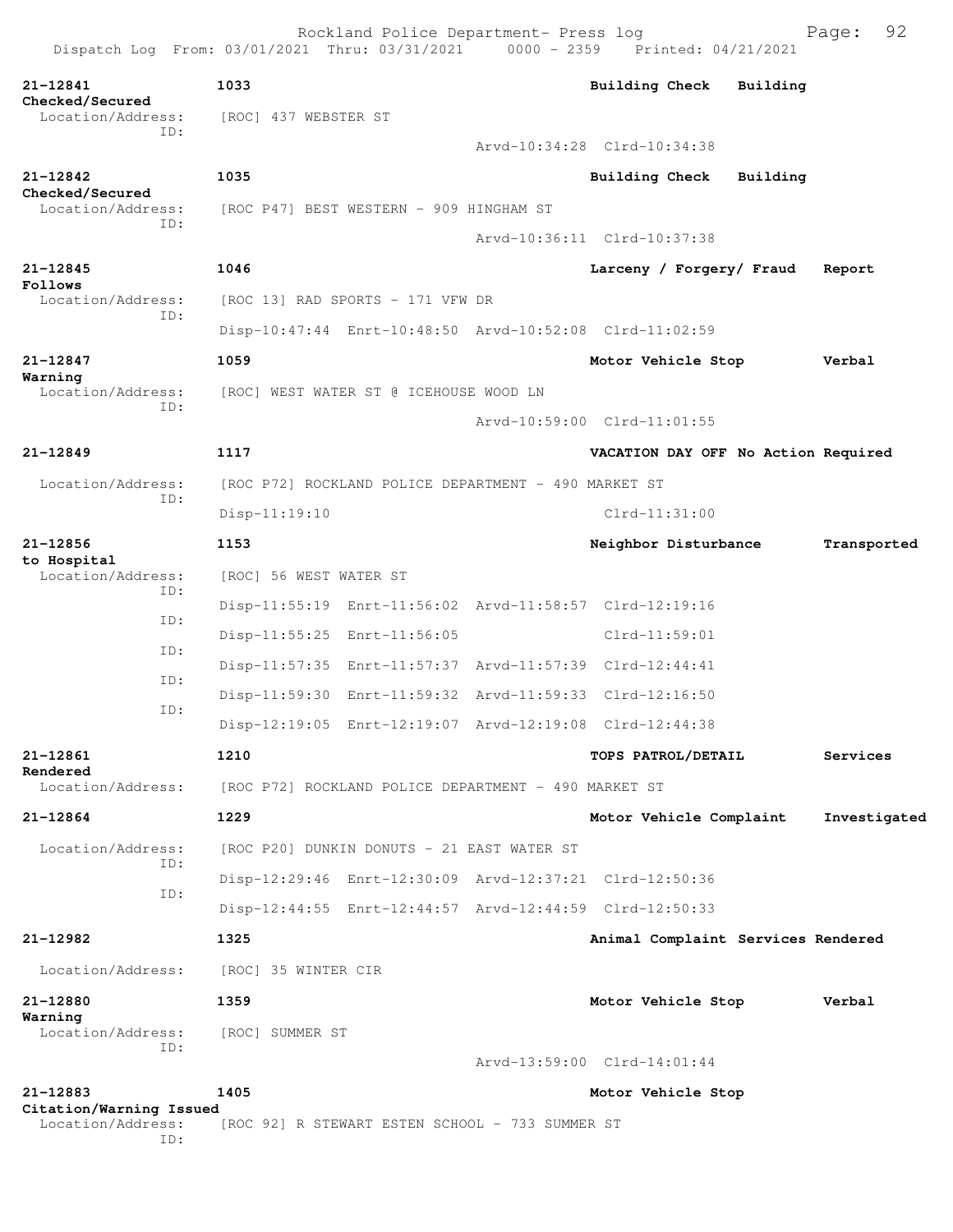Arvd-14:05:00 Clrd-14:10:57

| 21-12897                                     | 1600                                                    | SHIFT ASSIGNMENTS Services Rendered |
|----------------------------------------------|---------------------------------------------------------|-------------------------------------|
| Location/Address:                            | [ROC P72] ROCKLAND POLICE DEPARTMENT - 490 MARKET ST    |                                     |
| ID:                                          | $Disp-16:02:49$                                         | $Clrd-16:02:59$                     |
| 21-12899                                     | 1618                                                    | Assist Public<br>Services Rendered  |
| Location/Address:                            | [ROC P65] 7-ELEVEN CONVENIENCE STORE - 92 MARKET ST     |                                     |
| TD:                                          | $Disp-16:34:25$                                         | $Clrd-16:35:24$                     |
| $21 - 12924$                                 | 1700                                                    | Assist Public<br>Services Rendered  |
| Location/Address:                            | [ROC P72] ROCKLAND POLICE DEPARTMENT - 490 MARKET ST    |                                     |
| ID:                                          | Disp-19:19:42                                           | $Clrd-19:19:50$                     |
| $21 - 12909$                                 | 1721                                                    | Details / Time off<br>Services      |
| Rendered<br>Location:                        | [ROC]                                                   |                                     |
| 21-12911                                     | 1733                                                    | Motor Vehicle Stop                  |
| Citation/Warning Issued<br>Location/Address: | [ROC] 10 SPRING ST @ 7 MARKET ST                        |                                     |
| TD:                                          |                                                         | Arvd-17:33:00 Clrd-17:40:37         |
| 21-12915                                     | 1811                                                    | Recovered Stolen MV<br>Services     |
| Rendered<br>Location/Address:                | [ROC P72] ROCKLAND POLICE DEPARTMENT - 490 MARKET ST    |                                     |
| ID:                                          |                                                         | $Clrd-18:14:11$                     |
|                                              | Disp-18:14:00                                           |                                     |
| 21-12936                                     | 2026                                                    | Details / Time off<br>Services      |
| Rendered<br>Location:                        | [ROC]                                                   |                                     |
| 21-12937                                     | 2028                                                    | Details / Time off<br>Services      |
| Rendered<br>Location:                        | [ROC]                                                   |                                     |
| 21-12940                                     | 2129                                                    | Disturbance<br>Services Rendered    |
| Location/Address:                            | [ROC] 27 WEST WATER ST                                  |                                     |
| ID:                                          | Disp-21:30:02 Enrt-21:30:10 Arvd-21:30:38 Clrd-21:56:36 |                                     |
| ID:                                          | Disp-21:30:02 Enrt-21:30:13 Arvd-21:30:43 Clrd-21:56:32 |                                     |
| 21-12943                                     | 2148                                                    | Motor Vehicle Stop                  |
| Citation/Warning Issued<br>Vicinity of:      | [ROC] 600 HINGHAM ST                                    |                                     |
| ID:                                          |                                                         | Arvd-21:48:00 Clrd-21:51:59         |
| $21 - 12944$                                 | 2159                                                    | Suspicious Activity<br>Services     |
| Rendered<br>Location/Address:                | [ROC P69] MCDONALD'S - 117 MARKET ST                    |                                     |
| ID:                                          | Disp-22:00:48                                           | Arvd-22:01:59 Clrd-22:05:34         |
| ID:                                          | Disp-22:00:48                                           | Arvd-22:02:02 Clrd-22:05:39         |
| 21-12948<br>Rendered                         | 2243                                                    | Details / Time off<br>Services      |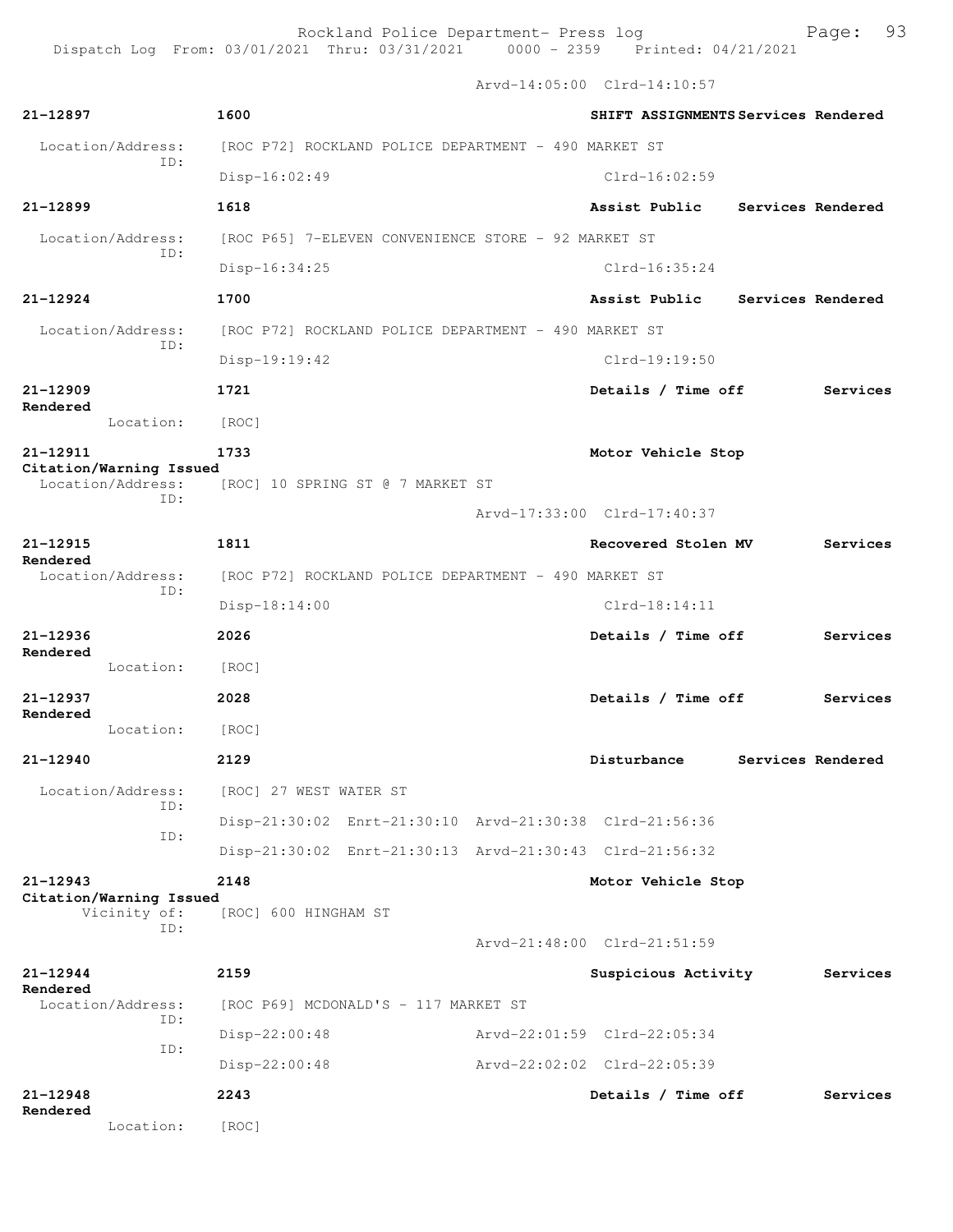| 21-12954                           | 2335                                                                   | Details / Time off            | Services                            |
|------------------------------------|------------------------------------------------------------------------|-------------------------------|-------------------------------------|
| Rendered<br>Location: [ROC]        |                                                                        |                               |                                     |
| For Date: $03/31/2021$ - Wednesday |                                                                        |                               |                                     |
| 21-12975                           | 0000                                                                   |                               | SHIFT ASSIGNMENTS Services Rendered |
|                                    | Location/Address: [ROC P72] ROCKLAND POLICE DEPARTMENT - 490 MARKET ST |                               |                                     |
| 21-12957                           | 0036                                                                   | <b>Building Check</b>         | Investigated                        |
| Location/Address:<br>ID:           | [ROC] MARKET ST                                                        |                               |                                     |
|                                    |                                                                        | Arvd-00:37:10 Clrd-00:37:19   |                                     |
| 21-12958                           | 0037                                                                   | Building Check Investigated   |                                     |
| Location/Address:<br>ID:           | [ROC] CENTRE AVE                                                       |                               |                                     |
|                                    |                                                                        | Arvd-00:37:52 Clrd-00:38:01   |                                     |
| $21 - 12962$<br>Rendered           | 0100                                                                   | Details / Time off            | Services                            |
| Location:                          | [ROC]                                                                  |                               |                                     |
| $21 - 12971$                       | 0605                                                                   | Building Check Appears Secure |                                     |
| Location/Address:<br>ID:           | [ROC] UNION ST                                                         |                               |                                     |
|                                    | Disp-06:07:20                                                          | Arvd-06:09:59 Clrd-06:20:57   |                                     |
| 21-12977                           | 0640                                                                   | Details                       | Services Rendered                   |
| Location: [ROC]                    |                                                                        |                               |                                     |
| $21 - 12979$                       | 0741                                                                   | General Info                  | Services Rendered                   |
| Location/Address:                  | [ROC P72] ROCKLAND POLICE DEPARTMENT - 490 MARKET ST                   |                               |                                     |
| 21-12981                           | 0800                                                                   | General Info                  | Services Rendered                   |
|                                    | Location/Address: [ROC P72] ROCKLAND POLICE DEPARTMENT - 490 MARKET ST |                               |                                     |
| ID:                                | Disp-08:15:40 Enrt-08:15:47 Arvd-08:15:49 Clrd-08:15:54                |                               |                                     |
| $21 - 12984$                       | 0840                                                                   | Details / Time off            | No Service                          |
| Location:                          | [ROC]                                                                  |                               |                                     |
| 21-13910                           | 0915                                                                   |                               | Animal Complaint Services Rendered  |
| Location/Address:                  |                                                                        |                               |                                     |
|                                    | [ROC 601] 67 STANTON ST                                                |                               |                                     |
| 21-12991<br>Warning                | 0930                                                                   | Motor Vehicle Stop            | Verbal                              |
| Location/Address:<br>ID:           | [ROC] BILL DELAHUNT PKWY                                               |                               |                                     |
|                                    | Disp-09:31:29 Enrt-09:31:34 Arvd-09:31:40 Clrd-09:42:16                |                               |                                     |
| 21-12992                           | 0941                                                                   | Assist Public                 | Provided Assistance                 |
| Location/Address:<br>ID:           | [ROC 637] 138 MYRTLE ST                                                | Arvd-09:41:00 Clrd-09:45:43   |                                     |
| 21-13005                           | 1115                                                                   | Motor Vehicle Stop            | Verbal                              |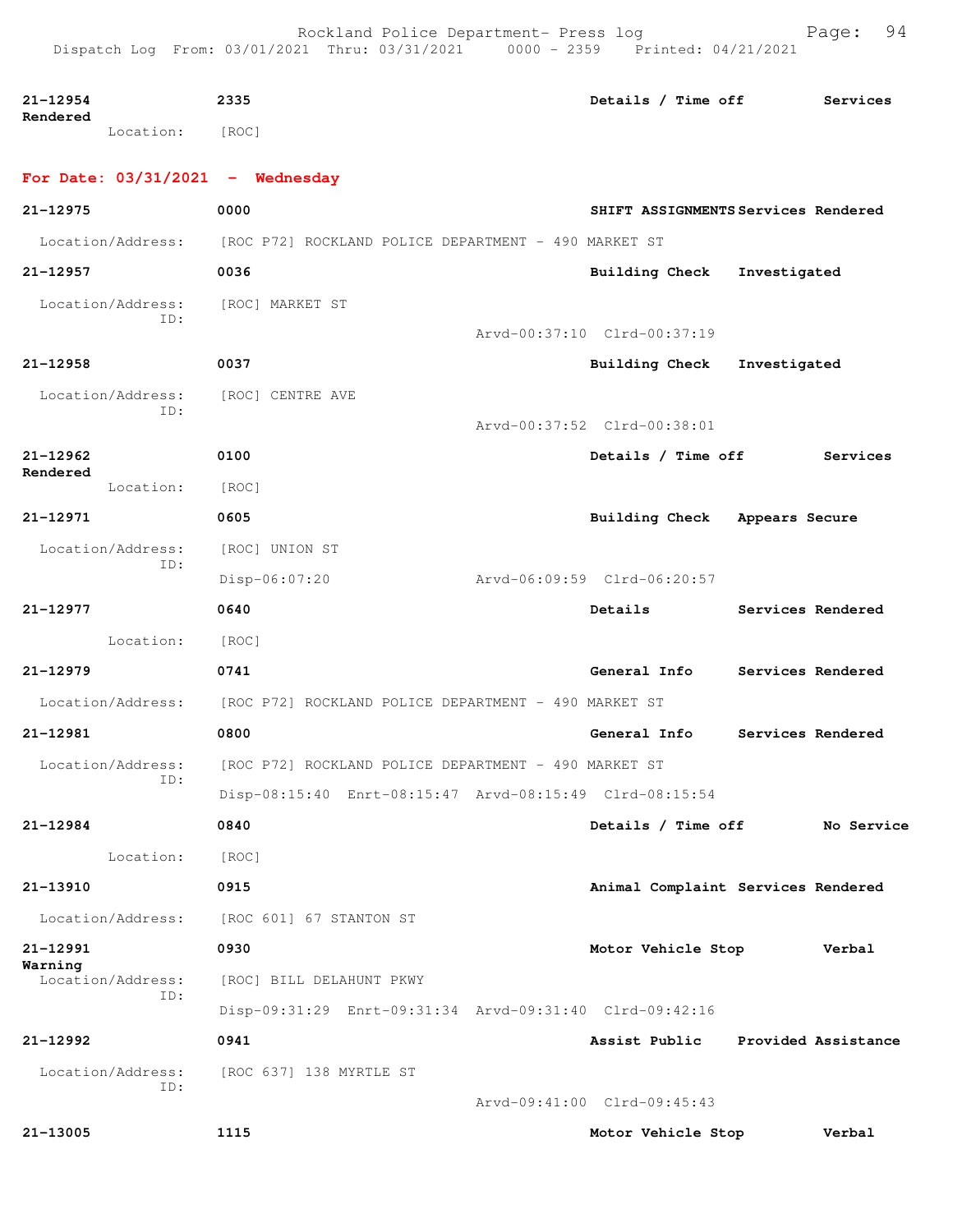| Dispatch Log From: 03/01/2021 Thru: 03/31/2021 0000 - 2359 Printed: 04/21/2021 |                                                                                             | Rockland Police Department- Press log |                                                         | 95<br>Page:       |
|--------------------------------------------------------------------------------|---------------------------------------------------------------------------------------------|---------------------------------------|---------------------------------------------------------|-------------------|
| Warning<br>Location/Address:<br>ID:                                            | [ROC] 400 CONCORD ST                                                                        |                                       |                                                         |                   |
|                                                                                |                                                                                             |                                       | Arvd-11:15:00 Clrd-11:19:13                             |                   |
| 21-13008                                                                       | 1125                                                                                        |                                       | MVA Property Damage Only                                | Services          |
| Rendered<br>Location/Address:                                                  | [ROC] LIBERTY ST                                                                            |                                       |                                                         |                   |
| 21-13010                                                                       | 1132                                                                                        |                                       | Motor Vehicle Stop                                      | Verbal            |
| Warning<br>Location/Address:<br>TD:                                            | [ROC] 100 CONCORD ST                                                                        |                                       |                                                         |                   |
| ID:                                                                            |                                                                                             |                                       | Arvd-11:32:00 Clrd-11:34:40                             |                   |
|                                                                                |                                                                                             |                                       | Disp-11:34:27 Enrt-11:34:28 Arvd-11:34:30 Clrd-11:34:37 |                   |
| 21-13025<br>Required                                                           | 1249                                                                                        |                                       | Details / Time off                                      | Services Not      |
| Location:                                                                      | [ROC]                                                                                       |                                       |                                                         |                   |
| 21-13026<br>Required                                                           | 1250                                                                                        |                                       | Details / Time off                                      | Services Not      |
| Location:                                                                      | [ROC]                                                                                       |                                       |                                                         |                   |
| 21-13029                                                                       | 1257                                                                                        |                                       | General Info                                            | Services Rendered |
| Location/Address:                                                              | [ROC P72] ROCKLAND POLICE DEPARTMENT - 490 MARKET ST                                        |                                       |                                                         |                   |
| 21-13033<br>Made                                                               | 1327                                                                                        |                                       | Suspicious Activity                                     | <b>Arrest (s)</b> |
| Location/Address:<br>ID:                                                       | [ROC P45] COMFORT INN - 850 HINGHAM ST                                                      |                                       |                                                         |                   |
| ID:                                                                            | $Disp-13:27:34$                                                                             |                                       | Arvd-13:27:37 Clrd-13:50:36                             |                   |
|                                                                                | 21ROC-13033-AR                                                                              |                                       | Disp-13:27:39 Enrt-13:27:43 Arvd-13:31:40 Clrd-14:01:18 |                   |
| Refer To Arrest:<br>Address:<br>Age:<br>Charges:                               | Arrest: COLLINS, NIKKI A<br>882 S FRANKLIN ST Apt. #S HOLBROOK, MA<br>48<br>Default Warrant |                                       |                                                         |                   |
| 21-13039                                                                       | 1359                                                                                        |                                       | Assist Public                                           | Services Rendered |
| Location/Address:                                                              | [ROC P72] ROCKLAND POLICE DEPARTMENT - 490 MARKET ST                                        |                                       |                                                         |                   |
| ID:                                                                            |                                                                                             |                                       | Arvd-13:59:00 Clrd-14:00:36                             |                   |
| 21-13044<br>Rendered                                                           | 1446                                                                                        |                                       | Suspicious Activity                                     | Services          |
| Location/Address:                                                              | [ROC] 198 SPRING ST                                                                         |                                       |                                                         |                   |
| ID:<br>ID:                                                                     |                                                                                             |                                       | Disp-14:49:27 Enrt-14:49:30 Arvd-14:54:25 Clrd-16:07:38 |                   |
|                                                                                |                                                                                             |                                       | Disp-14:49:41 Enrt-14:49:53 Arvd-14:54:23 Clrd-15:05:42 |                   |
| ID:                                                                            |                                                                                             |                                       | Disp-14:52:25 Enrt-14:52:29 Arvd-15:02:21 Clrd-15:05:45 |                   |
| ID:                                                                            |                                                                                             |                                       | Disp-14:58:30 Enrt-14:58:34 Arvd-14:58:36 Clrd-15:05:52 |                   |
| ID:                                                                            |                                                                                             |                                       | Disp-15:10:20 Enrt-15:10:23 Arvd-15:10:28 Clrd-16:07:38 |                   |
| ID:                                                                            | $Disp-15:11:14$                                                                             |                                       | Arvd-15:11:20 Clrd-16:07:38                             |                   |
| ID:                                                                            | $Disp-15:11:55$                                                                             |                                       | Arvd-15:12:01 Clrd-15:22:31                             |                   |
| 21-13048                                                                       | 1600                                                                                        |                                       | SHIFT ASSIGNMENTS Services Rendered                     |                   |
| Location/Address:                                                              | [ROC P72] ROCKLAND POLICE DEPARTMENT - 490 MARKET ST                                        |                                       |                                                         |                   |